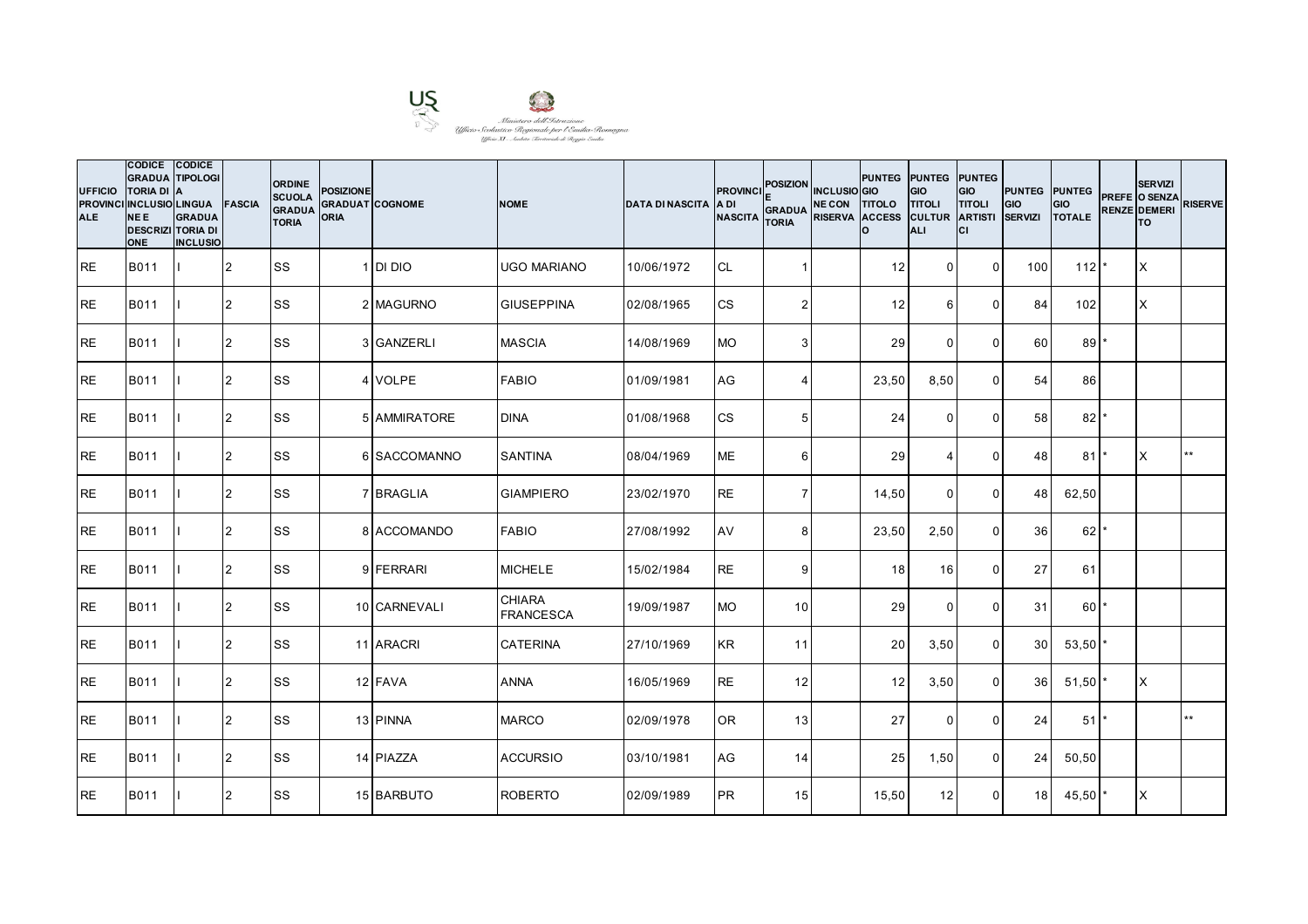

| <b>UFFICIO</b><br><b>ALE</b> | CODICE CODICE<br><b>GRADUA TIPOLOGI</b><br><b>TORIA DI A</b><br>PROVINCI INCLUSIO LINGUA FASCIA<br><b>NEE</b><br><b>DESCRIZI TORIA DI</b><br><b>ONE</b> | <b>GRADUA</b><br><b>INCLUSIO</b> |                | <b>ORDINE</b><br><b>SCUOLA</b><br><b>GRADUA</b><br><b>TORIA</b> | <b>POSIZIONE</b><br><b>ORIA</b> | <b>GRADUAT COGNOME</b> | <b>NOME</b>      | <b>DATA DI NASCITA</b> | <b>PROVINCI</b><br><b>ADI</b><br><b>NASCITA</b> | POSIZION INCLUSIO GIO<br>GRADUA NE CON TITOLO TITOLI<br><b>TORIA</b> | RISERVA ACCESS CULTUR ARTISTI | Ιo    | PUNTEG PUNTEG PUNTEG<br>GIO<br><b>ALI</b> | GIO<br><b>TITOLI</b><br>lcı | <b>PUNTEG</b> PUNTEG<br><b>GIO</b><br><b>SERVIZI</b> | <b>GIO</b><br><b>TOTALE</b> | <b>SERVIZI</b><br>PREFE O SENZA<br>RENZE DEMERI<br><b>TO</b> | <b>RISERVE</b> |
|------------------------------|---------------------------------------------------------------------------------------------------------------------------------------------------------|----------------------------------|----------------|-----------------------------------------------------------------|---------------------------------|------------------------|------------------|------------------------|-------------------------------------------------|----------------------------------------------------------------------|-------------------------------|-------|-------------------------------------------|-----------------------------|------------------------------------------------------|-----------------------------|--------------------------------------------------------------|----------------|
| <b>RE</b>                    | B011                                                                                                                                                    |                                  | <b>2</b>       | lss                                                             |                                 | 16 HAGASSOU            | <b>DJANGSOU</b>  | 04/02/1982             | EE                                              | 16                                                                   |                               | 26,50 | $\mathbf 0$                               | $\overline{0}$              | 18 <sup>1</sup>                                      | 44,50                       |                                                              |                |
| <b>RE</b>                    | B011                                                                                                                                                    |                                  | $\overline{2}$ | <b>SS</b>                                                       |                                 | 17 GIUCA               | <b>VINCENZO</b>  | 04/05/1974             | <b>RG</b>                                       | 17 <sup>1</sup>                                                      |                               | 12    | $\Omega$                                  | $\Omega$                    | 32                                                   | 44                          | ΙX                                                           |                |
| <b>RE</b>                    | B011                                                                                                                                                    |                                  | $\overline{2}$ | <b>SS</b>                                                       |                                 | 18 MAZZALI             | <b>SIMONE</b>    | 17/07/1961             | <b>RE</b>                                       | 18                                                                   |                               | 12    | 1,50                                      | $\mathbf 0$                 | 30 <sup>1</sup>                                      | 43,50                       | X                                                            |                |
| <b>RE</b>                    | B011                                                                                                                                                    |                                  | 2              | <b>SS</b>                                                       |                                 | 19 ZANETTINI           | <b>MIRELLA</b>   | 28/10/1972             | <b>PR</b>                                       | 19                                                                   |                               | 13,50 | 12,50                                     | $\overline{0}$              | 17                                                   | $43$ *                      |                                                              |                |
| <b>RE</b>                    | B011                                                                                                                                                    |                                  | 2              | <b>SS</b>                                                       |                                 | 20 FERRARI             | <b>SERENA</b>    | 10/06/1981             | <b>RE</b>                                       | 20 <sup>1</sup>                                                      |                               | 29    | 1,50                                      | $\Omega$                    | 12 <sup>1</sup>                                      | $42,50$ *                   |                                                              |                |
| <b>RE</b>                    | B011                                                                                                                                                    |                                  | $\overline{2}$ | <b>SS</b>                                                       |                                 | 21 PANICHELLA          | <b>FELICETTA</b> | 14/01/1986             | <b>CB</b>                                       | 21                                                                   |                               | 18,50 | 5,50                                      | $\mathbf{0}$                | 18                                                   | 42                          |                                                              |                |
| <b>RE</b>                    | B011                                                                                                                                                    |                                  | 2              | <b>SS</b>                                                       |                                 | 22 ZINELLI             | <b>TATIANA</b>   | 14/02/1983             | <b>PR</b>                                       | 22                                                                   |                               | 17    | $\mathbf{3}$                              | $\mathbf 0$                 | 20 <sub>l</sub>                                      | $40$ <sup>*</sup>           |                                                              |                |
| <b>RE</b>                    | B011                                                                                                                                                    |                                  | $\overline{2}$ | <b>SS</b>                                                       |                                 | 23 PRANDI              | <b>SARA</b>      | 25/05/1987             | <b>RE</b>                                       | 23                                                                   |                               | 24,50 | 1,50                                      | $\Omega$                    | 12                                                   | 38                          |                                                              |                |
| <b>RE</b>                    | B011                                                                                                                                                    |                                  | $\overline{2}$ | <b>SS</b>                                                       |                                 | 24 PISCITELLI          | <b>GERARDO</b>   | 19/09/1981             | <b>CE</b>                                       | 24                                                                   |                               | 12    | 7,50                                      | $\mathbf 0$                 | 18                                                   | 37,50                       |                                                              |                |
| <b>RE</b>                    | B011                                                                                                                                                    |                                  | 2              | <b>SS</b>                                                       |                                 | 25 CARDINALE           | <b>ILARIA</b>    | 29/12/1987             | <b>MT</b>                                       | 25                                                                   |                               | 26,50 | $\overline{4}$                            | $\mathbf 0$                 | 5 <sup>1</sup>                                       | 35,50                       |                                                              |                |
| <b>RE</b>                    | B011                                                                                                                                                    |                                  | 2              | <b>SS</b>                                                       |                                 | 26 GIOVANNINI          | <b>DANIELE</b>   | 06/04/1985             | <b>RE</b>                                       | 26                                                                   |                               | 23,50 | $\Omega$                                  | $\Omega$                    | 12                                                   | 35,50                       |                                                              |                |
| <b>RE</b>                    | B011                                                                                                                                                    |                                  | $\overline{2}$ | <b>SS</b>                                                       |                                 | 27 PATTI               | <b>MARIO</b>     | 06/06/1995             | <b>PA</b>                                       | 27                                                                   |                               | 27,50 | 5,50                                      | $\mathbf 0$                 | 2                                                    | 35                          |                                                              |                |
| <b>RE</b>                    | B011                                                                                                                                                    |                                  | 2              | <b>SS</b>                                                       |                                 | 28 SISTO               | <b>GIUSEPPE</b>  | 01/12/1986             | <b>MT</b>                                       | 28                                                                   |                               | 29    | $\overline{4}$                            | $\mathbf 0$                 | $\Omega$                                             | 33                          |                                                              |                |
| <b>RE</b>                    | B011                                                                                                                                                    |                                  | 2              | <b>SS</b>                                                       |                                 | 29 PELYAK              | <b>OKSANA</b>    | 06/11/1978             | EE                                              | 29                                                                   |                               | 29    | 3,50                                      | $\mathbf 0$                 | $\Omega$                                             | 32,50                       |                                                              |                |
| <b>RE</b>                    | B011                                                                                                                                                    |                                  | 2              | <b>SS</b>                                                       |                                 | 30 CERRATO             | <b>GIULIO</b>    | 10/12/1983             | AV                                              | 30 <sup>1</sup>                                                      |                               | 19    | 0,50                                      | $\mathbf{0}$                | 12 <sup>1</sup>                                      | $31,50$ *                   |                                                              |                |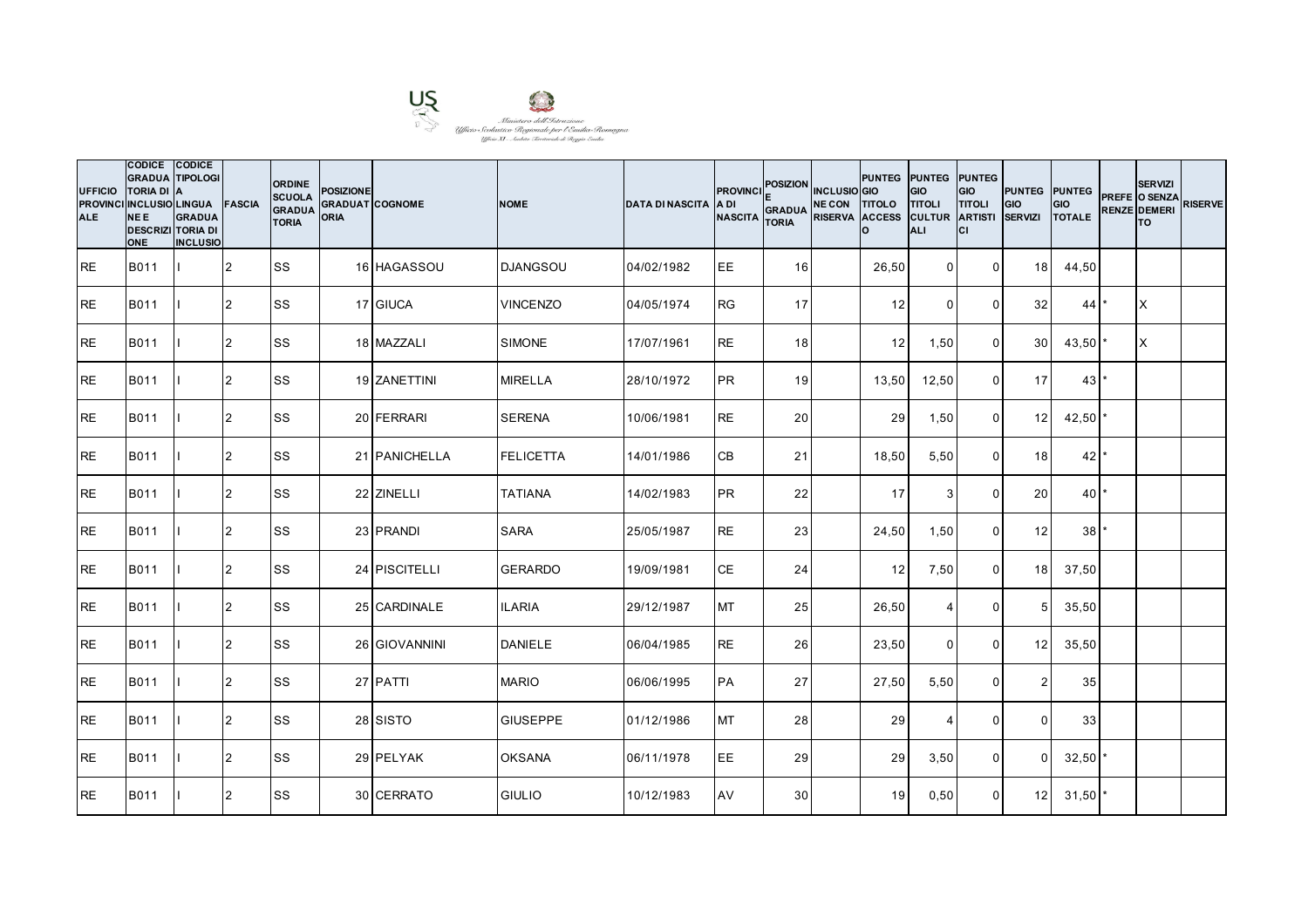

| <b>UFFICIO</b><br><b>ALE</b> | CODICE CODICE<br><b>GRADUA TIPOLOGI</b><br><b>TORIA DI</b><br>PROVINCI INCLUSIO LINGUA FASCIA<br><b>NEE</b><br><b>DESCRIZI TORIA DI</b><br><b>ONE</b> | <b>IA</b><br><b>GRADUA</b><br><b>INCLUSIO</b> |                | <b>ORDINE</b><br><b>SCUOLA</b><br><b>GRADUA</b><br><b>TORIA</b> | <b>POSIZIONE</b><br><b>GRADUAT COGNOME</b><br><b>ORIA</b> |                | <b>NOME</b>      | <b>DATA DI NASCITA</b> | <b>PROVINCI</b><br>IA DI<br><b>NASCITA</b> | <b>POSIZION</b><br><b>GRADUA</b><br><b>TORIA</b> | <b>INCLUSIO</b> GIO<br>NE CON TITOLO TITOLI<br>RISERVA ACCESS CULTUR ARTISTI | PUNTEG PUNTEG PUNTEG<br>Ιo | <b>GIO</b><br><b>ALI</b> | GIO<br><b>TITOLI</b><br>lcı | <b>PUNTEG PUNTEG</b><br>GIO<br><b>SERVIZI</b> | <b>GIO</b><br><b>TOTALE</b> | <b>SERVIZI</b><br>PREFE O SENZA<br><b>RENZE DEMERI</b><br>lTO. | <b>RISERVE</b> |
|------------------------------|-------------------------------------------------------------------------------------------------------------------------------------------------------|-----------------------------------------------|----------------|-----------------------------------------------------------------|-----------------------------------------------------------|----------------|------------------|------------------------|--------------------------------------------|--------------------------------------------------|------------------------------------------------------------------------------|----------------------------|--------------------------|-----------------------------|-----------------------------------------------|-----------------------------|----------------------------------------------------------------|----------------|
| IRE.                         | <b>B011</b>                                                                                                                                           |                                               | 12             | <b>SS</b>                                                       |                                                           | 31 GIOVANNINI  | <b>FRANCESCO</b> | 25/10/1989             | <b>RE</b>                                  | 31                                               |                                                                              | 19                         | $\Omega$                 | $\overline{0}$              | 12 <sup>1</sup>                               | 31                          |                                                                |                |
| <b>RE</b>                    | B011                                                                                                                                                  |                                               | 2              | <b>SS</b>                                                       |                                                           | 32 PASQUALETTO | <b>VINCENZO</b>  | 31/08/1995             | <b>CT</b>                                  | 32 <sub>l</sub>                                  |                                                                              | 12                         | 6                        | $\Omega$                    | 12 <sup>1</sup>                               | 30 <sup>1</sup>             | IX.                                                            |                |
| <b>RE</b>                    | B011                                                                                                                                                  |                                               | 2              | <b>SS</b>                                                       |                                                           | 33 DI PINO     | <b>CARMELO</b>   | 20/06/1995             | PA                                         | 33                                               |                                                                              | 12                         | 6                        | $\mathbf 0$                 | 12                                            | 30 <sup>°</sup>             | X                                                              |                |
| <b>RE</b>                    | B011                                                                                                                                                  |                                               | $\overline{2}$ | <b>SS</b>                                                       |                                                           | 34 TOSONE      | <b>MICHELE</b>   | 23/08/1999             | AV                                         | 34                                               |                                                                              | 29                         | $\overline{0}$           | $\mathbf 0$                 | $\overline{0}$                                | 29                          |                                                                |                |
| <b>RE</b>                    | B011                                                                                                                                                  |                                               | 2              | <b>SS</b>                                                       |                                                           | 35 NAVARRA     | <b>ROSANNA</b>   | 18/04/1978             | <b>CE</b>                                  | 35                                               |                                                                              | 14,50                      | 8                        | $\mathbf{0}$                | 6                                             | 28,50                       |                                                                | $***$          |
| <b>RE</b>                    | B011                                                                                                                                                  |                                               | $\overline{2}$ | SS                                                              |                                                           | 36 CIAMPI      | <b>GIOVANNI</b>  | 08/06/1983             | <b>FG</b>                                  | 36                                               |                                                                              | 16,50                      | $\Omega$                 | $\mathbf{0}$                | 12                                            | 28,50                       |                                                                |                |
| <b>RE</b>                    | B011                                                                                                                                                  |                                               | 2              | SS                                                              |                                                           | 37 LIBETTA     | <b>PAOLO</b>     | 19/02/2002             | LE                                         | 37                                               |                                                                              | 27,50                      | 0,50                     | $\overline{0}$              | $\Omega$                                      | 28                          |                                                                |                |
| <b>RE</b>                    | B011                                                                                                                                                  |                                               | 2              | <b>SS</b>                                                       |                                                           | 38 COLLODORO   | <b>SALVATORE</b> | 24/04/1975             | TO                                         | 38                                               |                                                                              | 12                         | $\overline{2}$           | $\mathbf{0}$                | 12                                            | 26                          |                                                                |                |
| <b>RE</b>                    | B011                                                                                                                                                  |                                               | 2              | SS                                                              |                                                           | 39 MAMMI       | <b>VALENTINA</b> | 07/07/1991             | <b>RE</b>                                  | 39                                               |                                                                              | 12,50                      | 1,50                     | $\mathbf 0$                 | 12                                            | 26                          |                                                                |                |
| <b>RE</b>                    | B011                                                                                                                                                  |                                               | 2              | <b>SS</b>                                                       |                                                           | 40 DE LUCA     | <b>PLACIDO</b>   | 10/09/1991             | <b>ME</b>                                  | 40                                               |                                                                              | 23,50                      | 2                        | $\mathbf 0$                 | $\Omega$                                      | 25,50                       |                                                                |                |
| RE                           | B011                                                                                                                                                  |                                               | 2              | SS                                                              |                                                           | 41 ROSCO       | PIETRO           | 28/07/1981             | <b>PZ</b>                                  | 41                                               |                                                                              | 16                         | 3,50                     | $\mathbf{0}$                | 6                                             | 25,50                       |                                                                |                |
| <b>RE</b>                    | <b>B011</b>                                                                                                                                           |                                               | $\overline{2}$ | <b>SS</b>                                                       |                                                           | 42 PASQUALETTO | <b>GIADA</b>     | 02/08/1999             | <b>CT</b>                                  | 42                                               |                                                                              | 18                         | $\overline{7}$           | $\mathbf{0}$                | $\Omega$                                      | 25                          |                                                                |                |
| <b>RE</b>                    | B011                                                                                                                                                  |                                               | 2              | <b>SS</b>                                                       |                                                           | 43 MALTEMPO    | <b>GIUSEPPE</b>  | 05/09/1984             | <b>SA</b>                                  | 43                                               |                                                                              | 19                         | $6\phantom{1}$           | $\mathbf 0$                 | $\overline{0}$                                | 25                          |                                                                |                |
| <b>RE</b>                    | B011                                                                                                                                                  |                                               | 2              | <b>SS</b>                                                       |                                                           | 44 GIANNOTTA   | <b>MASSIMO</b>   | 16/02/1974             | <b>BR</b>                                  | 44                                               |                                                                              | 12,50                      | 11,50                    | $\mathbf 0$                 | $\Omega$                                      | 24                          | X                                                              |                |
| <b>RE</b>                    | B011                                                                                                                                                  |                                               | 2              | <b>SS</b>                                                       |                                                           | 45 SCROPPO     | <b>PATRIZIA</b>  | 27/04/1983             | <b>IEN</b>                                 | 45                                               |                                                                              | 23,50                      | $\Omega$                 | $\mathbf{0}$                | $\Omega$                                      | $23,50$ $*$                 |                                                                |                |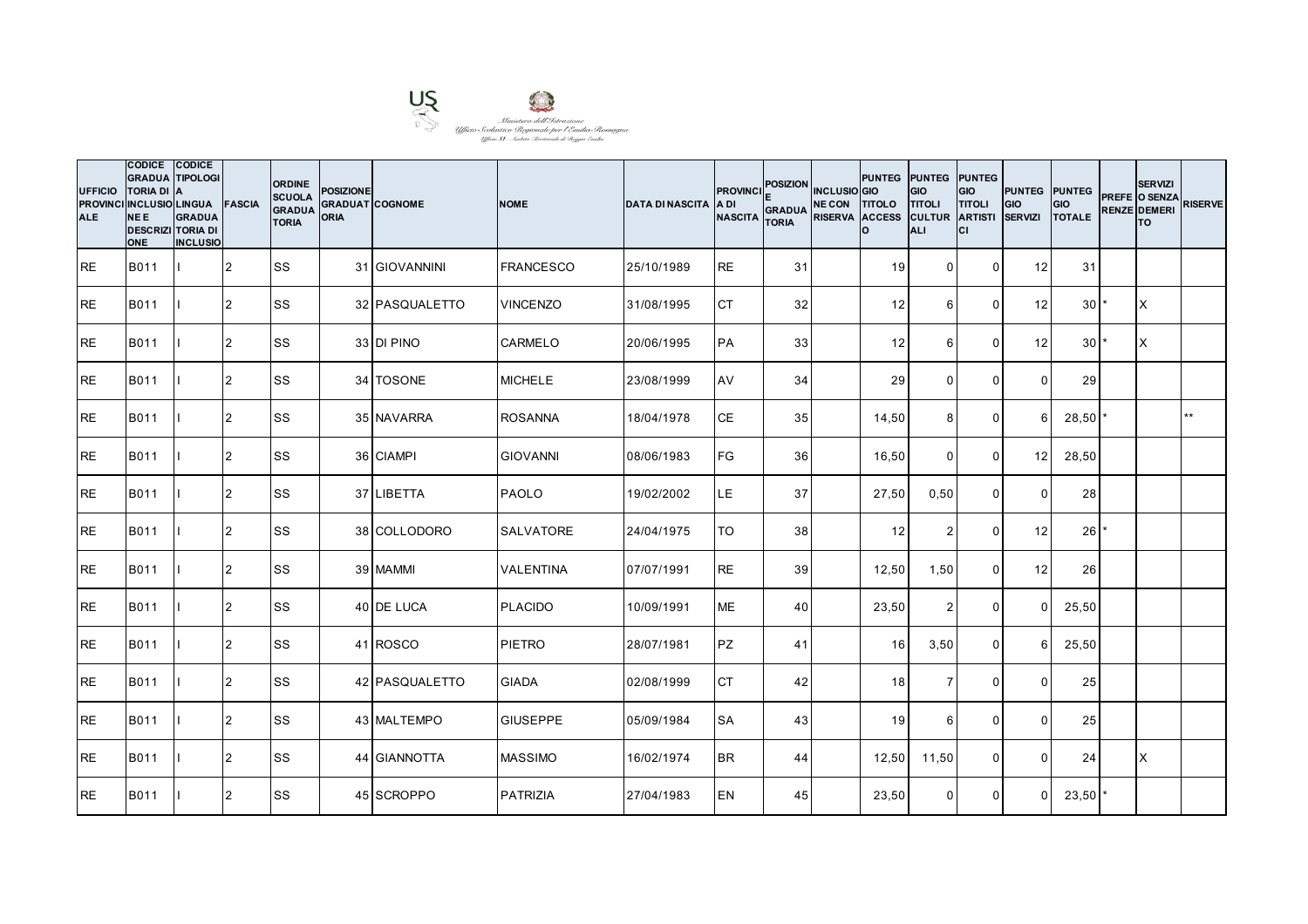

| <b>UFFICIO</b><br><b>ALE</b> | CODICE CODICE<br><b>GRADUA TIPOLOGI</b><br><b>TORIA DI</b><br>PROVINCI INCLUSIO LINGUA FASCIA<br><b>NEE</b><br><b>DESCRIZI TORIA DI</b><br><b>ONE</b> | <b>IA</b><br><b>GRADUA</b><br><b>INCLUSIO</b> |                | <b>ORDINE</b><br><b>SCUOLA</b><br><b>GRADUA</b><br><b>TORIA</b> | <b>POSIZIONE</b><br><b>GRADUAT COGNOME</b><br><b>ORIA</b> |                             | <b>NOME</b>        | <b>DATA DI NASCITA</b> | <b>PROVINCI</b><br>IA DI<br><b>NASCITA</b> | <b>POSIZION</b><br><b>GRADUA</b><br><b>TORIA</b> | <b>INCLUSIO</b> GIO<br>NE CON TITOLO TITOLI<br>RISERVA ACCESS CULTUR ARTISTI | Ιo    | PUNTEG PUNTEG PUNTEG<br><b>GIO</b><br><b>ALI</b> | GIO<br><b>TITOLI</b><br>lcı | <b>PUNTEG PUNTEG</b><br>GIO<br><b>SERVIZI</b> | <b>GIO</b><br><b>TOTALE</b> | <b>SERVIZI</b><br>PREFE O SENZA<br><b>RENZE DEMERI</b><br>lTO. | <b>RISERVE</b> |
|------------------------------|-------------------------------------------------------------------------------------------------------------------------------------------------------|-----------------------------------------------|----------------|-----------------------------------------------------------------|-----------------------------------------------------------|-----------------------------|--------------------|------------------------|--------------------------------------------|--------------------------------------------------|------------------------------------------------------------------------------|-------|--------------------------------------------------|-----------------------------|-----------------------------------------------|-----------------------------|----------------------------------------------------------------|----------------|
| IRE.                         | <b>B011</b>                                                                                                                                           |                                               | 12             | <b>SS</b>                                                       |                                                           | 46 BENEVENTI                | <b>ALEX</b>        | 25/05/1983             | <b>RE</b>                                  | 46                                               |                                                                              | 12    | -1                                               | $\overline{0}$              | 10 <sup>1</sup>                               | 23                          |                                                                |                |
| <b>RE</b>                    | B011                                                                                                                                                  |                                               | 2              | <b>SS</b>                                                       |                                                           | 47 MONTICELLI               | <b>DAVIDE</b>      | 28/02/1983             | <b>RE</b>                                  | 47                                               |                                                                              | 12    | 0,50                                             | $\Omega$                    | 10 <sup>1</sup>                               | $22,50$ *                   | IX.                                                            |                |
| <b>RE</b>                    | B011                                                                                                                                                  |                                               | 2              | <b>SS</b>                                                       |                                                           | 48 PAGANO                   | <b>ROCCA LINDA</b> | 17/06/1978             | <b>CL</b>                                  | 48                                               |                                                                              | 16    | $\Omega$                                         | $\mathbf 0$                 | 6                                             | 22                          | X                                                              |                |
| <b>RE</b>                    | B011                                                                                                                                                  |                                               | $\overline{2}$ | <b>SS</b>                                                       |                                                           | 49 CAPRARI                  | <b>GIACOMO</b>     | 21/03/1994             | <b>RE</b>                                  | 49                                               |                                                                              | 18,50 | 3 <sup>1</sup>                                   | $\mathbf 0$                 | $\Omega$                                      | 21,50                       |                                                                |                |
| <b>RE</b>                    | B011                                                                                                                                                  |                                               | 2              | <b>SS</b>                                                       |                                                           | 50 GUGLIOTTA                | <b>MERCEDES</b>    | 17/06/1976             | <b>CO</b>                                  | 50 <sup>1</sup>                                  |                                                                              | 21,50 | $\Omega$                                         | $\mathbf{0}$                | $\Omega$                                      | 21,50                       |                                                                |                |
| <b>RE</b>                    | B011                                                                                                                                                  |                                               | $\overline{2}$ | SS                                                              |                                                           | 51 CARUSO                   | <b>GIUSEPPE</b>    | 07/07/1974             | <b>RG</b>                                  | 51                                               |                                                                              | 21    | $\Omega$                                         | $\mathbf{0}$                | $\Omega$                                      | 21                          |                                                                |                |
| <b>RE</b>                    | B011                                                                                                                                                  |                                               | 2              | SS                                                              |                                                           | 52 CURRO'                   | <b>STEFANO</b>     | 23/03/1993             | <b>ME</b>                                  | 52                                               |                                                                              | 18,50 | 0,50                                             | $\overline{0}$              | 2 <sub>1</sub>                                | 21                          |                                                                |                |
| <b>RE</b>                    | B011                                                                                                                                                  |                                               | 2              | <b>SS</b>                                                       |                                                           | 53 GIARRATANA               | <b>SALVATORE</b>   | 30/12/1986             | <b>CL</b>                                  | 53                                               |                                                                              | 20    | 0,50                                             | $\Omega$                    | $\Omega$                                      | 20,50                       |                                                                |                |
| <b>RE</b>                    | B011                                                                                                                                                  |                                               | 2              | SS                                                              |                                                           | 54 TAMPIERI                 | <b>ANNA</b>        | 19/08/1974             | <b>RA</b>                                  | 54                                               |                                                                              | 15,50 | 5 <sup>5</sup>                                   | $\mathbf 0$                 | $\Omega$                                      | $20,50$ *                   |                                                                |                |
| <b>RE</b>                    | B011                                                                                                                                                  |                                               | 2              | <b>SS</b>                                                       |                                                           | 55 RAO                      | <b>GIUSEPPINA</b>  | 20/06/1986             | <b>ME</b>                                  | 55                                               |                                                                              | 19,50 | 0,50                                             | $\Omega$                    | $\Omega$                                      | $20*$                       |                                                                |                |
| RE                           | B011                                                                                                                                                  |                                               | 2              | SS                                                              |                                                           | 56 INTINI                   | <b>DARIO</b>       | 09/04/1988             | <b>BA</b>                                  | 56                                               |                                                                              | 20    | $\Omega$                                         | $\Omega$                    | $\Omega$                                      | 20                          |                                                                |                |
| <b>RE</b>                    | <b>B011</b>                                                                                                                                           |                                               | $\overline{2}$ | <b>SS</b>                                                       |                                                           | 57 FAZIO PELLACCHIO ANTONIO |                    | 16/01/1986             | <b>CT</b>                                  | 57                                               |                                                                              | 18    | 1,50                                             | $\mathbf 0$                 | $\Omega$                                      | 19,50                       |                                                                |                |
| <b>RE</b>                    | B011                                                                                                                                                  |                                               | 2              | <b>SS</b>                                                       |                                                           | 58 CHIOLO                   | <b>DANIELE</b>     | 20/04/1998             | <b>CL</b>                                  | 58                                               |                                                                              | 18    | 1,50                                             | $\overline{0}$              | $\overline{0}$                                | 19,50                       |                                                                |                |
| <b>RE</b>                    | B011                                                                                                                                                  |                                               | 2              | <b>SS</b>                                                       |                                                           | 59 BARBETTA                 | <b>ROCCO</b>       | 03/04/1983             | <b>BA</b>                                  | 59                                               |                                                                              | 18,50 | 0,50                                             | $\mathbf 0$                 | $\Omega$                                      | 19                          | ΙX                                                             |                |
| <b>RE</b>                    | B011                                                                                                                                                  |                                               | 2              | <b>SS</b>                                                       |                                                           | 60 COVELLO                  | <b>GIUSEPPE</b>    | 02/02/1972             | <b>CS</b>                                  | 60                                               |                                                                              | 16    | 0,50                                             | $\mathbf{0}$                | 2 <sup>1</sup>                                | $18,50$ $*$                 |                                                                |                |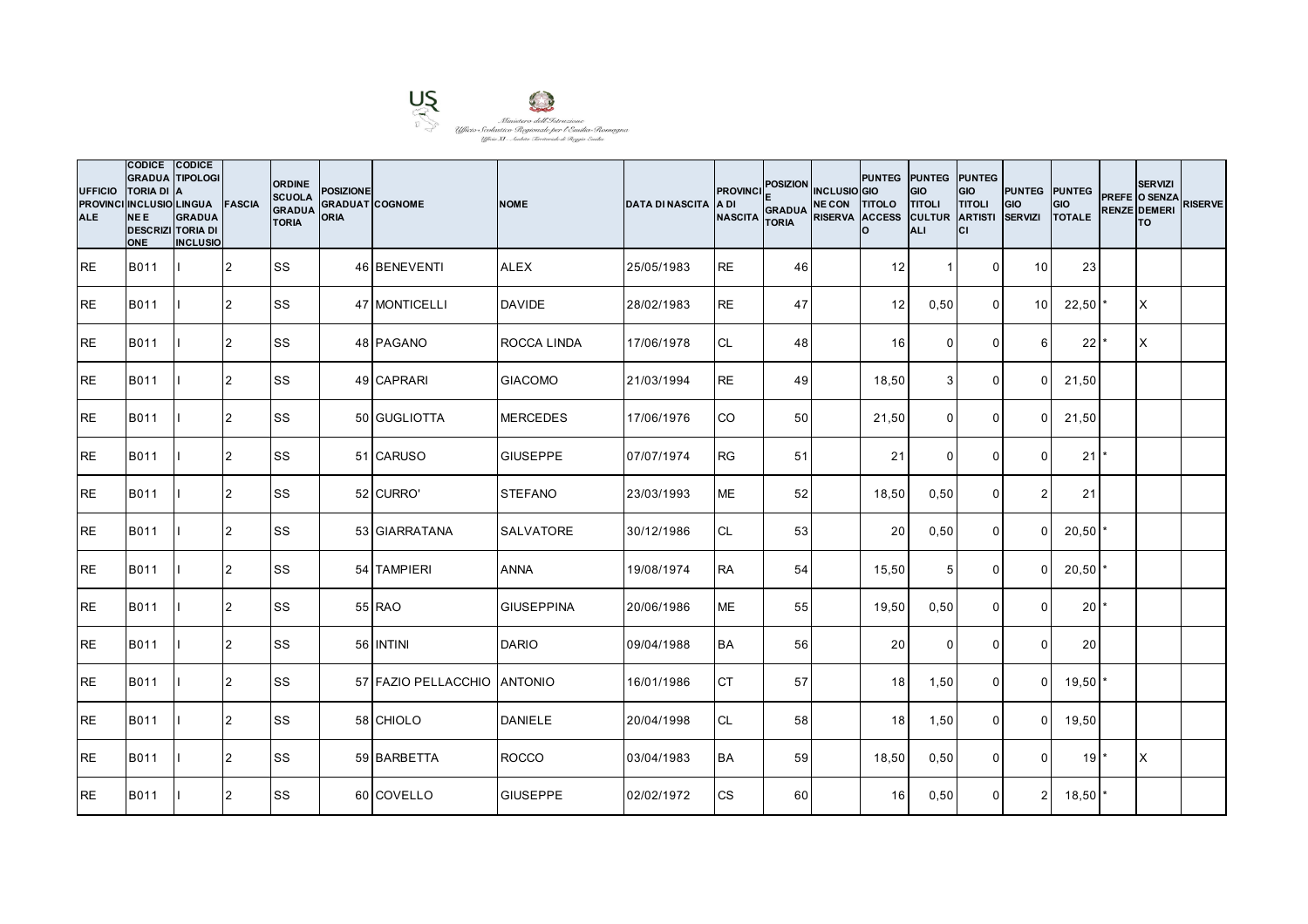

| <b>UFFICIO</b><br><b>ALE</b> | CODICE CODICE<br><b>GRADUA TIPOLOGI</b><br><b>TORIA DI</b><br>PROVINCI INCLUSIO LINGUA FASCIA<br><b>NEE</b><br><b>DESCRIZI TORIA DI</b><br><b>ONE</b> | <b>IA</b><br><b>GRADUA</b><br><b>INCLUSIO</b> |                | <b>ORDINE</b><br><b>SCUOLA</b><br><b>GRADUA</b><br><b>TORIA</b> | <b>POSIZIONE</b><br><b>GRADUAT COGNOME</b><br>ORIA |                 | <b>NOME</b>                       | <b>DATA DI NASCITA</b> | <b>PROVINCI</b><br>IA DI<br><b>NASCITA</b> | <b>POSIZION</b><br><b>GRADUA</b><br><b>TORIA</b> | <b>INCLUSIO</b> GIO<br>NE CON TITOLO TITOLI<br>RISERVA ACCESS CULTUR ARTISTI | Ιo    | PUNTEG PUNTEG PUNTEG<br><b>GIO</b><br><b>ALI</b> | GIO<br><b>TITOLI</b><br>Iсı | <b>PUNTEG PUNTEG</b><br>GIO<br><b>SERVIZI</b> | <b>GIO</b><br><b>TOTALE</b> | <b>SERVIZI</b><br>PREFE O SENZA<br><b>RENZE DEMERI</b><br>lTO. | <b>RISERVE</b> |
|------------------------------|-------------------------------------------------------------------------------------------------------------------------------------------------------|-----------------------------------------------|----------------|-----------------------------------------------------------------|----------------------------------------------------|-----------------|-----------------------------------|------------------------|--------------------------------------------|--------------------------------------------------|------------------------------------------------------------------------------|-------|--------------------------------------------------|-----------------------------|-----------------------------------------------|-----------------------------|----------------------------------------------------------------|----------------|
| IRE.                         | <b>B011</b>                                                                                                                                           |                                               | 12             | <b>SS</b>                                                       |                                                    | 61 SANSONE      | <b>ANDREA</b><br><b>FRANCESCO</b> | 01/05/1981             | <b>CS</b>                                  | 61                                               |                                                                              | 12    | $\Omega$                                         | $\Omega$                    | 6                                             | $18$ <sup>*</sup>           |                                                                |                |
| <b>RE</b>                    | B011                                                                                                                                                  |                                               | 2              | <b>SS</b>                                                       |                                                    | 62 CERRA        | <b>CARMELA</b>                    | 26/07/1984             | <b>SA</b>                                  | 62                                               |                                                                              | 14    | $\boldsymbol{\Delta}$                            | $\mathbf{0}$                | $\Omega$                                      | 18                          | X                                                              |                |
| RE                           | B011                                                                                                                                                  |                                               | 2              | <b>SS</b>                                                       |                                                    | 63 BUFANO       | <b>MASSIMO</b>                    | 01/01/1980             | <b>CS</b>                                  | 63                                               |                                                                              | 16    | 1,50                                             | $\mathbf 0$                 | $\Omega$                                      | 17,50                       | X                                                              |                |
| <b>RE</b>                    | B011                                                                                                                                                  |                                               | 2              | <b>SS</b>                                                       |                                                    | 64 COLCA        | <b>LUCIA MARIA</b>                | 17/04/1990             | PA                                         | 64                                               |                                                                              | 17    | 0,50                                             | $\mathbf 0$                 | $\overline{0}$                                | 17,50                       | ΙX                                                             |                |
| <b>RE</b>                    | B011                                                                                                                                                  |                                               | $\overline{2}$ | <b>SS</b>                                                       |                                                    | 65 COCCHIARELLA | <b>MARIARITA</b>                  | 06/03/2001             | <b>BN</b>                                  | 65                                               |                                                                              | 16    | 1,50                                             | $\mathbf 0$                 | $\overline{0}$                                | 17,50                       |                                                                |                |
| <b>RE</b>                    | B011                                                                                                                                                  |                                               | 2              | <b>SS</b>                                                       |                                                    | 66 PEPATO       | <b>ROSA</b>                       | 27/06/1991             | <b>CT</b>                                  | 66                                               |                                                                              | 16,50 | 0,50                                             | $\mathbf 0$                 | $\Omega$                                      | 17                          |                                                                |                |
| <b>RE</b>                    | B011                                                                                                                                                  |                                               | 2              | <b>SS</b>                                                       |                                                    | 67 GRASSO       | <b>DANIELE</b>                    | 15/01/1988             | AV                                         | 67                                               |                                                                              | 13,50 | 3,50                                             | $\overline{0}$              | $\overline{0}$                                | 17                          |                                                                |                |
| <b>RE</b>                    | B011                                                                                                                                                  |                                               | $\overline{2}$ | <b>SS</b>                                                       |                                                    | 68 FILIA        | <b>BAINGIO</b>                    | 27/12/1990             | <b>SS</b>                                  | 68                                               |                                                                              | 16,50 | $\Omega$                                         | $\mathbf{0}$                | $\Omega$                                      | 16,50                       |                                                                |                |
| <b>I</b> RE                  | B011                                                                                                                                                  |                                               | $\overline{2}$ | <b>SS</b>                                                       |                                                    | 69 SAULINO      | <b>ANDREA</b>                     | 16/05/1990             | <b>NA</b>                                  | 69                                               |                                                                              | 12,50 | 3,50                                             | $\mathbf{0}$                | $\Omega$                                      | 16                          |                                                                |                |
| IRE.                         | B011                                                                                                                                                  |                                               | 2              | <b>SS</b>                                                       |                                                    | 70 CARNUCCI     | <b>ROSELLA</b>                    | 05/06/1977             | <b>KR</b>                                  | 70                                               |                                                                              | 12    | $\overline{4}$                                   | $\mathbf 0$                 | $\Omega$                                      | $16$ <sup>*</sup>           |                                                                |                |
| <b>RE</b>                    | B011                                                                                                                                                  |                                               | 2              | <b>SS</b>                                                       |                                                    | 71 DI VARA      | <b>ROCCO</b>                      | 05/06/1965             | <b>CL</b>                                  | 71                                               |                                                                              | 16    | $\Omega$                                         | $\mathbf{0}$                | $\Omega$                                      | 16                          |                                                                |                |
| <b>RE</b>                    | B011                                                                                                                                                  |                                               | 2              | <b>SS</b>                                                       |                                                    | 72 MARAZZI      | <b>LUCA</b>                       | 01/09/1984             | <b>RE</b>                                  | 72                                               |                                                                              | 12    | $\boldsymbol{\Delta}$                            | $\mathbf{0}$                | $\Omega$                                      | 16                          |                                                                |                |
| <b>RE</b>                    | B011                                                                                                                                                  |                                               | 2              | SS                                                              |                                                    | 73 IOELE        | <b>ANTONIO</b>                    | 09/06/1972             | <b>KR</b>                                  | 73                                               |                                                                              | 15,50 | $\mathbf 0$                                      | $\mathbf 0$                 | $\overline{0}$                                | 15,50                       |                                                                |                |
| <b>RE</b>                    | B011                                                                                                                                                  |                                               | 2              | <b>SS</b>                                                       |                                                    | 74 CARUSO       | <b>ANTONINO</b>                   | 07/09/1964             | <b>SR</b>                                  | 74                                               |                                                                              | 12    | -1                                               | $\mathbf 0$                 | 2 <sub>1</sub>                                | 15                          |                                                                |                |
| <b>RE</b>                    | B011                                                                                                                                                  |                                               | 2              | SS                                                              |                                                    | 75 ACCOMANDO    | <b>DENNY</b>                      | 22/08/1988             | AV                                         | 75                                               |                                                                              | 13,50 | $\overline{1}$                                   | $\mathbf{0}$                | $\Omega$                                      | 14,50                       |                                                                |                |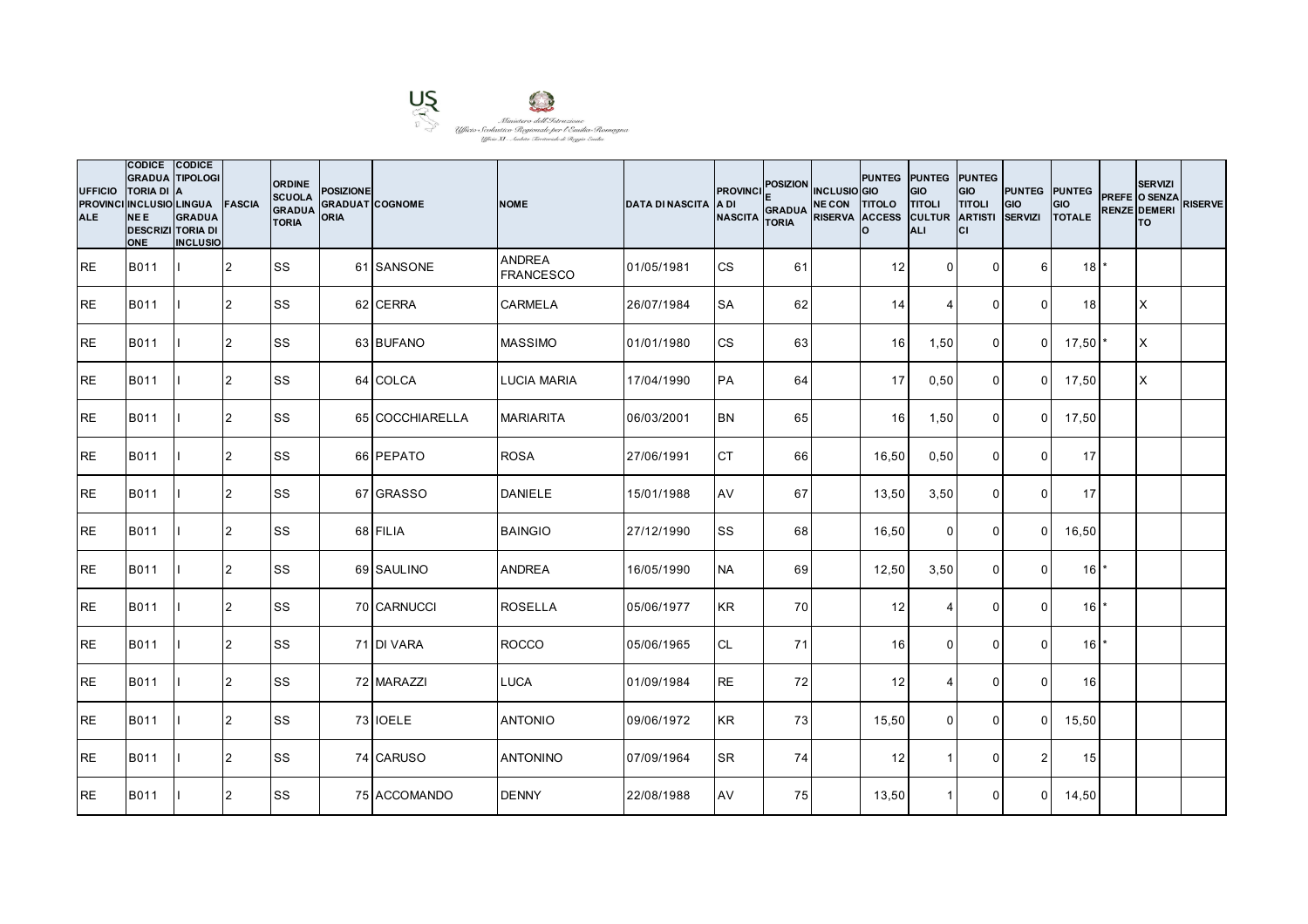

| <b>UFFICIO</b><br><b>ALE</b> | <b>CODICE</b><br><b>GRADUA TIPOLOGI</b><br><b>TORIA DI</b><br>PROVINCI INCLUSIO LINGUA<br><b>NEE</b><br><b>DESCRIZI TORIA DI</b><br><b>ONE</b> | <b>CODICE</b><br>ΙA<br><b>GRADUA</b><br><b>INCLUSIO</b> | <b>FASCIA</b>  | <b>ORDINE</b><br><b>SCUOLA</b><br><b>GRADUA</b><br><b>TORIA</b> | <b>POSIZIONE</b><br><b>GRADUAT COGNOME</b><br><b>ORIA</b> |                | <b>NOME</b>                          | <b>DATA DI NASCITA</b> | <b>PROVINCI</b><br>IA DI<br><b>NASCITA</b> | <b>POSIZION</b><br><b>GRADUA</b><br><b>TORIA</b> | <b>INCLUSIO GIO</b><br>NE CON TITOLO TITOLI<br>RISERVA ACCESS CULTUR ARTISTI | Ιo    | <b>PUNTEG PUNTEG PUNTEG</b><br><b>GIO</b><br><b>ALI</b> | GIO<br><b>TITOLI</b><br>lcı | <b>PUNTEG PUNTEG</b><br>GIO<br><b>SERVIZI</b> | <b>GIO</b><br><b>TOTALE</b>   | <b>SERVIZI</b><br>PREFE O SENZA<br><b>RENZE DEMERI</b><br>lTO. | <b>RISERVE</b> |
|------------------------------|------------------------------------------------------------------------------------------------------------------------------------------------|---------------------------------------------------------|----------------|-----------------------------------------------------------------|-----------------------------------------------------------|----------------|--------------------------------------|------------------------|--------------------------------------------|--------------------------------------------------|------------------------------------------------------------------------------|-------|---------------------------------------------------------|-----------------------------|-----------------------------------------------|-------------------------------|----------------------------------------------------------------|----------------|
| IRE.                         | <b>B011</b>                                                                                                                                    |                                                         | 12             | <b>SS</b>                                                       |                                                           | 76 PONTRELLI   | <b>VITO PANCRAZIO</b>                | 12/05/1972             | <b>IBR</b>                                 | 76                                               |                                                                              | 12,50 | 1,50                                                    | $\overline{0}$              | $\Omega$                                      | 14                            |                                                                |                |
| <b>RE</b>                    | B011                                                                                                                                           |                                                         | <b>2</b>       | SS                                                              |                                                           | 77 FIORDIPRATO | <b>THOMAS</b>                        | 25/01/1999             | <b>MO</b>                                  | 77 I                                             |                                                                              | 12    | $\overline{2}$                                          | $\Omega$                    | $\Omega$                                      | 14                            |                                                                |                |
| <b>RE</b>                    | B011                                                                                                                                           |                                                         | 2              | <b>SS</b>                                                       |                                                           | 78 BOSONI      | <b>ALBERTO</b>                       | 29/12/1998             | <b>RE</b>                                  | 78                                               |                                                                              | 14    | $\Omega$                                                | $\mathbf 0$                 | $\Omega$                                      | 14                            |                                                                |                |
| IRE.                         | B011                                                                                                                                           |                                                         | 2              | <b>SS</b>                                                       |                                                           | 79 SOTTILE     | <b>MARIA</b>                         | 06/07/1970             | <b>PA</b>                                  | 79                                               |                                                                              | 12    | $\overline{2}$                                          | $\mathbf{0}$                | $\Omega$                                      | 14                            |                                                                |                |
| <b>RE</b>                    | B011                                                                                                                                           |                                                         | $\overline{2}$ | <b>SS</b>                                                       |                                                           | 80 GALEAZZI    | LUCA                                 | 27/06/1989             | <b>RE</b>                                  | 80                                               |                                                                              | 13,50 | $\Omega$                                                | $\mathbf{0}$                | $\Omega$                                      | 13,50                         |                                                                |                |
| <b>RE</b>                    | B011                                                                                                                                           |                                                         | 2              | SS                                                              |                                                           | 81 PILLITTERI  | <b>CIRO</b>                          | 04/06/1988             | PA                                         | 81                                               |                                                                              | 12    | 1,50                                                    | $\mathbf 0$                 | $\Omega$                                      | 13,50                         |                                                                |                |
| <b>RE</b>                    | B011                                                                                                                                           |                                                         | 2              | <b>SS</b>                                                       |                                                           | 82 CORIGLIANO  | RAFFAELE ANTONIO 03/03/1982          |                        | <b>KR</b>                                  | 82                                               |                                                                              | 12    | $\overline{1}$                                          | $\mathbf 0$                 | $\overline{0}$                                | $13$ $\overline{\phantom{a}}$ | IX.                                                            |                |
| <b>RE</b>                    | B011                                                                                                                                           |                                                         | 2              | <b>SS</b>                                                       |                                                           | 83 MICELI      | <b>ANTONIO</b>                       | 04/05/1993             | <b>ME</b>                                  | 83                                               |                                                                              | 12,50 | 0,50                                                    | $\Omega$                    | $\Omega$                                      | 13                            |                                                                |                |
| <b>RE</b>                    | B011                                                                                                                                           |                                                         | 2              | <b>SS</b>                                                       |                                                           | 84 VILLIRILLO  | <b>ROSA</b>                          | 16/09/1971             | <b>KR</b>                                  | 84                                               |                                                                              | 12,50 | 0,50                                                    | $\mathbf 0$                 | $\Omega$                                      | 13                            |                                                                | $***$          |
| <b>RE</b>                    | B011                                                                                                                                           |                                                         | $\overline{2}$ | <b>SS</b>                                                       |                                                           | 85 MAGURNO     | <b>PIERINO</b>                       | 19/10/1956             | <b>CS</b>                                  | 85                                               |                                                                              | 12    | 0,50                                                    | $\overline{0}$              | $\overline{0}$                                | $12,50$ $^{\circ}$            |                                                                |                |
| <b>IRE</b>                   | B011                                                                                                                                           |                                                         | 2              | <b>SS</b>                                                       |                                                           | 86 DE RIENZO   | <b>RAFFAELE</b>                      | 19/01/1979             | AV                                         | 86                                               |                                                                              | 12    | 0,50                                                    | $\Omega$                    | $\Omega$                                      | 12,50                         | X                                                              | $***$          |
| <b>I</b> RE                  | <b>B011</b>                                                                                                                                    |                                                         | $\overline{2}$ | <b>SS</b>                                                       |                                                           | 87 PORFIDA     | <b>ROSARIO</b>                       | 30/03/1969             | <b>RC</b>                                  | 87                                               |                                                                              | 12,50 | $\Omega$                                                | $\mathbf 0$                 | $\Omega$                                      | $12,50$ $^{\circ}$            |                                                                |                |
| <b>RE</b>                    | B011                                                                                                                                           |                                                         | 2              | <b>SS</b>                                                       |                                                           | 88 MAURO       | <b>SERGIO MARIO</b><br><b>ANGELO</b> | 02/10/1974             | <b>CT</b>                                  | 88                                               |                                                                              | 12    | 0,50                                                    | $\overline{0}$              | $\overline{0}$                                | 12,50                         | ΙX                                                             |                |
| <b>RE</b>                    | B011                                                                                                                                           |                                                         | 2              | <b>SS</b>                                                       |                                                           | 89 TAMBURELLO  | <b>VINCENZO</b>                      | 23/11/1995             | PA                                         | 89                                               |                                                                              | 12,50 | $\Omega$                                                | 0                           | $\overline{0}$                                | 12,50                         |                                                                |                |
| <b>IRE</b>                   | B011                                                                                                                                           |                                                         | 2              | <b>SS</b>                                                       |                                                           | 90 CATALINOTTO | <b>LUCIANO</b>                       | 16/07/1993             | <b>IPA</b>                                 | 90 <sup>°</sup>                                  |                                                                              | 12    | 0,50                                                    | $\Omega$                    | $\Omega$                                      | 12,50                         |                                                                |                |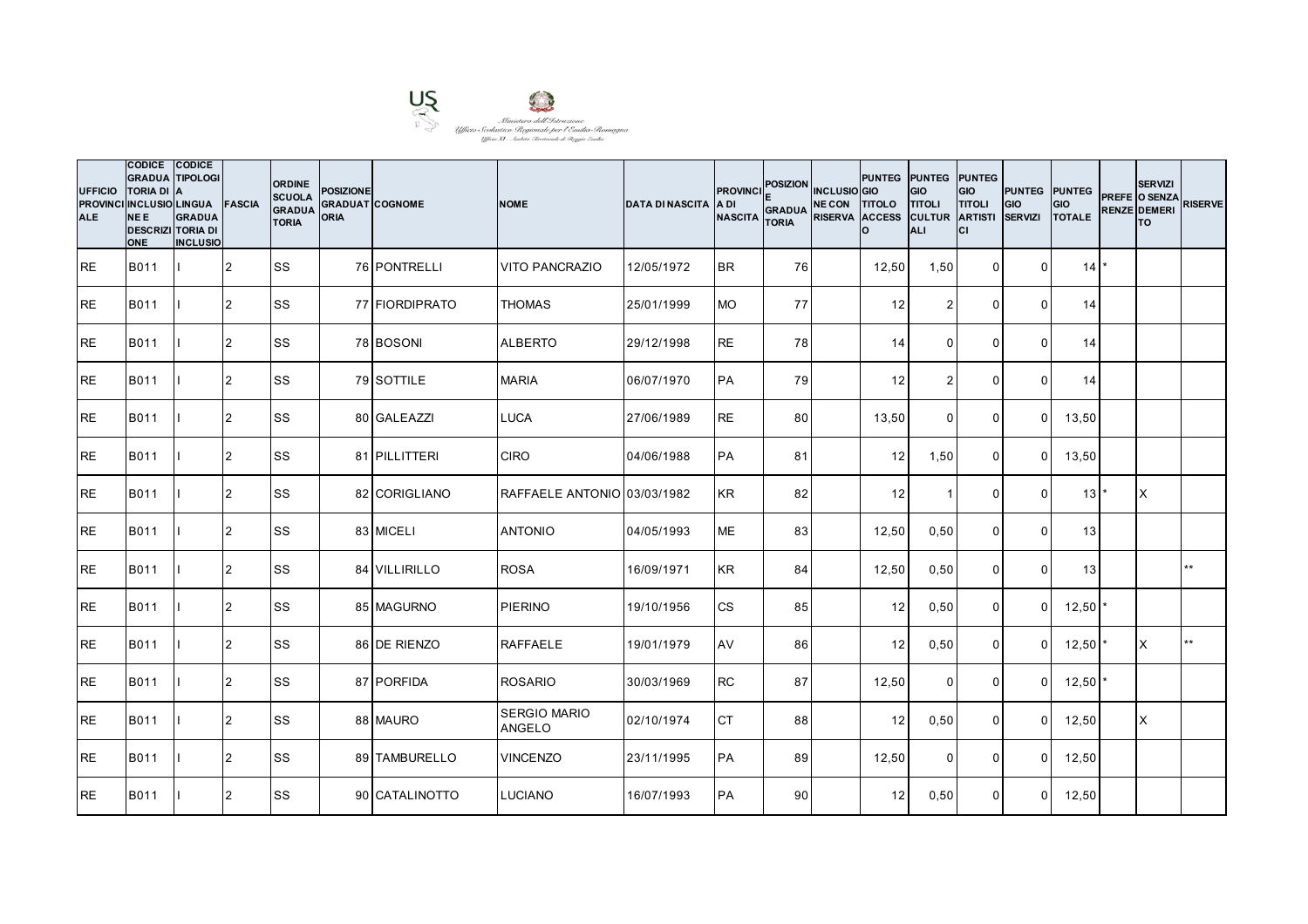

| <b>UFFICIO</b><br><b>ALE</b> | CODICE CODICE<br><b>GRADUA TIPOLOGI</b><br>TORIA DI A<br>PROVINCI INCLUSIO LINGUA FASCIA<br><b>NEE</b><br><b>DESCRIZI TORIA DI</b><br><b>ONE</b> | <b>GRADUA</b><br><b>INCLUSIO</b> |                | <b>ORDINE</b><br><b>SCUOLA</b><br><b>GRADUA</b><br><b>TORIA</b> | <b>POSIZIONE</b><br><b>GRADUAT COGNOME</b><br>ORIA |               | <b>NOME</b>                     | <b>DATA DI NASCITA</b> | <b>PROVINCI</b><br>IA DI<br><b>NASCITA</b> | <b>POSIZION</b><br><b>GRADUA</b><br><b>TORIA</b> | <b>INCLUSIO</b> GIO<br>NE CON TITOLO TITOLI<br>RISERVA ACCESS CULTUR ARTISTI | PUNTEG PUNTEG PUNTEG<br>Ιo | GIO<br><b>ALI</b> | GIO<br><b>TITOLI</b><br>lcı | <b>PUNTEG PUNTEG</b><br>GIO<br><b>SERVIZI</b> | <b>GIO</b><br><b>TOTALE</b> | <b>SERVIZI</b><br>PREFE O SENZA<br><b>RENZE DEMERI</b><br>lTO. | <b>RISERVE</b> |
|------------------------------|--------------------------------------------------------------------------------------------------------------------------------------------------|----------------------------------|----------------|-----------------------------------------------------------------|----------------------------------------------------|---------------|---------------------------------|------------------------|--------------------------------------------|--------------------------------------------------|------------------------------------------------------------------------------|----------------------------|-------------------|-----------------------------|-----------------------------------------------|-----------------------------|----------------------------------------------------------------|----------------|
| IRE.                         | <b>B011</b>                                                                                                                                      |                                  | 12             | <b>SS</b>                                                       |                                                    | 91 SPATA      | PIETRO                          | 29/06/1985             | <b>PA</b>                                  | 91                                               |                                                                              | 12                         | 0,50              | $\Omega$                    | $\overline{0}$                                | 12,50                       |                                                                |                |
| <b>RE</b>                    | B011                                                                                                                                             |                                  | 2              | <b>SS</b>                                                       |                                                    | 92 TEDESCHI   | <b>SIMONE</b>                   | 21/01/1975             | <b>MO</b>                                  | 92                                               |                                                                              | 12,50                      | $\Omega$          | $\Omega$                    | $\overline{0}$                                | 12,50                       |                                                                |                |
| <b>RE</b>                    | B011                                                                                                                                             |                                  | 2              | <b>SS</b>                                                       |                                                    | 93 RAPISARDA  | <b>DOMENICO</b>                 | 10/07/1997             | <b>CT</b>                                  | 93                                               |                                                                              | 12                         | $\Omega$          | $\mathbf{0}$                | $\Omega$                                      | 12                          |                                                                |                |
| <b>RE</b>                    | B011                                                                                                                                             |                                  | $\overline{2}$ | <b>SS</b>                                                       |                                                    | 94 LABBATE    | <b>DONATO</b>                   | 04/09/1991             | <b>MT</b>                                  | 94                                               |                                                                              | 12                         | $\overline{0}$    | $\mathbf 0$                 | $\overline{0}$                                | 12                          |                                                                |                |
| <b>IRE</b>                   | B011                                                                                                                                             |                                  | 2              | <b>SS</b>                                                       |                                                    | 95 MILILLO    | <b>GIOVANNA</b>                 | 23/04/1987             | <b>NA</b>                                  | 95                                               |                                                                              | 12                         | $\Omega$          | $\Omega$                    | $\Omega$                                      | 12                          |                                                                |                |
| RE                           | B011                                                                                                                                             |                                  | 2              | SS                                                              |                                                    | 96 GUGLIARA   | <b>FRANCESCA</b>                | 20/06/1985             | EN                                         | 96                                               |                                                                              | 12                         | $\Omega$          | $\mathbf{0}$                | $\Omega$                                      | 12                          |                                                                |                |
| <b>RE</b>                    | B011                                                                                                                                             |                                  | 2              | SS                                                              |                                                    | 97 GRISI      | <b>GIUSEPPE</b>                 | 05/03/1984             | <b>KR</b>                                  | 97                                               |                                                                              | 12                         | $\overline{0}$    | $\mathbf 0$                 | $\Omega$                                      | 12                          |                                                                |                |
| <b>RE</b>                    | B011                                                                                                                                             |                                  | 2              | <b>SS</b>                                                       |                                                    | 98 CASTIELLO  | <b>ROBERTO</b>                  | 14/09/1980             | <b>BN</b>                                  | 98                                               |                                                                              | 12                         | $\Omega$          | $\mathbf{0}$                | $\Omega$                                      | 12                          |                                                                |                |
| <b>RE</b>                    | B011                                                                                                                                             |                                  | 2              | SS                                                              |                                                    | 99 AMODIO     | <b>GRAZIANO</b>                 | 02/12/1978             | <b>CS</b>                                  | 99                                               |                                                                              | 12                         | $\Omega$          | $\mathbf 0$                 | $\Omega$                                      | 12                          |                                                                |                |
| <b>IRE</b>                   | B011                                                                                                                                             |                                  | 2              | <b>SS</b>                                                       |                                                    | 100 CASTIELLO | <b>MASSIMO</b>                  | 27/10/1977             | <b>BN</b>                                  | 100                                              |                                                                              | 12                         | $\Omega$          | $\mathbf{0}$                | $\Omega$                                      | 12                          |                                                                |                |
| RE                           | B011                                                                                                                                             |                                  | 2              | SS                                                              |                                                    | 101 PASSANTE  | <b>ANGELO</b>                   | 09/05/1977             | <b>BR</b>                                  | 101                                              |                                                                              | 12                         | $\Omega$          | $\Omega$                    | $\Omega$                                      | 12                          |                                                                |                |
| <b>RE</b>                    | <b>B011</b>                                                                                                                                      |                                  | 2              | <b>SS</b>                                                       |                                                    | 102 DE ROSA   | <b>WALTER</b>                   | 02/06/1968             | <b>SA</b>                                  | 102                                              |                                                                              | 12                         | $\Omega$          | $\mathbf 0$                 | $\Omega$                                      | 12                          |                                                                |                |
| <b>IRE</b>                   | B012                                                                                                                                             |                                  | 2              | <b>SS</b>                                                       |                                                    | 1 MOSCA       | <b>ANGELA</b>                   | 02/01/1980             | <b>KR</b>                                  | 1                                                |                                                                              | 29                         | 1,50              | $\overline{0}$              |                                               | 144 174,50 *                |                                                                |                |
| <b>RE</b>                    | B012                                                                                                                                             |                                  | 2              | <b>SS</b>                                                       |                                                    | 2 IZZO        | ALESSANDRA ANNA<br><b>MARIA</b> | 13/08/1968             | <b>BR</b>                                  | 2 <sub>l</sub>                                   |                                                                              | 12                         | $\Omega$          | $\mathbf 0$                 | 110                                           | 122                         |                                                                |                |
| <b>RE</b>                    | B012                                                                                                                                             |                                  | 2              | <b>SS</b>                                                       |                                                    | 3 MAURO       | <b>NICOLETTA</b>                | 18/11/1976             | <b>CS</b>                                  | 3 <sup>1</sup>                                   |                                                                              | 13,50                      | 4                 | $\mathbf{0}$                |                                               | 104 121,50 *                |                                                                |                |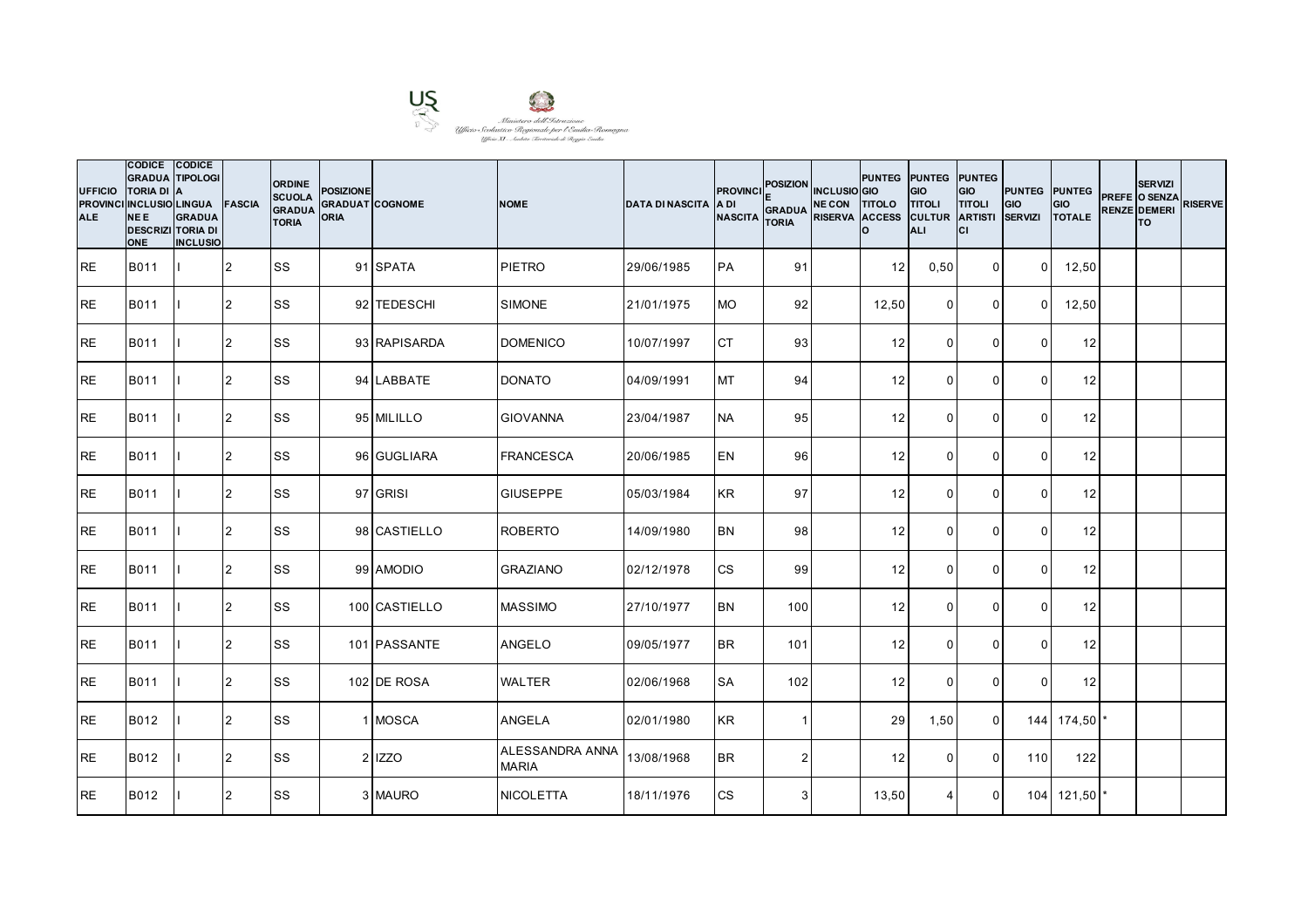

| <b>UFFICIO</b><br><b>ALE</b> | CODICE CODICE<br><b>GRADUA TIPOLOGI</b><br><b>TORIA DI A</b><br>PROVINCI INCLUSIO LINGUA<br><b>NEE</b><br><b>DESCRIZI TORIA DI</b><br><b>ONE</b> | <b>GRADUA</b><br><b>INCLUSIO</b> | FASCIA         | <b>ORDINE</b><br><b>SCUOLA</b><br><b>GRADUA</b><br>TORIA | <b>POSIZIONE</b><br><b>ORIA</b> | <b>GRADUAT COGNOME</b> | <b>NOME</b>       | <b>DATA DI NASCITA</b> | <b>PROVINCI</b><br><b>ADI</b><br><b>NASCITA</b> | POSIZION INCLUSIO GIO<br><b>GRADUA</b><br><b>TORIA</b> | NE CON TITOLO TITOLI<br>RISERVA ACCESS CULTUR ARTISTI | Ιo              | PUNTEG PUNTEG PUNTEG<br>GIO<br><b>ALI</b> | GIO<br><b>TITOLI</b><br>lcı | <b>PUNTEG PUNTEG</b><br>GIO<br><b>SERVIZI</b> | GIO<br><b>TOTALE</b> | <b>SERVIZI</b><br>PREFE O SENZA<br><b>RENZE DEMERI</b><br><b>TO</b> | <b>RISERVE</b> |
|------------------------------|--------------------------------------------------------------------------------------------------------------------------------------------------|----------------------------------|----------------|----------------------------------------------------------|---------------------------------|------------------------|-------------------|------------------------|-------------------------------------------------|--------------------------------------------------------|-------------------------------------------------------|-----------------|-------------------------------------------|-----------------------------|-----------------------------------------------|----------------------|---------------------------------------------------------------------|----------------|
| <b>RE</b>                    | B012                                                                                                                                             |                                  | <b>2</b>       | lss                                                      |                                 | 4 GHETTI               | <b>DANIELE</b>    | 05/06/1975             | <b>RE</b>                                       | 4                                                      |                                                       | 12              | $\overline{0}$                            | $\mathbf 0$                 | 90 <sub>1</sub>                               | 102 <sub>1</sub>     | ΙX                                                                  |                |
| <b>RE</b>                    | B012                                                                                                                                             |                                  | $\overline{2}$ | <b>SS</b>                                                |                                 | 5 MASCI                | <b>MARIA</b>      | 01/11/1984             | <b>CS</b>                                       | 5 <sub>l</sub>                                         |                                                       | 24,50           | $\Omega$                                  | $\mathbf 0$                 | 68                                            | $92,50$ *            |                                                                     |                |
| <b>RE</b>                    | B012                                                                                                                                             |                                  | $\overline{2}$ | <b>SS</b>                                                |                                 | 6 TRICOCI              | <b>CATIA</b>      | 04/12/1989             | <b>CS</b>                                       | $6 \mid$                                               |                                                       | 17              | $\overline{\mathbf{1}}$                   | $\mathbf 0$                 | 60                                            | 78                   |                                                                     |                |
| <b>RE</b>                    | B012                                                                                                                                             |                                  | 2              | <b>SS</b>                                                |                                 | 7 FONTANA              | <b>STEFANIA</b>   | 11/09/1982             | <b>RE</b>                                       | $\overline{7}$                                         |                                                       | 27              | 8                                         | $\mathbf 0$                 | 36                                            | $71$ <sup>*</sup>    |                                                                     |                |
| <b>RE</b>                    | B012                                                                                                                                             |                                  | 2              | <b>SS</b>                                                |                                 | 8 SCARCIELLO           | <b>CARMELA</b>    | 28/10/1986             | <b>NA</b>                                       | 8 <sup>1</sup>                                         |                                                       | 27,50           | 13                                        | $\mathbf{0}$                | 24                                            | 64,50                |                                                                     |                |
| <b>RE</b>                    | B012                                                                                                                                             |                                  | $\overline{2}$ | <b>SS</b>                                                |                                 | 9 LICCIARDI            | <b>MIRIAM</b>     | 16/07/1976             | MI                                              | 9 <sub>l</sub>                                         |                                                       | 27              | 3                                         | $\mathbf 0$                 | 32                                            | 62                   | X                                                                   |                |
| <b>RE</b>                    | B012                                                                                                                                             |                                  | 2              | <b>SS</b>                                                |                                 | 10 MISTO               | <b>PALMA</b>      | 21/12/1974             | <b>NA</b>                                       | 10 <sup>1</sup>                                        |                                                       | 17              | $\mathbf 0$                               | $\mathbf 0$                 | 44                                            | $61$ <sup>*</sup>    | X                                                                   | $**$           |
| <b>RE</b>                    | B012                                                                                                                                             |                                  | $\overline{2}$ | <b>SS</b>                                                |                                 | 11 MONTI               | <b>ANNA</b>       | 27/02/1989             | <b>NA</b>                                       | 11                                                     |                                                       | 20              | 5                                         | $\mathbf{0}$                | 36                                            | 611                  | X                                                                   |                |
| <b>RE</b>                    | B012                                                                                                                                             |                                  | $\overline{2}$ | <b>SS</b>                                                |                                 | 12 CAMPANA             | <b>ROSA</b>       | 01/12/1986             | <b>CS</b>                                       | 12                                                     |                                                       | 24,50           | 8,50                                      | $\mathbf 0$                 | 28                                            | $61*$                |                                                                     |                |
| <b>RE</b>                    | B012                                                                                                                                             |                                  | 2              | <b>SS</b>                                                |                                 | 13 ADAMO               | <b>IMMACOLATA</b> | 16/12/1981             | <b>NA</b>                                       | 13                                                     |                                                       | 12              | 9,50                                      | $\overline{0}$              | 38 <sup>1</sup>                               | $59,50$ *            |                                                                     |                |
| <b>RE</b>                    | B012                                                                                                                                             |                                  | $\overline{2}$ | SS                                                       |                                 | 14 ALTAVILLA           | <b>ANTONIO</b>    | 12/07/1977             | <b>TA</b>                                       | 14                                                     |                                                       | 12              | 3                                         | $\Omega$                    | 44                                            | 59                   |                                                                     |                |
| <b>RE</b>                    | B012                                                                                                                                             |                                  | $\overline{2}$ | <b>SS</b>                                                |                                 | 15 FORNARI             | <b>FRANCESCA</b>  | 13/05/1980             | <b>RE</b>                                       | 15                                                     |                                                       | 25,50           | 3,50                                      | $\mathbf 0$                 | 30                                            | 59'                  |                                                                     |                |
| <b>RE</b>                    | B012                                                                                                                                             |                                  | 2              | <b>SS</b>                                                |                                 | 16 TAMBURINI           | <b>ROSSELLA</b>   | 15/05/1958             | EE                                              | 16                                                     |                                                       | 12,50           | $\mathbf 0$                               | $\mathbf 0$                 | 46                                            | $58,50$ *            | ΙX                                                                  |                |
| <b>RE</b>                    | B012                                                                                                                                             |                                  | 2              | <b>SS</b>                                                |                                 | 17 SCARCIELLO          | <b>ROSA</b>       | 23/07/1988             | <b>NA</b>                                       | 17                                                     |                                                       | 29              | 13                                        | $\mathbf 0$                 | 12                                            | 54                   |                                                                     |                |
| <b>RE</b>                    | B012                                                                                                                                             |                                  | 2              | <b>SS</b>                                                |                                 | 18 DE LUCA             | <b>SANDRA</b>     | 27/08/1978             | <b>BR</b>                                       | 18                                                     |                                                       | 16 <sup>1</sup> | 13,50                                     | $\mathbf{0}$                | 18 <sup>l</sup>                               | 47,50                |                                                                     |                |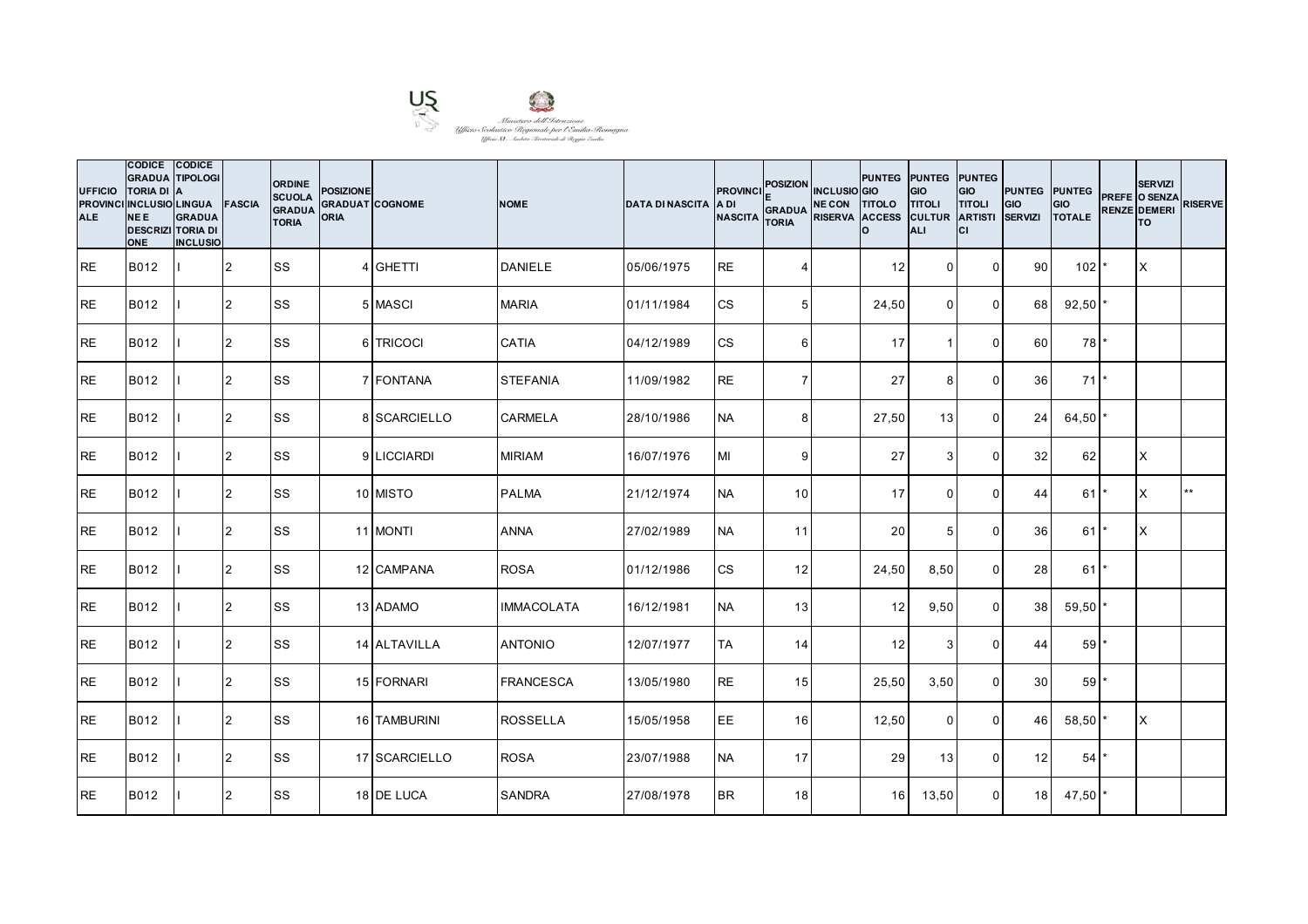

| <b>UFFICIO</b><br><b>ALE</b> | CODICE CODICE<br><b>GRADUA TIPOLOGI</b><br><b>TORIA DI A</b><br>PROVINCI INCLUSIO LINGUA<br><b>NEE</b><br><b>DESCRIZI TORIA DI</b><br><b>ONE</b> | <b>GRADUA</b><br><b>INCLUSIO</b> | <b>FASCIA</b>  | <b>ORDINE</b><br><b>SCUOLA</b><br><b>GRADUA</b><br>TORIA | <b>POSIZIONE</b><br><b>GRADUAT COGNOME</b><br><b>ORIA</b> |              | <b>NOME</b>                        | DATA DI NASCITA LA DI | <b>PROVINCI</b><br><b>NASCITA</b> | <b>POSIZION</b><br>GRADUA NE CON TITOLO<br><b>TORIA</b> | <b>INCLUSIO</b> GIO<br>RISERVA ACCESS CULTUR ARTISTI | lo    | PUNTEG PUNTEG PUNTEG<br><b>GIO</b><br><b>TITOLI</b><br><b>ALI</b> | GIO<br><b>TITOLI</b><br>Iсı | PUNTEG PUNTEG<br>GIO<br><b>SERVIZI</b> | GIO<br><b>TOTALE</b> | <b>SERVIZI</b><br>PREFE O SENZA<br><b>RENZE DEMERI</b><br><b>TO</b> | <b>RISERVE</b> |
|------------------------------|--------------------------------------------------------------------------------------------------------------------------------------------------|----------------------------------|----------------|----------------------------------------------------------|-----------------------------------------------------------|--------------|------------------------------------|-----------------------|-----------------------------------|---------------------------------------------------------|------------------------------------------------------|-------|-------------------------------------------------------------------|-----------------------------|----------------------------------------|----------------------|---------------------------------------------------------------------|----------------|
| <b>RE</b>                    | B012                                                                                                                                             |                                  | 2              | <b>SS</b>                                                |                                                           | 19 MARTELLA  | <b>FLAVIA</b>                      | 14/05/1991            | LE.                               | 19                                                      |                                                      | 21    | 12,50                                                             | $\Omega$                    | 7 <sup>1</sup>                         | 40,50                |                                                                     |                |
| <b>RE</b>                    | B012                                                                                                                                             |                                  | 2              | <b>SS</b>                                                |                                                           | 20 ISCA      | <b>ALBERTO</b>                     | 22/01/1991            | <b>CT</b>                         | 20 <sup>1</sup>                                         |                                                      | 15,50 | 2                                                                 | $\Omega$                    | 21                                     | 38,50                |                                                                     |                |
| <b>RE</b>                    | B012                                                                                                                                             |                                  | $\overline{2}$ | <b>SS</b>                                                |                                                           | 21 LAZZARINI | CAMILLA MARIA                      | 27/06/1986            | MI                                | 21                                                      |                                                      | 12    | $\overline{7}$                                                    | $\Omega$                    | 19                                     | 38 <sup>1</sup>      |                                                                     |                |
| <b>RE</b>                    | B012                                                                                                                                             |                                  | 2              | <b>SS</b>                                                |                                                           | 22 COVELLO   | <b>CLAUDIA</b><br><b>FRANCESCA</b> | 29/11/1994            | <b>CS</b>                         | 22                                                      |                                                      | 29    | $\overline{2}$                                                    | $\mathbf 0$                 | $\Omega$                               | 31                   |                                                                     |                |
| <b>RE</b>                    | B012                                                                                                                                             |                                  | $\overline{2}$ | <b>SS</b>                                                |                                                           | 23 POLIMENI  | <b>GABRIELE</b>                    | 28/04/1995            | <b>RC</b>                         | 23                                                      |                                                      | 29    | $\Omega$                                                          | $\Omega$                    | $\Omega$                               | 29                   |                                                                     |                |
| <b>RE</b>                    | B012                                                                                                                                             |                                  | 2              | <b>SS</b>                                                |                                                           | 24 ROSA      | <b>SANDRO</b>                      | 18/11/1976            | PZ                                | 24                                                      |                                                      | 29    | $\Omega$                                                          | $\Omega$                    | $\Omega$                               | 29                   |                                                                     |                |
| <b>RE</b>                    | B012                                                                                                                                             |                                  | 2              | <b>SS</b>                                                |                                                           | 25 BAZZANO   | <b>SEBASTIANO</b>                  | 28/07/1976            | <b>SR</b>                         | 25                                                      |                                                      | 28,50 | $\overline{0}$                                                    | $\mathbf{0}$                | $\Omega$                               | 28,50                |                                                                     |                |
| <b>RE</b>                    | B012                                                                                                                                             |                                  | 2              | <b>SS</b>                                                |                                                           | 26 DI NUZZO  | <b>ALFONSINA</b>                   | 04/12/1989            | <b>CE</b>                         | 26                                                      |                                                      | 23,50 | 4,50                                                              | $\Omega$                    | $\Omega$                               | 28                   |                                                                     |                |
| <b>RE</b>                    | B012                                                                                                                                             |                                  | $\overline{2}$ | <b>SS</b>                                                |                                                           | 27 LORENZONI | <b>ALICE</b>                       | 10/04/1989            | <b>RE</b>                         | 27                                                      |                                                      | 27,50 | $\mathbf 0$                                                       | 0                           | $\Omega$                               | $27,50$ *            |                                                                     |                |
| <b>RE</b>                    | B012                                                                                                                                             |                                  | 2              | <b>SS</b>                                                |                                                           | 28 PUGLISI   | <b>ALESSANDRA</b>                  | 18/10/2001            | <b>CT</b>                         | 28                                                      |                                                      | 27,50 | $\Omega$                                                          | $\mathbf{0}$                | $\Omega$                               | 27,50                |                                                                     |                |
| <b>RE</b>                    | B012                                                                                                                                             |                                  | $\overline{2}$ | <b>SS</b>                                                |                                                           | 29 NICHIL    | <b>SABRINA</b>                     | 03/08/1995            | LE.                               | 29                                                      |                                                      | 13,50 | 1,50                                                              | $\Omega$                    | 12                                     | 27 <sup>1</sup>      |                                                                     |                |
| <b>RE</b>                    | B012                                                                                                                                             |                                  | 2              | <b>SS</b>                                                |                                                           | 30 FONTANA   | <b>SABATO</b>                      | 07/07/1998            | <b>SA</b>                         | 30 <sup>1</sup>                                         |                                                      | 19    | 8                                                                 | $\Omega$                    | $\Omega$                               | 27                   |                                                                     |                |
| <b>RE</b>                    | B012                                                                                                                                             |                                  | 2              | <b>SS</b>                                                |                                                           | 31 CERASUOLO | <b>ANNA</b>                        | 29/08/1983            | <b>SA</b>                         | 31                                                      |                                                      | 24,50 | 0,50                                                              | $\mathbf 0$                 | $\overline{0}$                         | 25                   |                                                                     |                |
| <b>RE</b>                    | B012                                                                                                                                             |                                  | 2              | <b>SS</b>                                                |                                                           | 32 MERINGOLO | <b>ANTONELLA</b>                   | 09/11/1990            | <b>CS</b>                         | 32                                                      |                                                      | 23    | 1,50                                                              | $\Omega$                    | $\Omega$                               | 24,50                |                                                                     |                |
| <b>RE</b>                    | B012                                                                                                                                             |                                  | 2              | <b>SS</b>                                                |                                                           | 33 COVELLO   | <b>MARIARITA</b>                   | 28/11/1992            | <b>CS</b>                         | 33                                                      |                                                      | 22    | $\overline{2}$                                                    | $\mathbf{0}$                | $\Omega$                               | 24                   |                                                                     |                |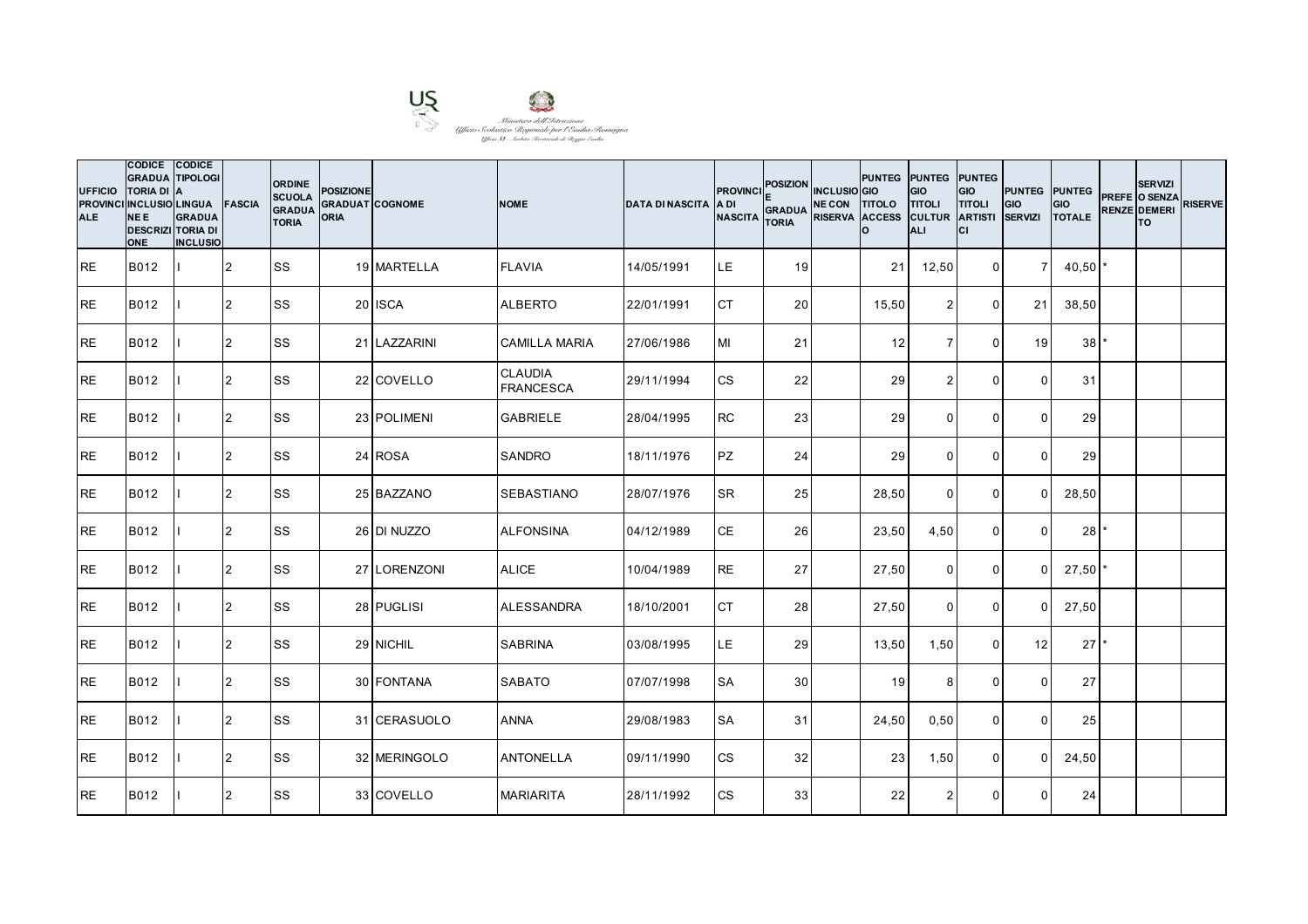

| <b>UFFICIO</b><br><b>ALE</b> | CODICE CODICE<br><b>GRADUA TIPOLOGI</b><br><b>TORIA DI A</b><br>PROVINCI INCLUSIO LINGUA<br><b>NEE</b><br><b>DESCRIZI TORIA DI</b><br><b>ONE</b> | <b>GRADUA</b><br><b>INCLUSIO</b> | <b>FASCIA</b>  | <b>ORDINE</b><br><b>SCUOLA</b><br><b>GRADUA</b><br>TORIA | <b>POSIZIONE</b><br><b>GRADUAT COGNOME</b><br><b>ORIA</b> |                    | <b>NOME</b>                       | <b>DATA DI NASCITA</b> | <b>PROVINCI</b><br><b>ADI</b><br><b>NASCITA</b> | <b>POSIZION</b><br><b>GRADUA</b><br><b>TORIA</b> | <b>INCLUSIO</b> GIO<br>NE CON TITOLO TITOLI<br>RISERVA ACCESS CULTUR ARTISTI | PUNTEG PUNTEG PUNTEG<br>I٥. | <b>GIO</b><br>ALI       | GIO<br><b>TITOLI</b><br>lcı | <b>PUNTEG PUNTEG</b><br><b>GIO</b><br><b>SERVIZI</b> | <b>GIO</b><br><b>TOTALE</b> | <b>SERVIZI</b><br>PREFE O SENZA<br><b>RENZE DEMERI</b><br>lTO. | <b>RISERVE</b> |
|------------------------------|--------------------------------------------------------------------------------------------------------------------------------------------------|----------------------------------|----------------|----------------------------------------------------------|-----------------------------------------------------------|--------------------|-----------------------------------|------------------------|-------------------------------------------------|--------------------------------------------------|------------------------------------------------------------------------------|-----------------------------|-------------------------|-----------------------------|------------------------------------------------------|-----------------------------|----------------------------------------------------------------|----------------|
| <b>RE</b>                    | B012                                                                                                                                             |                                  | 2              | <b>SS</b>                                                |                                                           | 34 CIROTA          | <b>ROSSELLA</b>                   | 22/08/1988             | <b>SA</b>                                       | 34                                               |                                                                              | 22                          | 1,50                    | $\overline{0}$              | $\Omega$                                             | 23,50                       |                                                                |                |
| <b>RE</b>                    | B012                                                                                                                                             |                                  | $\overline{2}$ | <b>SS</b>                                                |                                                           | 35 ARIANO          | <b>VINCENZO</b>                   | 23/01/1970             | EE                                              | 35                                               |                                                                              | 12                          | 0,50                    | $\mathbf 0$                 | 10 <sup>1</sup>                                      | $22,50$ *                   |                                                                |                |
| <b>RE</b>                    | B012                                                                                                                                             |                                  | $\overline{2}$ | <b>SS</b>                                                |                                                           | 36 SPINELLI        | <b>IVANA</b>                      | 03/03/1973             | <b>CS</b>                                       | 36                                               |                                                                              | 20                          | $\overline{1}$          | $\mathbf 0$                 | $\Omega$                                             | 21                          |                                                                |                |
| <b>RE</b>                    | B012                                                                                                                                             |                                  | $\overline{2}$ | lss                                                      |                                                           | 37 MICCOLI         | <b>VITO FRANCESCO</b>             | 04/10/1995             | <b>BR</b>                                       | 37                                               |                                                                              | 18,50                       | 1,50                    | $\mathbf 0$                 | $\Omega$                                             | 20                          |                                                                |                |
| <b>RE</b>                    | B012                                                                                                                                             |                                  | $\overline{2}$ | <b>SS</b>                                                |                                                           | <b>38 FRONTERA</b> | <b>ALFONSO</b>                    | 19/10/1984             | <b>KR</b>                                       | 38 <sup>l</sup>                                  |                                                                              | 19                          | $\Omega$                | $\mathbf{0}$                | $\Omega$                                             | 19                          |                                                                |                |
| <b>RE</b>                    | B012                                                                                                                                             |                                  | 2              | <b>SS</b>                                                |                                                           | 39 SPINELLI        | <b>GIUSEPPINA</b>                 | 23/07/1994             | <b>CS</b>                                       | 39                                               |                                                                              | 14                          | -1                      | $\mathbf 0$                 | $\Omega$                                             | 15                          |                                                                |                |
| <b>RE</b>                    | B012                                                                                                                                             |                                  | 2              | <b>SS</b>                                                |                                                           | 40 FIORENTINO      | <b>LUIGI</b>                      | 16/02/1982             | <b>NA</b>                                       | 40                                               |                                                                              | 12                          | 0,50                    | $\mathbf 0$                 | 2 <sub>l</sub>                                       | 14,50                       | IX.                                                            |                |
| <b>RE</b>                    | B012                                                                                                                                             |                                  | 2              | <b>SS</b>                                                |                                                           | 41 ARCURI          | <b>ANGELA</b>                     | 17/09/1983             | <b>MT</b>                                       | 41                                               |                                                                              | 12                          | $\overline{2}$          | $\Omega$                    | $\Omega$                                             | 14                          |                                                                |                |
| <b>RE</b>                    | B012                                                                                                                                             |                                  | 2              | <b>SS</b>                                                |                                                           | 42 CALANDRA        | <b>ANTONINO</b><br><b>CARMELO</b> | 13/11/1999             | <b>TP</b>                                       | 42                                               |                                                                              | 14                          | $\mathbf{0}$            | $\Omega$                    | $\Omega$                                             | 14                          |                                                                |                |
| <b>RE</b>                    | B012                                                                                                                                             |                                  | 2              | <b>SS</b>                                                |                                                           | 43 GAZZETTI        | <b>ROBERTO</b>                    | 25/12/1973             | <b>MO</b>                                       | 43                                               |                                                                              | 12                          | $\mathbf{1}$            | $\mathbf 0$                 | $\Omega$                                             | $13$ $*$                    |                                                                | $***$          |
| <b>RE</b>                    | B012                                                                                                                                             |                                  | 2              | <b>SS</b>                                                |                                                           | 44 PRISCO          | <b>NICOLA</b>                     | 07/02/2002             | <b>NA</b>                                       | 44                                               |                                                                              | 12                          |                         | $\Omega$                    | $\Omega$                                             | 13                          |                                                                |                |
| <b>RE</b>                    | B012                                                                                                                                             |                                  | 2              | <b>SS</b>                                                |                                                           | 45 BROZZI          | <b>ANTONELLA</b>                  | 12/01/1962             | <b>RE</b>                                       | 45                                               |                                                                              | 12                          | $\overline{\mathbf{1}}$ | $\mathbf{0}$                | $\Omega$                                             | 13                          |                                                                |                |
| <b>RE</b>                    | B012                                                                                                                                             |                                  | 2              | <b>SS</b>                                                |                                                           | 46 PAPPACENA       | <b>FILOMENA</b>                   | 23/11/1975             | <b>SA</b>                                       | 46                                               |                                                                              | 12                          | 0,50                    | $\mathbf 0$                 | $\overline{0}$                                       | $12,50$ $*$                 |                                                                | $***$          |
| <b>RE</b>                    | B012                                                                                                                                             |                                  | 2              | <b>SS</b>                                                |                                                           | 47 MARRA           | <b>MAURIZIO</b>                   | 04/01/1970             | <b>RC</b>                                       | 47                                               |                                                                              | 12                          | 0,50                    | $\mathbf 0$                 | $\Omega$                                             | 12,50                       | ΙX                                                             |                |
| <b>RE</b>                    | B012                                                                                                                                             |                                  | $\overline{2}$ | <b>SS</b>                                                |                                                           | 48 BRULLO          | <b>SALVATORE</b>                  | 15/11/1967             | <b>CT</b>                                       | 48                                               |                                                                              | 12                          | 0,50                    | $\mathbf 0$                 | $\Omega$                                             | 12,50                       | X                                                              |                |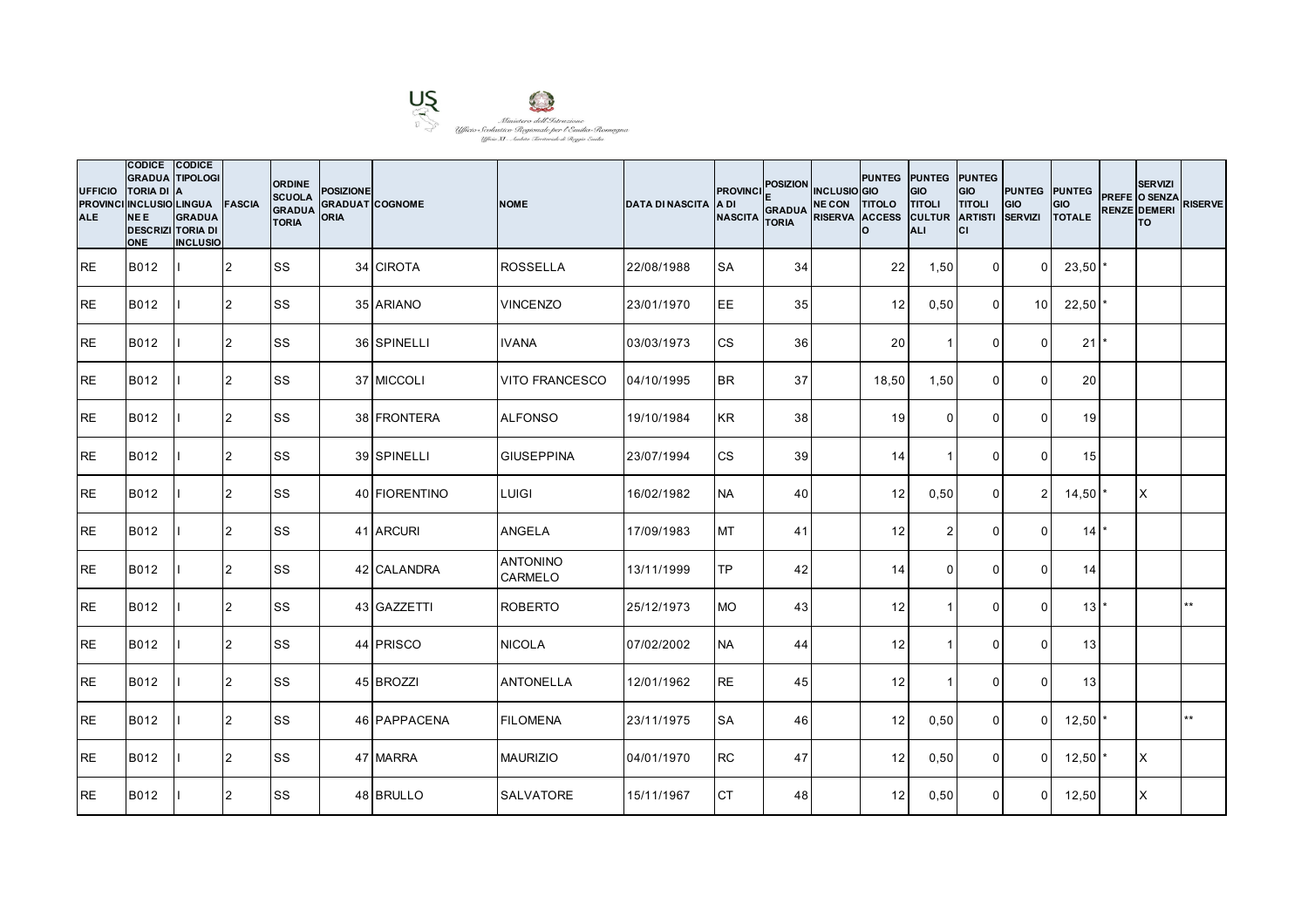

| <b>UFFICIO</b><br><b>ALE</b> | CODICE CODICE<br><b>GRADUA TIPOLOGI</b><br><b>TORIA DI A</b><br>PROVINCI INCLUSIO LINGUA<br><b>NEE</b><br><b>DESCRIZI TORIA DI</b><br><b>ONE</b> | <b>GRADUA</b><br><b>INCLUSIO</b> | <b>FASCIA</b>  | <b>ORDINE</b><br><b>SCUOLA</b><br><b>GRADUA</b><br><b>TORIA</b> | <b>POSIZIONE</b><br><b>ORIA</b> | <b>GRADUAT COGNOME</b> | <b>NOME</b>                         | <b>DATA DI NASCITA</b> | <b>PROVINCI</b><br><b>ADI</b><br><b>NASCITA</b> | <b>POSIZION</b><br><b>GRADUA</b><br><b>TORIA</b> | <b>INCLUSIO</b> GIO | PUNTEG PUNTEG PUNTEG<br>NE CON TITOLO TITOLI<br>RISERVA ACCESS CULTUR ARTISTI<br>I٥. | <b>GIO</b><br>ALI | GIO<br><b>TITOLI</b><br>lcı | <b>PUNTEG PUNTEG</b><br><b>GIO</b><br><b>SERVIZI</b> | <b>GIO</b><br><b>TOTALE</b>   | <b>SERVIZI</b><br>PREFE O SENZA<br><b>RENZE DEMERI</b><br>lTO. | <b>RISERVE</b> |
|------------------------------|--------------------------------------------------------------------------------------------------------------------------------------------------|----------------------------------|----------------|-----------------------------------------------------------------|---------------------------------|------------------------|-------------------------------------|------------------------|-------------------------------------------------|--------------------------------------------------|---------------------|--------------------------------------------------------------------------------------|-------------------|-----------------------------|------------------------------------------------------|-------------------------------|----------------------------------------------------------------|----------------|
| <b>RE</b>                    | B012                                                                                                                                             |                                  | 2              | <b>SS</b>                                                       |                                 | 49 MARTILLOTTO         | <b>ILARIO</b>                       | 20/11/1990             | <b>CS</b>                                       | 49                                               |                     | 12,50                                                                                | $\mathbf 0$       | $\mathbf 0$                 | $\Omega$                                             | 12,50                         |                                                                |                |
| <b>RE</b>                    | B012                                                                                                                                             |                                  | $\overline{2}$ | <b>SS</b>                                                       |                                 | 50 PEDATA              | <b>FRANCESCO</b>                    | 21/01/1958             | <b>NA</b>                                       | 50 <sup>1</sup>                                  |                     | 12                                                                                   | $\Omega$          | $\Omega$                    | $\Omega$                                             | 12 <sup>1</sup>               | ΙX                                                             |                |
| <b>RE</b>                    | B012                                                                                                                                             |                                  | $\overline{2}$ | <b>SS</b>                                                       |                                 | 51 LIMONE              | <b>ANNARITA</b>                     | 18/04/1976             | <b>CS</b>                                       | 51                                               |                     | 12                                                                                   | $\mathbf{0}$      | $\mathbf 0$                 | $\Omega$                                             | $12$ $\overline{\phantom{a}}$ |                                                                |                |
| <b>RE</b>                    | B012                                                                                                                                             |                                  | $\overline{2}$ | lss                                                             |                                 | 52 GRECO               | <b>GIUSEPPE</b>                     | 26/08/1975             | <b>KR</b>                                       | 52                                               |                     | 12                                                                                   | $\Omega$          | $\mathbf{0}$                | $\mathbf{0}$                                         | $12$ <sup>*</sup>             |                                                                |                |
| <b>RE</b>                    | B012                                                                                                                                             |                                  | $\overline{2}$ | <b>SS</b>                                                       |                                 | 53 DI MAMBRO           | <b>CARLO</b>                        | 19/03/1996             | <b>FR</b>                                       | 53                                               |                     | 12                                                                                   | $\Omega$          | $\Omega$                    | $\Omega$                                             | $12^{\star}$                  |                                                                | $**$           |
| <b>RE</b>                    | B012                                                                                                                                             |                                  | $\overline{2}$ | <b>SS</b>                                                       |                                 | 54 RIZZO               | <b>STEFANO</b>                      | 28/08/1993             | <b>ME</b>                                       | 54                                               |                     | 12                                                                                   | $\Omega$          | $\mathbf 0$                 | $\Omega$                                             | 12                            |                                                                |                |
| <b>RE</b>                    | B012                                                                                                                                             |                                  | 2              | <b>SS</b>                                                       |                                 | 55 GRUPPUSO            | <b>ANTONELLA</b><br><b>VANESSA</b>  | 24/03/1988             | <b>TP</b>                                       | 55                                               |                     | 12                                                                                   | $\mathbf 0$       | $\mathbf 0$                 | $\overline{0}$                                       | 12                            |                                                                |                |
| <b>RE</b>                    | B012                                                                                                                                             |                                  | 2              | <b>SS</b>                                                       |                                 | 56 TEBALDI             | <b>MARINA</b>                       | 23/07/1975             | <b>VR</b>                                       | 56                                               |                     | 12                                                                                   | $\Omega$          | $\Omega$                    | $\Omega$                                             | 12                            |                                                                |                |
| <b>RE</b>                    | <b>B015</b>                                                                                                                                      |                                  |                | <b>SS</b>                                                       |                                 | 1 RAGUSA               | <b>TOMMASO LINO</b><br><b>MARIA</b> | 23/11/1989             | <b>CL</b>                                       |                                                  | $1$ SI              | 8                                                                                    | 0,50              | $\mathbf 0$                 | 12                                                   | 20,50                         |                                                                |                |
| <b>RE</b>                    | B015                                                                                                                                             |                                  | 2              | <b>SS</b>                                                       |                                 | 1 BOSSETTI             | <b>DAVIDE</b>                       | 20/08/1969             | VA                                              | $\mathbf{1}$                                     |                     | 26,50                                                                                | 9,50              | $\overline{0}$              | 79                                                   | 115                           |                                                                |                |
| <b>RE</b>                    | B015                                                                                                                                             |                                  | $\overline{2}$ | <b>SS</b>                                                       |                                 | 2 MUSOTTO              | <b>GIANFRANCO</b>                   | 03/04/1980             | <b>PA</b>                                       | 2 <sub>1</sub>                                   |                     | 21                                                                                   | 4                 | $\Omega$                    | 75                                                   | 100                           | X                                                              |                |
| <b>RE</b>                    | <b>B015</b>                                                                                                                                      |                                  | 2              | <b>SS</b>                                                       |                                 | 3 IRIDE                | <b>GIACOMO</b>                      | 07/04/1991             | <b>NA</b>                                       | 3 <sup>1</sup>                                   |                     | 23,50                                                                                | 4,50              | $\mathbf 0$                 | 58                                                   | 86                            |                                                                |                |
| <b>RE</b>                    | <b>B015</b>                                                                                                                                      |                                  | 2              | <b>SS</b>                                                       |                                 | 4 D'AMORA              | <b>EMIDDIO</b>                      | 16/03/1982             | <b>NA</b>                                       | 4                                                |                     | 27,50                                                                                | $\mathbf{3}$      | $\mathbf 0$                 | 42                                                   | 72,50                         | IX.                                                            |                |
| <b>RE</b>                    | B015                                                                                                                                             |                                  | 2              | <b>SS</b>                                                       |                                 | 5 BORRESCIO            | <b>VINCENZO</b>                     | 21/09/1990             | <b>CS</b>                                       | 5 <sub>l</sub>                                   |                     | 19,50                                                                                | 9,50              | $\mathbf 0$                 | 42                                                   | 71                            |                                                                |                |
| <b>RE</b>                    | <b>B015</b>                                                                                                                                      |                                  | $\overline{2}$ | <b>SS</b>                                                       |                                 | 6 LAMBOGLIA            | <b>MARIO</b>                        | 15/01/1976             | <b>PZ</b>                                       | $6 \mid$                                         |                     | 19                                                                                   | 3                 | $\Omega$                    | 48                                                   | 70                            |                                                                |                |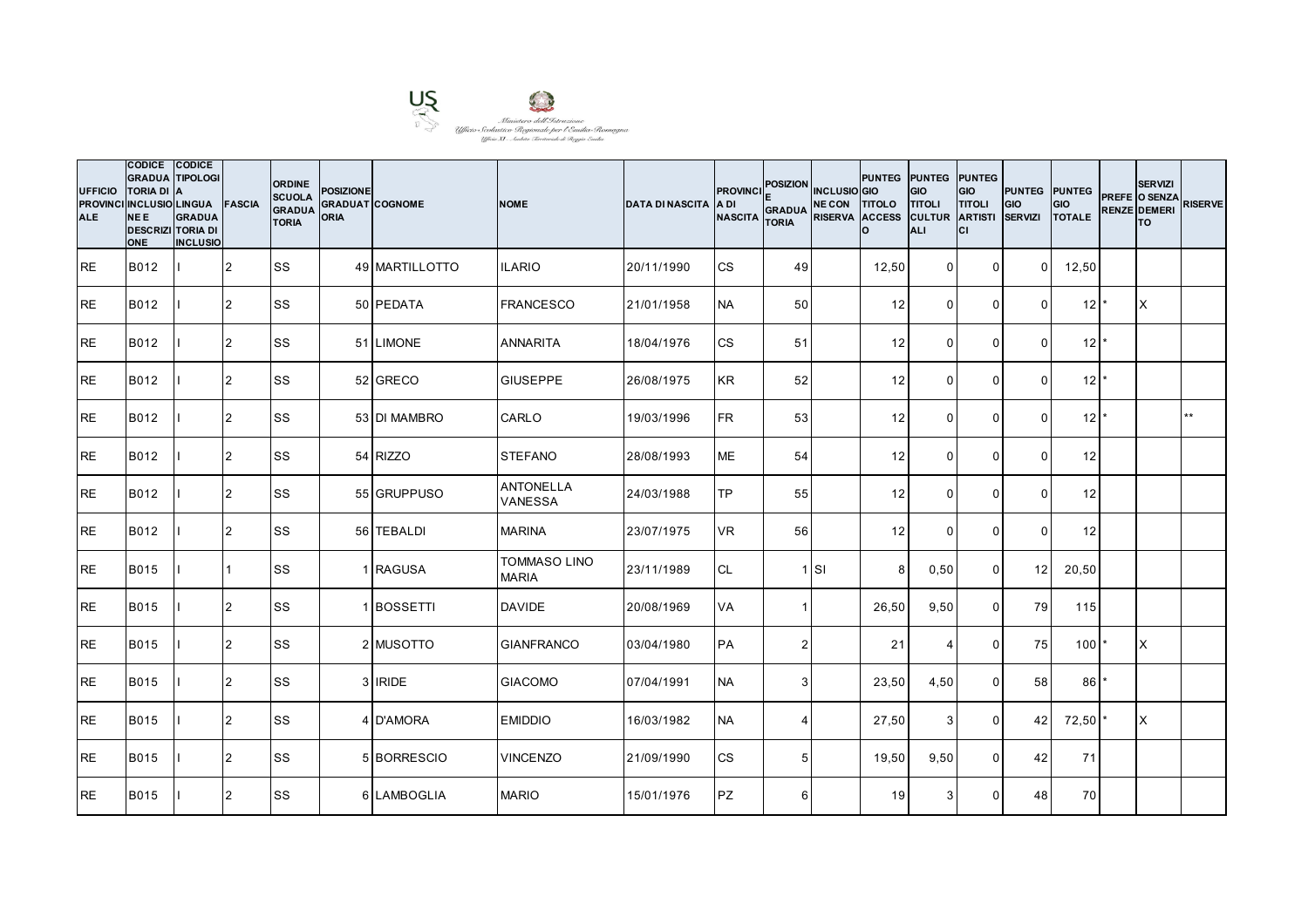

| <b>UFFICIO</b><br><b>ALE</b> | CODICE CODICE<br><b>GRADUA TIPOLOGI</b><br><b>TORIA DI A</b><br>PROVINCI INCLUSIO LINGUA<br><b>NEE</b><br><b>DESCRIZI TORIA DI</b><br><b>ONE</b> | <b>GRADUA</b><br><b>INCLUSIO</b> | <b>FASCIA</b>  | <b>ORDINE</b><br><b>SCUOLA</b><br><b>GRADUA</b><br><b>TORIA</b> | <b>POSIZIONE</b><br>ORIA | <b>GRADUAT COGNOME</b> | <b>NOME</b>                       | <b>DATA DI NASCITA</b> | <b>PROVINCI</b><br>IA DI<br><b>NASCITA</b> | <b>POSIZION</b><br><b>GRADUA</b><br><b>TORIA</b> | <b>INCLUSIO</b> GIO<br>NE CON TITOLO TITOLI<br>RISERVA ACCESS CULTUR ARTISTI | PUNTEG PUNTEG PUNTEG<br>I٥. | <b>GIO</b><br>ALI       | GIO<br><b>TITOLI</b><br>lcı | <b>PUNTEG PUNTEG</b><br><b>GIO</b><br><b>SERVIZI</b> | <b>GIO</b><br><b>TOTALE</b> | <b>SERVIZI</b><br>PREFE O SENZA<br><b>RENZE DEMERI</b><br>lTO. | <b>RISERVE</b> |
|------------------------------|--------------------------------------------------------------------------------------------------------------------------------------------------|----------------------------------|----------------|-----------------------------------------------------------------|--------------------------|------------------------|-----------------------------------|------------------------|--------------------------------------------|--------------------------------------------------|------------------------------------------------------------------------------|-----------------------------|-------------------------|-----------------------------|------------------------------------------------------|-----------------------------|----------------------------------------------------------------|----------------|
| <b>RE</b>                    | <b>B015</b>                                                                                                                                      |                                  | 2              | lss                                                             |                          | 7 CALIFANO             | <b>VINCENZO</b>                   | 13/01/1983             | <b>SA</b>                                  | $\overline{7}$                                   |                                                                              | 12                          | 11                      | $\overline{0}$              | 46                                                   | $69$ <sup>*</sup>           |                                                                |                |
| <b>RE</b>                    | B015                                                                                                                                             |                                  | $\overline{2}$ | <b>SS</b>                                                       |                          | 8 COZZOLINO            | <b>RAFFAELE</b>                   | 19/07/1967             | <b>SA</b>                                  | 8                                                |                                                                              | 12                          | 9                       | $\Omega$                    | 48                                                   | $69$ <sup>*</sup>           |                                                                |                |
| <b>RE</b>                    | <b>B015</b>                                                                                                                                      |                                  | $\overline{2}$ | <b>SS</b>                                                       |                          | 9 CHIAIESE             | <b>FRANCESCO</b>                  | 15/03/1992             | <b>NA</b>                                  | 9 <sub>l</sub>                                   |                                                                              | 13,50                       | $\overline{1}$          | $\mathbf 0$                 | 54                                                   | 68,50                       |                                                                |                |
| <b>RE</b>                    | <b>B015</b>                                                                                                                                      |                                  | $\overline{2}$ | <b>SS</b>                                                       |                          | 10 BRANCATELLI         | <b>SALVATORE</b>                  | 06/06/1967             | <b>ME</b>                                  | 10 <sup>1</sup>                                  |                                                                              | 12                          | 6                       | $\mathbf 0$                 | 48                                                   | 66'                         | Ιx                                                             |                |
| <b>RE</b>                    | <b>B015</b>                                                                                                                                      |                                  | $\overline{2}$ | <b>SS</b>                                                       |                          | 11 FARHADI NEJAD       | <b>LEONARDO</b>                   | 10/03/1987             | <b>RM</b>                                  | 11                                               |                                                                              | 18                          | 7,50                    | $\mathbf 0$                 | 39                                                   | 64,50                       |                                                                |                |
| <b>RE</b>                    | B015                                                                                                                                             |                                  | $\overline{2}$ | <b>SS</b>                                                       |                          | 12 GRANCHELLI          | <b>GABRIELLA</b>                  | 23/05/1971             | PE                                         | 12                                               |                                                                              | 18                          | 3,50                    | $\mathbf 0$                 | 42                                                   | 63,50                       |                                                                |                |
| <b>RE</b>                    | <b>B015</b>                                                                                                                                      |                                  | 2              | <b>SS</b>                                                       |                          | 13 SASSATELLI          | <b>ALEX</b>                       | 10/12/1980             | <b>MO</b>                                  | 13                                               |                                                                              | 12                          | 3                       | $\mathbf 0$                 | 48                                                   | 63                          |                                                                |                |
| <b>RE</b>                    | <b>B015</b>                                                                                                                                      |                                  | 2              | <b>SS</b>                                                       |                          | 14 BARBATO             | TOMMASO                           | 02/05/1964             | <b>NA</b>                                  | 14                                               |                                                                              | 12,50                       | $\overline{\mathbf{1}}$ | $\Omega$                    | 48                                                   | 61,50                       | X                                                              |                |
| <b>RE</b>                    | <b>B015</b>                                                                                                                                      |                                  | 2              | <b>SS</b>                                                       |                          | 15 FERRARI             | <b>BRUNO BRENNO</b>               | 30/11/1989             | <b>RE</b>                                  | 15                                               |                                                                              | 12                          | $\mathbf{0}$            | $\mathbf{0}$                | 48                                                   | 60'                         |                                                                |                |
| <b>RE</b>                    | B015                                                                                                                                             |                                  | 2              | <b>SS</b>                                                       |                          | 16 MANFREDI            | <b>FEDERICO</b>                   | 15/11/1990             | <b>RE</b>                                  | 16                                               |                                                                              | 15,50                       | $\overline{4}$          | $\mathbf 0$                 | 38                                                   | 57,50                       |                                                                |                |
| <b>RE</b>                    | <b>B015</b>                                                                                                                                      |                                  | 2              | <b>SS</b>                                                       |                          | 17 MASSARO             | <b>CICCOTTI</b>                   | 29/07/1968             | <b>NA</b>                                  | 17 <sup>1</sup>                                  |                                                                              | 28                          | 5                       | $\Omega$                    | 24                                                   | 57                          | X                                                              |                |
| <b>RE</b>                    | <b>B015</b>                                                                                                                                      |                                  | 2              | <b>SS</b>                                                       |                          | 18 CHECCO              | <b>ANTONELLO</b>                  | 13/06/1983             | CZ                                         | 18                                               |                                                                              | 17                          | 3,50                    | $\mathbf 0$                 | 36                                                   | 56,50                       | X                                                              |                |
| <b>RE</b>                    | <b>B015</b>                                                                                                                                      |                                  | 2              | <b>SS</b>                                                       |                          | 19 VECCHIONE           | PASQUALE                          | 28/01/1972             | <b>NA</b>                                  | 19                                               |                                                                              | 12                          | $\overline{7}$          | $\mathbf 0$                 | 36                                                   | 55                          |                                                                |                |
| <b>RE</b>                    | <b>B015</b>                                                                                                                                      |                                  | 2              | <b>SS</b>                                                       |                          | 20 MELIGENI            | <b>FRANCESCO</b><br><b>ORAZIO</b> | 29/11/1961             | <b>CS</b>                                  | 20 <sub>1</sub>                                  |                                                                              | 20                          | 0,50                    | $\mathbf 0$                 | 30 <sup>1</sup>                                      | 50,50                       | ΙX                                                             |                |
| <b>RE</b>                    | <b>B015</b>                                                                                                                                      |                                  | 2              | <b>SS</b>                                                       |                          | 21 DI SENA             | <b>MICHELE</b>                    | 01/10/1969             | <b>NA</b>                                  | 21                                               |                                                                              | 12                          | -1                      | $\mathbf{0}$                | 36                                                   | 49                          |                                                                |                |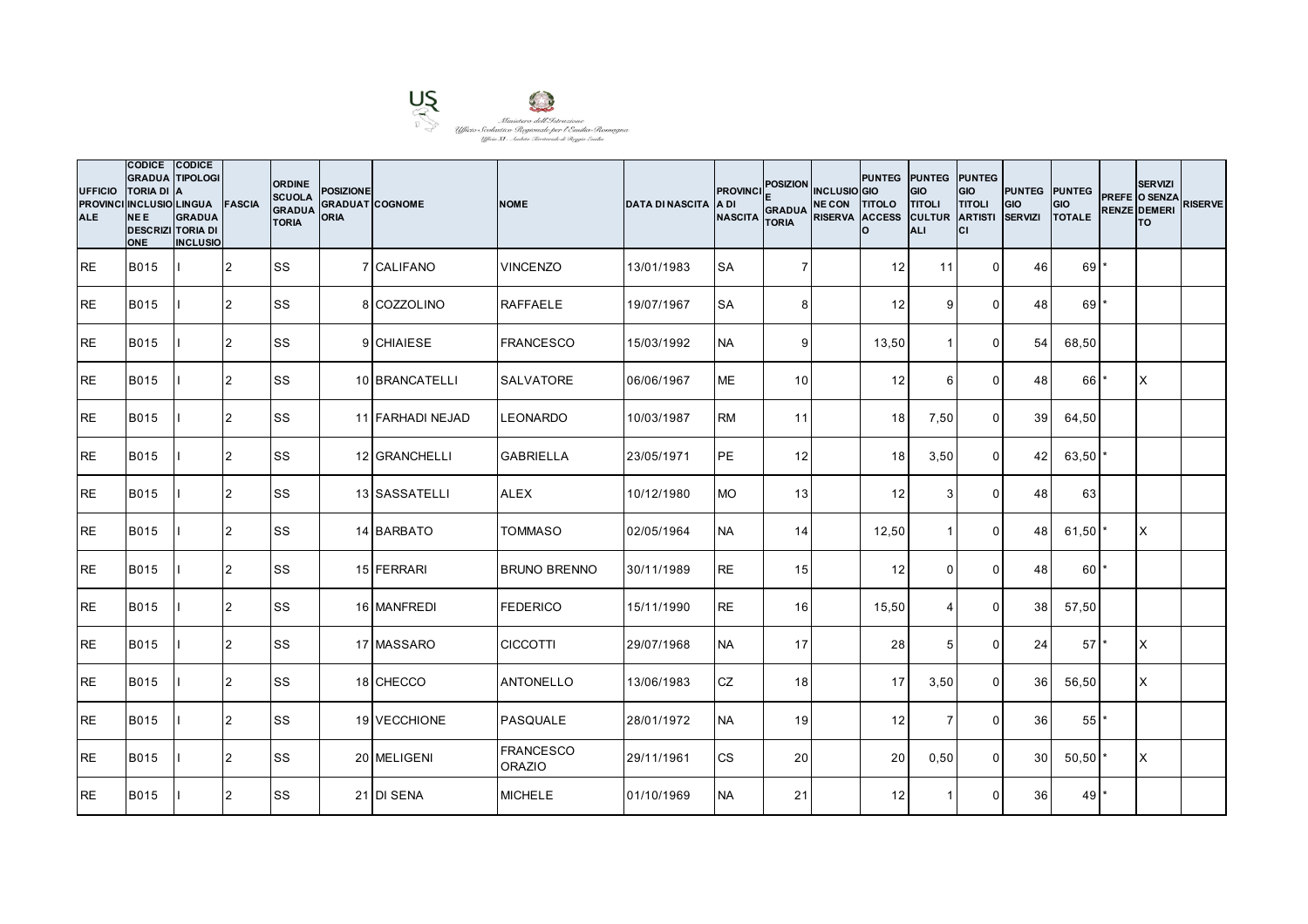

| <b>UFFICIO</b><br><b>ALE</b> | CODICE CODICE<br><b>GRADUA TIPOLOGI</b><br><b>TORIA DI A</b><br>PROVINCI INCLUSIO LINGUA FASCIA<br><b>NEE</b><br><b>DESCRIZI TORIA DI</b><br><b>ONE</b> | <b>GRADUA</b><br><b>INCLUSIO</b> |                | <b>ORDINE</b><br><b>SCUOLA</b><br><b>GRADUA</b><br><b>TORIA</b> | <b>POSIZIONE</b><br>ORIA | <b>GRADUAT COGNOME</b> | <b>NOME</b>        | <b>DATA DI NASCITA</b> | <b>PROVINCI</b><br><b>ADI</b><br><b>NASCITA</b> | POSIZION INCLUSIO GIO<br><b>GRADUA</b><br><b>TORIA</b> | NE CON TITOLO TITOLI<br>RISERVA ACCESS CULTUR ARTISTI | PUNTEG PUNTEG PUNTEG<br>I٥. | <b>GIO</b><br>ALI | GIO<br><b>TITOLI</b><br>lcı | <b>PUNTEG PUNTEG</b><br><b>GIO</b><br><b>SERVIZI</b> | <b>GIO</b><br><b>TOTALE</b> | <b>SERVIZI</b><br>PREFE O SENZA<br><b>RENZE DEMERI</b><br>lTO. | <b>RISERVE</b> |
|------------------------------|---------------------------------------------------------------------------------------------------------------------------------------------------------|----------------------------------|----------------|-----------------------------------------------------------------|--------------------------|------------------------|--------------------|------------------------|-------------------------------------------------|--------------------------------------------------------|-------------------------------------------------------|-----------------------------|-------------------|-----------------------------|------------------------------------------------------|-----------------------------|----------------------------------------------------------------|----------------|
| <b>RE</b>                    | <b>B015</b>                                                                                                                                             |                                  | 2              | <b>SS</b>                                                       |                          | 22 CRISAFULLI          | <b>ALESSANDRO</b>  | 25/09/1979             | <b>ME</b>                                       | 22                                                     |                                                       | 27                          | 3,50              | $\overline{0}$              | 18 <sup>l</sup>                                      | 48,50                       | ΙX                                                             |                |
| <b>RE</b>                    | B015                                                                                                                                                    |                                  | $\overline{2}$ | <b>SS</b>                                                       |                          | 23 BAGALA              | <b>FABIO</b>       | 01/11/1978             | <b>NA</b>                                       | 23                                                     |                                                       | 20                          | 4,50              | $\mathbf 0$                 | 24                                                   | $48,50$ *                   | IX.                                                            |                |
| <b>RE</b>                    | <b>B015</b>                                                                                                                                             |                                  | $\overline{2}$ | <b>SS</b>                                                       |                          | 24 SCAGLIONI           | <b>DANTE</b>       | 22/10/1985             | <b>RE</b>                                       | 24                                                     |                                                       | 29                          | 0,50              | $\mathbf 0$                 | 18                                                   | 47,50                       |                                                                |                |
| <b>RE</b>                    | <b>B015</b>                                                                                                                                             |                                  | $\overline{2}$ | lss                                                             |                          | 25 CORSINI             | <b>SIMONE</b>      | 11/11/1992             | <b>RE</b>                                       | 25                                                     |                                                       | 33                          | $\Omega$          | $\mathbf 0$                 | 12                                                   | 45                          |                                                                |                |
| <b>RE</b>                    | <b>B015</b>                                                                                                                                             |                                  | $\overline{2}$ | <b>SS</b>                                                       |                          | 26 ZINI                | <b>MICHAEL</b>     | 14/11/1992             | <b>RE</b>                                       | 26                                                     |                                                       | 16                          | 3,50              | $\mathbf 0$                 | 24                                                   | $43,50$ *                   |                                                                |                |
| <b>RE</b>                    | B015                                                                                                                                                    |                                  | $\overline{2}$ | <b>SS</b>                                                       |                          | 27 CARACCIOLO          | <b>ROBERTO</b>     | 31/05/1985             | <b>RC</b>                                       | 27                                                     |                                                       | 29                          | $\Omega$          | $\mathbf 0$                 | 14                                                   | 43                          | X                                                              |                |
| <b>RE</b>                    | <b>B015</b>                                                                                                                                             |                                  | 2              | <b>SS</b>                                                       |                          | 28 ANDOLFI             | <b>CHRISTIAN</b>   | 29/09/1991             | <b>NA</b>                                       | 28                                                     |                                                       | 18,50                       | $\mathbf 0$       | $\mathbf 0$                 | 24                                                   | 42,50                       |                                                                | $**$           |
| <b>RE</b>                    | <b>B015</b>                                                                                                                                             |                                  | 2              | <b>SS</b>                                                       |                          | 29 PALUMBO             | <b>GIOVANNI</b>    | 30/09/1972             | <b>NA</b>                                       | 29                                                     |                                                       | 29                          | 1,50              | $\mathbf{0}$                | 12                                                   | 42,50                       |                                                                | $\star\star$   |
| <b>RE</b>                    | <b>B015</b>                                                                                                                                             |                                  | 2              | <b>SS</b>                                                       |                          | 30 LAPIETRA            | <b>ROBERTO</b>     | 01/02/1981             | <b>CS</b>                                       | 30 <sup>1</sup>                                        |                                                       | 21,50                       | 5                 | $\mathbf 0$                 | 14                                                   | 40,50                       |                                                                |                |
| <b>RE</b>                    | B015                                                                                                                                                    |                                  | 2              | <b>SS</b>                                                       |                          | 31 CINCIDDA            | <b>PIERGIORGIO</b> | 24/08/1988             | <b>CA</b>                                       | 31                                                     |                                                       | 12,50                       | 3,50              | $\overline{0}$              | 24                                                   | $40$ <sup>*</sup>           |                                                                |                |
| <b>RE</b>                    | <b>B015</b>                                                                                                                                             |                                  | $\overline{2}$ | <b>SS</b>                                                       |                          | 32 SCALERA             | <b>DOMENICO</b>    | 17/12/1971             | <b>BA</b>                                       | 32 <sub>l</sub>                                        |                                                       | 18                          | 1,50              | $\mathbf{0}$                | 20                                                   | 39,50                       |                                                                |                |
| <b>RE</b>                    | <b>B015</b>                                                                                                                                             |                                  | 2              | <b>SS</b>                                                       |                          | 33 LUGLI               | <b>NIKI</b>        | 30/10/1982             | <b>RE</b>                                       | 33                                                     |                                                       | 22,50                       | 2,50              | $\mathbf 0$                 | 12                                                   | 37                          |                                                                |                |
| <b>RE</b>                    | <b>B015</b>                                                                                                                                             |                                  | 2              | <b>SS</b>                                                       |                          | 34 SORRENTINO          | <b>TERESA</b>      | 20/07/1985             | <b>NA</b>                                       | 34                                                     |                                                       | 17                          | 1,50              | $\mathbf 0$                 | 18                                                   | $36,50$ *                   |                                                                |                |
| <b>RE</b>                    | <b>B015</b>                                                                                                                                             |                                  | 2              | <b>SS</b>                                                       |                          | 35 ZIZZO               | <b>MARIO</b>       | 21/04/1981             | <b>BR</b>                                       | 35                                                     |                                                       | 21                          | 1,50              | $\mathbf 0$                 | 12 <sub>l</sub>                                      | 34,50                       | IX.                                                            |                |
| <b>RE</b>                    | <b>B015</b>                                                                                                                                             |                                  | $\overline{2}$ | <b>SS</b>                                                       |                          | 36 CAPPIELLO           | <b>ALESSANDRO</b>  | 07/01/1975             | <b>NA</b>                                       | 36                                                     |                                                       | 12                          | 9                 | $\mathbf{0}$                | 12                                                   | 33                          |                                                                |                |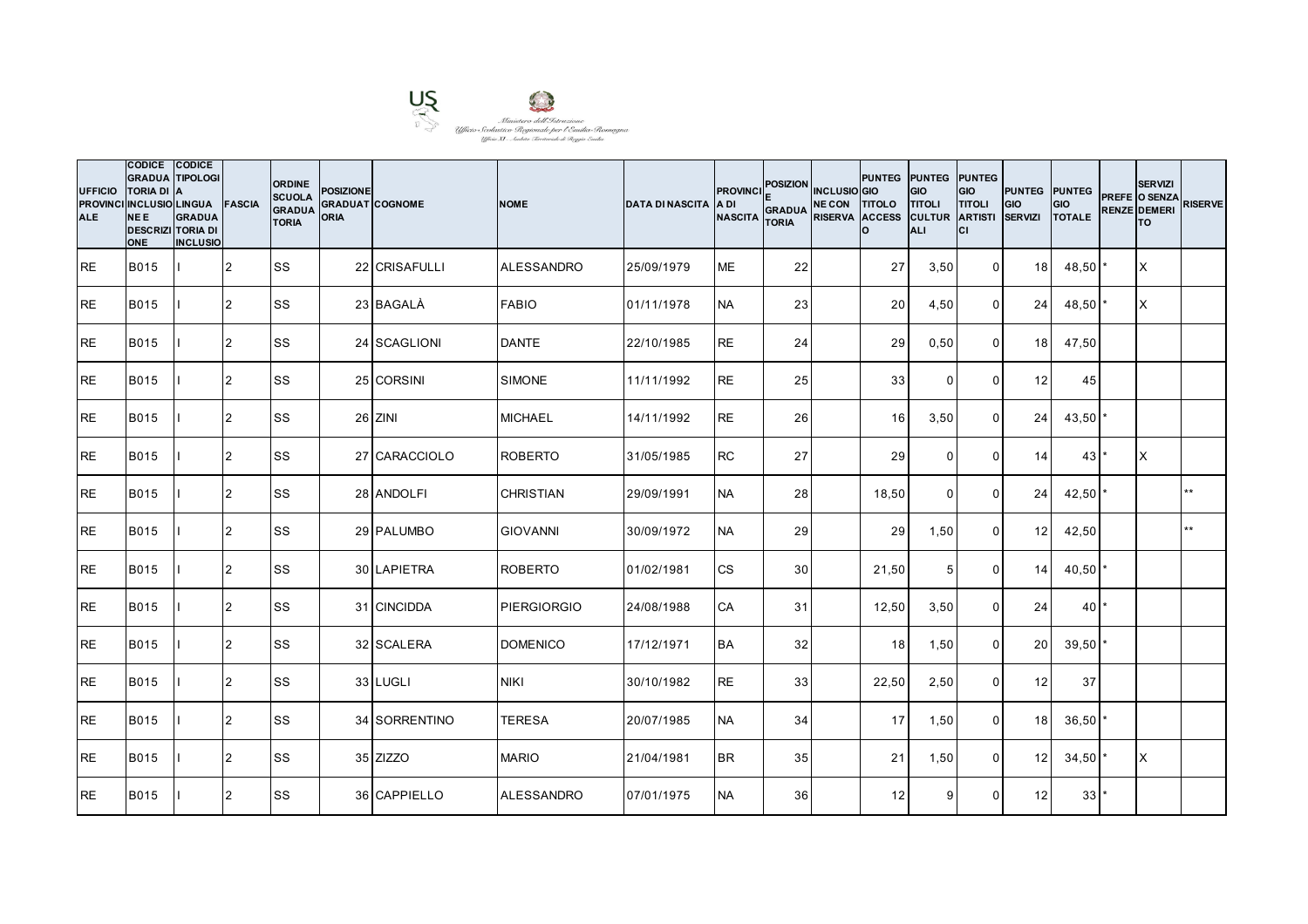

| <b>UFFICIO</b><br><b>ALE</b> | CODICE CODICE<br><b>GRADUA TIPOLOGI</b><br><b>TORIA DI</b><br>PROVINCI INCLUSIO LINGUA FASCIA<br><b>NEE</b><br><b>DESCRIZI TORIA DI</b><br><b>ONE</b> | <b>IA</b><br><b>GRADUA</b><br><b>INCLUSIO</b> |                | <b>ORDINE</b><br><b>SCUOLA</b><br><b>GRADUA</b><br><b>TORIA</b> | <b>POSIZIONE</b><br><b>GRADUAT COGNOME</b><br><b>ORIA</b> |                      | <b>NOME</b>                 | <b>DATA DI NASCITA</b> | <b>PROVINCI</b><br>IA DI<br><b>NASCITA</b> | <b>POSIZION</b><br><b>GRADUA</b><br><b>TORIA</b> | <b>INCLUSIO</b> GIO<br>NE CON TITOLO TITOLI<br>RISERVA ACCESS CULTUR ARTISTI | PUNTEG PUNTEG PUNTEG<br>Ιo | <b>GIO</b><br><b>ALI</b> | GIO<br><b>TITOLI</b><br>lcı | <b>PUNTEG PUNTEG</b><br>GIO<br><b>SERVIZI</b> | <b>GIO</b><br><b>TOTALE</b> | <b>SERVIZI</b><br>PREFE O SENZA<br><b>RENZE DEMERI</b><br>lTO. | <b>RISERVE</b> |
|------------------------------|-------------------------------------------------------------------------------------------------------------------------------------------------------|-----------------------------------------------|----------------|-----------------------------------------------------------------|-----------------------------------------------------------|----------------------|-----------------------------|------------------------|--------------------------------------------|--------------------------------------------------|------------------------------------------------------------------------------|----------------------------|--------------------------|-----------------------------|-----------------------------------------------|-----------------------------|----------------------------------------------------------------|----------------|
| IRE.                         | <b>B015</b>                                                                                                                                           |                                               | 2              | <b>SS</b>                                                       |                                                           | 37 PISTONE           | FELICE FRANCESCO 20/02/1982 |                        | <b>CT</b>                                  | 37                                               |                                                                              | 12                         | 6,50                     | $\overline{0}$              | 12 <sup>1</sup>                               | 30,50                       |                                                                |                |
| <b>RE</b>                    | <b>B015</b>                                                                                                                                           |                                               | 2              | SS                                                              |                                                           | 38 POLI              | <b>LORIS</b>                | 28/03/1978             | <b>CR</b>                                  | 38 <sup>l</sup>                                  |                                                                              | 29                         | $\Omega$                 | $\Omega$                    | $\Omega$                                      | 29                          | IX.                                                            |                |
| <b>RE</b>                    | <b>B015</b>                                                                                                                                           |                                               | 2              | <b>SS</b>                                                       |                                                           | 39 STODUTO           | <b>ANTONIO</b>              | 18/06/1988             | <b>FG</b>                                  | 39                                               |                                                                              | 12                         | $\Omega$                 | $\mathbf 0$                 | 16                                            | 28                          |                                                                |                |
| IRE.                         | <b>B015</b>                                                                                                                                           |                                               | 2              | <b>SS</b>                                                       |                                                           | 40 ORSI              | <b>MICHELE</b>              | 05/09/1972             | <b>CE</b>                                  | 40                                               |                                                                              | 21,50                      | $\Omega$                 | $\overline{0}$              | 6                                             | 27,50                       |                                                                |                |
| <b>RE</b>                    | <b>B015</b>                                                                                                                                           |                                               | 2              | <b>SS</b>                                                       |                                                           | 41 SPAGNOLO          | <b>ETTORE</b>               | 25/07/1995             | <b>NA</b>                                  | 41                                               |                                                                              | 19 <sup>1</sup>            | 8,50                     | $\Omega$                    | $\Omega$                                      | 27,50                       |                                                                |                |
| <b>RE</b>                    | <b>B015</b>                                                                                                                                           |                                               | 2              | SS                                                              |                                                           | 42 FILIPPI           | <b>FEDERICO</b>             | 23/11/1980             | <b>RE</b>                                  | 42                                               |                                                                              | 12,50                      | 14                       | $\mathbf 0$                 |                                               | 27,50                       |                                                                |                |
| <b>RE</b>                    | B015                                                                                                                                                  |                                               | 2              | <b>SS</b>                                                       |                                                           | 43 SCHILLACI         | <b>CALOGERO</b>             | 22/08/1996             | <b>PA</b>                                  | 43                                               |                                                                              | 27                         | $\overline{0}$           | $\mathbf 0$                 | $\overline{0}$                                | 27                          |                                                                |                |
| <b>RE</b>                    | <b>B015</b>                                                                                                                                           |                                               | 2              | <b>SS</b>                                                       |                                                           | 44 MOLINO            | <b>GIANNI</b>               | 17/08/1996             | <b>RE</b>                                  | 44                                               |                                                                              | 19 <sup>1</sup>            | 8                        | $\Omega$                    | $\Omega$                                      | 27                          |                                                                |                |
| <b>RE</b>                    | <b>B015</b>                                                                                                                                           |                                               | 2              | <b>SS</b>                                                       |                                                           | 45 FONTANA           | <b>GIUSEPPE</b>             | 20/12/1962             | <b>PR</b>                                  | 45                                               |                                                                              | 12                         | $\Omega$                 | $\Omega$                    | 15                                            | 27                          |                                                                |                |
| <b>RE</b>                    | <b>B015</b>                                                                                                                                           |                                               | $\overline{2}$ | <b>SS</b>                                                       |                                                           | 46 GIORDANO          | <b>EDUARDO</b>              | 09/06/1986             | <b>NA</b>                                  | 46                                               |                                                                              | 26,50                      | $\overline{0}$           | $\mathbf 0$                 | $\Omega$                                      | 26,50                       |                                                                |                |
| <b>IRE</b>                   | <b>B015</b>                                                                                                                                           |                                               | $\overline{2}$ | <b>SS</b>                                                       |                                                           | 47 RUSSO             | <b>VINCENZO</b>             | 29/09/1974             | <b>NA</b>                                  | 47                                               |                                                                              | 25,50                      | 0,50                     | $\Omega$                    | $\Omega$                                      | 26                          | X                                                              |                |
| <b>I</b> RE                  | <b>B015</b>                                                                                                                                           |                                               | $\overline{2}$ | <b>SS</b>                                                       |                                                           | <b>48 BUONICONTI</b> | <b>VINCENZO</b>             | 06/10/1982             | <b>NA</b>                                  | 48                                               |                                                                              | 12                         | -1                       | $\Omega$                    | 12                                            | 25                          |                                                                |                |
| <b>RE</b>                    | <b>B015</b>                                                                                                                                           |                                               | 2              | <b>SS</b>                                                       |                                                           | 49 BONACCI           | <b>DANIELE</b>              | 03/09/1988             | <b>CS</b>                                  | 49                                               |                                                                              | 24                         | $\overline{1}$           | $\mathbf 0$                 | $\Omega$                                      | 25                          |                                                                |                |
| <b>RE</b>                    | <b>B015</b>                                                                                                                                           |                                               | 2              | <b>SS</b>                                                       |                                                           | 50 MESSINA           | <b>MARCO</b>                | 11/03/2000             | TP                                         | 50 <sub>1</sub>                                  |                                                                              | 21                         | $\boldsymbol{\Delta}$    | $\Omega$                    | $\Omega$                                      | 25                          |                                                                |                |
| <b>IRE</b>                   | <b>B015</b>                                                                                                                                           |                                               | 2              | <b>SS</b>                                                       |                                                           | 51 UVA               | <b>CORRADO DANIELE</b>      | 15/05/1975             | <b>BA</b>                                  | 51                                               |                                                                              | 12,50                      | $\Omega$                 | $\Omega$                    | 12 <sup>1</sup>                               | $24,50$ *                   |                                                                |                |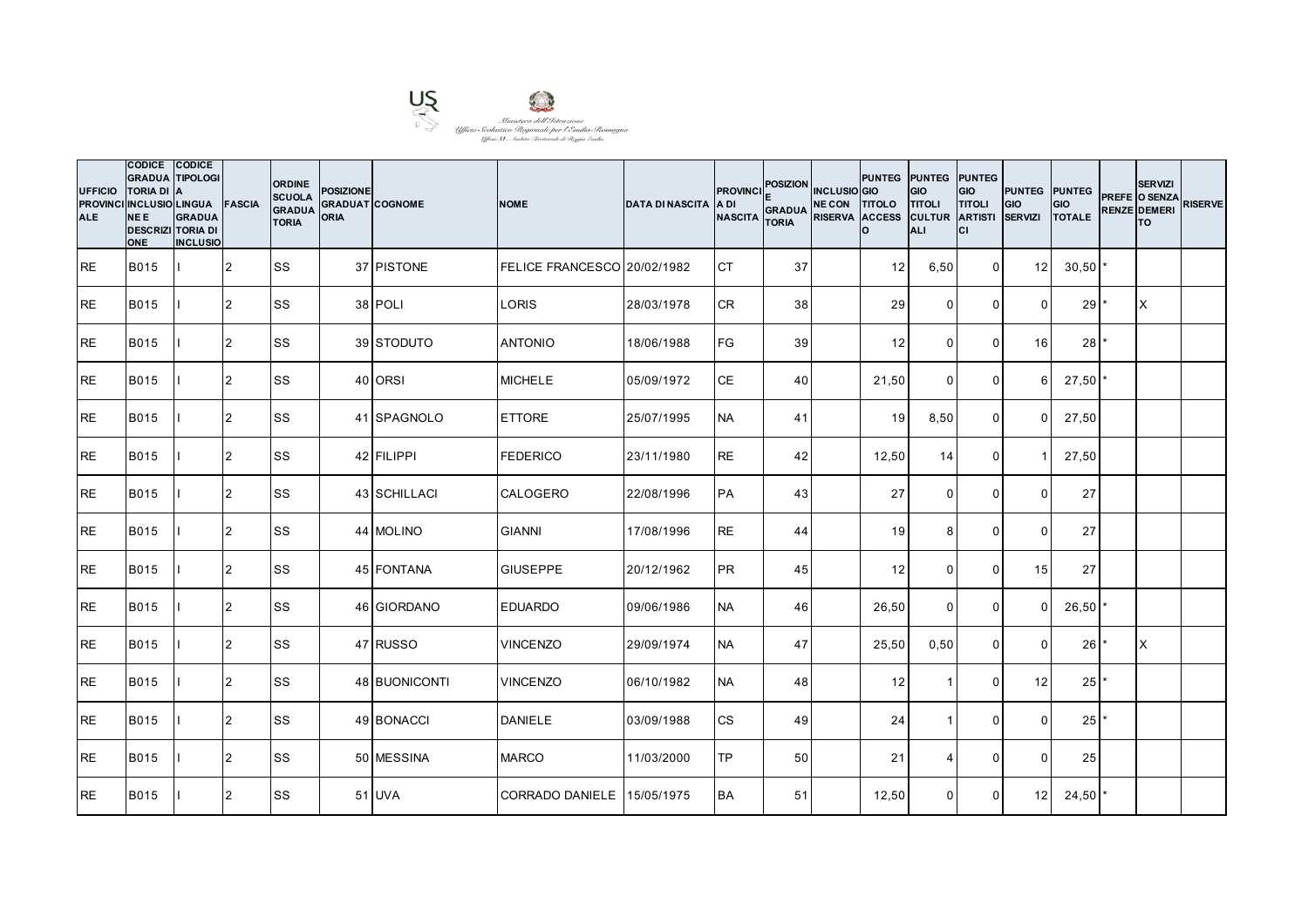

| <b>UFFICIO</b><br><b>ALE</b> | CODICE CODICE<br><b>GRADUA TIPOLOGI</b><br><b>TORIA DI</b><br>PROVINCI INCLUSIO LINGUA FASCIA<br><b>NEE</b><br><b>DESCRIZI TORIA DI</b><br><b>ONE</b> | <b>IA</b><br><b>GRADUA</b><br><b>INCLUSIO</b> |                | <b>ORDINE</b><br><b>SCUOLA</b><br><b>GRADUA</b><br><b>TORIA</b> | <b>POSIZIONE</b><br><b>GRADUAT COGNOME</b><br><b>ORIA</b> |                | <b>NOME</b>       | <b>DATA DI NASCITA</b> | <b>PROVINCI</b><br>IA DI<br><b>NASCITA</b> | <b>POSIZION</b><br><b>GRADUA</b><br><b>TORIA</b> | <b>INCLUSIO</b> GIO<br>NE CON TITOLO TITOLI<br>RISERVA ACCESS CULTUR ARTISTI | Ιo    | PUNTEG PUNTEG PUNTEG<br><b>GIO</b><br><b>ALI</b> | GIO<br><b>TITOLI</b><br>lcı | <b>PUNTEG PUNTEG</b><br>GIO<br><b>SERVIZI</b> | <b>GIO</b><br><b>TOTALE</b> | <b>SERVIZI</b><br>PREFE O SENZA<br><b>RENZE DEMERI</b><br>lTO. | <b>RISERVE</b> |
|------------------------------|-------------------------------------------------------------------------------------------------------------------------------------------------------|-----------------------------------------------|----------------|-----------------------------------------------------------------|-----------------------------------------------------------|----------------|-------------------|------------------------|--------------------------------------------|--------------------------------------------------|------------------------------------------------------------------------------|-------|--------------------------------------------------|-----------------------------|-----------------------------------------------|-----------------------------|----------------------------------------------------------------|----------------|
| IRE.                         | <b>B015</b>                                                                                                                                           |                                               | 12             | <b>SS</b>                                                       |                                                           | 52 BONACCI     | <b>ANGELO</b>     | 01/06/1980             | <b>PZ</b>                                  | 52                                               |                                                                              | 24,50 | $\overline{0}$                                   | $\overline{0}$              | $\Omega$                                      | 24,50                       |                                                                |                |
| <b>RE</b>                    | <b>B015</b>                                                                                                                                           |                                               | 2              | <b>SS</b>                                                       |                                                           | 53 DI COSTANZO | <b>ANTONIO</b>    | 03/09/1990             | <b>NA</b>                                  | 53                                               |                                                                              | 21    | 3,50                                             | $\mathbf 0$                 | $\Omega$                                      | 24,50                       | X                                                              |                |
| <b>RE</b>                    | B015                                                                                                                                                  |                                               | 2              | SS                                                              |                                                           | 54 MILORDO     | <b>ANGELO</b>     | 09/01/1996             | <b>CS</b>                                  | 54                                               |                                                                              | 12,50 | 1,50                                             | $\mathbf 0$                 | 10 I                                          | 24                          | <b>X</b>                                                       |                |
| IRE.                         | <b>B015</b>                                                                                                                                           |                                               | 2              | <b>SS</b>                                                       |                                                           | 55 MILANO      | <b>GIANLUIGI</b>  | 31/05/1990             | <b>SA</b>                                  | 55                                               |                                                                              | 16    | 1,50                                             | $\overline{0}$              | 6                                             | 23,50'                      |                                                                |                |
| <b>RE</b>                    | <b>B015</b>                                                                                                                                           |                                               | $\overline{2}$ | <b>SS</b>                                                       |                                                           | 56 COPPOLA     | <b>RAFFAELE</b>   | 29/09/1999             | <b>NA</b>                                  | 56                                               |                                                                              | 14,50 | 9                                                | $\mathbf{0}$                | $\Omega$                                      | 23,50                       |                                                                |                |
| <b>RE</b>                    | <b>B015</b>                                                                                                                                           |                                               | 2              | SS                                                              |                                                           | 57 SILVESTRI   | <b>MICHELE</b>    | 29/11/2000             | <b>FG</b>                                  | 57                                               |                                                                              | 22    | -1                                               | $\mathbf{0}$                | $\Omega$                                      | 23                          |                                                                |                |
| <b>RE</b>                    | B015                                                                                                                                                  |                                               | 2              | <b>SS</b>                                                       |                                                           | 58 CATERINO    | LUIGI             | 11/11/1994             | <b>MO</b>                                  | 58                                               |                                                                              | 17    | $6 \,$                                           | $\mathbf 0$                 | $\overline{0}$                                | 23                          |                                                                |                |
| <b>RE</b>                    | <b>B015</b>                                                                                                                                           |                                               | 2              | <b>SS</b>                                                       |                                                           | 59 OTERI       | <b>GIAN LUIGI</b> | 24/08/1987             | <b>ME</b>                                  | 59                                               |                                                                              | 21    | 1,50                                             | $\Omega$                    | $\Omega$                                      | 22,50                       |                                                                |                |
| <b>RE</b>                    | <b>B015</b>                                                                                                                                           |                                               | 2              | <b>SS</b>                                                       |                                                           | 60 GIORDANO    | <b>MARIO</b>      | 04/05/1990             | <b>NA</b>                                  | 60 l                                             |                                                                              | 14,50 | $\overline{7}$                                   | $\mathbf 0$                 | $\Omega$                                      | 21,50                       | ΙX                                                             |                |
| <b>RE</b>                    | <b>B015</b>                                                                                                                                           |                                               | $\overline{2}$ | <b>SS</b>                                                       |                                                           | 61 AMELLA      | <b>AGOSTINO</b>   | 25/04/1988             | AG                                         | 61                                               |                                                                              | 15,50 | $6 \,$                                           | $\mathbf 0$                 | $\Omega$                                      | 21,50                       |                                                                |                |
| <b>IRE</b>                   | <b>B015</b>                                                                                                                                           |                                               | 2              | <b>SS</b>                                                       |                                                           | 62 FERRARA     | <b>LUIGI</b>      | 26/05/1986             | <b>SA</b>                                  | 62                                               |                                                                              | 15,50 | $\Omega$                                         | $\Omega$                    | 6                                             | 21,50                       |                                                                |                |
| IRE.                         | <b>B015</b>                                                                                                                                           |                                               | 2              | <b>SS</b>                                                       |                                                           | 63 GARGIULO    | <b>RACHELE</b>    | 16/05/1976             | <b>NA</b>                                  | 63                                               |                                                                              | 14,50 | 6,50                                             | $\mathbf{0}$                | $\Omega$                                      | 21                          |                                                                |                |
| <b>RE</b>                    | <b>B015</b>                                                                                                                                           |                                               | 2              | <b>SS</b>                                                       |                                                           | 64 MOGGIO      | <b>VINCENZO</b>   | 07/11/1995             | <b>NA</b>                                  | 64                                               |                                                                              | 15,50 | 5,50                                             | $\mathbf 0$                 | $\Omega$                                      | 21                          |                                                                |                |
| <b>RE</b>                    | <b>B015</b>                                                                                                                                           |                                               | 2              | <b>SS</b>                                                       |                                                           | 65 MANGIAGLI   | <b>GASPARE</b>    | 23/10/1985             | <b>SR</b>                                  | 65                                               |                                                                              | 12    | 9                                                | $\Omega$                    | $\Omega$                                      | 21                          |                                                                |                |
| <b>IRE</b>                   | <b>B015</b>                                                                                                                                           |                                               | 2              | <b>SS</b>                                                       |                                                           | 66 SATRIANO    | <b>DARIO</b>      | 25/02/1980             | AV                                         | 66                                               |                                                                              | 18,50 | 0,50                                             | $\Omega$                    | 2                                             | 21                          |                                                                | $**$           |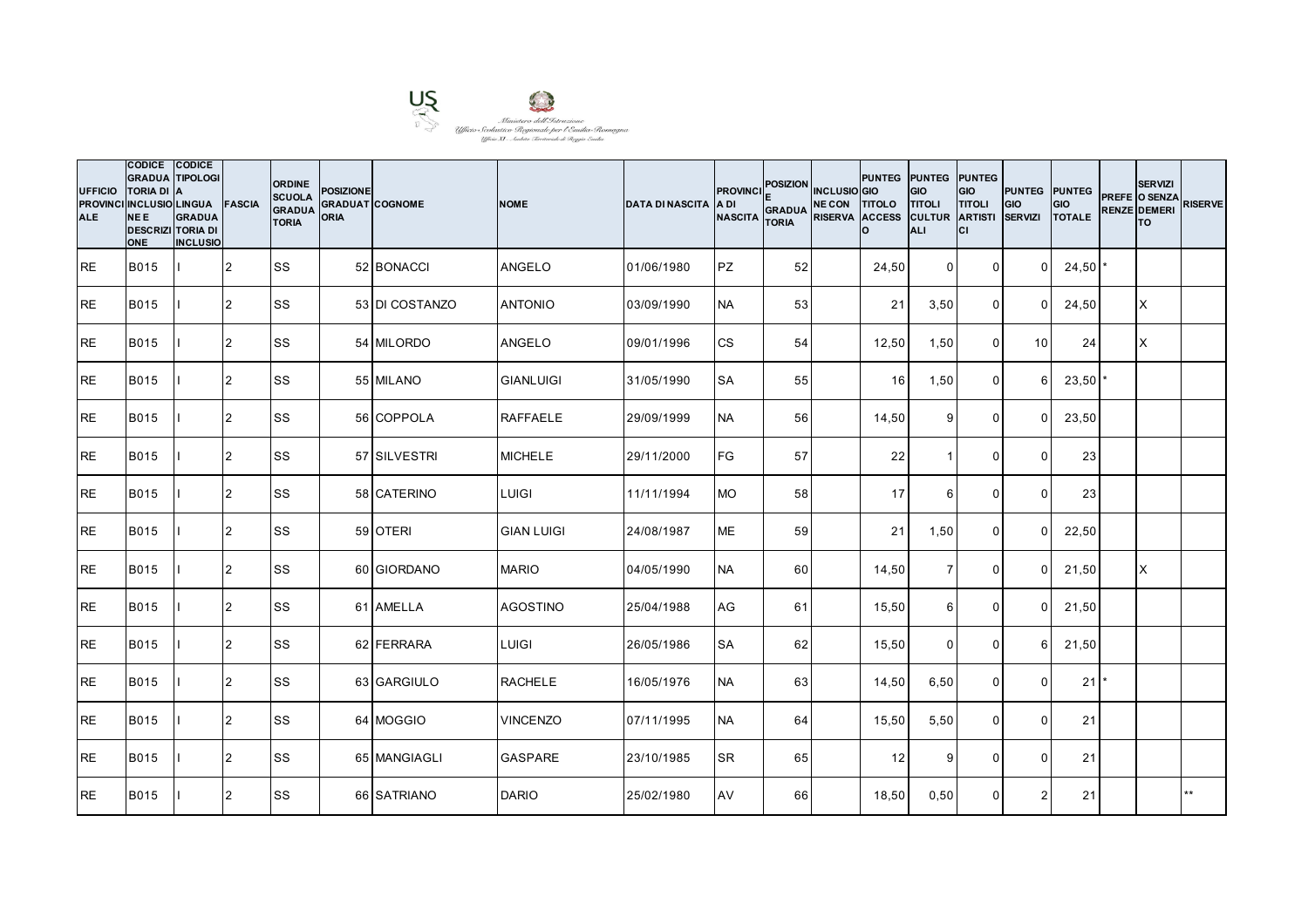

| <b>UFFICIO</b><br><b>ALE</b> | CODICE CODICE<br><b>GRADUA TIPOLOGI</b><br><b>TORIA DI</b><br>PROVINCI INCLUSIO LINGUA FASCIA<br><b>NEE</b><br><b>DESCRIZI TORIA DI</b><br><b>ONE</b> | <b>IA</b><br><b>GRADUA</b><br><b>INCLUSIO</b> |                | <b>ORDINE</b><br><b>SCUOLA</b><br><b>GRADUA</b><br><b>TORIA</b> | <b>POSIZIONE</b><br><b>GRADUAT COGNOME</b><br><b>ORIA</b> |               | <b>NOME</b>       | <b>DATA DI NASCITA</b> | <b>PROVINCI</b><br>IA DI<br><b>NASCITA</b> | <b>POSIZION</b><br><b>GRADUA</b><br><b>TORIA</b> | <b>INCLUSIO</b> GIO<br>NE CON TITOLO TITOLI<br>RISERVA ACCESS CULTUR ARTISTI | Ιo              | PUNTEG PUNTEG PUNTEG<br><b>GIO</b><br><b>ALI</b> | GIO<br><b>TITOLI</b><br>lcı | <b>PUNTEG PUNTEG</b><br>GIO<br><b>SERVIZI</b> | <b>GIO</b><br><b>TOTALE</b> | <b>SERVIZI</b><br>PREFE O SENZA<br><b>RENZE DEMERI</b><br>lTO. | <b>RISERVE</b> |
|------------------------------|-------------------------------------------------------------------------------------------------------------------------------------------------------|-----------------------------------------------|----------------|-----------------------------------------------------------------|-----------------------------------------------------------|---------------|-------------------|------------------------|--------------------------------------------|--------------------------------------------------|------------------------------------------------------------------------------|-----------------|--------------------------------------------------|-----------------------------|-----------------------------------------------|-----------------------------|----------------------------------------------------------------|----------------|
| IRE.                         | <b>B015</b>                                                                                                                                           |                                               | 12             | <b>SS</b>                                                       |                                                           | 67 COMPARATO  | <b>MAURIZIO</b>   | 22/05/1972             | <b>MT</b>                                  | 67                                               |                                                                              | 21              | $\overline{0}$                                   | $\Omega$                    | $\Omega$                                      | 21                          |                                                                |                |
| <b>RE</b>                    | <b>B015</b>                                                                                                                                           |                                               | 2              | <b>SS</b>                                                       |                                                           | 68 FAVORITO   | <b>MARIO</b>      | 01/01/1972             | <b>NA</b>                                  | 68                                               |                                                                              | 20 <sub>l</sub> | 0,50                                             | $\Omega$                    | $\Omega$                                      | 20,50                       | IX.                                                            |                |
| <b>RE</b>                    | <b>B015</b>                                                                                                                                           |                                               | 2              | <b>SS</b>                                                       |                                                           | 69 TOGNINELLI | <b>STEFANO</b>    | 13/06/1974             | <b>RE</b>                                  | 69                                               |                                                                              | 19              | 1,50                                             | $\mathbf 0$                 | $\Omega$                                      | 20,50                       |                                                                |                |
| <b>RE</b>                    | <b>B015</b>                                                                                                                                           |                                               | $\overline{2}$ | <b>SS</b>                                                       |                                                           | 70 RESTUCCIA  | <b>MARIO</b>      | 18/04/1971             | <b>CL</b>                                  | 70                                               |                                                                              | 16              | 4,50                                             | $\overline{0}$              | $\Omega$                                      | $20,50$ $*$                 |                                                                |                |
| <b>IRE</b>                   | <b>B015</b>                                                                                                                                           |                                               | 2              | <b>SS</b>                                                       |                                                           | 71 RESTINO    | <b>ALESSANDRO</b> | 02/11/1991             | <b>CE</b>                                  | 71                                               |                                                                              | 12              | 8,50                                             | $\Omega$                    | $\Omega$                                      | 20,50                       |                                                                |                |
| <b>RE</b>                    | <b>B015</b>                                                                                                                                           |                                               | 2              | SS                                                              |                                                           | 72 LE PERA    | <b>FRANCESCO</b>  | 06/10/1980             | <b>CS</b>                                  | 72                                               |                                                                              | 20              | $\Omega$                                         | $\mathbf{0}$                | $\Omega$                                      | 20 <sub>1</sub>             | ΙX                                                             |                |
| <b>RE</b>                    | B015                                                                                                                                                  |                                               | 2              | <b>SS</b>                                                       |                                                           | 73 FERA       | <b>VINCENZO</b>   | 13/12/1974             | <b>CZ</b>                                  | 73                                               |                                                                              | 12,50           | 1,50                                             | $\overline{0}$              | 6                                             | 20 <sup>1</sup>             | X                                                              |                |
| <b>RE</b>                    | <b>B015</b>                                                                                                                                           |                                               | 2              | <b>SS</b>                                                       |                                                           | 74 DI MAIO    | <b>GENNARO</b>    | 20/07/1976             | <b>NA</b>                                  | 74                                               |                                                                              | 20              | $\Omega$                                         | $\mathbf{0}$                | $\Omega$                                      | 20                          | <b>X</b>                                                       |                |
| <b>RE</b>                    | <b>B015</b>                                                                                                                                           |                                               | 2              | SS                                                              |                                                           | 75 PINI       | <b>STEFANO</b>    | 23/04/1968             | <b>RE</b>                                  | 75                                               |                                                                              | 20 <sub>l</sub> | $\mathbf 0$                                      | $\mathbf 0$                 | $\Omega$                                      | $20$ <sup>*</sup>           |                                                                |                |
| <b>RE</b>                    | B015                                                                                                                                                  |                                               | 2              | <b>SS</b>                                                       |                                                           | 76 COZZOLINO  | <b>DAVIDE</b>     | 23/01/1995             | <b>SA</b>                                  | 76                                               |                                                                              | 12,50           | 7,50                                             | $\Omega$                    | $\Omega$                                      | 20                          |                                                                |                |
| RE                           | <b>B015</b>                                                                                                                                           |                                               | 2              | SS                                                              |                                                           | 77 RANUCCI    | <b>EMANUELE</b>   | 20/10/1998             | <b>NA</b>                                  | 77                                               |                                                                              | 13,50           | 6                                                | $\mathbf{0}$                | $\Omega$                                      | 19,50                       |                                                                |                |
| <b>RE</b>                    | <b>B015</b>                                                                                                                                           |                                               | 2              | <b>SS</b>                                                       |                                                           | 78 ROSANO     | <b>VINCENZO</b>   | 20/09/1986             | <b>SA</b>                                  | 78                                               |                                                                              | 19,50           | $\Omega$                                         | $\mathbf 0$                 | $\Omega$                                      | 19,50                       |                                                                |                |
| <b>IRE</b>                   | <b>B015</b>                                                                                                                                           |                                               | 2              | <b>SS</b>                                                       |                                                           | 79 MALARA     | <b>GIOVANNI</b>   | 17/11/1985             | <b>RC</b>                                  | 79                                               |                                                                              | 19,50           | $\overline{0}$                                   | $\mathbf 0$                 | $\overline{0}$                                | 19,50                       |                                                                |                |
| <b>RE</b>                    | <b>B015</b>                                                                                                                                           |                                               | 2              | <b>SS</b>                                                       |                                                           | 80 CENNAMO    | <b>STEFANO</b>    | 11/01/1989             | <b>NA</b>                                  | 80                                               |                                                                              | 15,50           | 3,50                                             | $\mathbf 0$                 | $\Omega$                                      | 19                          | X                                                              |                |
| <b>RE</b>                    | <b>B015</b>                                                                                                                                           |                                               | 2              | <b>SS</b>                                                       |                                                           | 81 AGRELLO    | <b>GIANPIERO</b>  | 21/05/1979             | <b>VB</b>                                  | 81                                               |                                                                              | 17              | 2                                                | $\mathbf{0}$                | $\Omega$                                      | 19 <sup>1</sup>             | X                                                              |                |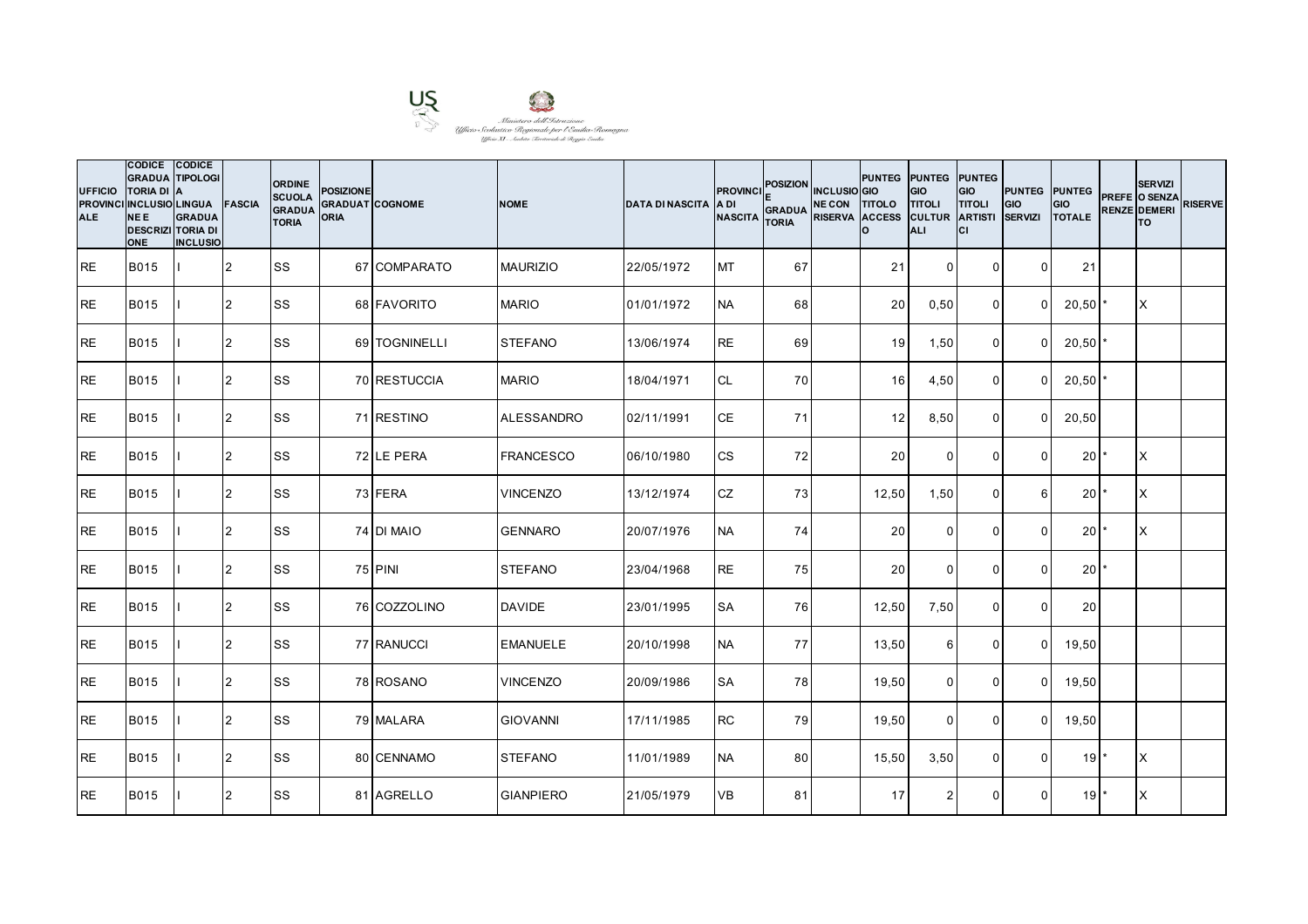

| <b>UFFICIO</b><br><b>ALE</b> | CODICE CODICE<br><b>GRADUA TIPOLOGI</b><br><b>TORIA DI</b><br>PROVINCI INCLUSIO LINGUA FASCIA<br><b>NEE</b><br><b>DESCRIZI TORIA DI</b><br><b>ONE</b> | <b>IA</b><br><b>GRADUA</b><br><b>INCLUSIO</b> |                | <b>ORDINE</b><br><b>SCUOLA</b><br><b>GRADUA</b><br><b>TORIA</b> | <b>POSIZIONE</b><br><b>GRADUAT COGNOME</b><br><b>ORIA</b> |               | <b>NOME</b>                              | <b>DATA DI NASCITA</b> | <b>PROVINCI</b><br>IA DI<br><b>NASCITA</b> | <b>POSIZION</b><br><b>GRADUA</b><br><b>TORIA</b> | <b>INCLUSIO</b> GIO<br>NE CON TITOLO TITOLI<br>RISERVA ACCESS CULTUR ARTISTI | PUNTEG PUNTEG PUNTEG<br>Ιo | <b>GIO</b><br><b>ALI</b> | GIO<br><b>TITOLI</b><br>Iсı | <b>PUNTEG PUNTEG</b><br>GIO<br><b>SERVIZI</b> | <b>GIO</b><br><b>TOTALE</b> | <b>SERVIZI</b><br>PREFE O SENZA<br><b>RENZE DEMERI</b><br><b>TO</b> | <b>RISERVE</b> |
|------------------------------|-------------------------------------------------------------------------------------------------------------------------------------------------------|-----------------------------------------------|----------------|-----------------------------------------------------------------|-----------------------------------------------------------|---------------|------------------------------------------|------------------------|--------------------------------------------|--------------------------------------------------|------------------------------------------------------------------------------|----------------------------|--------------------------|-----------------------------|-----------------------------------------------|-----------------------------|---------------------------------------------------------------------|----------------|
| IRE.                         | <b>B015</b>                                                                                                                                           |                                               | 12             | <b>SS</b>                                                       |                                                           | 82 PANNISCO   | <b>PIERPAOLO</b>                         | 16/11/2000             | AV                                         | 82                                               |                                                                              | 19                         | $\overline{0}$           | $\mathbf 0$                 | $\Omega$                                      | 19                          |                                                                     |                |
| <b>RE</b>                    | <b>B015</b>                                                                                                                                           |                                               | 2              | <b>SS</b>                                                       |                                                           | 83 GRAZIANO   | <b>GIUSEPPE</b>                          | 16/01/1992             | <b>CE</b>                                  | 83                                               |                                                                              | 19                         | $\Omega$                 | $\Omega$                    | $\Omega$                                      | 19                          |                                                                     |                |
| <b>RE</b>                    | B015                                                                                                                                                  |                                               | 2              | <b>SS</b>                                                       |                                                           | 84 BURGIO     | <b>GIANLUCA ANTONIO</b><br><b>DAVIDE</b> | 07/04/1987             | <b>CL</b>                                  | 84                                               |                                                                              | 19                         | $\Omega$                 | $\mathbf 0$                 | $\Omega$                                      | 19                          |                                                                     |                |
| IRE.                         | <b>B015</b>                                                                                                                                           |                                               | 2              | <b>SS</b>                                                       |                                                           | 85 BRANCHETTI | <b>ROBERTO</b>                           | 24/02/1973             | <b>RE</b>                                  | 85                                               |                                                                              | 12                         | $\Omega$                 | $\mathbf{0}$                | $6 \mid$                                      | $18$ <sup>*</sup>           | ΙX                                                                  |                |
| <b>RE</b>                    | <b>B015</b>                                                                                                                                           |                                               | $\overline{2}$ | <b>SS</b>                                                       |                                                           | 86 D'AMORA    | <b>FILIPPO</b>                           | 29/01/1978             | <b>NA</b>                                  | 86                                               |                                                                              | 12                         | 6                        | $\mathbf{0}$                | $\Omega$                                      | 18                          |                                                                     |                |
| <b>RE</b>                    | <b>B015</b>                                                                                                                                           |                                               | 2              | SS                                                              |                                                           | 87 TAFURO     | <b>ANTONIO</b>                           | 17/09/1985             | <b>NA</b>                                  | 87                                               |                                                                              | 12                         | 6                        | $\mathbf{0}$                | $\Omega$                                      | 18                          | <b>X</b>                                                            |                |
| <b>RE</b>                    | B015                                                                                                                                                  |                                               | 2              | <b>SS</b>                                                       |                                                           | 88 VITALE     | <b>GIUSEPPE</b>                          | 11/07/1995             | <b>CT</b>                                  | 88                                               |                                                                              | 18                         | $\overline{0}$           | $\mathbf 0$                 | $\overline{0}$                                | 18 <sup>1</sup>             |                                                                     |                |
| <b>RE</b>                    | <b>B015</b>                                                                                                                                           |                                               | 2              | <b>SS</b>                                                       |                                                           | 89 FEDERICO   | <b>FABIO</b>                             | 28/07/1994             | <b>NA</b>                                  | 89                                               |                                                                              | 14,50                      | 3,50                     | $\Omega$                    | $\Omega$                                      | 18                          |                                                                     |                |
| <b>RE</b>                    | <b>B015</b>                                                                                                                                           |                                               | 2              | <b>SS</b>                                                       |                                                           | 90 GHERARDINI | <b>GIOVANNI</b>                          | 16/03/1977             | <b>BR</b>                                  | 90 <sup>1</sup>                                  |                                                                              | 18                         | $\Omega$                 | $\Omega$                    | $\Omega$                                      | 18                          |                                                                     |                |
| <b>RE</b>                    | <b>B015</b>                                                                                                                                           |                                               | $\overline{2}$ | <b>SS</b>                                                       |                                                           | 91 MOGGIO     | <b>GENNARO</b>                           | 08/08/1999             | <b>NA</b>                                  | 91                                               |                                                                              | 16                         | 1,50                     | $\overline{0}$              | $\overline{0}$                                | 17,50                       |                                                                     |                |
| <b>IRE</b>                   | <b>B015</b>                                                                                                                                           |                                               | 2              | <b>SS</b>                                                       |                                                           | 92 SPINA      | <b>FRANCESCO</b>                         | 28/12/1995             | <b>VB</b>                                  | 92                                               |                                                                              | 15,50                      | 1,50                     | $\mathbf{0}$                | $\Omega$                                      | 17                          |                                                                     |                |
| IRE.                         | <b>B015</b>                                                                                                                                           |                                               | 2              | <b>SS</b>                                                       |                                                           | 93 SQUITIERI  | PIERDAVIDE                               | 14/08/1997             | <b>SA</b>                                  | 93                                               |                                                                              | 12                         | 4,50                     | $\mathbf 0$                 | $\Omega$                                      | 16,50                       |                                                                     |                |
| <b>RE</b>                    | B015                                                                                                                                                  |                                               | 2              | <b>SS</b>                                                       |                                                           | 94 LUCIANO    | <b>SIMONE</b>                            | 06/02/1993             | <b>BN</b>                                  | 94                                               |                                                                              | 16,50                      | $\mathbf 0$              | $\mathbf 0$                 | $\overline{0}$                                | 16,50                       |                                                                     |                |
| <b>RE</b>                    | <b>B015</b>                                                                                                                                           |                                               | 2              | <b>SS</b>                                                       |                                                           | 95 LENGE      | <b>MICHELE</b>                           | 02/12/1985             | <b>RE</b>                                  | 95                                               |                                                                              | 16                         | 0,50                     | $\mathbf 0$                 | $\Omega$                                      | 16,50                       |                                                                     |                |
| <b>IRE</b>                   | <b>B015</b>                                                                                                                                           |                                               | 2              | <b>SS</b>                                                       |                                                           | 96 RUSSO      | <b>NICOLA</b>                            | 06/05/1975             | <b>NA</b>                                  | 96                                               |                                                                              | 16                         | $\Omega$                 | $\Omega$                    | $\Omega$                                      | 16                          |                                                                     |                |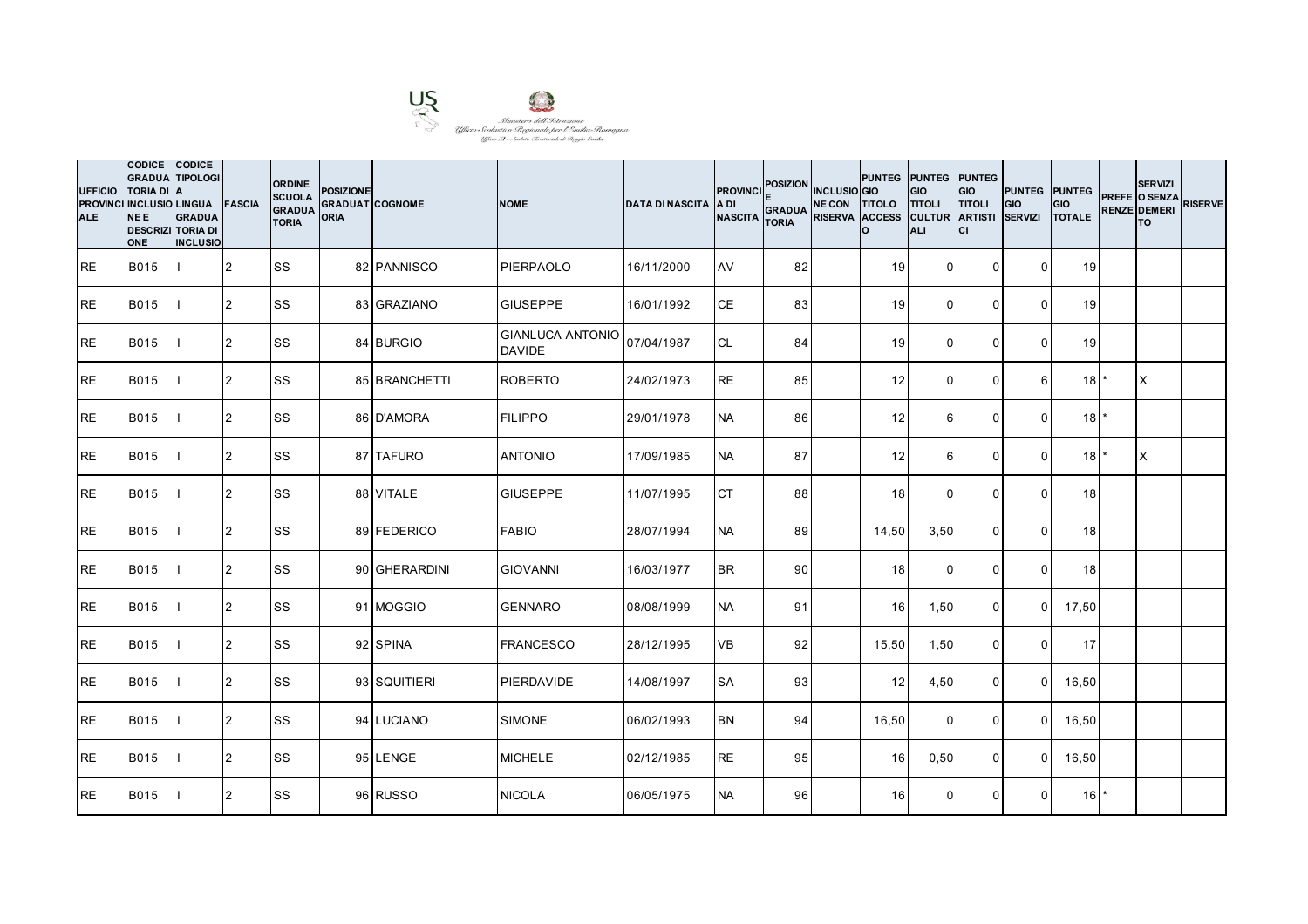

| <b>UFFICIO</b><br><b>ALE</b> | <b>CODICE</b><br><b>GRADUA TIPOLOGI</b><br><b>TORIA DI</b><br>PROVINCI INCLUSIO LINGUA FASCIA<br><b>NEE</b><br><b>DESCRIZI TORIA DI</b><br><b>ONE</b> | <b>CODICE</b><br><b>IA</b><br><b>GRADUA</b><br><b>INCLUSIO</b> |                | <b>ORDINE</b><br><b>SCUOLA</b><br><b>GRADUA</b><br><b>TORIA</b> | <b>POSIZIONE</b><br><b>GRADUAT COGNOME</b><br>ORIA |                | <b>NOME</b>                 | <b>DATA DI NASCITA</b> | <b>PROVINCI</b><br>IA DI<br><b>NASCITA</b> | <b>POSIZION</b><br><b>GRADUA</b><br><b>TORIA</b> | <b>INCLUSIO</b> GIO<br>NE CON TITOLO TITOLI<br>RISERVA ACCESS CULTUR ARTISTI | PUNTEG PUNTEG PUNTEG<br>Ιo | GIO<br><b>ALI</b> | GIO<br><b>TITOLI</b><br>lcı | <b>PUNTEG PUNTEG</b><br>GIO<br><b>SERVIZI</b> | <b>GIO</b><br><b>TOTALE</b> | <b>SERVIZI</b><br>PREFE O SENZA<br><b>RENZE DEMERI</b><br>lTO. | <b>RISERVE</b> |
|------------------------------|-------------------------------------------------------------------------------------------------------------------------------------------------------|----------------------------------------------------------------|----------------|-----------------------------------------------------------------|----------------------------------------------------|----------------|-----------------------------|------------------------|--------------------------------------------|--------------------------------------------------|------------------------------------------------------------------------------|----------------------------|-------------------|-----------------------------|-----------------------------------------------|-----------------------------|----------------------------------------------------------------|----------------|
| IRE.                         | <b>B015</b>                                                                                                                                           |                                                                | 12             | <b>SS</b>                                                       |                                                    | 97 COSTA       | <b>ALESSIO</b>              | 19/12/1991             | <b>RC</b>                                  | 97                                               |                                                                              | 12                         | $\overline{4}$    | $\overline{0}$              | $\Omega$                                      | 16 <sup>1</sup>             | X                                                              |                |
| <b>RE</b>                    | <b>B015</b>                                                                                                                                           |                                                                | 2              | <b>SS</b>                                                       |                                                    | 98 BAROZZI     | NICOLO'                     | 12/10/1992             | <b>RE</b>                                  | 98                                               |                                                                              | 12                         | $\Omega$          | $\Omega$                    |                                               | 16                          |                                                                |                |
| <b>RE</b>                    | <b>B015</b>                                                                                                                                           |                                                                | 2              | <b>SS</b>                                                       |                                                    | 99 IOZZINO     | <b>VINCENZO</b>             | 13/10/1982             | <b>NA</b>                                  | 99                                               |                                                                              | 15,50                      | $\Omega$          | $\mathbf 0$                 | $\Omega$                                      | 15,50                       |                                                                |                |
| <b>RE</b>                    | <b>B015</b>                                                                                                                                           |                                                                | $\overline{2}$ | <b>SS</b>                                                       |                                                    | 100 PELUSO     | <b>PIERO</b>                | 28/04/1983             | AV                                         | 100                                              |                                                                              | 12                         | 3,50              | $\overline{0}$              | $\overline{0}$                                | 15,50                       |                                                                |                |
| <b>IRE</b>                   | <b>B015</b>                                                                                                                                           |                                                                | 2              | <b>SS</b>                                                       |                                                    | 101 MIMMO      | <b>MICHELE</b>              | 15/11/1978             | <b>EE</b>                                  | 101                                              |                                                                              | 15,50                      | $\Omega$          | $\mathbf{0}$                | $\Omega$                                      | 15,50                       |                                                                |                |
| <b>RE</b>                    | <b>B015</b>                                                                                                                                           |                                                                | $\overline{2}$ | SS                                                              |                                                    | 102 VERDOLIVA  | <b>FRANCESCO</b>            | 10/04/1981             | <b>NA</b>                                  | 102                                              |                                                                              | 13,50                      | 1,50              | $\mathbf{0}$                | $\Omega$                                      | 15                          |                                                                |                |
| <b>RE</b>                    | <b>B015</b>                                                                                                                                           |                                                                | 2              | <b>SS</b>                                                       |                                                    | 103 NORMAN     | <b>JOHN MICHAEL</b>         | 28/04/1964             | EE                                         | 103                                              |                                                                              | 12                         | $\mathbf{3}$      | $\mathbf 0$                 | $\overline{0}$                                | 15                          |                                                                |                |
| <b>RE</b>                    | <b>B015</b>                                                                                                                                           |                                                                | 2              | <b>SS</b>                                                       |                                                    | 104 DI LORENZO | <b>GIOVANNI</b>             | 10/06/1967             | <b>NA</b>                                  | 104                                              |                                                                              | 12                         | 2,50              | $\mathbf 0$                 | $\overline{0}$                                | $14,50$ *                   |                                                                |                |
| <b>RE</b>                    | <b>B015</b>                                                                                                                                           |                                                                | 2              | SS                                                              |                                                    | 105 FRESOLONE  | <b>LUIGI</b>                | 22/03/1964             | TO                                         | 105                                              |                                                                              | 14,50                      | $\overline{0}$    | $\mathbf 0$                 | $\Omega$                                      | $14,50$ *                   |                                                                |                |
| <b>IRE</b>                   | B015                                                                                                                                                  |                                                                | 2              | <b>SS</b>                                                       |                                                    | 106 ROCCASALVO | <b>MARIO</b>                | 29/04/1995             | <b>SR</b>                                  | 106                                              |                                                                              | 14,50                      | $\Omega$          | $\mathbf 0$                 | $\overline{0}$                                | 14,50                       |                                                                |                |
| RE                           | <b>B015</b>                                                                                                                                           |                                                                | 2              | SS                                                              |                                                    | 107 CAPOBIANCO | <b>ANGELO</b>               | 18/10/1986             | AG                                         | 107                                              |                                                                              | 12                         | 2                 | $\Omega$                    | $\Omega$                                      | 14                          |                                                                | $**$           |
| <b>RE</b>                    | <b>B015</b>                                                                                                                                           |                                                                | 2              | <b>SS</b>                                                       |                                                    | 108 SCARCELLI  | <b>FRANCO</b>               | 14/06/1985             | <b>CS</b>                                  | 108                                              |                                                                              | 12                         | 2                 | $\mathbf 0$                 | $\Omega$                                      | 14                          |                                                                |                |
| <b>IRE</b>                   | <b>B015</b>                                                                                                                                           |                                                                | 2              | <b>SS</b>                                                       |                                                    | 109 FANTOLINI  | <b>MASSIMO</b>              | 09/08/1980             | <b>GE</b>                                  | 109                                              |                                                                              | 13,50                      | $\overline{0}$    | $\overline{0}$              | $\overline{0}$                                | $13,50$ $*$                 |                                                                |                |
| <b>RE</b>                    | <b>B015</b>                                                                                                                                           |                                                                | 2              | <b>SS</b>                                                       |                                                    | 110 SANTANGELO | GIUSEPPE ANTONIO 13/06/1979 |                        | <b>EN</b>                                  | 110                                              |                                                                              | 12                         | 1,50              | $\mathbf 0$                 | $\overline{0}$                                | 13,50'                      |                                                                |                |
| <b>RE</b>                    | <b>B015</b>                                                                                                                                           |                                                                | 2              | SS                                                              |                                                    | 111 COLANINNO  | <b>DOMENICO</b>             | 18/05/1974             | <b>BA</b>                                  | 111                                              |                                                                              | 13,50                      | $\Omega$          | $\Omega$                    | $\Omega$                                      | $13,50$ $*$                 |                                                                |                |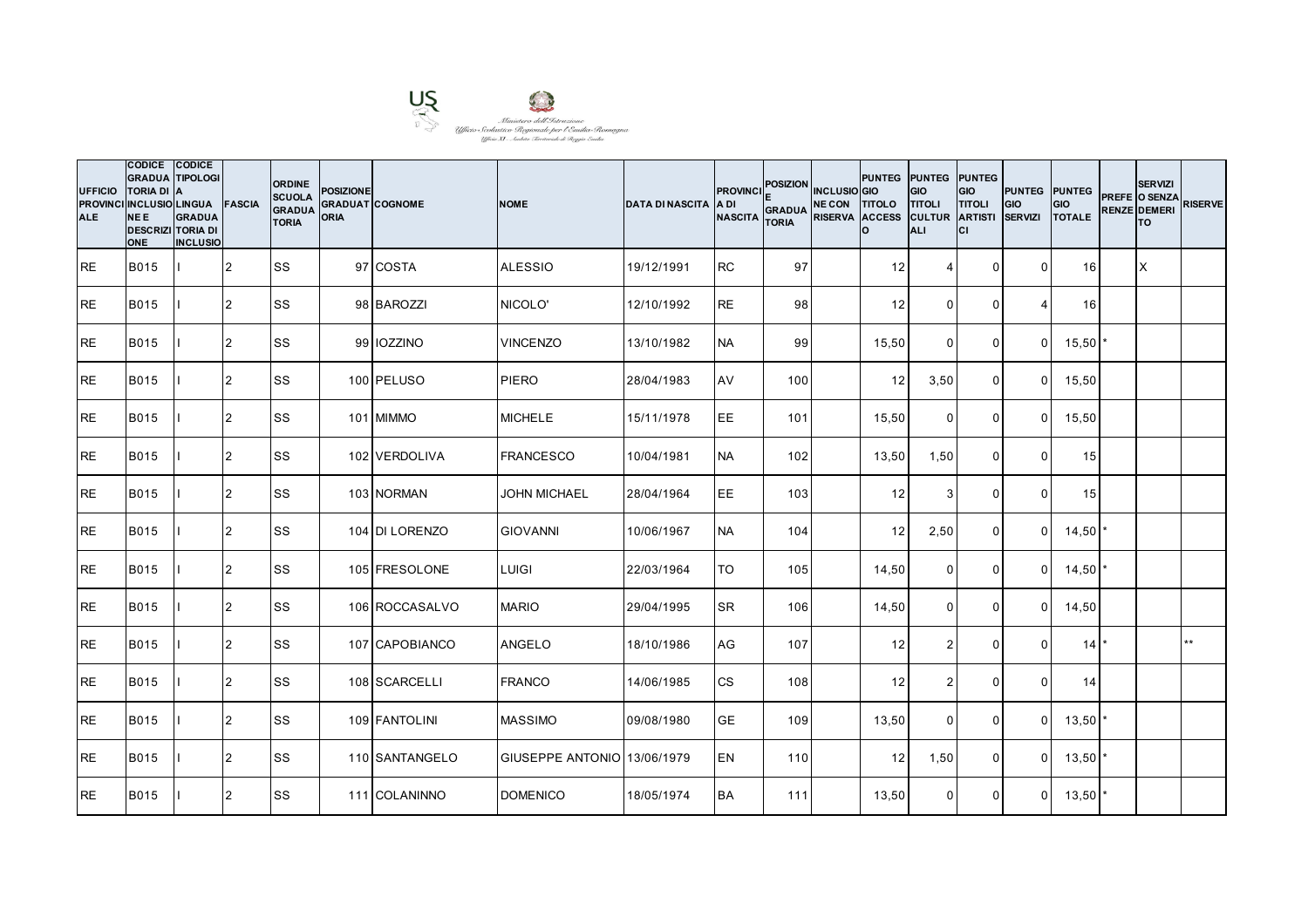

| <b>UFFICIO</b><br><b>ALE</b> | CODICE CODICE<br><b>GRADUA TIPOLOGI</b><br>TORIA DI A<br>PROVINCI INCLUSIO LINGUA FASCIA<br><b>NEE</b><br><b>DESCRIZI TORIA DI</b><br><b>ONE</b> | <b>GRADUA</b><br><b>INCLUSIO</b> |                | <b>ORDINE</b><br><b>SCUOLA</b><br><b>GRADUA</b><br><b>TORIA</b> | <b>POSIZIONE</b><br><b>GRADUAT COGNOME</b><br><b>ORIA</b> |                  | <b>NOME</b>      | <b>DATA DI NASCITA A DI</b> | <b>PROVINCI</b><br><b>NASCITA</b> | <b>POSIZION</b><br><b>GRADUA</b><br><b>TORIA</b> | <b>INCLUSIO</b> GIO<br>NE CON TITOLO TITOLI<br>RISERVA ACCESS CULTUR ARTISTI | PUNTEG PUNTEG PUNTEG<br>I٥. | GIO<br><b>ALI</b> | <b>GIO</b><br><b>TITOLI</b><br>Iсı | <b>PUNTEG PUNTEG</b><br>GIO<br><b>SERVIZI</b> | <b>GIO</b><br><b>TOTALE</b>   | <b>SERVIZI</b><br>PREFE O SENZA<br><b>RENZE DEMERI</b><br>lTO. | <b>RISERVE</b> |
|------------------------------|--------------------------------------------------------------------------------------------------------------------------------------------------|----------------------------------|----------------|-----------------------------------------------------------------|-----------------------------------------------------------|------------------|------------------|-----------------------------|-----------------------------------|--------------------------------------------------|------------------------------------------------------------------------------|-----------------------------|-------------------|------------------------------------|-----------------------------------------------|-------------------------------|----------------------------------------------------------------|----------------|
| IRE.                         | <b>B015</b>                                                                                                                                      |                                  | 12             | <b>SS</b>                                                       |                                                           | 112 VILLANI      | <b>GIUSEPPE</b>  | 08/08/1980                  | <b>BN</b>                         | $112$                                            |                                                                              | 12                          | 1,50              | $\overline{0}$                     | $\overline{0}$                                | 13,50                         | X                                                              |                |
| <b>RE</b>                    | <b>B015</b>                                                                                                                                      |                                  | 2              | <b>SS</b>                                                       |                                                           | 113 ORSINI       | <b>GABRIELE</b>  | 31/01/2001                  | <b>RE</b>                         | 113                                              |                                                                              | 13,50                       | $\Omega$          | $\Omega$                           | $\overline{0}$                                | 13,50                         |                                                                |                |
| <b>RE</b>                    | B015                                                                                                                                             |                                  | 2              | SS                                                              |                                                           | 114 FAVATA       | <b>EMANUEL</b>   | 24/03/1997                  | <b>CL</b>                         | 114                                              |                                                                              | 13,50                       | $\Omega$          | $\mathbf 0$                        | $\Omega$                                      | 13,50                         |                                                                |                |
| IRE.                         | B015                                                                                                                                             |                                  | 2              | <b>SS</b>                                                       |                                                           | 115 GRIECO       | <b>KEVIN</b>     | 24/07/1996                  | <b>SA</b>                         | 115                                              |                                                                              | 13,50                       | $\Omega$          | $\overline{0}$                     | $\overline{0}$                                | 13,50                         |                                                                |                |
| <b>RE</b>                    | <b>B015</b>                                                                                                                                      |                                  | $\overline{2}$ | <b>SS</b>                                                       |                                                           | 116 MINUTA       | <b>DARIO</b>     | 05/02/1996                  | <b>CL</b>                         | 116                                              |                                                                              | 13,50                       | $\Omega$          | $\Omega$                           | $\Omega$                                      | 13,50                         |                                                                |                |
| <b>RE</b>                    | <b>B015</b>                                                                                                                                      |                                  | 2              | SS                                                              |                                                           | 117 FRACASSI     | <b>MARCO</b>     | 18/07/1980                  | PR                                | 117                                              |                                                                              | 13,50                       | $\Omega$          | $\mathbf 0$                        | $\Omega$                                      | 13,50                         |                                                                |                |
| <b>RE</b>                    | B015                                                                                                                                             |                                  | 2              | <b>SS</b>                                                       |                                                           | 118 MASSARO      | <b>RAFFAELE</b>  | 31/10/1963                  | <b>CE</b>                         | 118                                              |                                                                              | 12                          | $\overline{1}$    | $\mathbf 0$                        | $\overline{0}$                                | $13$ $\pm$                    |                                                                |                |
| <b>RE</b>                    | <b>B015</b>                                                                                                                                      |                                  | 2              | SS                                                              |                                                           | 119 SCHETTINI    | <b>GIUSEPPE</b>  | 02/07/1989                  | <b>KR</b>                         | 119                                              |                                                                              | 12                          |                   | $\Omega$                           | $\Omega$                                      | $13$ $\overline{\phantom{a}}$ |                                                                |                |
| <b>RE</b>                    | <b>B015</b>                                                                                                                                      |                                  | 2              | <b>SS</b>                                                       |                                                           | 120 GIANNETTI    | <b>DOMENICO</b>  | 28/03/1965                  | <b>SA</b>                         | 120                                              |                                                                              | 12                          | -1                | $\mathbf{0}$                       | $\Omega$                                      | $13$ $*$                      |                                                                |                |
| <b>RE</b>                    | <b>B015</b>                                                                                                                                      |                                  | $\overline{2}$ | <b>SS</b>                                                       |                                                           | 121 URSO         | <b>ALBERTO</b>   | 21/10/1985                  | AG                                | 121                                              |                                                                              | 12                          | $\overline{1}$    | $\mathbf 0$                        | $\Omega$                                      | 13                            | X                                                              |                |
| <b>IRE</b>                   | B015                                                                                                                                             |                                  | 2              | <b>SS</b>                                                       |                                                           | 122 CARUSO       | <b>VINCENZO</b>  | 27/04/1995                  | <b>SR</b>                         | 122                                              |                                                                              | 12,50                       | 0,50              | $\Omega$                           | $\Omega$                                      | 13                            |                                                                |                |
| IRE.                         | <b>B015</b>                                                                                                                                      |                                  | 2              | <b>SS</b>                                                       |                                                           | 123 ARCURI       | <b>SALVATORE</b> | 19/05/1992                  | <b>KR</b>                         | 123                                              |                                                                              | 12                          | -1                | $\Omega$                           | $\Omega$                                      | 13                            |                                                                |                |
| <b>RE</b>                    | <b>B015</b>                                                                                                                                      |                                  | 2              | <b>SS</b>                                                       |                                                           | 124 MASTROLORITO | <b>FELICE</b>    | 13/01/1971                  | <b>FG</b>                         | 124                                              |                                                                              | 12                          | 0,50              | $\overline{0}$                     | $\overline{0}$                                | $12,50$ $*$                   | ΙX                                                             |                |
| RE                           | <b>B015</b>                                                                                                                                      |                                  | 2              | <b>SS</b>                                                       |                                                           | 125 TOSCHI       | <b>MATTIA</b>    | 31/03/1981                  | <b>RE</b>                         | 125                                              |                                                                              | 12                          | 0,50              | $\mathbf 0$                        | $\overline{0}$                                | $12,50$ $\ast$                |                                                                |                |
| <b>IRE</b>                   | B015                                                                                                                                             |                                  | $\overline{2}$ | <b>SS</b>                                                       |                                                           | <b>126 ELIA</b>  | <b>DOMENICO</b>  | 21/11/1982                  | <b>CZ</b>                         | 126                                              |                                                                              | 12                          | 0,50              | $\overline{0}$                     | $\Omega$                                      | $12,50$ $*$                   |                                                                |                |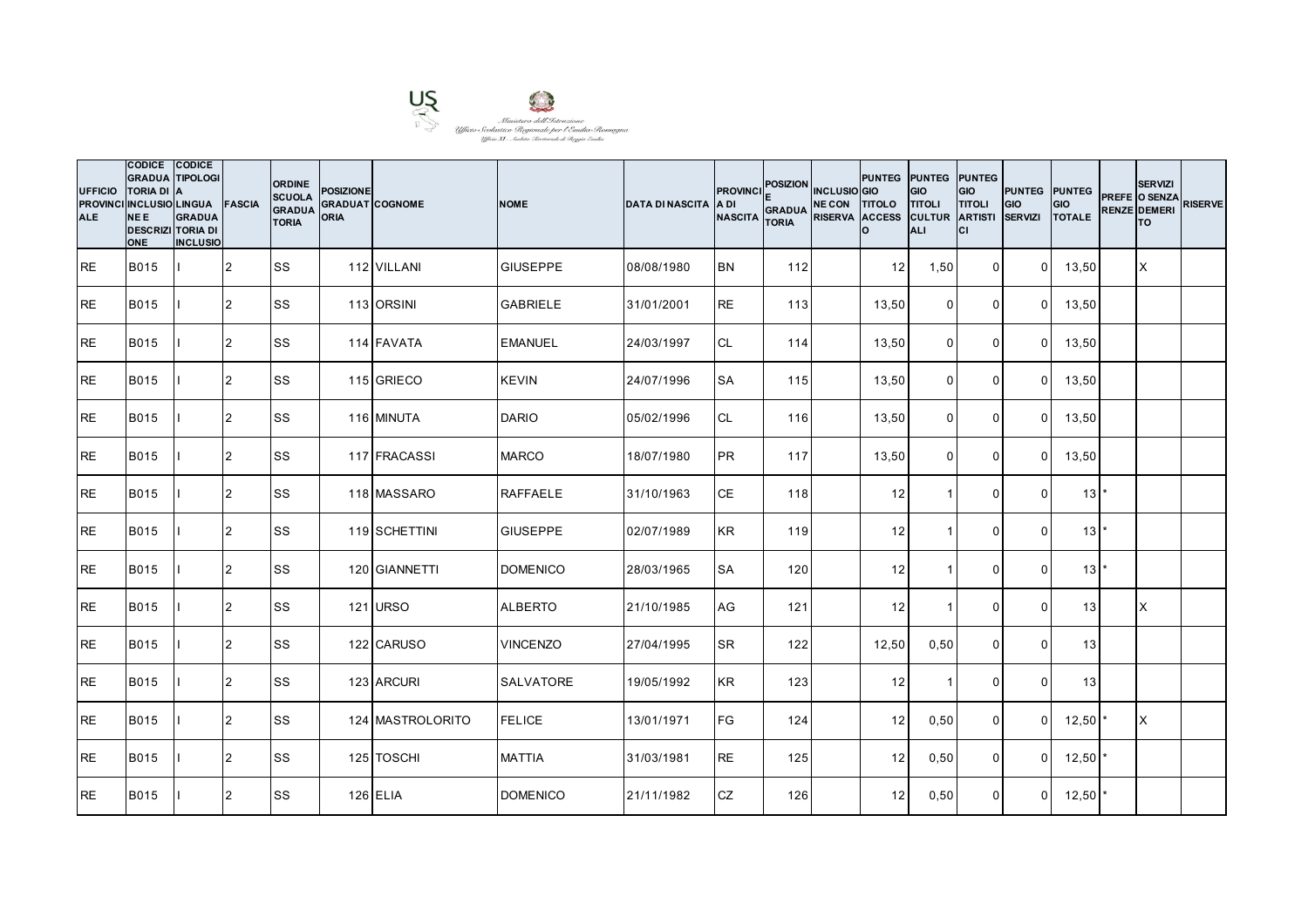

| <b>UFFICIO</b><br><b>ALE</b> | CODICE CODICE<br><b>GRADUA TIPOLOGI</b><br>TORIA DI A<br>PROVINCI INCLUSIO LINGUA FASCIA<br><b>NEE</b><br><b>DESCRIZI TORIA DI</b><br><b>ONE</b> | <b>GRADUA</b><br><b>INCLUSIO</b> |                | <b>ORDINE</b><br><b>SCUOLA</b><br><b>GRADUA</b><br><b>TORIA</b> | <b>POSIZIONE</b><br><b>GRADUAT COGNOME</b><br><b>ORIA</b> |               | <b>NOME</b>      | <b>DATA DI NASCITA A DI</b> | <b>PROVINCI</b><br><b>NASCITA</b> | <b>POSIZION</b><br><b>GRADUA</b><br><b>TORIA</b> | <b>INCLUSIO</b> GIO<br>NE CON TITOLO TITOLI<br>RISERVA ACCESS CULTUR ARTISTI | PUNTEG PUNTEG PUNTEG<br>Ιo | GIO<br><b>ALI</b> | GIO<br><b>TITOLI</b><br>Iсı | <b>PUNTEG PUNTEG</b><br>GIO<br><b>SERVIZI</b> | <b>GIO</b><br><b>TOTALE</b> | <b>SERVIZI</b><br>PREFE O SENZA<br><b>RENZE DEMERI</b><br>lTO. | <b>RISERVE</b> |
|------------------------------|--------------------------------------------------------------------------------------------------------------------------------------------------|----------------------------------|----------------|-----------------------------------------------------------------|-----------------------------------------------------------|---------------|------------------|-----------------------------|-----------------------------------|--------------------------------------------------|------------------------------------------------------------------------------|----------------------------|-------------------|-----------------------------|-----------------------------------------------|-----------------------------|----------------------------------------------------------------|----------------|
| IRE.                         | <b>B015</b>                                                                                                                                      |                                  | 12             | <b>SS</b>                                                       |                                                           | 127 AMBROGIO  | <b>ANTONIO</b>   | 23/04/1976                  | <b>RC</b>                         | 127                                              |                                                                              | 12,50                      | $\overline{0}$    | $\overline{0}$              | $\overline{0}$                                | $12,50$ $^{\circ}$          |                                                                |                |
| <b>RE</b>                    | <b>B015</b>                                                                                                                                      |                                  | 2              | SS                                                              |                                                           | 128 VERDINO   | <b>ENRICO</b>    | 21/03/1974                  | <b>BN</b>                         | 128                                              |                                                                              | 12,50                      | $\Omega$          | $\Omega$                    | $\overline{0}$                                | $12,50$ $\ast$              |                                                                |                |
| <b>RE</b>                    | B015                                                                                                                                             |                                  | 2              | SS                                                              |                                                           | 129 DI VARA   | <b>VINCENZO</b>  | 07/11/1990                  | EE                                | 129                                              |                                                                              | 12,50                      | $\Omega$          | 0                           | $\Omega$                                      | $12,50$ $^{\circ}$          |                                                                |                |
| IRE.                         | B015                                                                                                                                             |                                  | 2              | <b>SS</b>                                                       |                                                           | 130 MIGNEMI   | <b>VINCENZO</b>  | 30/07/1962                  | <b>CT</b>                         | 130                                              |                                                                              | 12,50                      | $\Omega$          | $\overline{0}$              | $\overline{0}$                                | $12,50$ $*$                 |                                                                |                |
| <b>RE</b>                    | <b>B015</b>                                                                                                                                      |                                  | $\overline{2}$ | <b>SS</b>                                                       |                                                           | 131 FREILES   | <b>ANTONELLO</b> | 22/06/1989                  | <b>NA</b>                         | 131                                              |                                                                              | 12                         | 0,50              | $\mathbf 0$                 | $\Omega$                                      | 12,50                       | <b>X</b>                                                       | $***$          |
| <b>RE</b>                    | <b>B015</b>                                                                                                                                      |                                  | 2              | SS                                                              |                                                           | 132 LASCALA   | <b>FABIO</b>     | 20/05/1997                  | VV                                | 132                                              |                                                                              | 12,50                      | $\Omega$          | $\mathbf 0$                 | $\Omega$                                      | 12,50                       |                                                                |                |
| <b>RE</b>                    | B015                                                                                                                                             |                                  | 2              | <b>SS</b>                                                       |                                                           | 133 GALLACE   | <b>LORENZO</b>   | 20/12/1996                  | <b>VV</b>                         | 133                                              |                                                                              | 12,50                      | $\overline{0}$    | $\overline{0}$              | $\overline{0}$                                | 12,50                       |                                                                |                |
| <b>RE</b>                    | <b>B015</b>                                                                                                                                      |                                  | 2              | SS                                                              |                                                           | 134 PACELLI   | <b>EMANUELE</b>  | 05/08/1994                  | <b>SA</b>                         | 134                                              |                                                                              | 12                         | 0,50              | $\Omega$                    | $\Omega$                                      | 12,50                       |                                                                |                |
| <b>RE</b>                    | <b>B015</b>                                                                                                                                      |                                  | 2              | <b>SS</b>                                                       |                                                           | 135 GIORDANO  | <b>VITTORIO</b>  | 01/07/1991                  | PZ                                | 135                                              |                                                                              | 12                         | 0,50              | $\mathbf 0$                 | $\Omega$                                      | 12,50                       |                                                                |                |
| <b>RE</b>                    | <b>B015</b>                                                                                                                                      |                                  | $\overline{2}$ | <b>SS</b>                                                       |                                                           | 136 MAURO     | <b>ANGELO</b>    | 26/12/1990                  | <b>CS</b>                         | 136                                              |                                                                              | 12,50                      | $\mathbf 0$       | $\mathbf 0$                 | $\overline{0}$                                | 12,50                       |                                                                |                |
| <b>IRE</b>                   | <b>B015</b>                                                                                                                                      |                                  | 2              | <b>SS</b>                                                       |                                                           | 137 CABELLI   | <b>DAVIDE</b>    | 02/12/1977                  | <b>IPR</b>                        | 137                                              |                                                                              | 12                         | $\Omega$          | $\Omega$                    | $\Omega$                                      | 12 <sup>1</sup>             |                                                                |                |
| IRE.                         | <b>B015</b>                                                                                                                                      |                                  | 2              | <b>SS</b>                                                       |                                                           | 138 PALLADINO | <b>ROBERTO</b>   | 04/07/1977                  | <b>FG</b>                         | 138                                              |                                                                              | 12                         | $\Omega$          | $\Omega$                    | $\Omega$                                      | 12 <sup>1</sup>             |                                                                |                |
| <b>RE</b>                    | <b>B015</b>                                                                                                                                      |                                  | 2              | <b>SS</b>                                                       |                                                           | 139 GIANNETTO | <b>SANTI</b>     | 11/06/1967                  | <b>ME</b>                         | 139                                              |                                                                              | 12                         | $\overline{0}$    | $\mathbf 0$                 | $\Omega$                                      | $12^{\star}$                |                                                                | $***$          |
| <b>RE</b>                    | <b>B015</b>                                                                                                                                      |                                  | 2              | <b>SS</b>                                                       |                                                           | 140 GUARNIERI | <b>ALFREDO</b>   | 14/11/1972                  | <b>RC</b>                         | 140                                              |                                                                              | 12                         | $\Omega$          | $\Omega$                    | $\Omega$                                      | $12$ $*$                    |                                                                |                |
| <b>IRE</b>                   | B015                                                                                                                                             |                                  | $\overline{2}$ | <b>SS</b>                                                       |                                                           | 141 PULLARA   | <b>GIANCARLO</b> | 10/05/1980                  | AG                                | 141                                              |                                                                              | 12                         | $\Omega$          | $\Omega$                    | $\Omega$                                      | 12 <sup>1</sup>             | ΙX                                                             | $**$           |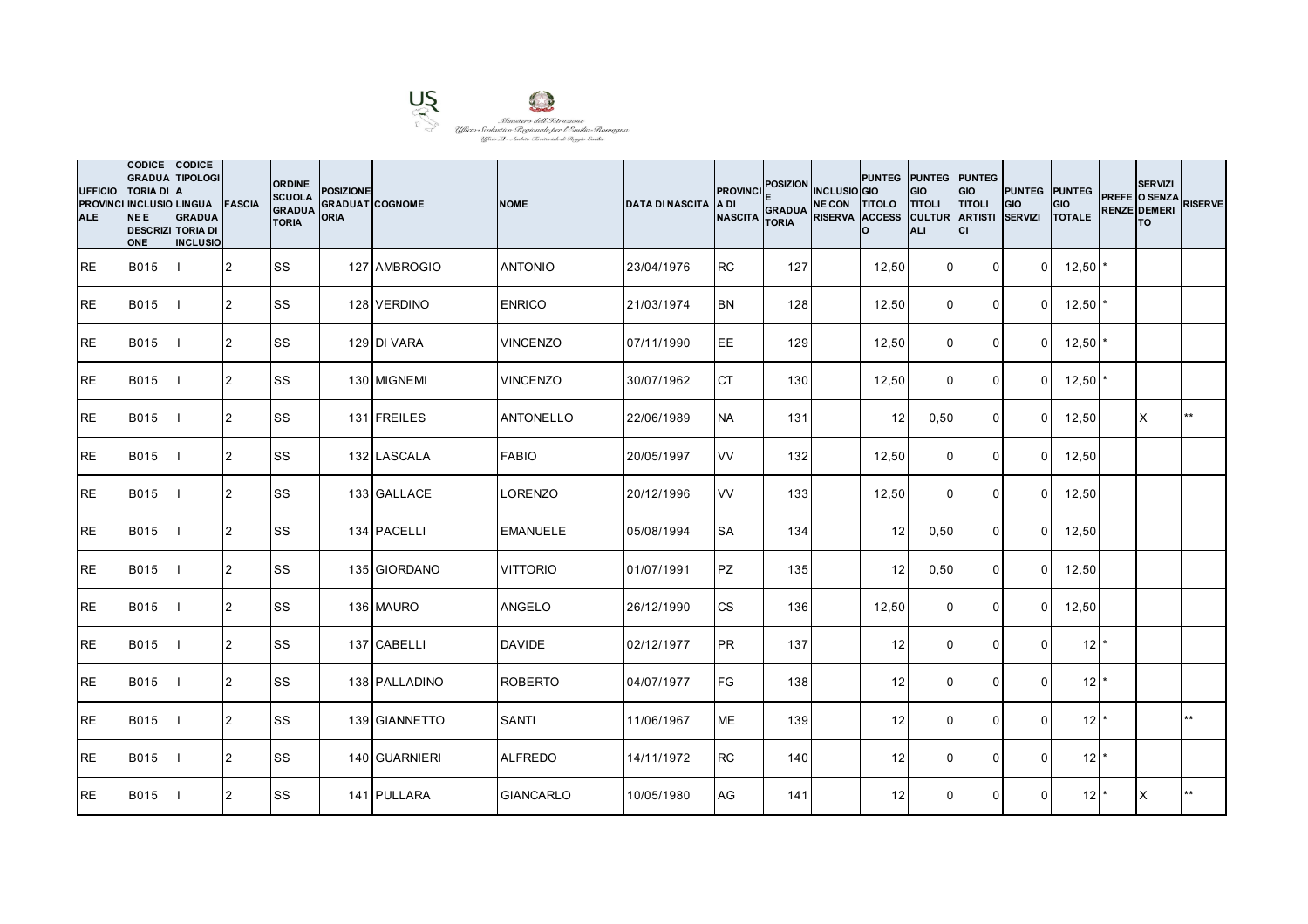

| <b>UFFICIO</b><br><b>ALE</b> | CODICE CODICE<br><b>GRADUA TIPOLOGI</b><br><b>TORIA DI</b><br>PROVINCI INCLUSIO LINGUA FASCIA<br><b>NEE</b><br><b>DESCRIZI TORIA DI</b><br><b>ONE</b> | <b>IA</b><br><b>GRADUA</b><br><b>INCLUSIO</b> |                | <b>ORDINE</b><br><b>SCUOLA</b><br><b>GRADUA</b><br><b>TORIA</b> | <b>POSIZIONE</b><br><b>GRADUAT COGNOME</b><br><b>ORIA</b> |                 | <b>NOME</b>       | <b>DATA DI NASCITA A DI</b> | <b>PROVINCI</b><br><b>NASCITA</b> | <b>POSIZION</b><br><b>GRADUA</b><br><b>TORIA</b> | <b>INCLUSIO</b> GIO<br>NE CON TITOLO TITOLI<br>RISERVA ACCESS CULTUR ARTISTI | PUNTEG PUNTEG PUNTEG<br>I٥. | GIO<br><b>ALI</b> | GIO<br><b>TITOLI</b><br>Iсı | <b>PUNTEG PUNTEG</b><br>GIO<br><b>SERVIZI</b> | <b>GIO</b><br><b>TOTALE</b> | <b>SERVIZI</b><br>PREFE O SENZA<br><b>RENZE DEMERI</b><br>lTO. | <b>RISERVE</b> |
|------------------------------|-------------------------------------------------------------------------------------------------------------------------------------------------------|-----------------------------------------------|----------------|-----------------------------------------------------------------|-----------------------------------------------------------|-----------------|-------------------|-----------------------------|-----------------------------------|--------------------------------------------------|------------------------------------------------------------------------------|-----------------------------|-------------------|-----------------------------|-----------------------------------------------|-----------------------------|----------------------------------------------------------------|----------------|
| IRE.                         | <b>B015</b>                                                                                                                                           |                                               | 12             | <b>SS</b>                                                       |                                                           | 142 MADONNA     | <b>MARCO</b>      | 09/11/1990                  | <b>CE</b>                         | 142                                              |                                                                              | 12                          | $\overline{0}$    | $\overline{0}$              | $\Omega$                                      | $12$ $*$                    |                                                                |                |
| <b>RE</b>                    | <b>B015</b>                                                                                                                                           |                                               | 2              | <b>SS</b>                                                       |                                                           | 143 MANGIOLA    | <b>ANTONINO</b>   | 22/05/1997                  | <b>RC</b>                         | 143                                              |                                                                              | 12                          | $\Omega$          | $\Omega$                    | $\Omega$                                      | 12                          |                                                                |                |
| <b>RE</b>                    | B015                                                                                                                                                  |                                               | 2              | <b>SS</b>                                                       |                                                           | 144 RUSSO       | <b>MATTEO</b>     | 05/01/1997                  | <b>FG</b>                         | 144                                              |                                                                              | 12                          | $\Omega$          | $\mathbf 0$                 | $\Omega$                                      | 12                          |                                                                |                |
| IRE.                         | <b>B015</b>                                                                                                                                           |                                               | 2              | <b>SS</b>                                                       |                                                           | 145 VENTRE      | <b>ALEX</b>       | 11/08/1996                  | <b>CS</b>                         | 145                                              |                                                                              | 12                          | $\Omega$          | $\mathbf{0}$                | $\Omega$                                      | 12                          |                                                                |                |
| <b>RE</b>                    | <b>B015</b>                                                                                                                                           |                                               | $\overline{2}$ | <b>SS</b>                                                       |                                                           | 146 PETROCELLI  | <b>DANIELE</b>    | 18/03/1994                  | <b>MT</b>                         | 146                                              |                                                                              | 12                          | $\Omega$          | $\mathbf{0}$                | $\Omega$                                      | 12                          |                                                                |                |
| <b>RE</b>                    | <b>B015</b>                                                                                                                                           |                                               | 2              | <b>SS</b>                                                       |                                                           | 147 LINGUITI    | <b>VALENTINO</b>  | 21/06/1990                  | <b>SA</b>                         | 147                                              |                                                                              | 12                          | $\Omega$          | $\mathbf{0}$                | $\Omega$                                      | 12                          |                                                                |                |
| <b>RE</b>                    | B015                                                                                                                                                  |                                               | 2              | <b>SS</b>                                                       |                                                           | 148 CUCCHIARA   | <b>SALVATORE</b>  | 08/10/1989                  | <b>EN</b>                         | 148                                              |                                                                              | 12                          | $\overline{0}$    | $\mathbf 0$                 | $\overline{0}$                                | 12                          |                                                                |                |
| <b>RE</b>                    | <b>B015</b>                                                                                                                                           |                                               | 2              | SS                                                              |                                                           | 149 ROGATI      | <b>PASQUALE</b>   | 27/01/1988                  | <b>CS</b>                         | 149                                              |                                                                              | 12                          | $\Omega$          | $\Omega$                    | $\Omega$                                      | 12                          |                                                                |                |
| <b>RE</b>                    | <b>B015</b>                                                                                                                                           |                                               | 2              | <b>SS</b>                                                       |                                                           | 150 VACCARIELLO | <b>ANDREA</b>     | 15/05/1986                  | CE                                | 150                                              |                                                                              | 12                          | $\Omega$          | $\mathbf{0}$                | $\Omega$                                      | 12                          |                                                                |                |
| <b>RE</b>                    | <b>B015</b>                                                                                                                                           |                                               | $\overline{2}$ | <b>SS</b>                                                       |                                                           | 151 COPPETA     | <b>GENNARO</b>    | 05/08/1985                  | <b>NA</b>                         | 151                                              |                                                                              | 12                          | $\overline{0}$    | $\mathbf 0$                 | $\Omega$                                      | 12                          |                                                                |                |
| <b>IRE</b>                   | <b>B015</b>                                                                                                                                           |                                               | 2              | <b>SS</b>                                                       |                                                           | 152 AFFINITA    | <b>RAFFAELE</b>   | 28/08/1975                  | <b>CE</b>                         | 152                                              |                                                                              | 12                          | $\Omega$          | $\Omega$                    | $\Omega$                                      | 12                          |                                                                |                |
| IRE.                         | <b>B015</b>                                                                                                                                           |                                               | 2              | <b>SS</b>                                                       |                                                           | 153 SIMBARI     | <b>RAFFAELE</b>   | 20/12/1972                  | <b>KR</b>                         | 153                                              |                                                                              | 12                          | $\Omega$          | $\mathbf{0}$                | $\Omega$                                      | 12                          |                                                                |                |
| <b>RE</b>                    | <b>B015</b>                                                                                                                                           |                                               | 2              | <b>SS</b>                                                       |                                                           | 154 SICLARI     | <b>FABIO</b>      | 16/08/1966                  | <b>RC</b>                         | 154                                              |                                                                              | 12                          | $\overline{0}$    | $\mathbf 0$                 | $\Omega$                                      | 12                          |                                                                |                |
| RE                           | <b>B015</b>                                                                                                                                           |                                               | 2              | <b>SS</b>                                                       |                                                           | 155 CASALE      | <b>GAETANO</b>    | 08/08/1961                  | <b>NA</b>                         | 155                                              |                                                                              | 12                          | $\Omega$          | $\Omega$                    | $\Omega$                                      | 12                          |                                                                |                |
| <b>IRE</b>                   | <b>B016</b>                                                                                                                                           |                                               |                | <b>SS</b>                                                       |                                                           | 1 COLUCCI       | <b>ALESSANDRA</b> | 29/04/1985                  | AV                                |                                                  | $1$ SI                                                                       | 8                           | 9                 | $\Omega$                    | 36 <sup>1</sup>                               | 53                          | X                                                              |                |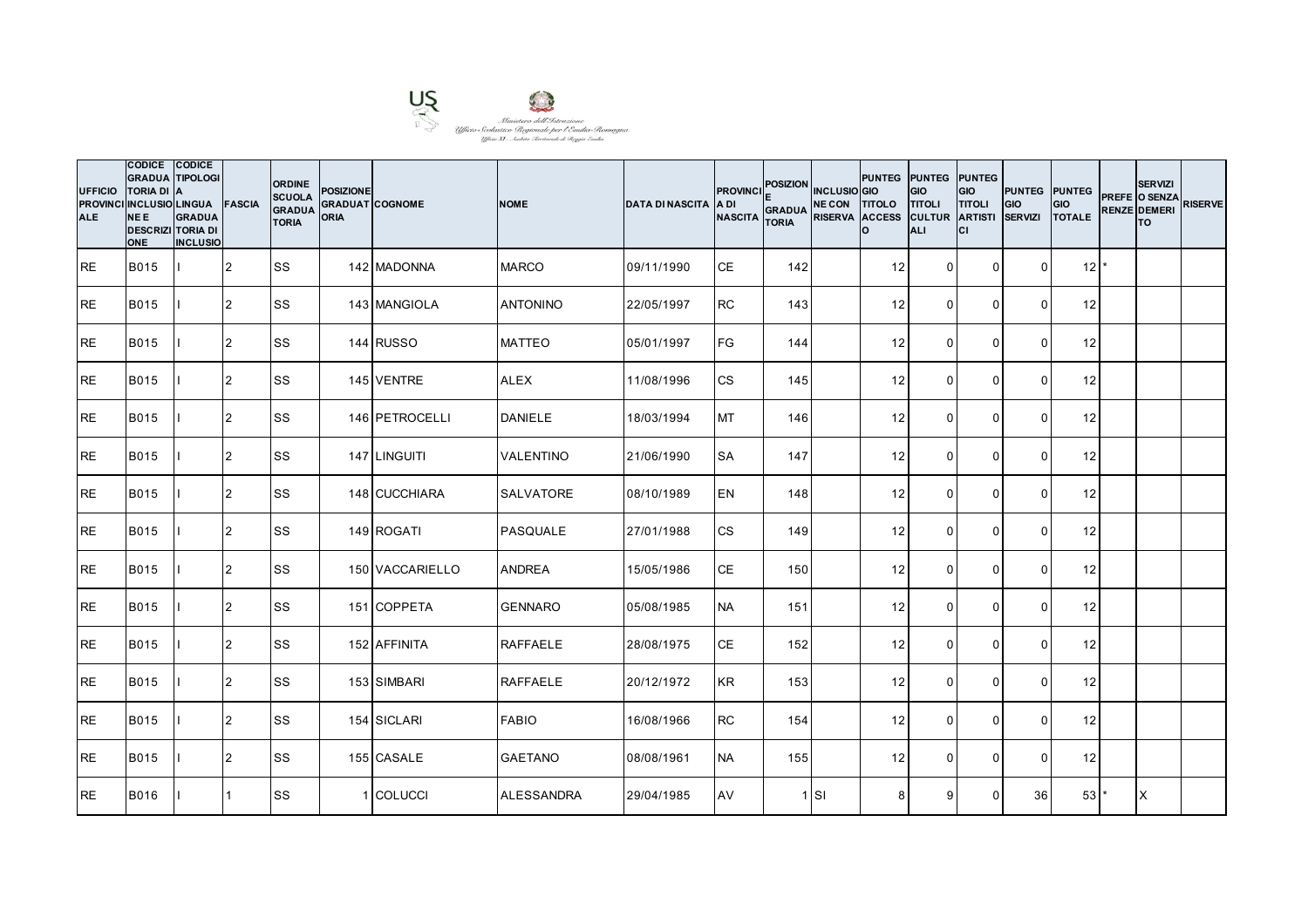

| <b>UFFICIO</b><br><b>PROVINCI</b><br><b>ALE</b> | CODICE CODICE<br><b>GRADUA TIPOLOGI</b><br><b>TORIA DI</b><br>INCLUSIO LINGUA FASCIA<br><b>NEE</b><br><b>DESCRIZI TORIA DI</b><br><b>ONE</b> | <b>IA</b><br><b>GRADUA</b><br><b>INCLUSIO</b> |                | <b>ORDINE</b><br><b>SCUOLA</b><br><b>GRADUA</b><br><b>TORIA</b> | <b>POSIZIONE</b><br><b>GRADUAT COGNOME</b><br><b>ORIA</b> |                   | <b>NOME</b>      | <b>DATA DI NASCITA</b> | <b>PROVINCI</b><br>IA DI<br><b>NASCITA</b> | <b>POSIZION</b><br><b>GRADUA</b><br><b>TORIA</b> | <b>INCLUSIO</b> GIO<br>NE CON TITOLO TITOLI | Ιo              | PUNTEG PUNTEG PUNTEG<br>GIO<br>RISERVA ACCESS CULTUR ARTISTI<br><b>ALI</b> | GIO<br><b>TITOLI</b><br>lcı | PUNTEG PUNTEG<br>GIO<br><b>SERVIZI</b> | <b>GIO</b><br><b>TOTALE</b> | <b>SERVIZI</b><br>PREFE O SENZA<br><b>RENZE DEMERI</b><br>lтo | <b>RISERVE</b> |
|-------------------------------------------------|----------------------------------------------------------------------------------------------------------------------------------------------|-----------------------------------------------|----------------|-----------------------------------------------------------------|-----------------------------------------------------------|-------------------|------------------|------------------------|--------------------------------------------|--------------------------------------------------|---------------------------------------------|-----------------|----------------------------------------------------------------------------|-----------------------------|----------------------------------------|-----------------------------|---------------------------------------------------------------|----------------|
| IRE.                                            | B016                                                                                                                                         |                                               | 12             | <b>SS</b>                                                       |                                                           | 1 TIENGO          | <b>GIANLUCA</b>  | 15/09/1973             | <b>FR</b>                                  | $\mathbf{1}$                                     |                                             | 29              | $\overline{0}$                                                             | $\Omega$                    | 114                                    | 143                         | ΙX                                                            |                |
| <b>RE</b>                                       | <b>B016</b>                                                                                                                                  |                                               | 2              | <b>SS</b>                                                       |                                                           | 2 PONTORIERO      | <b>FRANCESCO</b> | 21/01/1985             | <b>RE</b>                                  | 2 <sub>l</sub>                                   |                                             | 18 <sup>1</sup> | 3                                                                          | $\mathbf{0}$                | 96                                     | $117$ *                     | IX.                                                           |                |
| <b>RE</b>                                       | <b>B016</b>                                                                                                                                  |                                               | 2              | <b>SS</b>                                                       |                                                           | <b>3 VENTOLA</b>  | <b>ANNA</b>      | 13/12/1982             | AV                                         | 3 <sup>1</sup>                                   |                                             | 23,50           | $\overline{7}$                                                             | $\mathbf 0$                 |                                        | 78 108,50                   | X                                                             |                |
| <b>RE</b>                                       | <b>B016</b>                                                                                                                                  |                                               | $\overline{2}$ | <b>SS</b>                                                       |                                                           | 4 BARBELLA        | LUIGI            | 26/04/1973             | <b>SA</b>                                  | $\overline{4}$                                   |                                             | 12,50           | 9,50                                                                       | $\mathbf 0$                 | 86                                     | 108                         |                                                               |                |
| <b>IRE</b>                                      | <b>B016</b>                                                                                                                                  |                                               | 2              | <b>SS</b>                                                       |                                                           | 5 SIGULIN         | <b>EMILIA</b>    | 18/09/1977             | <b>ICT</b>                                 | 5 <sub>l</sub>                                   |                                             | 18,50           | $\Omega$                                                                   | $\Omega$                    |                                        | 84 102,50                   | IX.                                                           |                |
| RE                                              | B016                                                                                                                                         |                                               | 2              | SS                                                              |                                                           | 6 MONTANINO       | <b>SILVIA</b>    | 18/04/1973             | <b>BA</b>                                  | $6 \mid$                                         |                                             | 27              | $\Omega$                                                                   | $\mathbf{0}$                | 55                                     | 82                          |                                                               |                |
| <b>RE</b>                                       | <b>B016</b>                                                                                                                                  |                                               | 2              | SS                                                              |                                                           | 7 BELSITO         | <b>ERICA</b>     | 29/09/1988             | <b>CS</b>                                  | 7 <sup>1</sup>                                   |                                             | 29              | 9                                                                          | $\mathbf 0$                 | 42                                     | $80*$                       |                                                               |                |
| <b>RE</b>                                       | <b>B016</b>                                                                                                                                  |                                               | 2              | <b>SS</b>                                                       |                                                           | 8 SICILIANO       | <b>ALESSIO</b>   | 23/01/1993             | <b>SR</b>                                  | 8 <sup>1</sup>                                   |                                             | 16              | 2                                                                          | $\mathbf{0}$                | 56                                     | 74                          |                                                               |                |
| <b>RE</b>                                       | <b>B016</b>                                                                                                                                  |                                               | 2              | SS                                                              |                                                           | 9 <b>NICASTRO</b> | <b>ANGELA</b>    | 04/10/1987             | <b>CL</b>                                  | 9 <sub>l</sub>                                   |                                             | 29              | $\overline{4}$                                                             | $\mathbf 0$                 | 36                                     | $69$ <sup>*</sup>           |                                                               |                |
| <b>RE</b>                                       | B016                                                                                                                                         |                                               | 2              | <b>SS</b>                                                       |                                                           | 10 RIZZO          | <b>AURELIO</b>   | 13/05/1995             | <b>PZ</b>                                  | 10 <sup>1</sup>                                  |                                             | 23              | $\overline{4}$                                                             | $\mathbf 0$                 | 42                                     | $69$ <sup>*</sup>           |                                                               | $***$          |
| RE                                              | B016                                                                                                                                         |                                               | 2              | SS                                                              |                                                           | 11 PARIGINI       | <b>ALESSIA</b>   | 09/10/1970             | <b>IPR</b>                                 | 11                                               |                                             | 14,50           | 5,50                                                                       | $\Omega$                    | 48,50                                  | 68,50                       | X                                                             | $**$           |
| <b>RE</b>                                       | <b>B016</b>                                                                                                                                  |                                               | $\overline{2}$ | <b>SS</b>                                                       |                                                           | 12 GUARINI        | <b>MARIANNA</b>  | 02/01/1978             | <b>PZ</b>                                  | 12                                               |                                             | 16              | 14                                                                         | $\Omega$                    | 38                                     | 68                          | ΙX                                                            |                |
| <b>RE</b>                                       | B016                                                                                                                                         |                                               | 2              | <b>SS</b>                                                       |                                                           | 13 CUOLLO         | <b>MARINA</b>    | 12/12/1988             | <b>BN</b>                                  | 13                                               |                                             | 29              | $\mathbf{3}$                                                               | $\overline{0}$              | 36                                     | $68$ <sup>*</sup>           |                                                               |                |
| <b>RE</b>                                       | <b>B016</b>                                                                                                                                  |                                               | 2              | <b>SS</b>                                                       |                                                           | 14 VACCA          | <b>DAVIDE</b>    | 16/01/1970             | <b>PR</b>                                  | 14                                               |                                             | 27              | 3                                                                          | $\mathbf 0$                 | 38                                     | 68                          | X                                                             |                |
| <b>RE</b>                                       | <b>B016</b>                                                                                                                                  |                                               | 2              | <b>SS</b>                                                       |                                                           | 15 IRDE           | <b>TIZIANA</b>   | 06/01/1985             | <b>SS</b>                                  | 15                                               |                                             | 29              | $\Omega$                                                                   | $\mathbf{0}$                | 36                                     | 65                          |                                                               |                |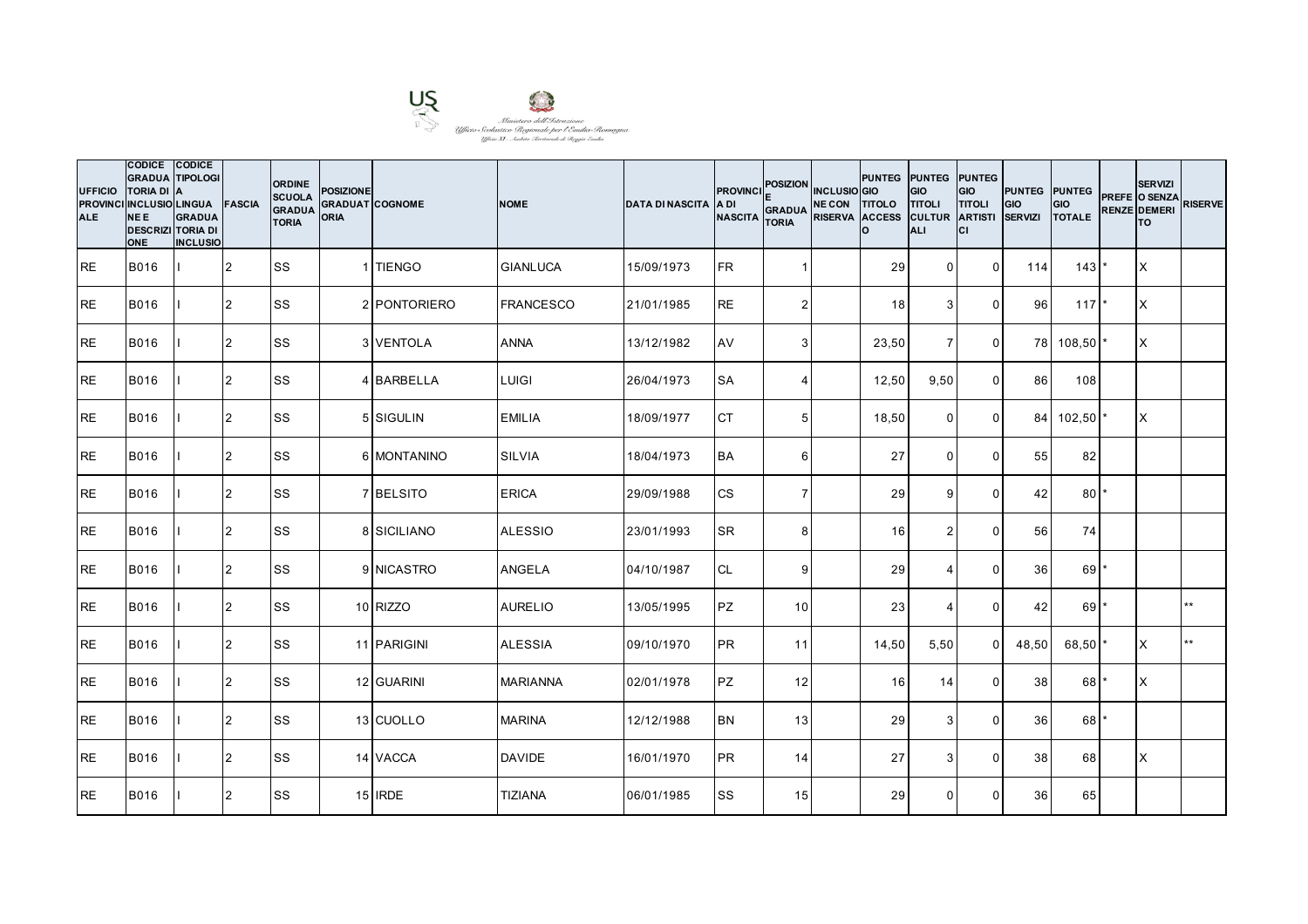

| <b>UFFICIO</b><br><b>ALE</b> | CODICE CODICE<br><b>GRADUA TIPOLOGI</b><br><b>TORIA DI</b><br>PROVINCI INCLUSIO LINGUA FASCIA<br><b>NEE</b><br><b>DESCRIZI TORIA DI</b><br><b>ONE</b> | <b>IA</b><br><b>GRADUA</b><br><b>INCLUSIO</b> |                | <b>ORDINE</b><br><b>SCUOLA</b><br><b>GRADUA</b><br><b>TORIA</b> | <b>POSIZIONE</b><br><b>GRADUAT COGNOME</b><br><b>ORIA</b> |               | <b>NOME</b>                        | <b>DATA DI NASCITA</b> | <b>PROVINCI</b><br>IA DI<br><b>NASCITA</b> | <b>POSIZION</b><br><b>GRADUA</b><br><b>TORIA</b> | <b>INCLUSIO</b> GIO<br>NE CON TITOLO TITOLI<br>RISERVA ACCESS CULTUR ARTISTI | Ιo    | <b>PUNTEG PUNTEG PUNTEG</b><br><b>GIO</b><br><b>ALI</b> | GIO<br><b>TITOLI</b><br>lcı | <b>PUNTEG PUNTEG</b><br>GIO<br><b>SERVIZI</b> | <b>GIO</b><br><b>TOTALE</b>   | <b>SERVIZI</b><br>PREFE O SENZA<br><b>RENZE DEMERI</b><br>lTO. | <b>RISERVE</b> |
|------------------------------|-------------------------------------------------------------------------------------------------------------------------------------------------------|-----------------------------------------------|----------------|-----------------------------------------------------------------|-----------------------------------------------------------|---------------|------------------------------------|------------------------|--------------------------------------------|--------------------------------------------------|------------------------------------------------------------------------------|-------|---------------------------------------------------------|-----------------------------|-----------------------------------------------|-------------------------------|----------------------------------------------------------------|----------------|
| IRE.                         | <b>B016</b>                                                                                                                                           |                                               | 12             | <b>SS</b>                                                       |                                                           | 16 BARONE     | <b>BENEDETTO</b>                   | 05/10/1982             | <b>CE</b>                                  | 16                                               |                                                                              | 12    | 9                                                       | $\overline{0}$              | 42                                            | $63$ $\overline{\phantom{a}}$ |                                                                |                |
| <b>RE</b>                    | B016                                                                                                                                                  |                                               | 2              | <b>SS</b>                                                       |                                                           | 17 SAMMARTINO | <b>BARBARA</b>                     | 30/10/1975             | <b>SA</b>                                  | 17                                               |                                                                              | 21    | 10 <sup>1</sup>                                         | $\Omega$                    | 30 <sub>l</sub>                               | $61$ <sup>'</sup>             | ΙX                                                             |                |
| <b>RE</b>                    | <b>B016</b>                                                                                                                                           |                                               | 2              | <b>SS</b>                                                       |                                                           | 18 D'AMORA    | <b>EMIDDIO</b>                     | 16/03/1982             | <b>NA</b>                                  | 18                                               |                                                                              | 28    | 3                                                       | $\mathbf 0$                 | 22                                            | 53                            | <b>X</b>                                                       |                |
| <b>RE</b>                    | <b>B016</b>                                                                                                                                           |                                               | $\overline{2}$ | <b>SS</b>                                                       |                                                           | 19 MORZILLI   | <b>ROSSANA</b>                     | 18/02/1983             | <b>CS</b>                                  | 19                                               |                                                                              | 27    | 9,50                                                    | $\overline{0}$              | 16                                            | $52,50$ *                     |                                                                |                |
| <b>RE</b>                    | <b>B016</b>                                                                                                                                           |                                               | 2              | <b>SS</b>                                                       |                                                           | 20 OLLA'      | <b>FILIPPO</b>                     | 24/07/1985             | <b>RE</b>                                  | 20 <sup>1</sup>                                  |                                                                              | 26,50 | 1,50                                                    | $\Omega$                    | 24                                            | $52$ *                        |                                                                |                |
| <b>RE</b>                    | B016                                                                                                                                                  |                                               | 2              | SS                                                              |                                                           | 21 FERRIOLO   | <b>FRANCESCO</b><br><b>ANTONIO</b> | 03/05/1993             | <b>CS</b>                                  | 21                                               |                                                                              | 26,50 | 0,50                                                    | $\mathbf{0}$                | 24                                            | 51                            | Ιx                                                             |                |
| <b>RE</b>                    | B016                                                                                                                                                  |                                               | 2              | <b>SS</b>                                                       |                                                           | 22 POLICANO   | <b>MICHELA</b>                     | 23/01/1977             | <b>SA</b>                                  | 22                                               |                                                                              | 38    | $\mathbf 0$                                             | $\mathbf 0$                 | 12                                            | $50$ <sup>*</sup>             |                                                                |                |
| <b>RE</b>                    | <b>B016</b>                                                                                                                                           |                                               | 2              | <b>SS</b>                                                       |                                                           | 23 BATTAGLIA  | <b>ANTONIO</b>                     | 05/11/1983             | <b>VR</b>                                  | 23                                               |                                                                              | 13,50 | $\Omega$                                                | $\mathbf{0}$                | 36                                            | 49,50                         | <b>X</b>                                                       |                |
| <b>RE</b>                    | <b>B016</b>                                                                                                                                           |                                               | 2              | SS                                                              |                                                           | 24 FUSCHILLO  | <b>LUCIANO</b>                     | 08/01/1987             | <b>NA</b>                                  | 24                                               |                                                                              | 16    | 9                                                       | 0                           | 24                                            | $49$ <sup>*</sup>             |                                                                |                |
| <b>RE</b>                    | B016                                                                                                                                                  |                                               | 2              | <b>SS</b>                                                       |                                                           | 25 RUSSO      | <b>VINCENZO</b>                    | 04/12/1959             | <b>CE</b>                                  | 25                                               |                                                                              | 21,50 | $\overline{2}$                                          | $\overline{0}$              | 24                                            | $47,50$ *                     |                                                                |                |
| <b>RE</b>                    | B016                                                                                                                                                  |                                               | 2              | SS                                                              |                                                           | 26 BONANNO    | <b>DANILO</b>                      | 30/05/1980             | <b>CS</b>                                  | 26                                               |                                                                              | 12    | 5                                                       | $\Omega$                    | 30                                            | 47                            |                                                                |                |
| <b>RE</b>                    | <b>B016</b>                                                                                                                                           |                                               | 2              | <b>SS</b>                                                       |                                                           | 27 MORZILLI   | <b>MARIA CRISTINA</b>              | 17/09/1981             | <b>CS</b>                                  | 27                                               |                                                                              | 24,50 | 9,50                                                    | $\mathbf 0$                 | 12                                            | 46                            |                                                                |                |
| <b>RE</b>                    | B016                                                                                                                                                  |                                               | 2              | <b>SS</b>                                                       |                                                           | 28 FORESTIERO | <b>FEDERICA</b>                    | 19/06/1996             | <b>CS</b>                                  | 28                                               |                                                                              | 19,50 | 1,50                                                    | $\overline{0}$              | 24                                            | 45                            |                                                                |                |
| <b>RE</b>                    | <b>B016</b>                                                                                                                                           |                                               | 2              | <b>SS</b>                                                       |                                                           | 29 NOTO       | <b>UGO</b>                         | 14/11/1991             | <b>RC</b>                                  | 29                                               |                                                                              | 19,50 | 1,50                                                    | $\mathbf 0$                 | 24                                            | 45                            |                                                                |                |
| <b>RE</b>                    | <b>B016</b>                                                                                                                                           |                                               | 2              | <b>SS</b>                                                       |                                                           | 30 DI DATO    | <b>RAFFAELE</b>                    | 09/05/1986             | <b>NA</b>                                  | 30 <sup>1</sup>                                  |                                                                              | 15,50 | 10                                                      | $\Omega$                    | 18                                            | 43,50                         | X                                                              |                |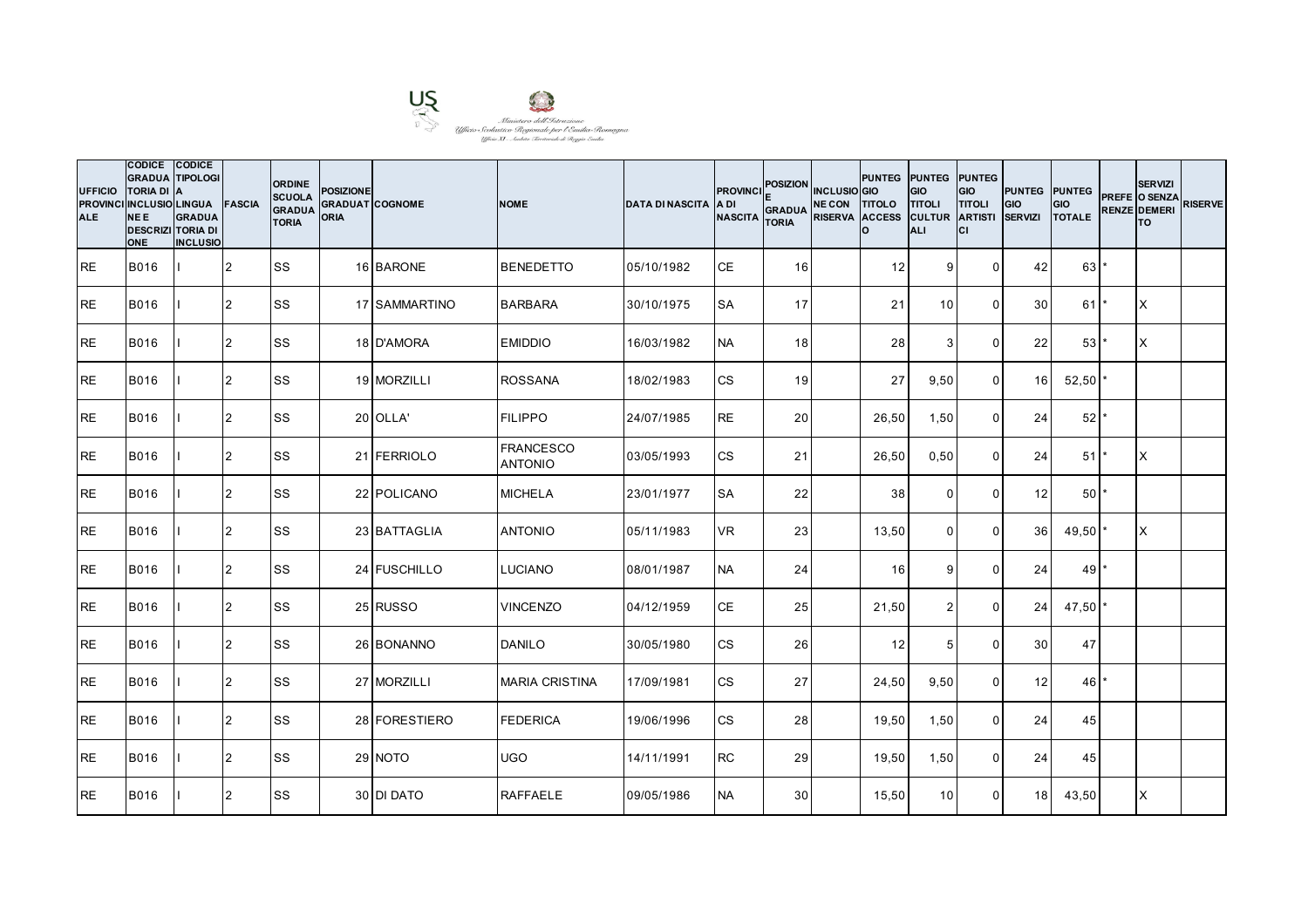

| <b>UFFICIO</b><br><b>ALE</b> | CODICE CODICE<br><b>GRADUA TIPOLOGI</b><br><b>TORIA DI</b><br>PROVINCI INCLUSIO LINGUA FASCIA<br><b>NEE</b><br><b>DESCRIZI TORIA DI</b><br><b>ONE</b> | <b>IA</b><br><b>GRADUA</b><br><b>INCLUSIO</b> |                | <b>ORDINE</b><br><b>SCUOLA</b><br><b>GRADUA</b><br><b>TORIA</b> | <b>POSIZIONE</b><br><b>GRADUAT COGNOME</b><br><b>ORIA</b> |               | <b>NOME</b>          | <b>DATA DI NASCITA</b> | <b>PROVINCI</b><br>IA DI<br><b>NASCITA</b> | <b>POSIZION</b><br><b>GRADUA</b><br><b>TORIA</b> | <b>INCLUSIO</b> GIO<br>NE CON TITOLO TITOLI<br>RISERVA ACCESS CULTUR ARTISTI | PUNTEG PUNTEG PUNTEG<br>Ιo | <b>GIO</b><br><b>ALI</b> | GIO<br><b>TITOLI</b><br>Iсı | PUNTEG PUNTEG<br>GIO<br><b>SERVIZI</b> | <b>GIO</b><br><b>TOTALE</b> | <b>SERVIZI</b><br>PREFE O SENZA<br><b>RENZE DEMERI</b><br>lTO. | <b>RISERVE</b> |
|------------------------------|-------------------------------------------------------------------------------------------------------------------------------------------------------|-----------------------------------------------|----------------|-----------------------------------------------------------------|-----------------------------------------------------------|---------------|----------------------|------------------------|--------------------------------------------|--------------------------------------------------|------------------------------------------------------------------------------|----------------------------|--------------------------|-----------------------------|----------------------------------------|-----------------------------|----------------------------------------------------------------|----------------|
| IRE.                         | <b>B016</b>                                                                                                                                           |                                               | 2              | <b>SS</b>                                                       |                                                           | 31 PREZIOSO   | <b>ASSUNTA</b>       | 30/09/1986             | <b>CS</b>                                  | 31                                               |                                                                              | 27                         | 4,50                     | $\overline{0}$              | 12 <sup>1</sup>                        | 43,50                       |                                                                |                |
| <b>RE</b>                    | <b>B016</b>                                                                                                                                           |                                               | 2              | <b>SS</b>                                                       |                                                           | 32 LEONE      | <b>ANTONELLA</b>     | 30/07/1984             | <b>BN</b>                                  | 32                                               |                                                                              | 29                         | 5,50                     | $\mathbf 0$                 | 6                                      | 40,50                       |                                                                |                |
| <b>RE</b>                    | <b>B016</b>                                                                                                                                           |                                               | 2              | SS                                                              |                                                           | 33 CRISAFULLI | <b>MARIA CARMELA</b> | 17/06/1984             | <b>ME</b>                                  | 33                                               |                                                                              | 14                         | 2                        | $\mathbf 0$                 | 24                                     | $40^{\star}$                |                                                                |                |
| IRE.                         | <b>B016</b>                                                                                                                                           |                                               | 2              | <b>SS</b>                                                       |                                                           | 34 CRUCITTI   | <b>ROBERTO</b>       | 14/02/1991             | <b>RC</b>                                  | 34                                               |                                                                              | 12                         | 3,50                     | $\overline{0}$              | 24                                     | $39,50$ *                   |                                                                |                |
| <b>RE</b>                    | <b>B016</b>                                                                                                                                           |                                               | $\overline{2}$ | <b>SS</b>                                                       |                                                           | 35 IOVINELLA  | <b>ANGELO</b>        | 27/03/1991             | <b>CE</b>                                  | 35                                               |                                                                              | 29                         | 10,50                    | $\Omega$                    | $\Omega$                               | 39,50                       |                                                                |                |
| <b>RE</b>                    | <b>B016</b>                                                                                                                                           |                                               | 2              | SS                                                              |                                                           | 36 MAZZA      | <b>FIORENZO</b>      | 25/04/1991             | <b>ME</b>                                  | 36                                               |                                                                              | 12                         | 3                        | $\mathbf 0$                 | 24                                     | 39                          | X                                                              |                |
| <b>RE</b>                    | <b>B016</b>                                                                                                                                           |                                               | 2              | <b>SS</b>                                                       |                                                           | 37 BENEVELLI  | <b>CRISTINA</b>      | 09/11/1971             | <b>RE</b>                                  | 37                                               |                                                                              | 26,50                      | $6 \mid$                 | $\mathbf 0$                 | $6 \mid$                               | 38,50                       |                                                                |                |
| <b>RE</b>                    | B016                                                                                                                                                  |                                               | 2              | <b>SS</b>                                                       |                                                           | 38 GOBBI      | <b>TANIA</b>         | 29/06/1972             | <b>RE</b>                                  | 38 <sup>l</sup>                                  |                                                                              | 17                         | 3                        | $\mathbf{0}$                | 18 <sup>1</sup>                        | 38 <sup>1</sup>             |                                                                |                |
| <b>RE</b>                    | <b>B016</b>                                                                                                                                           |                                               | 2              | <b>SS</b>                                                       |                                                           | 39 FIORDELISI | <b>LUIGI</b>         | 12/07/1980             | <b>NA</b>                                  | 39                                               |                                                                              | 29                         | 8                        | $\mathbf{0}$                | $\Omega$                               | $37$ <sup>*</sup>           |                                                                |                |
| <b>RE</b>                    | <b>B016</b>                                                                                                                                           |                                               | $\overline{2}$ | <b>SS</b>                                                       |                                                           | 40 CONTINISIO | <b>ANNARITA</b>      | 31/05/1992             | <b>BA</b>                                  | 40                                               |                                                                              | 29                         | $\overline{7}$           | $\mathbf 0$                 | $\Omega$                               | 36                          |                                                                | $**$           |
| <b>IRE</b>                   | <b>B016</b>                                                                                                                                           |                                               | 2              | <b>SS</b>                                                       |                                                           | 41 SCARCIGLIA | <b>MARCELLA</b>      | 07/05/1990             | <b>LE</b>                                  | 41                                               |                                                                              | 14,50                      | 3                        | $\mathbf{0}$                | 18 <sup>1</sup>                        | 35,50                       |                                                                |                |
| IRE.                         | <b>B016</b>                                                                                                                                           |                                               | 2              | <b>SS</b>                                                       |                                                           | 42 SCHIFANO   | <b>VANESSA</b>       | 14/08/1990             | AG                                         | 42                                               |                                                                              | 18                         | $\overline{7}$           | $\Omega$                    | 10 <sup>1</sup>                        | 35                          |                                                                |                |
| <b>RE</b>                    | B016                                                                                                                                                  |                                               | 2              | <b>SS</b>                                                       |                                                           | 43 LAUNI      | <b>TIZIANA</b>       | 07/02/1973             | <b>RC</b>                                  | 43                                               |                                                                              | 14,50                      | $\overline{2}$           | $\mathbf 0$                 | 18                                     | 34,50                       |                                                                |                |
| <b>RE</b>                    | <b>B016</b>                                                                                                                                           |                                               | 2              | <b>SS</b>                                                       |                                                           | 44 ANNE'      | <b>FABIO</b>         | 06/11/1980             | <b>BR</b>                                  | 44                                               |                                                                              | 13,50                      | 7,50                     | $\mathbf 0$                 | 13                                     | 34'                         |                                                                |                |
| <b>IRE</b>                   | <b>B016</b>                                                                                                                                           |                                               | $\overline{2}$ | <b>SS</b>                                                       |                                                           | 45 SCHIAVONE  | PIERANGELO           | 30/12/1974             | <b>BR</b>                                  | 45                                               |                                                                              | 12                         | 10 <sup>1</sup>          | $\Omega$                    | 12                                     | 34                          |                                                                |                |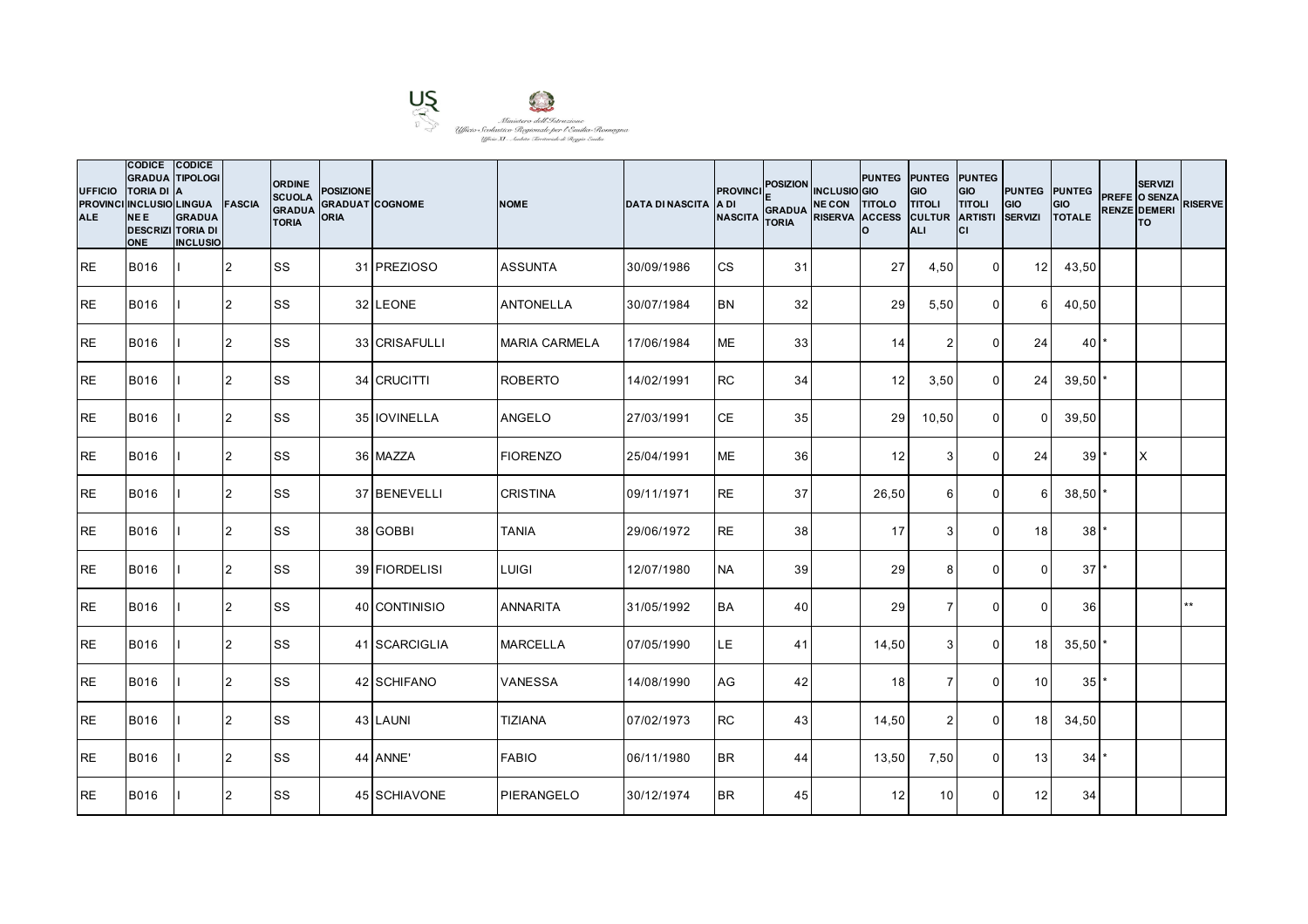

| <b>UFFICIO</b><br><b>ALE</b> | CODICE CODICE<br><b>GRADUA TIPOLOGI</b><br><b>TORIA DI</b><br>PROVINCI INCLUSIO LINGUA FASCIA<br><b>NEE</b><br><b>DESCRIZI TORIA DI</b><br><b>ONE</b> | <b>IA</b><br><b>GRADUA</b><br><b>INCLUSIO</b> |                | <b>ORDINE</b><br><b>SCUOLA</b><br><b>GRADUA</b><br><b>TORIA</b> | <b>POSIZIONE</b><br><b>GRADUAT COGNOME</b><br><b>ORIA</b> |               | <b>NOME</b>            | <b>DATA DI NASCITA</b> | <b>PROVINCI</b><br>IA DI<br><b>NASCITA</b> | <b>POSIZION</b><br><b>GRADUA</b><br><b>TORIA</b> | <b>INCLUSIO</b> GIO<br>NE CON TITOLO TITOLI<br>RISERVA ACCESS CULTUR ARTISTI | <b>PUNTEG PUNTEG PUNTEG</b><br>Ιo | <b>GIO</b><br><b>ALI</b> | GIO<br><b>TITOLI</b><br>lcı | <b>PUNTEG PUNTEG</b><br>GIO<br><b>SERVIZI</b> | <b>GIO</b><br><b>TOTALE</b> | <b>SERVIZI</b><br>PREFE O SENZA<br><b>RENZE DEMERI</b><br>lTO. | <b>RISERVE</b> |
|------------------------------|-------------------------------------------------------------------------------------------------------------------------------------------------------|-----------------------------------------------|----------------|-----------------------------------------------------------------|-----------------------------------------------------------|---------------|------------------------|------------------------|--------------------------------------------|--------------------------------------------------|------------------------------------------------------------------------------|-----------------------------------|--------------------------|-----------------------------|-----------------------------------------------|-----------------------------|----------------------------------------------------------------|----------------|
| IRE.                         | <b>B016</b>                                                                                                                                           |                                               | 12             | <b>SS</b>                                                       |                                                           | 46 GUERRIERO  | <b>MARIA GRAZIA</b>    | 16/09/1985             | AV                                         | 46                                               |                                                                              | 29                                | 3,50                     | $\overline{0}$              | $\Omega$                                      | 32,50                       |                                                                |                |
| <b>RE</b>                    | <b>B016</b>                                                                                                                                           |                                               | <b>2</b>       | SS                                                              |                                                           | 47 CESARANO   | <b>MARIO</b>           | 24/08/1998             | <b>SA</b>                                  | 47                                               |                                                                              | 25,50                             | 6                        | $\Omega$                    | $\Omega$                                      | 31,50                       |                                                                |                |
| <b>RE</b>                    | <b>B016</b>                                                                                                                                           |                                               | 2              | <b>SS</b>                                                       |                                                           | 48 GENTILE    | <b>MARIA FRANCESCA</b> | 06/09/1981             | <b>CS</b>                                  | 48                                               |                                                                              | 31,50                             | $\Omega$                 | 0                           | $\Omega$                                      | 31,50                       |                                                                |                |
| IRE.                         | <b>B016</b>                                                                                                                                           |                                               | 2              | <b>SS</b>                                                       |                                                           | 49 PARISI     | <b>ANNUNZIATA</b>      | 17/06/1987             | <b>PZ</b>                                  | 49                                               |                                                                              | 25                                | $6 \overline{6}$         | $\Omega$                    | $\Omega$                                      | 31                          |                                                                |                |
| <b>RE</b>                    | B016                                                                                                                                                  |                                               | 2              | <b>SS</b>                                                       |                                                           | 50 EZECHIA    | <b>ANDREA</b>          | 11/01/1997             | <b>TP</b>                                  | 50 <sub>1</sub>                                  |                                                                              | 29                                | 1,50                     | $\Omega$                    | $\Omega$                                      | 30,50                       |                                                                |                |
| <b>RE</b>                    | <b>B016</b>                                                                                                                                           |                                               | 2              | SS                                                              |                                                           | 51 PASCUZZO   | <b>MARIO</b>           | 26/04/1989             | <b>RC</b>                                  | 51                                               |                                                                              | 14,50                             | 16                       | $\Omega$                    | $\Omega$                                      | 30,50                       |                                                                |                |
| <b>RE</b>                    | B016                                                                                                                                                  |                                               | 2              | <b>SS</b>                                                       |                                                           | 52 PREVITI    | <b>LUIS ANTONIO</b>    | 16/04/1990             | <b>CT</b>                                  | 52                                               |                                                                              | 30 <sup>1</sup>                   | $\overline{0}$           | $\mathbf 0$                 | $\overline{0}$                                | 30                          |                                                                |                |
| <b>RE</b>                    | B016                                                                                                                                                  |                                               | 2              | <b>SS</b>                                                       |                                                           | 53 DE SANTI   | <b>FLAVIA</b>          | 24/05/1990             | <b>TP</b>                                  | 53                                               |                                                                              | 29                                | 0,50                     | $\Omega$                    | $\Omega$                                      | 29,50                       |                                                                |                |
| <b>RE</b>                    | <b>B016</b>                                                                                                                                           |                                               | $\overline{2}$ | <b>SS</b>                                                       |                                                           | 54 AGRESTA    | <b>MARIA GIOVANNA</b>  | 23/05/1971             | <b>SA</b>                                  | 54                                               |                                                                              | 28,50                             | -1                       | $\mathbf 0$                 | $\Omega$                                      | 29,50                       |                                                                |                |
| <b>RE</b>                    | <b>B016</b>                                                                                                                                           |                                               | $\overline{2}$ | <b>SS</b>                                                       |                                                           | 55 ARCORACI   | <b>CLAUDIO</b>         | 11/07/1993             | <b>ME</b>                                  | 55                                               |                                                                              | 23,50                             | 5 <sub>l</sub>           | $\mathbf 0$                 | $\Omega$                                      | 28,50                       |                                                                |                |
| <b>IRE</b>                   | <b>B016</b>                                                                                                                                           |                                               | 2              | <b>SS</b>                                                       |                                                           | 56 CALANDRINO | <b>SELENE</b>          | 07/12/1987             | <b>TP</b>                                  | 56                                               |                                                                              | 28                                | 0,50                     | $\mathbf{0}$                | $\Omega$                                      | 28,50                       |                                                                |                |
| IRE.                         | <b>B016</b>                                                                                                                                           |                                               | $\overline{2}$ | SS                                                              |                                                           | 57 MASSA      | <b>CHRISTIAN</b>       | 14/09/1993             | <b>SA</b>                                  | 57                                               |                                                                              | 12                                | $\boldsymbol{\Delta}$    | $\Omega$                    | 12                                            | 28                          | IX.                                                            |                |
| <b>RE</b>                    | B016                                                                                                                                                  |                                               | 2              | <b>SS</b>                                                       |                                                           | 58 VENTRE     | <b>CARMELA</b>         | 11/08/1977             | <b>SA</b>                                  | 58                                               |                                                                              | 27                                | 0,50                     | $\overline{0}$              | $\Omega$                                      | $27,50$ *                   | IX.                                                            |                |
| <b>RE</b>                    | <b>B016</b>                                                                                                                                           |                                               | 2              | <b>SS</b>                                                       |                                                           | 59 ZARRILLO   | <b>TERESA</b>          | 07/03/2002             | <b>CE</b>                                  | 59                                               |                                                                              | 27                                | 0,50                     | $\mathbf 0$                 | $\Omega$                                      | 27,50                       |                                                                |                |
| <b>IRE</b>                   | <b>B016</b>                                                                                                                                           |                                               | 2              | <b>SS</b>                                                       |                                                           | 60 DE LUCA    | <b>ANDREA</b>          | 21/07/1988             | <b>NA</b>                                  | 60                                               |                                                                              | 27                                | 0,50                     | $\overline{0}$              | $\Omega$                                      | 27,50                       |                                                                |                |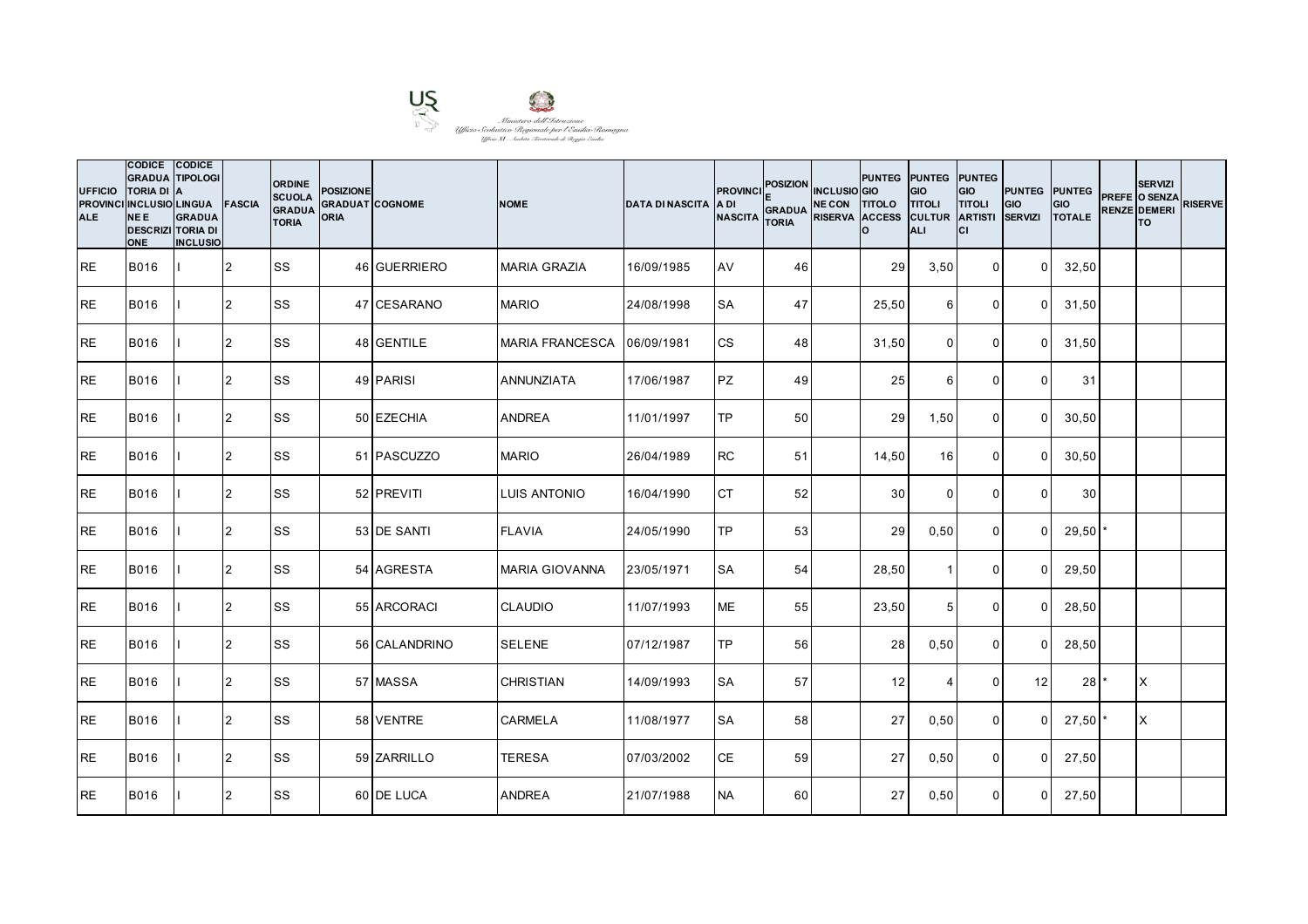

| <b>UFFICIO</b><br><b>ALE</b> | CODICE CODICE<br><b>GRADUA TIPOLOGI</b><br><b>TORIA DI A</b><br>PROVINCI INCLUSIO LINGUA<br><b>NEE</b><br><b>DESCRIZI TORIA DI</b><br><b>ONE</b> | <b>GRADUA</b><br><b>INCLUSIO</b> | <b>FASCIA</b>  | <b>ORDINE</b><br><b>SCUOLA</b><br><b>GRADUA</b><br><b>TORIA</b> | <b>POSIZIONE</b><br>ORIA | <b>GRADUAT COGNOME</b> | <b>NOME</b>            | <b>DATA DI NASCITA</b> | <b>PROVINCI</b><br>IA DI<br><b>NASCITA</b> | <b>POSIZION</b><br><b>GRADUA</b><br><b>TORIA</b> | <b>INCLUSIO</b> GIO<br>NE CON TITOLO TITOLI<br>RISERVA ACCESS CULTUR ARTISTI | I٥.   | PUNTEG PUNTEG PUNTEG<br><b>GIO</b><br>ALI | GIO<br><b>TITOLI</b><br>lcı | <b>PUNTEG PUNTEG</b><br><b>GIO</b><br><b>SERVIZI</b> | <b>GIO</b><br><b>TOTALE</b> | <b>SERVIZI</b><br>PREFE O SENZA<br><b>RENZE DEMERI</b><br>lTO. | <b>RISERVE</b> |
|------------------------------|--------------------------------------------------------------------------------------------------------------------------------------------------|----------------------------------|----------------|-----------------------------------------------------------------|--------------------------|------------------------|------------------------|------------------------|--------------------------------------------|--------------------------------------------------|------------------------------------------------------------------------------|-------|-------------------------------------------|-----------------------------|------------------------------------------------------|-----------------------------|----------------------------------------------------------------|----------------|
| <b>RE</b>                    | <b>B016</b>                                                                                                                                      |                                  | 2              | <b>SS</b>                                                       |                          | 61 RENDA               | <b>MICHELE</b>         | 22/04/1972             | TA                                         | 61                                               |                                                                              | 18    | 9,50                                      | $\overline{0}$              | $\Omega$                                             | 27,50                       |                                                                |                |
| <b>RE</b>                    | B016                                                                                                                                             |                                  | $\overline{2}$ | <b>SS</b>                                                       |                          | 62 DE FRANCESCO        | <b>ANNUNZIATA</b>      | 16/04/1982             | <b>CE</b>                                  | 62                                               |                                                                              | 26,50 | 0,50                                      | $\Omega$                    | $\Omega$                                             | $27$ $\pm$                  |                                                                |                |
| <b>RE</b>                    | <b>B016</b>                                                                                                                                      |                                  | $\overline{2}$ | <b>SS</b>                                                       |                          | 63 MAZZA               | PIETRALBERTO           | 09/05/1993             | <b>ME</b>                                  | 63                                               |                                                                              | 25,50 | 1,50                                      | $\mathbf 0$                 | $\Omega$                                             | 27                          |                                                                |                |
| <b>RE</b>                    | B016                                                                                                                                             |                                  | $\overline{2}$ | lss                                                             |                          | 64 VEZZOSI             | <b>ILIC</b>            | 22/02/1978             | <b>RE</b>                                  | 64                                               |                                                                              | 15    | $\Omega$                                  | $\mathbf{0}$                | 12                                                   | 27                          |                                                                |                |
| <b>RE</b>                    | B016                                                                                                                                             |                                  | $\overline{2}$ | <b>SS</b>                                                       |                          | 65 BARBUTO             | <b>ANGELO</b>          | 16/12/1977             | <b>FG</b>                                  | 65                                               |                                                                              | 24,50 | 2                                         | $\mathbf{0}$                | $\Omega$                                             | 26,50                       | X                                                              |                |
| <b>RE</b>                    | B016                                                                                                                                             |                                  | 2              | <b>SS</b>                                                       |                          | 66 CIMINELLO           | <b>MARIA PIA</b>       | 14/09/1995             | <b>RC</b>                                  | 66                                               |                                                                              | 26,50 | $\Omega$                                  | $\mathbf 0$                 | $\Omega$                                             | 26,50                       |                                                                |                |
| <b>RE</b>                    | <b>B016</b>                                                                                                                                      |                                  | 2              | <b>SS</b>                                                       |                          | 67 BRANCACCIO          | <b>ENRICO</b>          | 04/07/1998             | <b>SA</b>                                  | 67                                               |                                                                              | 12    | 1,50                                      | $\mathbf 0$                 | 12 <sup>1</sup>                                      | 25,50                       |                                                                |                |
| <b>RE</b>                    | B016                                                                                                                                             |                                  | 2              | <b>SS</b>                                                       |                          | 68 CANNOVA             | <b>MICHELE</b>         | 13/06/1989             | AG                                         | 68                                               |                                                                              | 12    | 1,50                                      | $\Omega$                    | 12 <sup>1</sup>                                      | 25,50                       |                                                                |                |
| <b>RE</b>                    | B016                                                                                                                                             |                                  | 2              | <b>SS</b>                                                       |                          | 69 DIMINO              | <b>FRANCESCA IRENE</b> | 05/02/1986             | AG                                         | 69                                               |                                                                              | 20    | 5,50                                      | $\mathbf 0$                 | $\Omega$                                             | 25,50                       | ΙX                                                             |                |
| <b>RE</b>                    | B016                                                                                                                                             |                                  | $\overline{2}$ | <b>SS</b>                                                       |                          | 70 MELUCCI             | <b>LUCIA</b>           | 21/09/1998             | <b>CE</b>                                  | 70                                               |                                                                              | 25,50 | $\mathbf 0$                               | $\mathbf 0$                 | $\Omega$                                             | 25,50                       |                                                                |                |
| <b>RE</b>                    | B016                                                                                                                                             |                                  | 2              | <b>SS</b>                                                       |                          | 71 MASTROLORITO        | <b>FELICE</b>          | 13/01/1971             | <b>FG</b>                                  | 71                                               |                                                                              | 24,50 | 0,50                                      | $\Omega$                    | $\Omega$                                             | 25                          | X                                                              |                |
| <b>RE</b>                    | B016                                                                                                                                             |                                  | $\overline{2}$ | <b>SS</b>                                                       |                          | 72 MANCARELLI          | <b>PIETRO</b>          | 07/01/1984             | TA                                         | 72                                               |                                                                              | 24,50 | $\Omega$                                  | $\mathbf 0$                 | $\Omega$                                             | 24,50                       |                                                                |                |
| <b>RE</b>                    | B016                                                                                                                                             |                                  | 2              | <b>SS</b>                                                       |                          | 73 COMITINI            | <b>ALESSIO</b>         | 23/11/1988             | <b>SA</b>                                  | 73                                               |                                                                              | 12    | 0,50                                      | $\mathbf 0$                 | 12                                                   | $24,50$ *                   | IX.                                                            | $***$          |
| <b>RE</b>                    | <b>B016</b>                                                                                                                                      |                                  | 2              | <b>SS</b>                                                       |                          | 74 SAMMARRUGA          | <b>GIANLUCA</b>        | 18/06/1987             | <b>TA</b>                                  | 74                                               |                                                                              | 24    | 0,50                                      | $\mathbf 0$                 | $\Omega$                                             | 24,50                       |                                                                |                |
| <b>RE</b>                    | B016                                                                                                                                             |                                  | $\overline{2}$ | <b>SS</b>                                                       |                          | 75 GENCARELLI          | <b>MINO</b>            | 07/03/1987             | <b>CS</b>                                  | 75                                               |                                                                              | 21,50 | 3                                         | $\Omega$                    | $\Omega$                                             | 24,50                       |                                                                |                |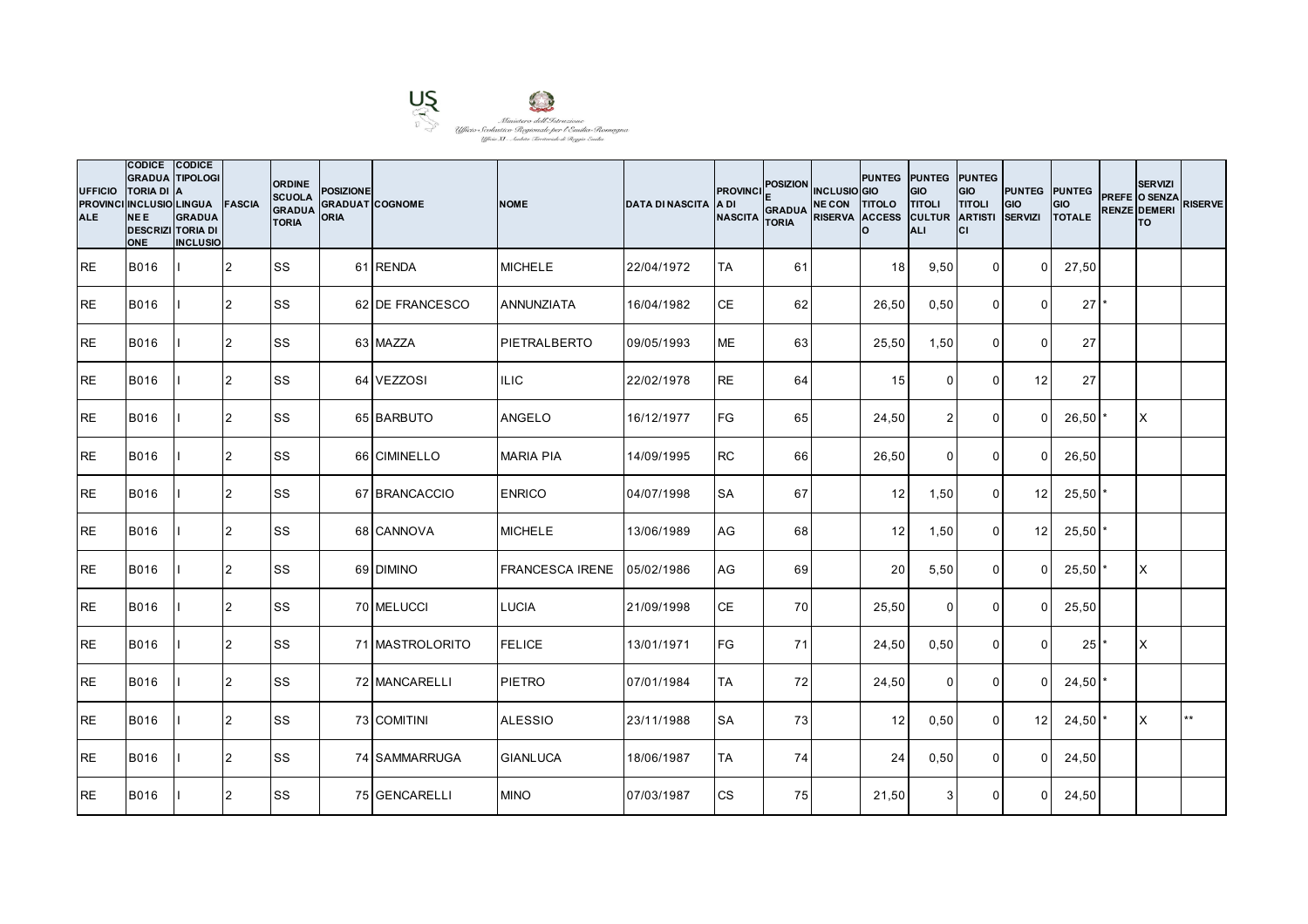

| <b>UFFICIO</b><br><b>ALE</b> | CODICE CODICE<br><b>GRADUA TIPOLOGI</b><br><b>TORIA DI A</b><br>PROVINCI INCLUSIO LINGUA FASCIA<br><b>NEE</b><br><b>DESCRIZI TORIA DI</b><br><b>ONE</b> | <b>GRADUA</b><br><b>INCLUSIO</b> |                | <b>ORDINE</b><br><b>SCUOLA</b><br><b>GRADUA</b><br><b>TORIA</b> | <b>POSIZIONE</b><br><b>ORIA</b> | <b>GRADUAT COGNOME</b> | <b>NOME</b>       | <b>DATA DI NASCITA</b> | <b>PROVINCI</b><br>IA DI<br><b>NASCITA</b> | <b>POSIZION</b><br><b>GRADUA</b><br><b>TORIA</b> | <b>INCLUSIO</b> GIO<br>NE CON TITOLO TITOLI<br>RISERVA ACCESS CULTUR ARTISTI | Ιo    | PUNTEG PUNTEG PUNTEG<br><b>GIO</b><br><b>ALI</b> | GIO<br><b>TITOLI</b><br>lcı | <b>PUNTEG PUNTEG</b><br><b>GIO</b><br><b>SERVIZI</b> | <b>GIO</b><br><b>TOTALE</b> | <b>SERVIZI</b><br>PREFE O SENZA<br><b>RENZE DEMERI</b><br>lTO. | <b>RISERVE</b> |
|------------------------------|---------------------------------------------------------------------------------------------------------------------------------------------------------|----------------------------------|----------------|-----------------------------------------------------------------|---------------------------------|------------------------|-------------------|------------------------|--------------------------------------------|--------------------------------------------------|------------------------------------------------------------------------------|-------|--------------------------------------------------|-----------------------------|------------------------------------------------------|-----------------------------|----------------------------------------------------------------|----------------|
| <b>RE</b>                    | <b>B016</b>                                                                                                                                             |                                  | <b>2</b>       | <b>SS</b>                                                       |                                 | 76 PREZIOSO            | <b>FRANCO</b>     | 07/04/1984             | EE                                         | 76                                               |                                                                              | 23,50 | 0,50                                             | $\overline{0}$              | $\Omega$                                             | 24                          | X                                                              |                |
| <b>RE</b>                    | B016                                                                                                                                                    |                                  | $\overline{2}$ | <b>SS</b>                                                       |                                 | 77 SCASCIAMACCHIA      | <b>CATERINA</b>   | 06/09/1989             | TA                                         | 77 I                                             |                                                                              | 19,50 | 4                                                | $\mathbf 0$                 | $\Omega$                                             | $23,50$ $*$                 |                                                                |                |
| <b>RE</b>                    | B016                                                                                                                                                    |                                  | $\overline{2}$ | <b>SS</b>                                                       |                                 | 78 ZANCHELLI           | <b>ROBERTA</b>    | 13/02/1989             | <b>BN</b>                                  | 78                                               |                                                                              | 15,50 | 8                                                | $\mathbf 0$                 | $\Omega$                                             | 23,50                       |                                                                |                |
| <b>RE</b>                    | B016                                                                                                                                                    |                                  | 2              | <b>SS</b>                                                       |                                 | 79 ALTOMARE            | <b>MARCO</b>      | 05/09/1985             | <b>BA</b>                                  | 79                                               |                                                                              | 19,50 | $\mathbf{3}$                                     | $\mathbf 0$                 | $\Omega$                                             | 22,50                       |                                                                |                |
| <b>RE</b>                    | B016                                                                                                                                                    |                                  | 2              | <b>SS</b>                                                       |                                 | 80 VICENTI             | <b>GIULIANA</b>   | 25/04/1991             | <b>BA</b>                                  | 80                                               |                                                                              | 21    | 1,50                                             | $\mathbf{0}$                | $\Omega$                                             | 22,50                       |                                                                |                |
| <b>RE</b>                    | B016                                                                                                                                                    |                                  | $\overline{2}$ | <b>SS</b>                                                       |                                 | 81 RAIMONDO            | PASQUALE          | 19/09/1978             | <b>CE</b>                                  | 81                                               |                                                                              | 14    | 8                                                | $\Omega$                    | $\Omega$                                             | 22                          |                                                                |                |
| <b>RE</b>                    | B016                                                                                                                                                    |                                  | 2              | <b>SS</b>                                                       |                                 | 82 GONIPPO             | <b>VINCENZO</b>   | 09/04/1988             | LT.                                        | 82                                               |                                                                              | 12,50 | 9,50                                             | $\mathbf 0$                 | $\Omega$                                             | 22                          |                                                                |                |
| <b>RE</b>                    | <b>B016</b>                                                                                                                                             |                                  | $\overline{2}$ | <b>SS</b>                                                       |                                 | 83 LUGLI               | <b>FABRIZIO</b>   | 01/12/1973             | <b>MO</b>                                  | 83                                               |                                                                              | 20    | $\overline{2}$                                   | $\Omega$                    | $\Omega$                                             | 22                          |                                                                |                |
| <b>RE</b>                    | B016                                                                                                                                                    |                                  | $\overline{2}$ | <b>SS</b>                                                       |                                 | 84 AUFIERO             | <b>ANTONELLO</b>  | 21/07/1992             | <b>BN</b>                                  | 84                                               |                                                                              | 21,50 | $\mathbf 0$                                      | $\mathbf 0$                 | $\Omega$                                             | 21,50                       |                                                                |                |
| <b>RE</b>                    | <b>B016</b>                                                                                                                                             |                                  | 2              | <b>SS</b>                                                       |                                 | 85 CALIFANO            | <b>BERNARDINO</b> | 24/02/1987             | <b>NA</b>                                  | 85                                               |                                                                              | 13,50 | 8                                                | $\mathbf 0$                 | $\Omega$                                             | 21,50                       |                                                                |                |
| <b>RE</b>                    | B016                                                                                                                                                    |                                  | $\overline{2}$ | SS                                                              |                                 | 86 BONFRISCO           | <b>ANGELICA</b>   | 05/04/1986             | <b>SA</b>                                  | 86                                               |                                                                              | 15,50 | 6                                                | $\Omega$                    | $\Omega$                                             | 21,50                       |                                                                |                |
| <b>RE</b>                    | B016                                                                                                                                                    |                                  | $\overline{2}$ | <b>SS</b>                                                       |                                 | 87 NAPOLITANO          | <b>GIUSEPPE</b>   | 02/02/1985             | <b>NA</b>                                  | 87                                               |                                                                              | 14,50 | $\overline{7}$                                   | $\mathbf 0$                 | <sup>0</sup>                                         | 21,50                       |                                                                |                |
| <b>RE</b>                    | B016                                                                                                                                                    |                                  | 2              | <b>SS</b>                                                       |                                 | 88 BOCCIA              | <b>ANGELO</b>     | 16/02/1995             | <b>NA</b>                                  | 88                                               |                                                                              | 21    | $\mathbf 0$                                      | $\mathbf 0$                 | $\Omega$                                             | 21                          |                                                                |                |
| <b>RE</b>                    | B016                                                                                                                                                    |                                  | 2              | <b>SS</b>                                                       |                                 | 89 POLEO               | <b>VITO</b>       | 16/08/1981             | <b>KR</b>                                  | 89                                               |                                                                              | 20    | $\overline{\mathbf{1}}$                          | 0                           | $\Omega$                                             | 21                          |                                                                |                |
| <b>RE</b>                    | <b>B016</b>                                                                                                                                             |                                  | 2              | <b>SS</b>                                                       |                                 | 90 CERRO               | <b>ELEONORA</b>   | 20/07/1977             | <b>CL</b>                                  | 90 <sup>°</sup>                                  |                                                                              | 12    | 9                                                | $\Omega$                    | $\Omega$                                             | 21                          |                                                                |                |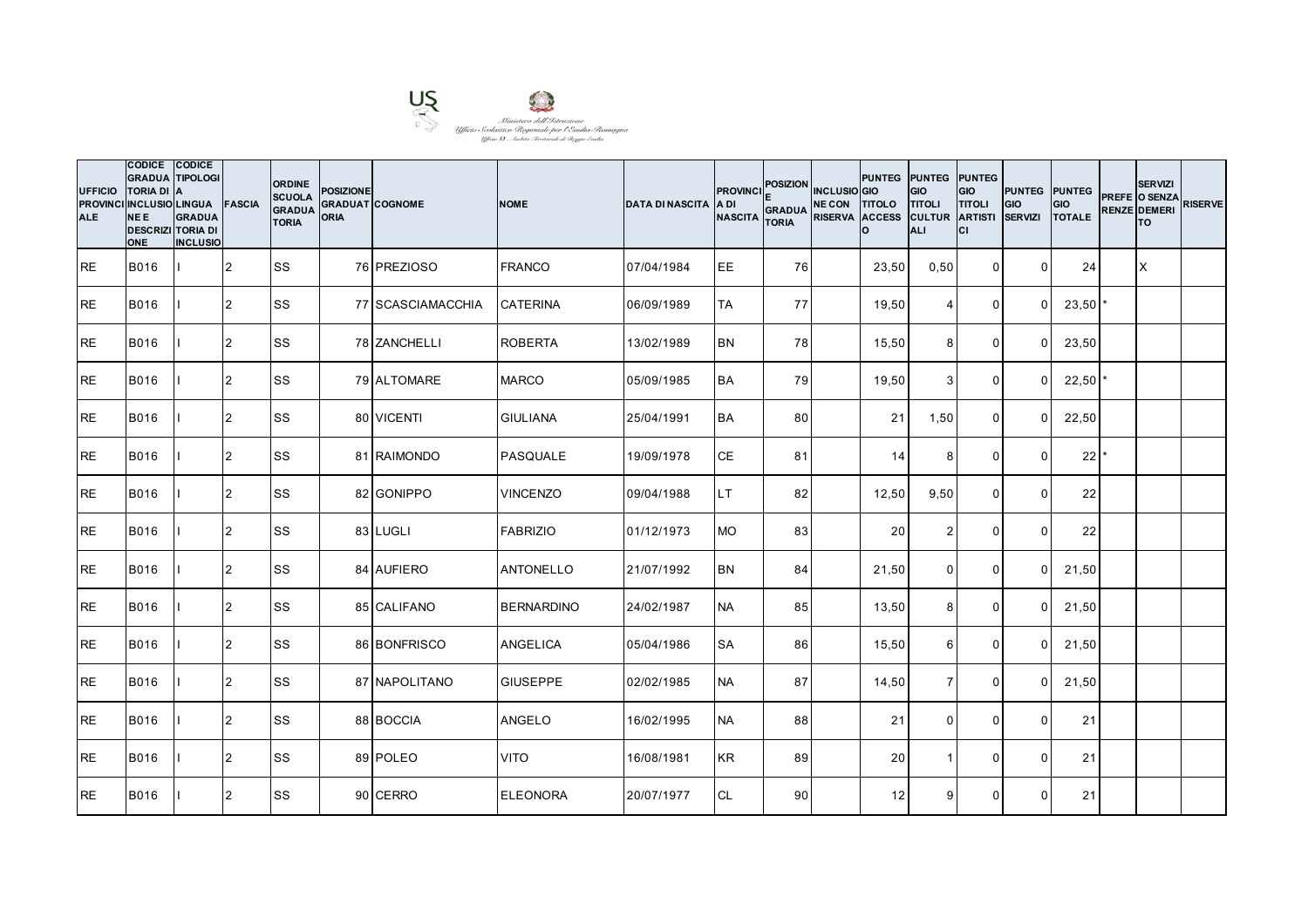

**CODICE** 

| <b>UFFICIO</b><br><b>PROVINCI</b><br><b>ALE</b> | CODICE CODICE<br><b>GRADUA TIPOLOGI</b><br><b>TORIA DI</b><br><b>INCLUSIO LINGUA</b><br><b>NEE</b><br><b>DESCRIZI TORIA DI</b><br><b>ONE</b> | <b>GRADUA</b><br><b>INCLUSIO</b> | <b>FASCIA</b>  | <b>ORDINE</b><br><b>SCUOLA</b><br><b>GRADUA</b><br><b>TORIA</b> | <b>POSIZIONE</b><br>ORIA | <b>GRADUAT COGNOME</b> | <b>NOME</b>            | <b>DATA DI NASCITA</b> | <b>PROVINCI</b><br>IA DI<br><b>NASCITA</b> | <b>POSIZION</b><br><b>GRADUA</b><br><b>TORIA</b> | <b>INCLUSIO</b> GIO<br>NE CON TITOLO TITOLI<br>RISERVA ACCESS CULTUR ARTISTI | PUNTEG PUNTEG PUNTEG<br>Ιo | GIO<br>ALI      | GIO<br><b>TITOLI</b><br>lcı | <b>PUNTEG PUNTEG</b><br>GIO<br><b>SERVIZI</b> | GIO<br><b>TOTALE</b> | <b>SERVIZI</b><br>PREFE O SENZA<br><b>RENZE DEMERI</b><br><b>TO</b> | <b>RISERVE</b> |
|-------------------------------------------------|----------------------------------------------------------------------------------------------------------------------------------------------|----------------------------------|----------------|-----------------------------------------------------------------|--------------------------|------------------------|------------------------|------------------------|--------------------------------------------|--------------------------------------------------|------------------------------------------------------------------------------|----------------------------|-----------------|-----------------------------|-----------------------------------------------|----------------------|---------------------------------------------------------------------|----------------|
| <b>RE</b>                                       | <b>B016</b>                                                                                                                                  |                                  | 2              | <b>SS</b>                                                       |                          | 91 IDONE               | <b>GIOVANNI</b>        | 12/10/1999             | <b>RC</b>                                  | 91                                               |                                                                              | 15,50                      | $5\overline{)}$ | $\mathbf 0$                 | $\Omega$                                      | 20,50                |                                                                     |                |
| <b>RE</b>                                       | <b>B016</b>                                                                                                                                  |                                  | 2              | <b>SS</b>                                                       |                          | 92 FRISULLO            | <b>MASSIMO</b>         | 30/10/1989             | LE                                         | 92                                               |                                                                              | 12                         | 2,50            | $\mathbf 0$                 | հ                                             | 20,50                |                                                                     |                |
| <b>RE</b>                                       | <b>B016</b>                                                                                                                                  |                                  | 2              | <b>SS</b>                                                       |                          | 93 BELLEZZA            | <b>ROMILDA</b>         | 11/10/1991             | <b>CE</b>                                  | 93                                               |                                                                              | 20                         | $\mathbf 0$     | $\mathbf 0$                 | $\Omega$                                      | 20 <sup>1</sup>      |                                                                     |                |
| <b>RE</b>                                       | <b>B016</b>                                                                                                                                  |                                  | 2              | <b>SS</b>                                                       |                          | 94 PELOSO              | <b>LUCA</b>            | 01/04/1983             | <b>NA</b>                                  | 94                                               |                                                                              | 12                         | 2               | $\mathbf 0$                 | 6                                             | 20 <sup>1</sup>      |                                                                     | $***$          |
| <b>RE</b>                                       | <b>B016</b>                                                                                                                                  |                                  | 2              | <b>SS</b>                                                       |                          | 95 PUCCIO              | <b>CLAUDIO</b>         | 15/04/1986             | <b>PA</b>                                  | 95                                               |                                                                              | 19                         | $\Omega$        | $\Omega$                    |                                               | 20                   |                                                                     |                |
| <b>RE</b>                                       | <b>B016</b>                                                                                                                                  |                                  | I <sub>2</sub> | <b>SS</b>                                                       |                          | 96 MARTOGLI            | <b>CHIARA</b>          | 03/04/2001             | <b>SR</b>                                  | 96                                               |                                                                              | 19                         | 0,50            | $\mathbf 0$                 | $\Omega$                                      | 19,50                |                                                                     |                |
| <b>RE</b>                                       | B016                                                                                                                                         |                                  | 2              | <b>SS</b>                                                       |                          | 97 PONTRANDOLFO        | <b>ANDREA</b>          | 16/09/1992             | <b>BA</b>                                  | 97                                               |                                                                              | 14                         | $5\phantom{.0}$ | $\mathbf 0$                 | $\Omega$                                      | 19                   | X                                                                   |                |
| <b>RE</b>                                       | <b>B016</b>                                                                                                                                  |                                  | I <sub>2</sub> | <b>SS</b>                                                       |                          | 98 SCARANO             | <b>FRANCESCO</b>       | 02/11/1985             | <b>BR</b>                                  | 98                                               |                                                                              | 15,50                      | 3,50            | $\mathbf 0$                 | $\Omega$                                      | 19                   |                                                                     |                |
| RE                                              | <b>B016</b>                                                                                                                                  |                                  | $\overline{2}$ | <b>SS</b>                                                       |                          | 99 FUNARI              | LETIZIA                | 25/05/1983             | AP                                         | 99                                               |                                                                              | 19                         | $\mathbf 0$     | $\mathbf 0$                 | $\Omega$                                      | 19                   |                                                                     |                |
| <b>RE</b>                                       | <b>B016</b>                                                                                                                                  |                                  | 2              | <b>SS</b>                                                       |                          | 100 MASCIULLO          | <b>ANTONIO</b>         | 28/07/1994             | LE.                                        | 100                                              |                                                                              | 18                         | 0,50            | $\mathbf 0$                 | $\Omega$                                      | 18,50                |                                                                     |                |
| <b>RE</b>                                       | <b>B016</b>                                                                                                                                  |                                  | 2              | SS                                                              |                          | 101 AVINO              | <b>MICHELE</b>         | 01/03/1992             | <b>SA</b>                                  | 101                                              |                                                                              | 12                         | 6,50            | $\mathbf 0$                 | $\Omega$                                      | 18,50                |                                                                     |                |
| <b>RE</b>                                       | <b>B016</b>                                                                                                                                  |                                  | 2              | SS                                                              |                          | 102 AMBROSINO          | <b>MARIA</b>           | 23/04/1971             | <b>NA</b>                                  | 102                                              |                                                                              | 17                         | -1              | $\mathbf 0$                 | $\Omega$                                      | 18                   |                                                                     |                |
| <b>RE</b>                                       | <b>B016</b>                                                                                                                                  |                                  | 2              | <b>SS</b>                                                       |                          | 103 IANNO              | <b>ANTONIO</b>         | 29/10/1998             | <b>RC</b>                                  | 103                                              |                                                                              | 17                         | $\overline{1}$  | $\mathbf 0$                 | $\Omega$                                      | 18                   |                                                                     |                |
| <b>RE</b>                                       | <b>B016</b>                                                                                                                                  |                                  | 12             | <b>SS</b>                                                       |                          | 104 GIORDANO           | <b>GIOELE</b>          | 09/12/1994             | <b>ME</b>                                  | 104                                              |                                                                              | 18                         | $\Omega$        | $\mathbf 0$                 | $\mathbf{0}$                                  | 18                   |                                                                     |                |
| <b>RE</b>                                       | <b>B016</b>                                                                                                                                  |                                  | 2              | <b>SS</b>                                                       |                          | 105 DE BELLIS          | <b>CARMINE EVELINO</b> | 28/09/1984             | <b>BN</b>                                  | 105                                              |                                                                              | 18                         | $\Omega$        | $\Omega$                    | $\Omega$                                      | 18                   |                                                                     |                |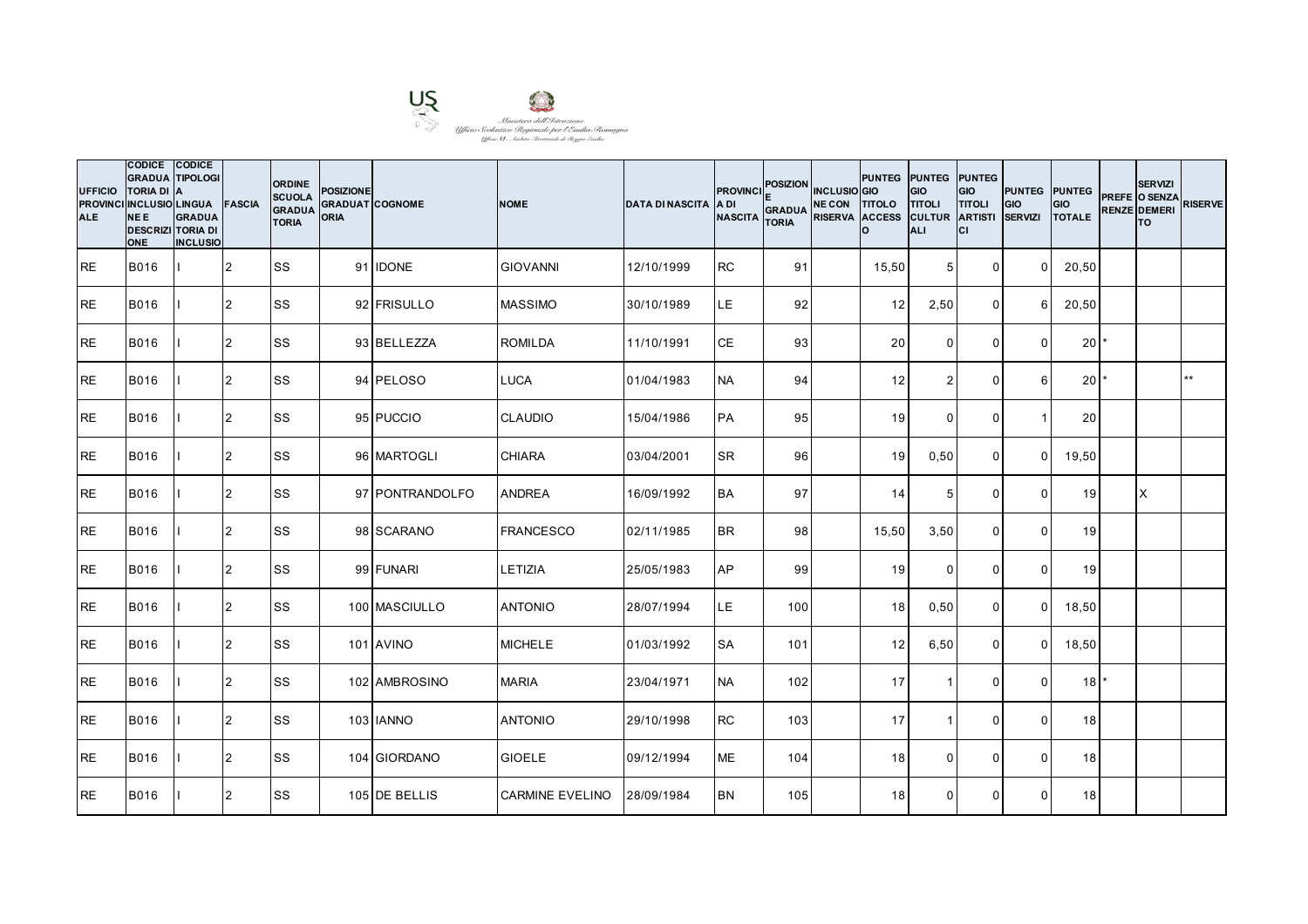

| <b>UFFICIO</b><br><b>ALE</b> | CODICE CODICE<br><b>GRADUA TIPOLOGI</b><br><b>TORIA DI</b><br>PROVINCI INCLUSIO LINGUA FASCIA<br><b>NEE</b><br><b>DESCRIZI TORIA DI</b><br><b>ONE</b> | <b>IA</b><br><b>GRADUA</b><br><b>INCLUSIO</b> |                | <b>ORDINE</b><br><b>SCUOLA</b><br><b>GRADUA</b><br><b>TORIA</b> | <b>POSIZIONE</b><br><b>GRADUAT COGNOME</b><br><b>ORIA</b> |                 | <b>NOME</b>          | <b>DATA DI NASCITA</b> | <b>PROVINCI</b><br>IA DI<br><b>NASCITA</b> | <b>POSIZION</b><br><b>GRADUA</b><br><b>TORIA</b> | <b>INCLUSIO</b> GIO<br>NE CON TITOLO TITOLI<br>RISERVA ACCESS CULTUR ARTISTI | PUNTEG PUNTEG PUNTEG<br>Ιo | GIO<br><b>ALI</b> | GIO<br><b>TITOLI</b><br>lcı | PUNTEG PUNTEG<br>GIO<br><b>SERVIZI</b> | <b>GIO</b><br><b>TOTALE</b> | <b>SERVIZI</b><br>PREFE O SENZA<br><b>RENZE DEMERI</b><br>lTO. | <b>RISERVE</b> |
|------------------------------|-------------------------------------------------------------------------------------------------------------------------------------------------------|-----------------------------------------------|----------------|-----------------------------------------------------------------|-----------------------------------------------------------|-----------------|----------------------|------------------------|--------------------------------------------|--------------------------------------------------|------------------------------------------------------------------------------|----------------------------|-------------------|-----------------------------|----------------------------------------|-----------------------------|----------------------------------------------------------------|----------------|
| IRE.                         | <b>B016</b>                                                                                                                                           |                                               | 12             | <b>SS</b>                                                       |                                                           | 106 DI COSTANZO | <b>RAFFAELLA</b>     | 21/03/1978             | <b>NA</b>                                  | 106                                              |                                                                              | 18 <sup>l</sup>            | $\overline{0}$    | $\Omega$                    | $\Omega$                               | 18                          |                                                                |                |
| <b>RE</b>                    | <b>B016</b>                                                                                                                                           |                                               | 2              | <b>SS</b>                                                       |                                                           | 107 LISTA       | <b>GIACOMO</b>       | 20/01/1985             | <b>SA</b>                                  | 107                                              |                                                                              | 12,50                      | $5\overline{)}$   | $\Omega$                    | $\overline{0}$                         | 17,50                       |                                                                |                |
| <b>RE</b>                    | <b>B016</b>                                                                                                                                           |                                               | 2              | <b>SS</b>                                                       |                                                           | 108 SETOLA      | <b>GENNARO</b>       | 07/12/1990             | <b>NA</b>                                  | 108                                              |                                                                              | 12                         | 5                 | $\mathbf 0$                 | $\Omega$                               | 17                          |                                                                |                |
| <b>RE</b>                    | <b>B016</b>                                                                                                                                           |                                               | $\overline{2}$ | <b>SS</b>                                                       |                                                           | 109 DEL ROSSO   | <b>ROBERTO</b>       | 31/01/1985             | <b>BA</b>                                  | 109                                              |                                                                              | 17                         | $\overline{0}$    | $\mathbf 0$                 | $\overline{0}$                         | 17                          |                                                                |                |
| <b>IRE</b>                   | <b>B016</b>                                                                                                                                           |                                               | 2              | <b>SS</b>                                                       |                                                           | 110 MAIONE      | <b>LUCA</b>          | 31/10/2001             | <b>NA</b>                                  | 110                                              |                                                                              | 14,50                      | 2                 | $\mathbf{0}$                | $\Omega$                               | 16,50                       |                                                                |                |
| RE                           | B016                                                                                                                                                  |                                               | 2              | <b>SS</b>                                                       |                                                           | 111 ALEANDRI    | <b>ENRICO</b>        | 31/05/1992             | <b>RM</b>                                  | 111                                              |                                                                              | 14                         | 2,50              | $\mathbf 0$                 | $\Omega$                               | 16,50                       |                                                                |                |
| <b>RE</b>                    | B016                                                                                                                                                  |                                               | 2              | <b>SS</b>                                                       |                                                           | 112 PALMIERI    | <b>CATERINA</b>      | 04/07/1996             | <b>CZ</b>                                  | 112                                              |                                                                              | 15,50                      | $\mathbf 0$       | $\mathbf 0$                 | $\overline{0}$                         | 15,50                       |                                                                |                |
| <b>RE</b>                    | <b>B016</b>                                                                                                                                           |                                               | 2              | <b>SS</b>                                                       |                                                           | 113 PIZZILLO    | <b>GIANCARLO</b>     | 08/02/1980             | PA                                         | 113                                              |                                                                              | 12,50                      | $\mathbf{3}$      | $\mathbf{0}$                | $\Omega$                               | 15,50                       |                                                                |                |
| <b>RE</b>                    | <b>B016</b>                                                                                                                                           |                                               | 2              | SS                                                              |                                                           | 114 LOMBARDO    | <b>GIOVANNA</b>      | 06/06/1977             | EE                                         | 114                                              |                                                                              | 14,50                      | 0,50              | $\mathbf 0$                 | $\Omega$                               | $15$ $*$                    |                                                                |                |
| <b>IRE</b>                   | B016                                                                                                                                                  |                                               | 2              | <b>SS</b>                                                       |                                                           | 115 CELLA       | <b>EMANUELA</b>      | 02/08/1975             | <b>SA</b>                                  | 115                                              |                                                                              | 12,50                      | 2,50              | $\overline{0}$              | $\Omega$                               | $15$ <sup>*</sup>           |                                                                |                |
| RE                           | B016                                                                                                                                                  |                                               | $\overline{2}$ | SS                                                              |                                                           | 116 CRISTARELLA | <b>FEDERICO</b>      | 16/03/1994             | <b>RC</b>                                  | 116                                              |                                                                              | 12                         | 3                 | $\Omega$                    | $\Omega$                               | 15                          |                                                                |                |
| <b>RE</b>                    | <b>B016</b>                                                                                                                                           |                                               | 2              | <b>SS</b>                                                       |                                                           | 117 POLIMENI    | PASQUALE             | 28/11/1991             | <b>RC</b>                                  | 117                                              |                                                                              | 13,50                      | 1,50              | $\mathbf 0$                 | $\Omega$                               | 15                          |                                                                |                |
| <b>IRE</b>                   | B016                                                                                                                                                  |                                               | 2              | <b>SS</b>                                                       |                                                           | 118 STELLATI    | <b>GIULIA</b>        | 11/08/1989             | <b>RE</b>                                  | 118                                              |                                                                              | 12                         | $\mathbf{3}$      | $\mathbf 0$                 | $\overline{0}$                         | 15                          |                                                                |                |
| <b>RE</b>                    | <b>B016</b>                                                                                                                                           |                                               | 2              | <b>SS</b>                                                       |                                                           | 119 MECCA       | <b>LUCIA CARMELA</b> | 13/12/1981             | <b>PZ</b>                                  | 119                                              |                                                                              | 12                         | 3                 | 0                           | $\Omega$                               | 15                          |                                                                |                |
| <b>RE</b>                    | <b>B016</b>                                                                                                                                           |                                               | 2              | SS                                                              |                                                           | 120 MARINGIO    | <b>MARIKA</b>        | 16/02/1981             | <b>TA</b>                                  | 120                                              |                                                                              | 12                         | 3                 | $\mathbf{0}$                | $\Omega$                               | 15                          |                                                                |                |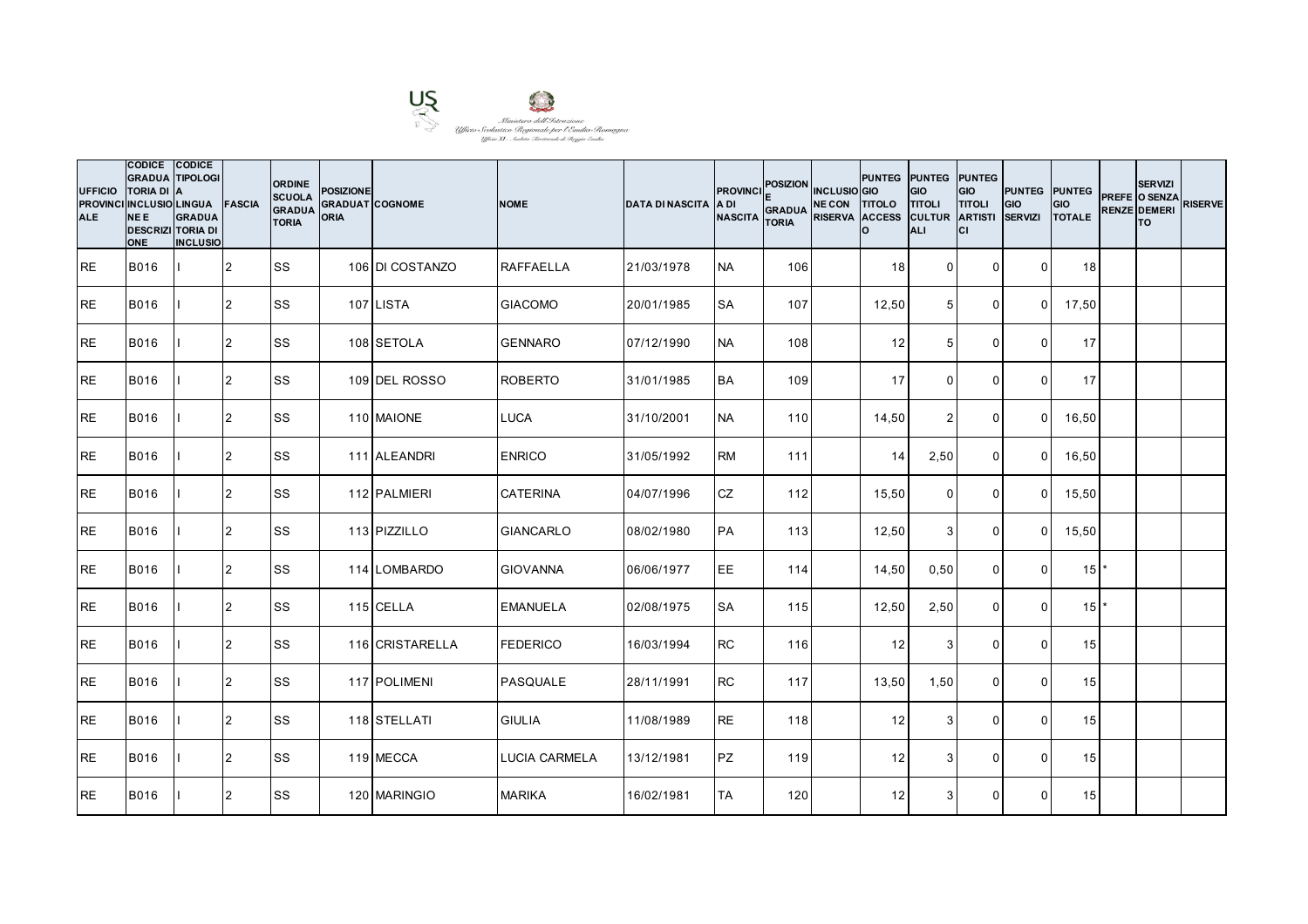

| <b>UFFICIO</b><br><b>ALE</b> | CODICE CODICE<br><b>GRADUA TIPOLOGI</b><br><b>TORIA DI</b><br>PROVINCI INCLUSIO LINGUA FASCIA<br><b>NEE</b><br><b>DESCRIZI TORIA DI</b><br><b>ONE</b> | <b>IA</b><br><b>GRADUA</b><br><b>INCLUSIO</b> |                | <b>ORDINE</b><br><b>SCUOLA</b><br><b>GRADUA</b><br><b>TORIA</b> | <b>POSIZIONE</b><br><b>GRADUAT COGNOME</b><br><b>ORIA</b> |                | <b>NOME</b>       | <b>DATA DI NASCITA</b> | <b>PROVINCI</b><br>IA DI<br><b>NASCITA</b> | <b>POSIZION</b><br><b>GRADUA</b><br><b>TORIA</b> | <b>INCLUSIO</b> GIO<br>NE CON TITOLO TITOLI<br>RISERVA ACCESS CULTUR ARTISTI | PUNTEG PUNTEG PUNTEG<br>Ιo | GIO<br><b>ALI</b> | GIO<br><b>TITOLI</b><br>lcı | PUNTEG PUNTEG<br>GIO<br><b>SERVIZI</b> | <b>GIO</b><br><b>TOTALE</b> | <b>SERVIZI</b><br>PREFE O SENZA<br><b>RENZE DEMERI</b><br>lTO. | <b>RISERVE</b> |
|------------------------------|-------------------------------------------------------------------------------------------------------------------------------------------------------|-----------------------------------------------|----------------|-----------------------------------------------------------------|-----------------------------------------------------------|----------------|-------------------|------------------------|--------------------------------------------|--------------------------------------------------|------------------------------------------------------------------------------|----------------------------|-------------------|-----------------------------|----------------------------------------|-----------------------------|----------------------------------------------------------------|----------------|
| IRE.                         | <b>B016</b>                                                                                                                                           |                                               | 12             | <b>SS</b>                                                       |                                                           | 121 VIGLIANISI | <b>ANNUNZIATA</b> | 08/05/1976             | <b>RC</b>                                  | 121                                              |                                                                              | 14,50                      | $\overline{0}$    | $\Omega$                    | $\overline{0}$                         | 14,50                       |                                                                |                |
| <b>RE</b>                    | <b>B016</b>                                                                                                                                           |                                               | 2              | <b>SS</b>                                                       |                                                           | 122 PALATELLA  | <b>ROSA MARIA</b> | 23/03/1975             | <b>IFG</b>                                 | 122                                              |                                                                              | 12,50                      | 2                 | $\Omega$                    | $\overline{0}$                         | 14,50                       |                                                                |                |
| <b>RE</b>                    | <b>B016</b>                                                                                                                                           |                                               | 2              | <b>SS</b>                                                       |                                                           | 123 MARESCA    | <b>FRANCESCO</b>  | 12/05/1982             | <b>SA</b>                                  | 123                                              |                                                                              | 14                         | $\Omega$          | $\mathbf{0}$                | $\Omega$                               | 14                          |                                                                |                |
| <b>RE</b>                    | <b>B016</b>                                                                                                                                           |                                               | $\overline{2}$ | <b>SS</b>                                                       |                                                           | 124 ARCA       | ALESSIA LUIGIA    | 09/06/1996             | <b>RE</b>                                  | 124                                              |                                                                              | 14                         | $\overline{0}$    | $\mathbf 0$                 | $\Omega$                               | 14                          |                                                                |                |
| <b>IRE</b>                   | <b>B016</b>                                                                                                                                           |                                               | 2              | <b>SS</b>                                                       |                                                           | 125 CIPRIANO   | <b>VITTORIO</b>   | 24/01/1992             | AV                                         | 125                                              |                                                                              | 14                         | $\Omega$          | $\Omega$                    | $\Omega$                               | 14                          |                                                                |                |
| <b>RE</b>                    | B016                                                                                                                                                  |                                               | 2              | SS                                                              |                                                           | 126 BONANNO    | <b>EMILIO</b>     | 29/09/1984             | <b>CS</b>                                  | 126                                              |                                                                              | 12                         | 2                 | $\mathbf{0}$                | $\Omega$                               | 14                          |                                                                |                |
| <b>RE</b>                    | <b>B016</b>                                                                                                                                           |                                               | 2              | <b>SS</b>                                                       |                                                           | 127 CIAMPA     | <b>ANTONIA</b>    | 21/03/1984             | AV                                         | 127                                              |                                                                              | 12                         | $\overline{2}$    | $\mathbf 0$                 | $\Omega$                               | 14                          |                                                                |                |
| <b>RE</b>                    | <b>B016</b>                                                                                                                                           |                                               | 2              | <b>SS</b>                                                       |                                                           | 128 GIORDANO   | <b>LEONARDO</b>   | 11/02/1980             | <b>PZ</b>                                  | 128                                              |                                                                              | 13,50                      | 0,50              | $\Omega$                    | $\Omega$                               | 14                          |                                                                |                |
| <b>RE</b>                    | <b>B016</b>                                                                                                                                           |                                               | 2              | SS                                                              |                                                           | 129 VALENTINO  | <b>FIORAVANTE</b> | 30/03/1985             | <b>CE</b>                                  | 129                                              |                                                                              | 12                         | 1,50              | $\mathbf 0$                 | $\Omega$                               | $13,50$ $*$                 |                                                                |                |
| <b>IRE</b>                   | B016                                                                                                                                                  |                                               | 2              | <b>SS</b>                                                       |                                                           | 130 FORTINO    | <b>VINCENZO</b>   | 27/10/1982             | <b>SA</b>                                  | 130                                              |                                                                              | 12                         | 1,50              | $\overline{0}$              | $\overline{0}$                         | $13,50$ $*$                 | ΙX                                                             | $**$           |
| RE                           | B016                                                                                                                                                  |                                               | $\overline{2}$ | SS                                                              |                                                           | 131 MATRELLA   | <b>ANDREA</b>     | 31/01/1991             | <b>FG</b>                                  | 131                                              |                                                                              | 12                         | 1,50              | $\mathbf{0}$                | $\Omega$                               | 13,50                       | X                                                              |                |
| <b>RE</b>                    | <b>B016</b>                                                                                                                                           |                                               | 2              | <b>SS</b>                                                       |                                                           | 132 PAPUZZO    | <b>GASPARE</b>    | 03/08/1995             | <b>CZ</b>                                  | 132                                              |                                                                              | 13,50                      | $\Omega$          | $\mathbf 0$                 | $\Omega$                               | 13,50                       |                                                                |                |
| <b>RE</b>                    | <b>B016</b>                                                                                                                                           |                                               | 2              | <b>SS</b>                                                       |                                                           | 133 STELLA     | <b>VALERIA</b>    | 17/12/1994             | EE                                         | 133                                              |                                                                              | 12                         | 1,50              | $\overline{0}$              | $\overline{0}$                         | 13,50                       |                                                                |                |
| <b>RE</b>                    | <b>B016</b>                                                                                                                                           |                                               | 2              | <b>SS</b>                                                       |                                                           | 134 PERTA      | <b>DELIA</b>      | 09/11/1994             | FG                                         | 134                                              |                                                                              | 12,50                      | -1                | $\mathbf 0$                 | $\Omega$                               | 13,50                       |                                                                |                |
| <b>RE</b>                    | <b>B016</b>                                                                                                                                           |                                               | 2              | SS                                                              |                                                           | 135 GRECO      | <b>ALFREDO</b>    | 09/11/1991             | AV                                         | 135                                              |                                                                              | 12                         | 1,50              | $\mathbf{0}$                | $\Omega$                               | 13,50                       |                                                                |                |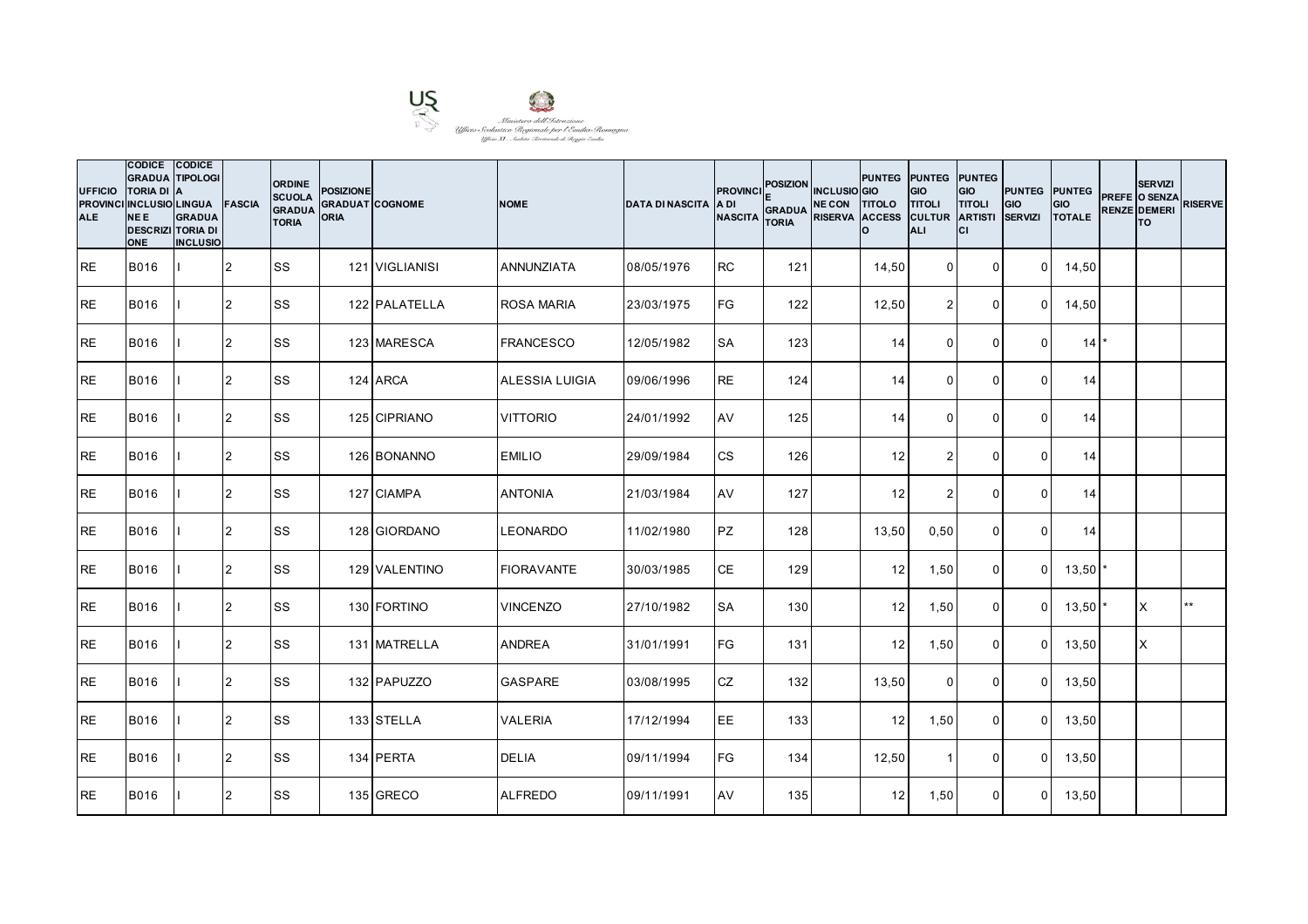

| <b>UFFICIO</b><br><b>ALE</b> | CODICE CODICE<br><b>GRADUA TIPOLOGI</b><br><b>TORIA DI</b><br>PROVINCI INCLUSIO LINGUA FASCIA<br><b>NEE</b><br><b>DESCRIZI TORIA DI</b><br><b>ONE</b> | <b>IA</b><br><b>GRADUA</b><br><b>INCLUSIO</b> |                | <b>ORDINE</b><br><b>SCUOLA</b><br><b>GRADUA</b><br><b>TORIA</b> | <b>POSIZIONE</b><br><b>GRADUAT COGNOME</b><br><b>ORIA</b> |              | <b>NOME</b>       | <b>DATA DI NASCITA</b> | <b>PROVINCI</b><br>IA DI<br><b>NASCITA</b> | <b>POSIZION</b><br><b>GRADUA</b><br><b>TORIA</b> | <b>INCLUSIO</b> GIO<br>NE CON TITOLO TITOLI<br>RISERVA ACCESS CULTUR ARTISTI | PUNTEG PUNTEG PUNTEG<br>Ιo | GIO<br><b>ALI</b> | GIO<br><b>TITOLI</b><br>lcı | <b>PUNTEG PUNTEG</b><br>GIO<br><b>SERVIZI</b> | <b>GIO</b><br><b>TOTALE</b> | <b>SERVIZI</b><br>PREFE O SENZA<br><b>RENZE DEMERI</b><br>lTO. | <b>RISERVE</b> |
|------------------------------|-------------------------------------------------------------------------------------------------------------------------------------------------------|-----------------------------------------------|----------------|-----------------------------------------------------------------|-----------------------------------------------------------|--------------|-------------------|------------------------|--------------------------------------------|--------------------------------------------------|------------------------------------------------------------------------------|----------------------------|-------------------|-----------------------------|-----------------------------------------------|-----------------------------|----------------------------------------------------------------|----------------|
| IRE.                         | <b>B016</b>                                                                                                                                           |                                               | 12             | <b>SS</b>                                                       |                                                           | 136 LUCIA    | <b>FRANCESCO</b>  | 13/10/1990             | <b>CZ</b>                                  | 136                                              |                                                                              | 12,50                      | -1                | $\overline{0}$              | $\Omega$                                      | 13,50                       |                                                                |                |
| <b>RE</b>                    | <b>B016</b>                                                                                                                                           |                                               | 2              | <b>SS</b>                                                       |                                                           | 137 MANZO    | <b>TOMMASO</b>    | 23/06/1990             | <b>NA</b>                                  | 137                                              |                                                                              | 12                         | 1,50              | $\Omega$                    | $\overline{0}$                                | 13,50                       |                                                                |                |
| <b>RE</b>                    | <b>B016</b>                                                                                                                                           |                                               | 2              | <b>SS</b>                                                       |                                                           | 138 MONTELLA | <b>FELICE</b>     | 05/05/1988             | AV                                         | 138                                              |                                                                              | 12                         | -1                | $\mathbf 0$                 | $\Omega$                                      | 13                          | X                                                              | $***$          |
| <b>RE</b>                    | <b>B016</b>                                                                                                                                           |                                               | $\overline{2}$ | <b>SS</b>                                                       |                                                           | 139 BONACCI  | <b>FRANCESCA</b>  | 15/08/1982             | <b>CS</b>                                  | 139                                              |                                                                              | 12                         | -1                | $\mathbf 0$                 | $\overline{0}$                                | 13                          | ΙX                                                             |                |
| <b>IRE</b>                   | <b>B016</b>                                                                                                                                           |                                               | 2              | <b>SS</b>                                                       |                                                           | 140 MITRO    | LEILA             | 11/12/1993             | <b>SA</b>                                  | 140                                              |                                                                              | 13                         | $\Omega$          | $\Omega$                    | $\Omega$                                      | 13                          |                                                                |                |
| <b>RE</b>                    | B016                                                                                                                                                  |                                               | 2              | SS                                                              |                                                           | 141 FACCIOLO | <b>DANIELE</b>    | 24/03/1987             | <b>NA</b>                                  | 141                                              |                                                                              | 12,50                      | 0,50              | $\mathbf{0}$                | $\Omega$                                      | 13                          |                                                                |                |
| <b>RE</b>                    | B016                                                                                                                                                  |                                               | 2              | <b>SS</b>                                                       |                                                           | 142 BANARI   | <b>INA</b>        | 15/03/1981             | EE                                         | 142                                              |                                                                              | 12,50                      | 0,50              | $\overline{0}$              | $\Omega$                                      | 13                          |                                                                |                |
| <b>RE</b>                    | <b>B016</b>                                                                                                                                           |                                               | 2              | <b>SS</b>                                                       |                                                           | 143 ESPOSITO | <b>FILIPPO</b>    | 01/09/1979             | <b>RC</b>                                  | 143                                              |                                                                              | 12                         | -1                | $\mathbf{0}$                | $\Omega$                                      | 13                          |                                                                |                |
| <b>RE</b>                    | <b>B016</b>                                                                                                                                           |                                               | 2              | SS                                                              |                                                           | 144 CUDAZZO  | <b>STEFANIA</b>   | 03/10/1973             | <b>BR</b>                                  | 144                                              |                                                                              | 12,50                      | 0,50              | $\mathbf 0$                 | $\Omega$                                      | 13                          |                                                                |                |
| <b>RE</b>                    | B016                                                                                                                                                  |                                               | 2              | <b>SS</b>                                                       |                                                           | 145 SPACAGNO | <b>FILOMENA</b>   | 15/09/1986             | <b>SA</b>                                  | 145                                              |                                                                              | 12                         | 0,50              | $\overline{0}$              | $\overline{0}$                                | $12,50$ $*$                 |                                                                |                |
| RE                           | B016                                                                                                                                                  |                                               | $\overline{2}$ | SS                                                              |                                                           | 146 DE SANTI | <b>MARIANGELA</b> | 16/08/1985             | <b>TP</b>                                  | 146                                              |                                                                              | 12,50                      | $\Omega$          | $\Omega$                    | $\Omega$                                      | 12,50                       |                                                                |                |
| <b>RE</b>                    | <b>B016</b>                                                                                                                                           |                                               | $\overline{2}$ | <b>SS</b>                                                       |                                                           | 147 PALUMBO  | <b>GIUSEPPE</b>   | 26/03/2000             | <b>CE</b>                                  | 147                                              |                                                                              | 12                         | 0,50              | $\mathbf 0$                 | $\Omega$                                      | 12,50                       | X                                                              |                |
| <b>RE</b>                    | <b>B016</b>                                                                                                                                           |                                               | 2              | <b>SS</b>                                                       |                                                           | 148 MOLARO   | <b>GIUSEPPE</b>   | 13/10/1990             | <b>NA</b>                                  | 148                                              |                                                                              | 12                         | 0,50              | $\overline{0}$              | $\overline{0}$                                | 12,50                       | ΙX                                                             |                |
| <b>RE</b>                    | <b>B016</b>                                                                                                                                           |                                               | 2              | <b>SS</b>                                                       |                                                           | 149 PICCIATI | LUCA              | 17/01/1996             | <b>RE</b>                                  | 149                                              |                                                                              | 12,50                      | $\Omega$          | 0                           | $\Omega$                                      | 12,50                       |                                                                |                |
| <b>RE</b>                    | <b>B016</b>                                                                                                                                           |                                               | 2              | SS                                                              |                                                           | 150 BOSSIO   | <b>PIETRO</b>     | 13/12/1993             | EE                                         | 150                                              |                                                                              | 12,50                      | $\Omega$          | $\mathbf{0}$                | $\Omega$                                      | 12,50                       |                                                                |                |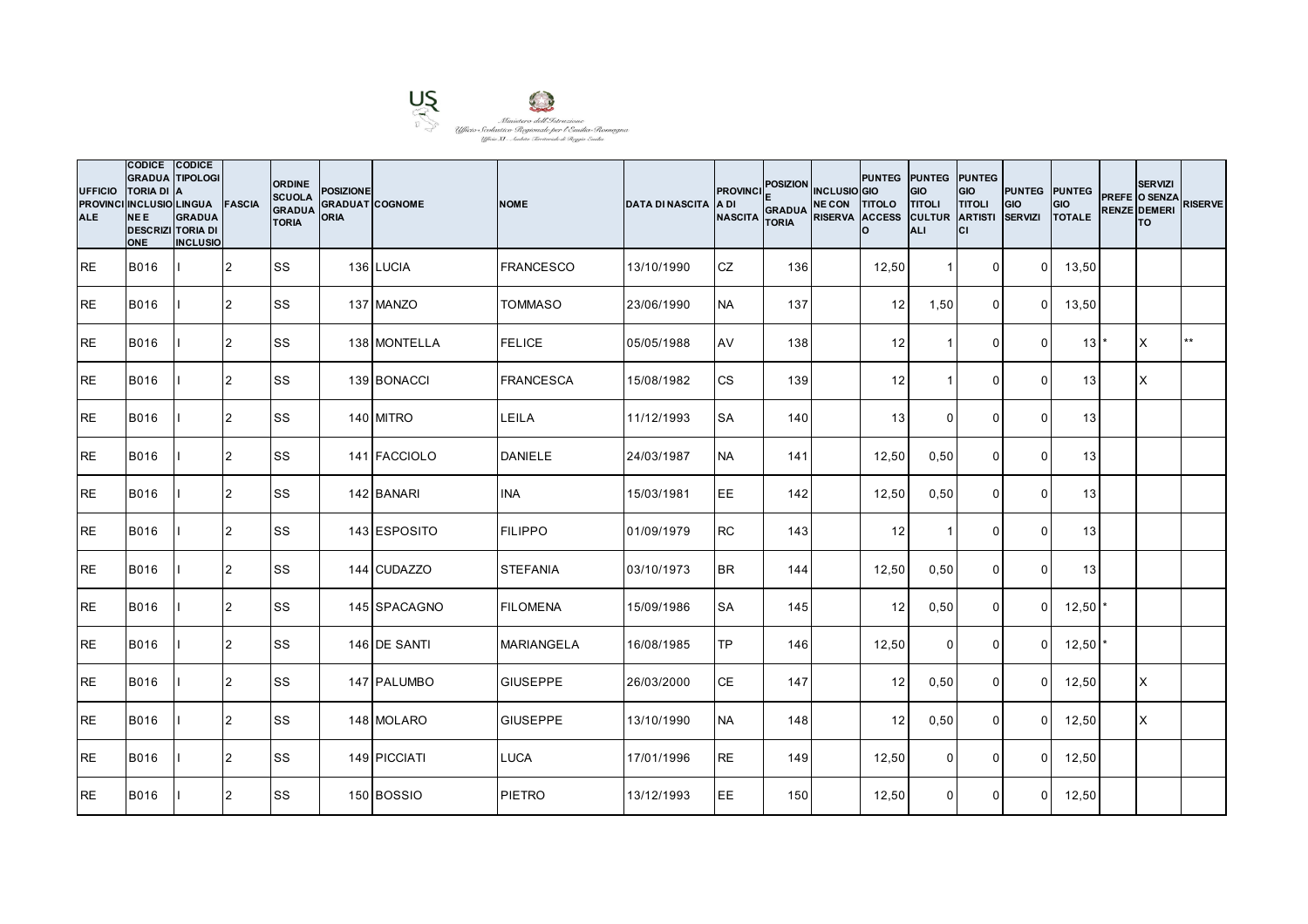

| <b>UFFICIO</b><br><b>ALE</b> | CODICE CODICE<br><b>GRADUA TIPOLOGI</b><br><b>TORIA DI A</b><br>PROVINCI INCLUSIO LINGUA FASCIA<br><b>NEE</b><br><b>DESCRIZI TORIA DI</b><br><b>ONE</b> | <b>GRADUA</b><br><b>INCLUSIO</b> |                | <b>ORDINE</b><br><b>SCUOLA</b><br><b>GRADUA</b><br><b>TORIA</b> | <b>POSIZIONE</b><br><b>ORIA</b> | <b>GRADUAT COGNOME</b> | <b>NOME</b>                        | <b>DATA DI NASCITA</b> | <b>PROVINCI</b><br><b>ADI</b><br><b>NASCITA</b> | POSIZION INCLUSIO GIO<br>GRADUA NE CON TITOLO TITOLI<br><b>TORIA</b> | RISERVA ACCESS CULTUR ARTISTI | PUNTEG PUNTEG PUNTEG<br>lo. | GIO<br>ALI     | GIO<br><b>TITOLI</b><br>lcı | <b>PUNTEG</b> PUNTEG<br>GIO<br><b>SERVIZI</b> | GIO<br><b>TOTALE</b> | <b>SERVIZI</b><br>PREFE O SENZA<br><b>RENZE DEMERI</b><br><b>TO</b> | <b>RISERVE</b> |
|------------------------------|---------------------------------------------------------------------------------------------------------------------------------------------------------|----------------------------------|----------------|-----------------------------------------------------------------|---------------------------------|------------------------|------------------------------------|------------------------|-------------------------------------------------|----------------------------------------------------------------------|-------------------------------|-----------------------------|----------------|-----------------------------|-----------------------------------------------|----------------------|---------------------------------------------------------------------|----------------|
| <b>RE</b>                    | <b>B016</b>                                                                                                                                             |                                  | 2              | <b>SS</b>                                                       |                                 | 151 RADATTI            | <b>TERESA</b>                      | 08/11/1990             | <b>CB</b>                                       | 151                                                                  |                               | 12                          | 0,50           | $\overline{0}$              | $\Omega$                                      | 12,50                |                                                                     |                |
| <b>RE</b>                    | B016                                                                                                                                                    |                                  | $\overline{2}$ | <b>SS</b>                                                       |                                 | 152 SIRIGNANO          | <b>FELICE</b>                      | 31/01/1990             | <b>NA</b>                                       | 152                                                                  |                               | 12                          | 0,50           | $\mathbf 0$                 | $\overline{0}$                                | 12,50                |                                                                     |                |
| <b>RE</b>                    | <b>B016</b>                                                                                                                                             |                                  | $\overline{2}$ | <b>SS</b>                                                       |                                 | 153 NICOTRA            | <b>DANIELA</b>                     | 26/09/1989             | <b>CT</b>                                       | 153                                                                  |                               | 12                          | 0,50           | $\mathbf 0$                 | $\Omega$                                      | 12,50                |                                                                     |                |
| <b>RE</b>                    | B016                                                                                                                                                    |                                  | $\overline{2}$ | <b>SS</b>                                                       |                                 | 154 CARRETTI           | <b>SAMUELE</b>                     | 18/05/1981             | <b>RE</b>                                       | 154                                                                  |                               | 12,50                       | $\mathbf 0$    | $\mathbf 0$                 | $\Omega$                                      | 12,50                |                                                                     |                |
| <b>RE</b>                    | B016                                                                                                                                                    |                                  | $\overline{2}$ | <b>SS</b>                                                       |                                 | 155 SALVATI            | <b>ANTONIO</b>                     | 20/11/1979             | <b>SA</b>                                       | 155                                                                  |                               | 12,50                       | $\Omega$       | $\mathbf 0$                 | $\Omega$                                      | 12,50                |                                                                     |                |
| <b>RE</b>                    | B016                                                                                                                                                    |                                  | $\overline{2}$ | <b>SS</b>                                                       |                                 | 156 CICCOTTI           | <b>ILARIA</b>                      | 08/04/1979             | <b>CS</b>                                       | 156                                                                  |                               | 12                          | $\Omega$       | $\mathbf 0$                 | $\Omega$                                      | 12 <sup>1</sup>      |                                                                     |                |
| <b>RE</b>                    | <b>B016</b>                                                                                                                                             |                                  | 2              | <b>SS</b>                                                       |                                 | 157 TIRADINI           | <b>GIOVANNI</b>                    | 21/04/1968             | <b>RE</b>                                       | 157                                                                  |                               | 12                          | $\mathbf 0$    | $\mathbf 0$                 | $\Omega$                                      | $12^{\star}$         |                                                                     |                |
| <b>RE</b>                    | B016                                                                                                                                                    |                                  | 2              | SS                                                              |                                 | 158 DI SALVO           | <b>ISIDORO</b>                     | 05/06/1977             | <b>TP</b>                                       | 158                                                                  |                               | 12                          | $\Omega$       | $\Omega$                    | $\Omega$                                      | 12                   | X                                                                   |                |
| <b>RE</b>                    | B016                                                                                                                                                    |                                  | 2              | <b>SS</b>                                                       |                                 | 159 PETRALIA           | <b>CECILIA</b>                     | 22/10/1973             | <b>RC</b>                                       | 159                                                                  |                               | 12                          | $\mathbf{0}$   | $\Omega$                    | $\Omega$                                      | $12$ $*$             |                                                                     |                |
| <b>RE</b>                    | B016                                                                                                                                                    |                                  | 2              | <b>SS</b>                                                       |                                 | 160 MARTOGLI           | <b>CONCETTO</b>                    | 20/02/1971             | <b>SR</b>                                       | 160                                                                  |                               | 12                          | $\overline{0}$ | $\mathbf 0$                 | $\Omega$                                      | $12$ $*$             |                                                                     |                |
| <b>RE</b>                    | B016                                                                                                                                                    |                                  | $\overline{2}$ | <b>SS</b>                                                       |                                 | 161 COLETTA            | <b>VALENTINA</b><br><b>MICHELA</b> | 20/10/1987             | <b>RC</b>                                       | 161                                                                  |                               | 12                          | $\Omega$       | $\Omega$                    | $\Omega$                                      | 12 <sup>1</sup>      |                                                                     |                |
| <b>RE</b>                    | B016                                                                                                                                                    |                                  | 2              | <b>SS</b>                                                       |                                 | 162 DE ROSA            | <b>MARIANGELA</b>                  | 09/11/1997             | <b>CE</b>                                       | 162                                                                  |                               | 12                          | $\Omega$       | $\mathbf{0}$                | $\Omega$                                      | 12                   |                                                                     |                |
| <b>RE</b>                    | <b>B016</b>                                                                                                                                             |                                  | 2              | <b>SS</b>                                                       |                                 | 163 DINI               | <b>WILLIAM</b>                     | 27/08/1997             | <b>RE</b>                                       | 163                                                                  |                               | 12                          | $\mathbf 0$    | $\mathbf 0$                 | $\Omega$                                      | 12                   |                                                                     |                |
| <b>RE</b>                    | B016                                                                                                                                                    |                                  | 2              | <b>SS</b>                                                       |                                 | 164 MINASI             | <b>ROBERTO</b>                     | 15/01/1997             | <b>RC</b>                                       | 164                                                                  |                               | 12                          | $\Omega$       | $\Omega$                    | $\Omega$                                      | 12                   |                                                                     |                |
| <b>RE</b>                    | <b>B016</b>                                                                                                                                             |                                  | $\overline{2}$ | <b>SS</b>                                                       |                                 | 165 PARISI             | <b>EMANUELE</b>                    | 14/11/1993             | <b>CT</b>                                       | 165                                                                  |                               | 12                          | $\Omega$       | $\Omega$                    | $\Omega$                                      | 12                   |                                                                     |                |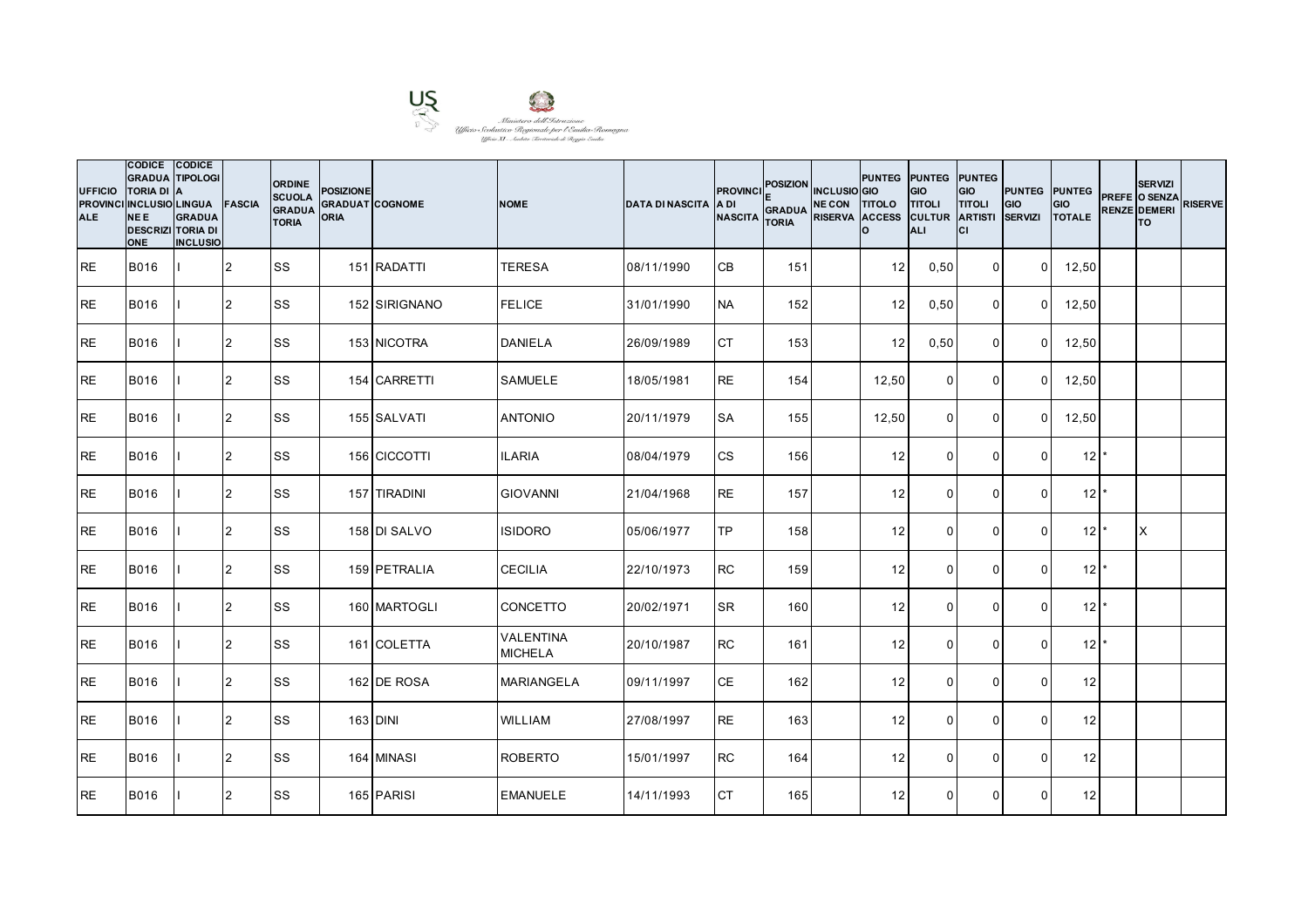

| <b>UFFICIO</b><br><b>ALE</b> | CODICE CODICE<br><b>GRADUA TIPOLOGI</b><br><b>TORIA DI</b><br>PROVINCI INCLUSIO LINGUA FASCIA<br><b>NEE</b><br><b>DESCRIZI TORIA DI</b><br><b>ONE</b> | <b>IA</b><br><b>GRADUA</b><br><b>INCLUSIO</b> |                | <b>ORDINE</b><br><b>SCUOLA</b><br><b>GRADUA</b><br><b>TORIA</b> | <b>POSIZIONE</b><br><b>GRADUAT COGNOME</b><br><b>ORIA</b> |                | <b>NOME</b>                         | <b>DATA DI NASCITA A DI</b> | <b>PROVINCI</b><br><b>NASCITA</b> | <b>POSIZION</b><br><b>GRADUA</b><br><b>TORIA</b> | <b>INCLUSIO</b> GIO<br>NE CON TITOLO TITOLI<br>RISERVA ACCESS CULTUR ARTISTI | PUNTEG PUNTEG PUNTEG<br>Ιo | <b>GIO</b><br><b>ALI</b> | GIO<br><b>TITOLI</b><br>lcı | <b>PUNTEG PUNTEG</b><br>GIO<br><b>SERVIZI</b> | <b>GIO</b><br><b>TOTALE</b> | <b>SERVIZI</b><br>PREFE O SENZA<br><b>RENZE DEMERI</b><br><b>TO</b> | <b>RISERVE</b> |
|------------------------------|-------------------------------------------------------------------------------------------------------------------------------------------------------|-----------------------------------------------|----------------|-----------------------------------------------------------------|-----------------------------------------------------------|----------------|-------------------------------------|-----------------------------|-----------------------------------|--------------------------------------------------|------------------------------------------------------------------------------|----------------------------|--------------------------|-----------------------------|-----------------------------------------------|-----------------------------|---------------------------------------------------------------------|----------------|
| IRE.                         | <b>B016</b>                                                                                                                                           |                                               | 12             | <b>SS</b>                                                       |                                                           | 166 PARISI     | <b>SALVATORE</b><br><b>DOMENICO</b> | 09/08/1992                  | <b>CT</b>                         | 166                                              |                                                                              | 12                         | $\overline{0}$           | $\overline{0}$              | $\Omega$                                      | 12                          |                                                                     |                |
| <b>RE</b>                    | <b>B016</b>                                                                                                                                           |                                               | 2              | <b>SS</b>                                                       |                                                           | 167 COPPETA    | <b>ANTONIO</b>                      | 26/02/1992                  | <b>NA</b>                         | 167                                              |                                                                              | 12                         | $\Omega$                 | $\mathbf{0}$                | $\Omega$                                      | 12                          |                                                                     |                |
| <b>RE</b>                    | <b>B016</b>                                                                                                                                           |                                               | 2              | <b>SS</b>                                                       |                                                           | 168 D'ARCHIVIO | <b>CRISTIAN</b>                     | 30/01/1992                  | TE                                | 168                                              |                                                                              | 12                         | $\Omega$                 | $\mathbf{0}$                | $\Omega$                                      | 12                          |                                                                     |                |
| <b>RE</b>                    | <b>B016</b>                                                                                                                                           |                                               | $\overline{2}$ | <b>SS</b>                                                       |                                                           | 169 SPULZO     | <b>GIULIO</b>                       | 13/01/1988                  | <b>BN</b>                         | 169                                              |                                                                              | 12                         | $\overline{0}$           | $\mathbf 0$                 | $\overline{0}$                                | 12                          |                                                                     |                |
| <b>IRE</b>                   | <b>B016</b>                                                                                                                                           |                                               | 2              | <b>SS</b>                                                       |                                                           | 170 TROVATO    | <b>FEDERICO</b>                     | 12/02/1987                  | <b>ME</b>                         | 170                                              |                                                                              | 12                         | $\Omega$                 | $\mathbf{0}$                | $\Omega$                                      | 12                          |                                                                     | $***$          |
| RE                           | <b>B016</b>                                                                                                                                           |                                               | 2              | <b>SS</b>                                                       |                                                           | 171 ANDREETTI  | <b>EMANUELA</b>                     | 10/03/1981                  | <b>MS</b>                         | 171                                              |                                                                              | 12                         | $\Omega$                 | $\mathbf{0}$                | $\Omega$                                      | 12                          |                                                                     |                |
| <b>RE</b>                    | <b>B016</b>                                                                                                                                           |                                               | 2              | <b>SS</b>                                                       |                                                           | 172 PARADISO   | <b>GIANLUCA</b>                     | 29/09/1976                  | <b>BA</b>                         | 172                                              |                                                                              | 12                         | $\overline{0}$           | $\mathbf 0$                 | $\Omega$                                      | 12                          |                                                                     |                |
| RE                           | <b>B017</b>                                                                                                                                           |                                               |                | SS                                                              |                                                           | 1 DOMINELLI    | <b>BRUNO</b>                        | 14/06/1977                  | W                                 |                                                  |                                                                              |                            |                          |                             | 108                                           | $117*$                      | X                                                                   |                |
| <b>RE</b>                    | <b>B017</b>                                                                                                                                           |                                               |                | SS                                                              |                                                           | 1 PITOCCHI     | ROBERTO                             | 18/02/1966                  | МO                                |                                                  |                                                                              | 29                         |                          |                             | 134                                           | 164 *                       |                                                                     |                |
| <b>RE</b>                    | <b>B017</b>                                                                                                                                           |                                               | $\mathcal{P}$  | <b>SS</b>                                                       |                                                           | 2 IOTTI        | <b>GIANLUCA</b>                     | 17/01/1968                  | <b>RE</b>                         |                                                  |                                                                              | 18                         | 4,50                     | $\Omega$                    | 102                                           | 124,50 *                    | X                                                                   |                |
| <b>RE</b>                    | <b>B017</b>                                                                                                                                           |                                               | $\mathcal{L}$  | <b>SS</b>                                                       |                                                           | 3 POLITI       | <b>LUIGI</b>                        | 01/08/1978                  | <b>BA</b>                         |                                                  |                                                                              | 12,50                      |                          |                             | 112                                           | 124,50                      | ΙX                                                                  |                |
| RE                           | <b>B017</b>                                                                                                                                           |                                               |                | <b>SS</b>                                                       |                                                           | 4 PEDALINO     | <b>GIANMARCO</b>                    | 12/03/1973                  | MI                                |                                                  |                                                                              | 23,50                      |                          |                             | 72                                            | 95,50                       |                                                                     |                |
| <b>IRE</b>                   | <b>B017</b>                                                                                                                                           |                                               | $\mathcal{L}$  | <b>SS</b>                                                       |                                                           | 5 LAMBOGLIA    | <b>MARIO</b>                        | 15/01/1976                  | <b>PZ</b>                         |                                                  |                                                                              | 20                         |                          |                             | 72                                            | 95                          |                                                                     |                |
| <b>RE</b>                    | <b>B017</b>                                                                                                                                           |                                               |                | <b>SS</b>                                                       |                                                           | 6 GHETTI       | <b>DANIELE</b>                      | 05/06/1975                  | <b>RE</b>                         | 6                                                |                                                                              | 12                         |                          |                             | 78                                            | $90*$                       | X                                                                   |                |
| <b>RE</b>                    | <b>B017</b>                                                                                                                                           |                                               |                | SS                                                              |                                                           | 7 AMMIRATORE   | <b>DINA</b>                         | 01/08/1968                  | <b>CS</b>                         |                                                  |                                                                              | 29                         |                          |                             | 60                                            | 89 *                        |                                                                     |                |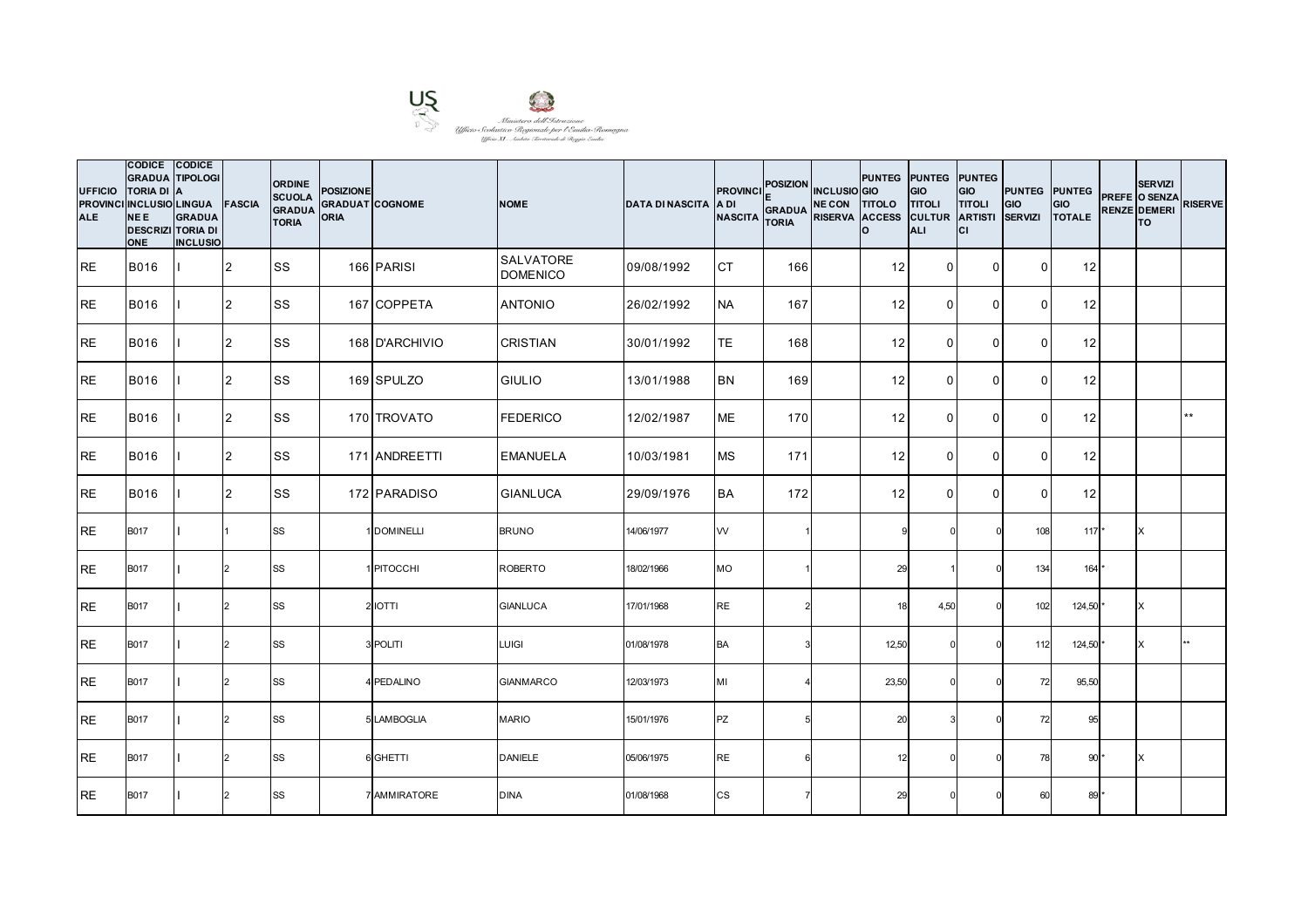

| <b>UFFICIO</b><br><b>ALE</b> | CODICE CODICE<br><b>GRADUA TIPOLOGI</b><br><b>TORIA DI</b><br>PROVINCI INCLUSIO LINGUA FASCIA<br><b>NEE</b><br><b>DESCRIZI TORIA DI</b><br><b>ONE</b> | IA<br><b>GRADUA</b><br><b>INCLUSIO</b> |               | <b>ORDINE</b><br><b>SCUOLA</b><br><b>GRADUA</b><br><b>TORIA</b> | <b>POSIZIONE</b><br><b>GRADUAT COGNOME</b><br><b>ORIA</b> |                        | <b>NOME</b>      | <b>DATA DI NASCITA A DI</b> | <b>PROVINCI</b><br><b>NASCITA</b> | <b>POSIZION</b><br><b>GRADUA</b><br><b>TORIA</b> | <b>INCLUSIO</b> GIO<br>NE CON TITOLO TITOLI<br>RISERVA ACCESS CULTUR ARTISTI | <b>PUNTEG PUNTEG PUNTEG</b><br>lo. | <b>GIO</b><br><b>ALI</b> | <b>GIO</b><br><b>TITOLI</b><br>СI | <b>PUNTEG PUNTEG</b><br>GIO<br><b>SERVIZI</b> | <b>GIO</b><br><b>TOTALE</b> | <b>SERVIZI</b><br>PREFE O SENZA<br><b>RENZE DEMERI</b><br><b>TO</b> | <b>RISERVE</b> |
|------------------------------|-------------------------------------------------------------------------------------------------------------------------------------------------------|----------------------------------------|---------------|-----------------------------------------------------------------|-----------------------------------------------------------|------------------------|------------------|-----------------------------|-----------------------------------|--------------------------------------------------|------------------------------------------------------------------------------|------------------------------------|--------------------------|-----------------------------------|-----------------------------------------------|-----------------------------|---------------------------------------------------------------------|----------------|
| IRE.                         | <b>B017</b>                                                                                                                                           |                                        | 2             | <b>SS</b>                                                       |                                                           | 8 SACCOMANNO           | <b>SANTINA</b>   | 08/04/1969                  | <b>ME</b>                         |                                                  |                                                                              | 29                                 |                          |                                   | 48                                            | $81*$                       | X                                                                   |                |
| <b>RE</b>                    | <b>B017</b>                                                                                                                                           |                                        | $\mathcal{P}$ | <b>SS</b>                                                       |                                                           | 9 FERRARI              | <b>DINO</b>      | 31/10/1984                  | <b>RE</b>                         |                                                  |                                                                              | 12                                 | 1,50                     |                                   | 64                                            | 77,50                       |                                                                     |                |
| <b>RE</b>                    | <b>B017</b>                                                                                                                                           |                                        | $\mathcal{D}$ | SS                                                              |                                                           | 10 BRAGLIA             | <b>GIAMPIERO</b> | 23/02/1970                  | <b>RE</b>                         | 10                                               |                                                                              | 14,50                              |                          |                                   | 51                                            | 65,50                       |                                                                     |                |
| IRE.                         | <b>B017</b>                                                                                                                                           |                                        | $\mathcal{P}$ | SS                                                              |                                                           | 11 DELL'ANGELO CUSTODE | <b>ANTONIO</b>   | 24/11/1969                  | <b>TA</b>                         | 11                                               |                                                                              | 12,50                              | 3,50                     |                                   | 48                                            | 64                          |                                                                     |                |
| <b>RE</b>                    | <b>B017</b>                                                                                                                                           |                                        | $\mathcal{D}$ | <b>SS</b>                                                       |                                                           | 12 SALERNO             | <b>ANTONINO</b>  | 30/10/1965                  | <b>RE</b>                         | 12                                               |                                                                              | 14,50                              |                          |                                   | 46                                            | 63,50                       | X                                                                   |                |
| <b>RE</b>                    | <b>B017</b>                                                                                                                                           |                                        | $\mathcal{D}$ | <b>SS</b>                                                       |                                                           | 13 PLANO               | <b>GIOVANNI</b>  | 24/07/1993                  | AG                                | 13                                               |                                                                              | 13,50                              |                          |                                   | 44                                            | 62,50                       |                                                                     |                |
| <b>IRE</b>                   | <b>B017</b>                                                                                                                                           |                                        | $\mathcal{P}$ | <b>SS</b>                                                       |                                                           | 14 CARNEVALI           | CHIARA FRANCESCA | 19/09/1987                  | МO                                | 14                                               |                                                                              | 29                                 |                          |                                   | 33                                            | $62*$                       |                                                                     |                |
| <b>I</b> RE                  | <b>B017</b>                                                                                                                                           |                                        | $\mathcal{D}$ | <b>SS</b>                                                       |                                                           | 15 VOLPE               | <b>FABIO</b>     | 01/09/1981                  | AG                                | 15                                               |                                                                              | 23,50                              | 8,50                     |                                   | 30                                            | 62                          |                                                                     |                |
| <b>RE</b>                    | <b>B017</b>                                                                                                                                           |                                        |               | <b>SS</b>                                                       |                                                           | 16 PINNA               | <b>MARCO</b>     | 02/09/1978                  | OR                                | 16                                               |                                                                              | 27                                 |                          |                                   | 34,50                                         | 61,50                       |                                                                     |                |
| <b>RE</b>                    | <b>B017</b>                                                                                                                                           |                                        | $\mathcal{P}$ | <b>SS</b>                                                       |                                                           | 17 FERRARI             | <b>MICHELE</b>   | 15/02/1984                  | <b>RE</b>                         | 17                                               |                                                                              | 18                                 | 16                       |                                   | 27                                            | 61                          |                                                                     |                |
| <b>IRE</b>                   | <b>B017</b>                                                                                                                                           |                                        | $\mathcal{D}$ | <b>SS</b>                                                       |                                                           | 18 CATALDO             | <b>GIUSEPPE</b>  | 17/08/1960                  | <b>NA</b>                         | 18                                               |                                                                              | 14,50                              | 0,50                     |                                   | 45                                            | $60*$                       | X                                                                   |                |
| IRE.                         | <b>B017</b>                                                                                                                                           |                                        |               | <b>SS</b>                                                       |                                                           | 19 MONACHINO           | <b>GIUSEPPE</b>  | 01/07/1984                  | EN                                | 19                                               |                                                                              | 21,50                              |                          |                                   | 36                                            | 57,50                       |                                                                     |                |
| <b>RE</b>                    | <b>B017</b>                                                                                                                                           |                                        | $\mathcal{P}$ | <b>SS</b>                                                       |                                                           | 20 D'ALAIMO            | <b>ANDREA</b>    | 07/02/1977                  | MT                                | 20                                               |                                                                              | 20                                 |                          |                                   | 36                                            | 56                          |                                                                     |                |
| RE                           | <b>B017</b>                                                                                                                                           |                                        | 2             | <b>SS</b>                                                       |                                                           | 21 LEPERA              | CARMINE          | 21/08/1995                  | KR                                | 21                                               |                                                                              | 18                                 |                          |                                   | 36                                            | 54                          | IX                                                                  |                |
| <b>RE</b>                    | <b>B017</b>                                                                                                                                           |                                        |               | SS                                                              |                                                           | 22 PAGANO              | <b>CIPRIANO</b>  | 06/05/1994                  | <b>RE</b>                         | 22                                               |                                                                              | 12                                 |                          |                                   | 42                                            | $54*$                       |                                                                     |                |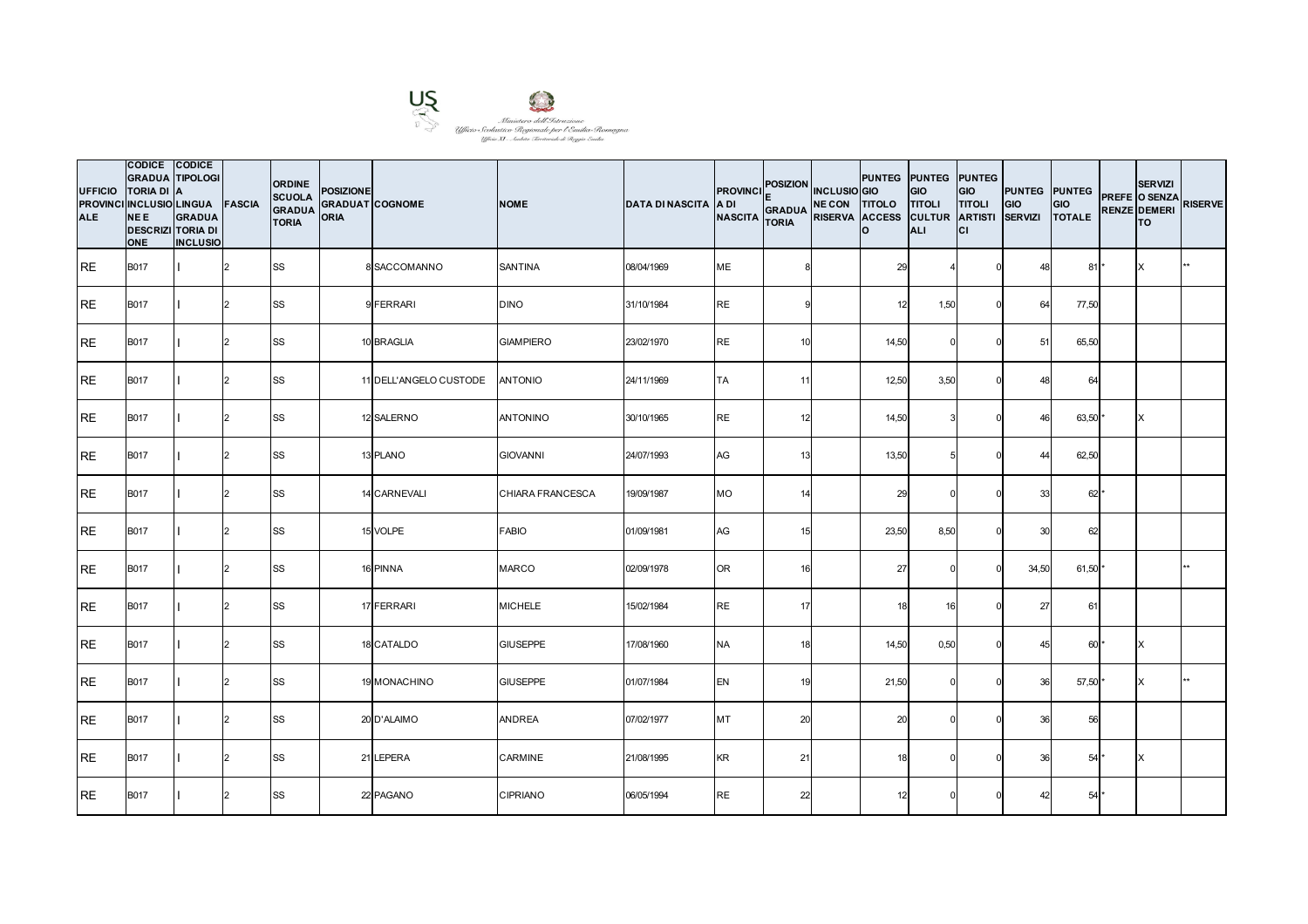

| <b>UFFICIO</b><br><b>ALE</b> | CODICE CODICE<br><b>TORIA DI A</b><br>PROVINCI INCLUSIO LINGUA FASCIA<br><b>NEE</b><br><b>DESCRIZI TORIA DI</b><br><b>ONE</b> | <b>GRADUA TIPOLOGI</b><br><b>GRADUA</b><br><b>INCLUSIO</b> |               | <b>ORDINE</b><br><b>SCUOLA</b><br><b>GRADUA</b><br><b>TORIA</b> | <b>POSIZIONE</b><br><b>GRADUAT COGNOME</b><br><b>ORIA</b> |               | <b>NOME</b>         | <b>DATA DI NASCITA A DI</b> | <b>PROVINCI</b><br><b>NASCITA</b> | POSIZION INCLUSIO GIO<br>GRADUA NE CON TITOLO TITOLI<br><b>TORIA</b> | lo.   | <b>PUNTEG PUNTEG PUNTEG</b><br><b>GIO</b><br>RISERVA ACCESS CULTUR ARTISTI SERVIZI<br><b>ALI</b> | <b>GIO</b><br><b>TITOLI</b><br>lcı | <b>PUNTEG</b> PUNTEG<br>GIO | GIO<br><b>TOTALE</b> | <b>SERVIZI</b><br>PREFE O SENZA<br><b>RENZE DEMERI</b><br><b>TO</b> | <b>RISERVE</b> |
|------------------------------|-------------------------------------------------------------------------------------------------------------------------------|------------------------------------------------------------|---------------|-----------------------------------------------------------------|-----------------------------------------------------------|---------------|---------------------|-----------------------------|-----------------------------------|----------------------------------------------------------------------|-------|--------------------------------------------------------------------------------------------------|------------------------------------|-----------------------------|----------------------|---------------------------------------------------------------------|----------------|
| IRE.                         | <b>B017</b>                                                                                                                   |                                                            | 2             | <b>SS</b>                                                       |                                                           | 23 COZZOLINO  | <b>FABIO</b>        | 22/03/1986                  | <b>NA</b>                         | 23                                                                   | 18    |                                                                                                  |                                    | 36                          | 54                   |                                                                     |                |
| <b>RE</b>                    | <b>B017</b>                                                                                                                   |                                                            | $\mathcal{P}$ | <b>SS</b>                                                       |                                                           | 24 MAZZONI    | <b>FRANCESCO</b>    | 15/12/1970                  | <b>RE</b>                         | 24                                                                   | 14,50 |                                                                                                  |                                    | 38                          | 52,50                | X                                                                   |                |
| <b>RE</b>                    | <b>B017</b>                                                                                                                   |                                                            | $\mathcal{D}$ | SS                                                              |                                                           | 25 BARBUTO    | <b>ROBERTO</b>      | 02/09/1989                  | <b>PR</b>                         | 25                                                                   | 15,50 | 12                                                                                               |                                    | 24                          | $51,50*$             | X                                                                   |                |
| IRE.                         | <b>B017</b>                                                                                                                   |                                                            | $\mathcal{P}$ | SS                                                              |                                                           | 26 ACCOMANDO  | <b>FABIO</b>        | 27/08/1992                  | AV                                | 26                                                                   | 23,50 | 2,50                                                                                             |                                    | 24                          | $50*$                |                                                                     |                |
| <b>RE</b>                    | <b>B017</b>                                                                                                                   |                                                            | $\mathcal{D}$ | <b>SS</b>                                                       |                                                           | 27 RIZZELLO   | <b>SIMONE</b>       | 13/04/1994                  | LE                                | 27                                                                   | 22,50 | 2,50                                                                                             |                                    | 24                          | 49*                  | ΙX                                                                  |                |
| <b>RE</b>                    | <b>B017</b>                                                                                                                   |                                                            | $\mathcal{D}$ | <b>SS</b>                                                       |                                                           | 28 MAININI    | <b>MASSIMILIANO</b> | 06/06/1980                  | <b>RE</b>                         | 28                                                                   | 23,50 |                                                                                                  |                                    | 24                          | 47,50                |                                                                     |                |
| <b>IRE</b>                   | <b>B017</b>                                                                                                                   |                                                            | $\mathcal{P}$ | <b>SS</b>                                                       |                                                           | 29 PERRETTI   | <b>ANTONIA</b>      | 16/08/1968                  | <b>PZ</b>                         | 29                                                                   | 15,50 |                                                                                                  |                                    | 32                          | 47,50                |                                                                     |                |
| RE                           | <b>B017</b>                                                                                                                   |                                                            | $\mathcal{D}$ | <b>SS</b>                                                       |                                                           | 30 FORNARI    | <b>FRANCESCA</b>    | 13/05/1980                  | <b>RE</b>                         | 30                                                                   | 25,50 | 3,50                                                                                             |                                    | 18                          | 47*                  |                                                                     |                |
| <b>RE</b>                    | <b>B017</b>                                                                                                                   |                                                            |               | <b>SS</b>                                                       |                                                           | 31 MOTTA      | <b>FABRIZIO</b>     | 17/05/1971                  | МO                                | 31                                                                   | 23,50 |                                                                                                  |                                    | 22                          | 45,50                | X                                                                   |                |
| <b>RE</b>                    | <b>B017</b>                                                                                                                   |                                                            | $\mathcal{P}$ | <b>SS</b>                                                       |                                                           | 32 SAU        | <b>LUCA</b>         | 08/05/1984                  | <b>RE</b>                         | 32                                                                   | 19    | 0,50                                                                                             |                                    | 24                          | 43,50                |                                                                     |                |
| <b>IRE</b>                   | <b>B017</b>                                                                                                                   |                                                            | $\mathcal{D}$ | <b>SS</b>                                                       |                                                           | 33 CIAMPI     | <b>GIOVANNI</b>     | 08/06/1983                  | FG                                | 33                                                                   | 16,50 |                                                                                                  |                                    | 27                          | 43,50                |                                                                     |                |
| IRE.                         | <b>B017</b>                                                                                                                   |                                                            |               | <b>SS</b>                                                       |                                                           | 34 PISCITELLI | <b>GERARDO</b>      | 19/09/1981                  | CE                                | 34                                                                   | 12    | 7,50                                                                                             |                                    | 24                          | 43,50                |                                                                     |                |
| <b>RE</b>                    | <b>B017</b>                                                                                                                   |                                                            | $\mathcal{P}$ | <b>SS</b>                                                       |                                                           | 35 PROFETA    | <b>MARCO</b>        | 12/03/1987                  | <b>RE</b>                         | 35                                                                   | 25,50 | 5                                                                                                |                                    | 12                          | 42,50                | X                                                                   |                |
| RE                           | <b>B017</b>                                                                                                                   |                                                            | 2             | <b>SS</b>                                                       |                                                           | 36 PANICHELLA | <b>FELICETTA</b>    | 14/01/1986                  | CВ                                | 36                                                                   | 18,50 | 5,50                                                                                             |                                    | 18                          | $42*$                |                                                                     |                |
| <b>RE</b>                    | <b>B017</b>                                                                                                                   |                                                            |               | SS                                                              |                                                           | 37 AVINO      | CARLO               | 13/10/1996                  | <b>SA</b>                         | 37                                                                   | 18    |                                                                                                  |                                    | 18                          | 41                   |                                                                     |                |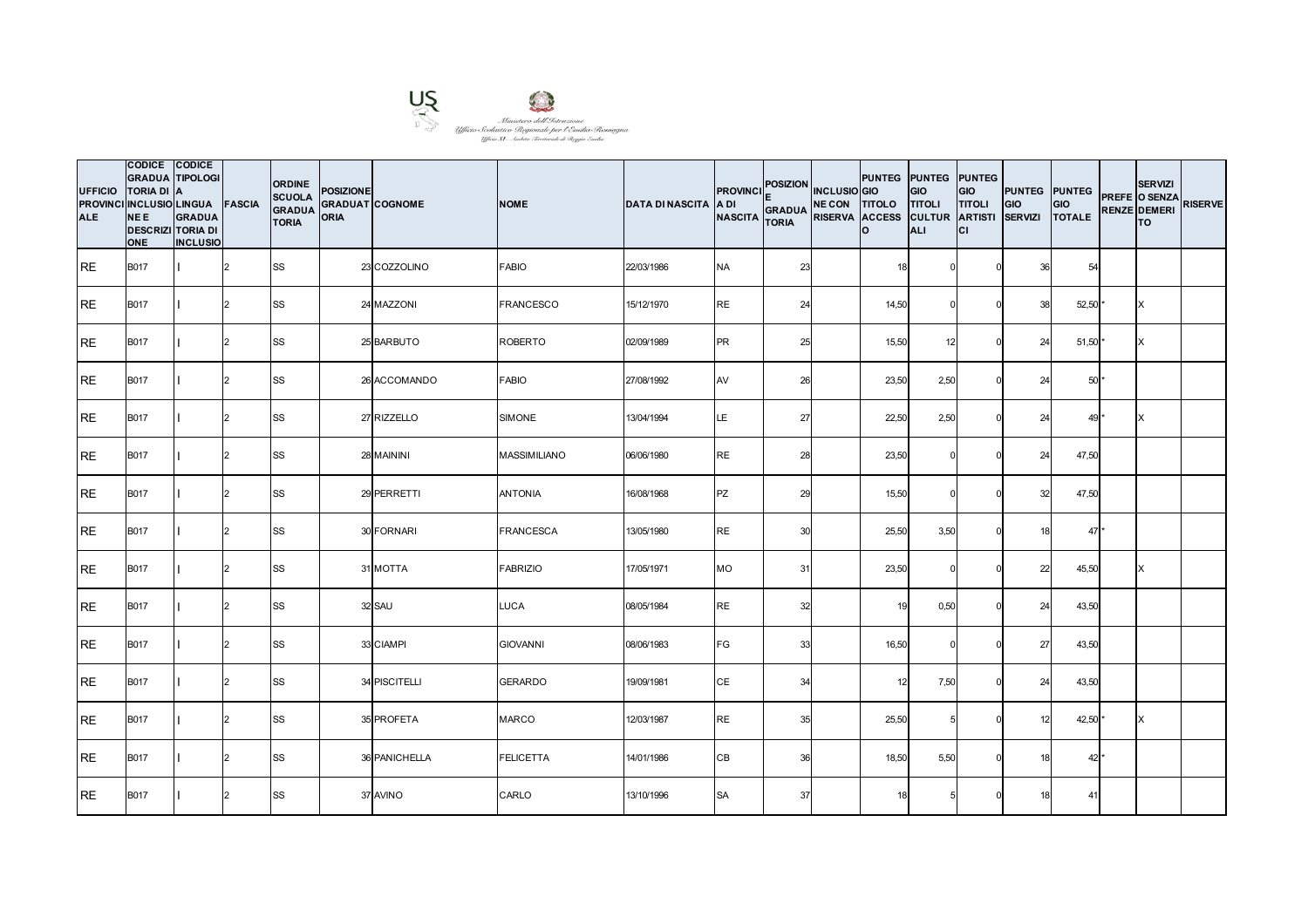

| <b>UFFICIO</b><br><b>ALE</b> | CODICE CODICE<br><b>GRADUA TIPOLOGI</b><br><b>TORIA DI A</b><br>PROVINCI INCLUSIO LINGUA FASCIA<br><b>NEE</b><br><b>DESCRIZI TORIA DI</b><br><b>ONE</b> | <b>GRADUA</b><br><b>INCLUSIO</b> |               | <b>ORDINE</b><br><b>SCUOLA</b><br><b>GRADUA</b><br><b>TORIA</b> | <b>POSIZIONE</b><br><b>GRADUAT COGNOME</b><br><b>ORIA</b> |                  | <b>NOME</b>      | <b>DATA DI NASCITA A DI</b> | <b>PROVINCI</b><br><b>NASCITA</b> | POSIZION INCLUSIO GIO<br>GRADUA NE CON TITOLO TITOLI<br><b>TORIA</b> | lo.   | <b>PUNTEG PUNTEG PUNTEG</b><br><b>GIO</b><br>RISERVA ACCESS CULTUR ARTISTI SERVIZI<br><b>ALI</b> | <b>GIO</b><br><b>TITOLI</b><br>lcı | <b>PUNTEG</b> PUNTEG<br>GIO | GIO<br><b>TOTALE</b> | <b>SERVIZI</b><br>PREFE O SENZA<br><b>RENZE DEMERI</b><br><b>TO</b> | <b>RISERVE</b> |
|------------------------------|---------------------------------------------------------------------------------------------------------------------------------------------------------|----------------------------------|---------------|-----------------------------------------------------------------|-----------------------------------------------------------|------------------|------------------|-----------------------------|-----------------------------------|----------------------------------------------------------------------|-------|--------------------------------------------------------------------------------------------------|------------------------------------|-----------------------------|----------------------|---------------------------------------------------------------------|----------------|
| <b>IRE</b>                   | <b>B017</b>                                                                                                                                             |                                  | 2             | <b>SS</b>                                                       |                                                           | 38 LAMATTINA     | <b>SALVATORE</b> | 08/11/1984                  | <b>CL</b>                         | 38                                                                   | 12    |                                                                                                  |                                    | 28                          | 40*                  |                                                                     |                |
| <b>RE</b>                    | <b>B017</b>                                                                                                                                             |                                  | $\mathcal{P}$ | <b>SS</b>                                                       |                                                           | 39 GUASTAMACCHIA | <b>CELESTINO</b> | 27/09/1985                  | BA                                | 39                                                                   | 25    |                                                                                                  |                                    | 12                          | 39                   |                                                                     |                |
| <b>RE</b>                    | <b>B017</b>                                                                                                                                             |                                  | $\mathcal{D}$ | SS                                                              |                                                           | 40 PIAZZA        | <b>ACCURSIO</b>  | 03/10/1981                  | AG                                | 40                                                                   | 25    | 1,50                                                                                             |                                    | 12                          | 38,50                |                                                                     |                |
| IRE.                         | <b>B017</b>                                                                                                                                             |                                  | $\mathcal{P}$ | SS                                                              |                                                           | 41 PRANDI        | <b>SARA</b>      | 25/05/1987                  | <b>RE</b>                         | 41                                                                   | 24,50 | 1,50                                                                                             |                                    | 12                          | $38*$                |                                                                     |                |
| <b>RE</b>                    | <b>B017</b>                                                                                                                                             |                                  | $\mathcal{D}$ | <b>SS</b>                                                       |                                                           | 42 MAZZALI       | <b>SIMONE</b>    | 17/07/1961                  | <b>RE</b>                         | 42                                                                   | 12    | 1,50                                                                                             |                                    | 24                          | $37,50$ *            | ΙX                                                                  |                |
| <b>RE</b>                    | <b>B017</b>                                                                                                                                             |                                  | $\mathcal{D}$ | <b>SS</b>                                                       |                                                           | 43 COLLODORO     | <b>SALVATORE</b> | 24/04/1975                  | TO                                | 43                                                                   | 12    |                                                                                                  |                                    | 24                          | $37*$                |                                                                     |                |
| <b>IRE</b>                   | <b>B017</b>                                                                                                                                             |                                  | $\mathcal{P}$ | <b>SS</b>                                                       |                                                           | 44 FERRARI       | <b>SERENA</b>    | 10/06/1981                  | <b>RE</b>                         | 44                                                                   | 29    | 1,50                                                                                             | $\Omega$                           |                             | 36,50 *              |                                                                     |                |
| RE                           | <b>B017</b>                                                                                                                                             |                                  | $\mathcal{D}$ | <b>SS</b>                                                       |                                                           | 45 ZANETTINI     | <b>MIRELLA</b>   | 28/10/1972                  | <b>PR</b>                         | 45                                                                   | 13,50 | 12,50                                                                                            |                                    | 10                          | $36*$                |                                                                     |                |
| <b>RE</b>                    | <b>B017</b>                                                                                                                                             |                                  |               | <b>SS</b>                                                       |                                                           | 46 CARDINALE     | <b>ILARIA</b>    | 29/12/1987                  | MT                                | 46                                                                   | 26,50 |                                                                                                  |                                    |                             | 35,50                |                                                                     |                |
| <b>RE</b>                    | <b>B017</b>                                                                                                                                             |                                  | $\mathcal{P}$ | <b>SS</b>                                                       |                                                           | 47 NAVARRA       | <b>ROSANNA</b>   | 18/04/1978                  | CE                                | 47                                                                   | 14,50 |                                                                                                  |                                    | 12                          | $34,50*$             |                                                                     |                |
| <b>IRE</b>                   | <b>B017</b>                                                                                                                                             |                                  | $\mathcal{D}$ | <b>SS</b>                                                       |                                                           | 48 MONACO        | <b>GIUSEPPE</b>  | 21/05/1990                  | <b>SA</b>                         | 48                                                                   | 18    | 4,50                                                                                             |                                    | 12                          | 34,50                |                                                                     |                |
| <b>RE</b>                    | <b>B017</b>                                                                                                                                             |                                  |               | <b>SS</b>                                                       |                                                           | 49 PATTI         | <b>MARIO</b>     | 06/06/1995                  | PA                                | 49                                                                   | 27,50 | 5,50                                                                                             |                                    |                             | 34                   |                                                                     |                |
| <b>RE</b>                    | <b>B017</b>                                                                                                                                             |                                  | $\mathcal{P}$ | <b>SS</b>                                                       |                                                           | 50 BUONDONNO     | <b>LEONARDO</b>  | 16/01/2002                  | <b>NA</b>                         | 50                                                                   | 33    | 0,50                                                                                             | $\Omega$                           |                             | $33,50$ *            |                                                                     |                |
| RE                           | <b>B017</b>                                                                                                                                             |                                  | 2             | <b>SS</b>                                                       |                                                           | 51 SISTO         | <b>GIUSEPPE</b>  | 01/12/1986                  | MT                                | 51                                                                   | 29    |                                                                                                  |                                    |                             | 33                   |                                                                     |                |
| <b>RE</b>                    | <b>B017</b>                                                                                                                                             |                                  |               | SS                                                              |                                                           | 52 PELYAK        | <b>OKSANA</b>    | 06/11/1978                  | EE                                | 52                                                                   | 29    | 3,50                                                                                             |                                    |                             | $32,50$ *            |                                                                     |                |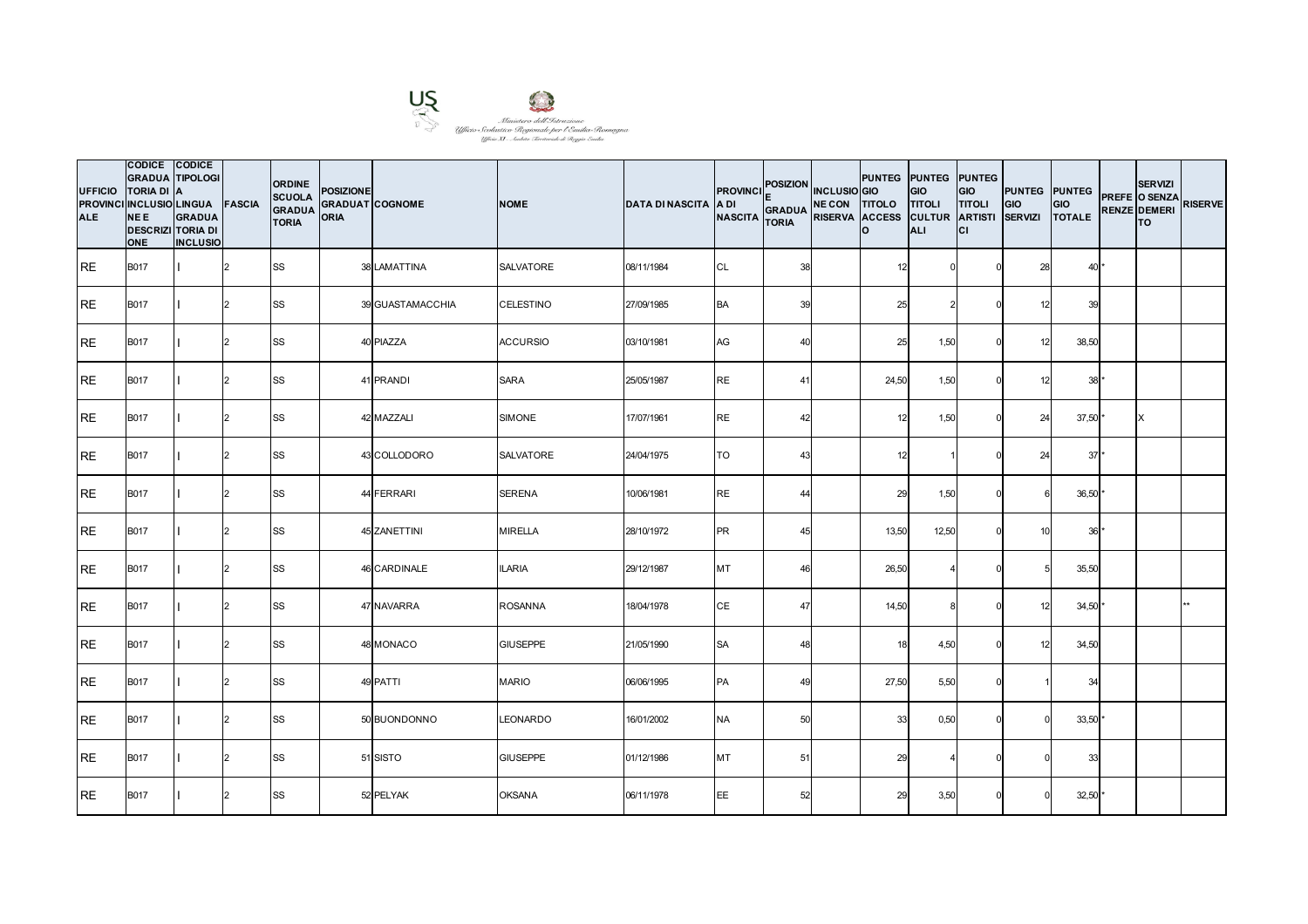

| <b>UFFICIO</b><br><b>ALE</b> | CODICE CODICE<br><b>GRADUA TIPOLOGI</b><br><b>TORIA DI A</b><br>PROVINCI INCLUSIO LINGUA FASCIA<br><b>NEE</b><br><b>DESCRIZI TORIA DI</b><br><b>ONE</b> | <b>GRADUA</b><br><b>INCLUSIO</b> |               | <b>ORDINE</b><br><b>SCUOLA</b><br><b>GRADUA</b><br><b>TORIA</b> | <b>POSIZIONE</b><br><b>GRADUAT COGNOME</b><br><b>ORIA</b> |               | <b>NOME</b>      | <b>DATA DI NASCITA A DI</b> | <b>PROVINCI</b><br><b>NASCITA</b> | POSIZION INCLUSIO GIO<br>GRADUA NE CON TITOLO TITOLI<br><b>TORIA</b> | lo.   | <b>PUNTEG PUNTEG PUNTEG</b><br><b>GIO</b><br>RISERVA ACCESS CULTUR ARTISTI SERVIZI<br><b>ALI</b> | <b>GIO</b><br><b>TITOLI</b><br>lcı | <b>PUNTEG</b> PUNTEG<br>GIO | GIO<br><b>TOTALE</b> | <b>SERVIZI</b><br>PREFE O SENZA<br><b>RENZE DEMERI</b><br><b>TO</b> | <b>RISERVE</b> |
|------------------------------|---------------------------------------------------------------------------------------------------------------------------------------------------------|----------------------------------|---------------|-----------------------------------------------------------------|-----------------------------------------------------------|---------------|------------------|-----------------------------|-----------------------------------|----------------------------------------------------------------------|-------|--------------------------------------------------------------------------------------------------|------------------------------------|-----------------------------|----------------------|---------------------------------------------------------------------|----------------|
| IRE.                         | <b>B017</b>                                                                                                                                             |                                  | 2             | <b>SS</b>                                                       |                                                           | 53 PASSASEO   | <b>MATTIA</b>    | 22/10/1994                  | LE                                | 53                                                                   | 19    | 1,50                                                                                             |                                    | 12                          | 32,50                |                                                                     |                |
| <b>RE</b>                    | <b>B017</b>                                                                                                                                             |                                  | $\mathcal{P}$ | <b>SS</b>                                                       |                                                           | 54 PARUOLO    | SALVATORE        | 17/04/1994                  | <b>SA</b>                         | 54                                                                   | 18    | 1,50                                                                                             |                                    | 12                          | $31,50$ *            |                                                                     |                |
| <b>RE</b>                    | <b>B017</b>                                                                                                                                             |                                  | $\mathcal{D}$ | SS                                                              |                                                           | 55 ROSCO      | <b>PIETRO</b>    | 28/07/1981                  | <b>PZ</b>                         | 55                                                                   | 16    | 3,50                                                                                             |                                    | 12                          | 31,50                |                                                                     |                |
| IRE.                         | <b>B017</b>                                                                                                                                             |                                  | $\mathcal{P}$ | SS                                                              |                                                           | 56 DI SORBO   | <b>DOMENICO</b>  | 21/08/2001                  | CE                                | 56                                                                   | 29    | 0,50                                                                                             |                                    |                             | 29,50                |                                                                     |                |
| <b>RE</b>                    | <b>B017</b>                                                                                                                                             |                                  | $\mathcal{D}$ | <b>SS</b>                                                       |                                                           | 57 ALOE       | <b>FRANCESCO</b> | 04/08/1973                  | <b>TA</b>                         | 57                                                                   | 29    |                                                                                                  |                                    |                             | 29'                  |                                                                     |                |
| <b>RE</b>                    | <b>B017</b>                                                                                                                                             |                                  | $\mathcal{D}$ | <b>SS</b>                                                       |                                                           | 58 GATTUSO    | <b>GIUSEPPE</b>  | 23/02/2001                  | RC                                | 58                                                                   | 29    |                                                                                                  |                                    |                             | 29                   |                                                                     |                |
| <b>IRE</b>                   | <b>B017</b>                                                                                                                                             |                                  | $\mathcal{P}$ | <b>SS</b>                                                       |                                                           | 59 TOSONE     | <b>MICHELE</b>   | 23/08/1999                  | AV                                | 59                                                                   | 29    |                                                                                                  |                                    |                             | 29                   |                                                                     |                |
| RE                           | <b>B017</b>                                                                                                                                             |                                  | $\mathcal{D}$ | <b>SS</b>                                                       |                                                           | 60 LORENZELLI | <b>MARCO</b>     | 23/08/1985                  | <b>RE</b>                         | 60                                                                   | 24,50 | 3,50                                                                                             |                                    |                             | 29                   |                                                                     |                |
| <b>RE</b>                    | <b>B017</b>                                                                                                                                             |                                  |               | <b>SS</b>                                                       |                                                           | 61 GIUCA      | <b>VINCENZO</b>  | 04/05/1974                  | <b>RG</b>                         | 61                                                                   | 12    |                                                                                                  |                                    | 16                          | 28 *                 | X                                                                   |                |
| <b>RE</b>                    | <b>B017</b>                                                                                                                                             |                                  | $\mathcal{P}$ | <b>SS</b>                                                       |                                                           | 62 PAGANO     | ROCCA LINDA      | 17/06/1978                  | CL                                | 62                                                                   | 16    |                                                                                                  |                                    | 12                          | $28*$                | ΙX                                                                  |                |
| <b>IRE</b>                   | <b>B017</b>                                                                                                                                             |                                  | $\mathcal{D}$ | <b>SS</b>                                                       |                                                           | 63 LIBETTA    | <b>PAOLO</b>     | 19/02/2002                  | LE                                | 63                                                                   | 27,50 | 0,50                                                                                             |                                    |                             | 28                   |                                                                     |                |
| <b>RE</b>                    | <b>B017</b>                                                                                                                                             |                                  |               | <b>SS</b>                                                       |                                                           | 64 BRANCHETTI | <b>ROBERTO</b>   | 24/02/1973                  | <b>RE</b>                         | 64                                                                   | 15,50 |                                                                                                  |                                    | 12                          | $27,50*$             |                                                                     |                |
| <b>RE</b>                    | <b>B017</b>                                                                                                                                             |                                  | $\mathcal{P}$ | <b>SS</b>                                                       |                                                           | 65 ONORATO    | <b>GIOVANNI</b>  | 18/07/1986                  | <b>NA</b>                         | 65                                                                   | 18    |                                                                                                  | $\Omega$                           |                             | $27*$                | X                                                                   | $**$           |
| RE                           | <b>B017</b>                                                                                                                                             |                                  | 2             | <b>SS</b>                                                       |                                                           | 66 SCHILLACI  | CALOGERO         | 22/08/1996                  | PA                                | 66                                                                   | 27    |                                                                                                  |                                    |                             | 27                   |                                                                     |                |
| <b>RE</b>                    | <b>B017</b>                                                                                                                                             |                                  |               | SS                                                              |                                                           | 67 FRISULLO   | <b>MASSIMO</b>   | 30/10/1989                  | LE                                | 67                                                                   | 12    | 2,50                                                                                             |                                    | 12                          | 26,50                |                                                                     |                |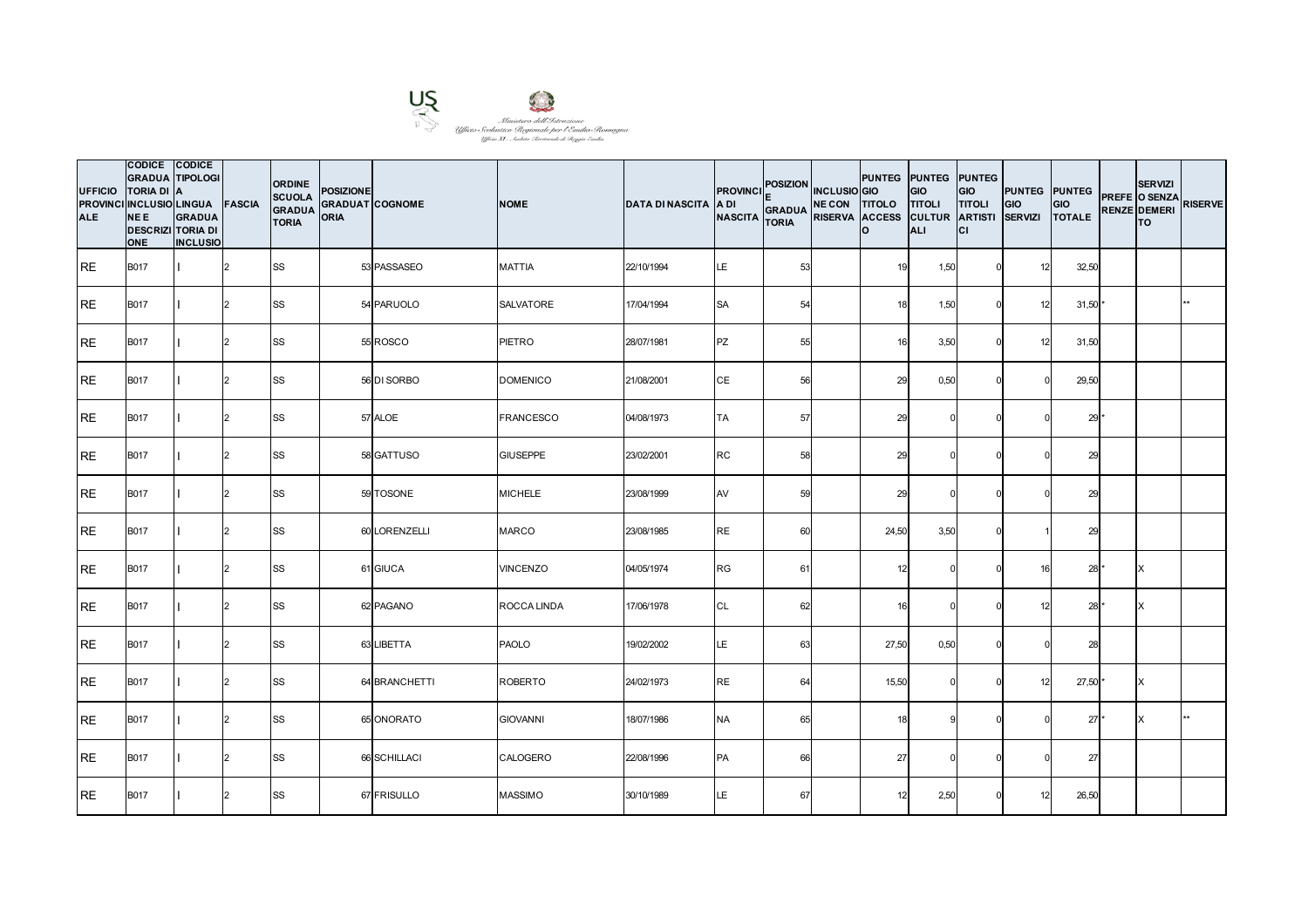

| <b>UFFICIO</b><br><b>ALE</b> | CODICE CODICE<br><b>GRADUA TIPOLOGI</b><br><b>TORIA DI A</b><br>PROVINCI INCLUSIO LINGUA FASCIA<br><b>NEE</b><br><b>DESCRIZI TORIA DI</b><br><b>ONE</b> | <b>GRADUA</b><br><b>INCLUSIO</b> |               | <b>ORDINE</b><br><b>SCUOLA</b><br><b>GRADUA</b><br><b>TORIA</b> | <b>POSIZIONE</b><br><b>GRADUAT COGNOME</b><br><b>ORIA</b> |                | <b>NOME</b>     | <b>DATA DI NASCITA A DI</b> | <b>PROVINCI</b><br><b>NASCITA</b> | POSIZION INCLUSIO GIO<br>GRADUA NE CON TITOLO TITOLI<br><b>TORIA</b> | <b>PUNTEG PUNTEG PUNTEG</b><br>RISERVA ACCESS CULTUR ARTISTI<br>lo. | <b>GIO</b><br><b>ALI</b> | <b>GIO</b><br><b>TITOLI</b><br>СI | <b>PUNTEG</b> PUNTEG<br>GIO<br><b>SERVIZI</b> | GIO<br><b>TOTALE</b> | <b>SERVIZI</b><br>PREFE O SENZA<br><b>RENZE DEMERI</b><br><b>TO</b> | <b>RISERVE</b> |
|------------------------------|---------------------------------------------------------------------------------------------------------------------------------------------------------|----------------------------------|---------------|-----------------------------------------------------------------|-----------------------------------------------------------|----------------|-----------------|-----------------------------|-----------------------------------|----------------------------------------------------------------------|---------------------------------------------------------------------|--------------------------|-----------------------------------|-----------------------------------------------|----------------------|---------------------------------------------------------------------|----------------|
| <b>IRE</b>                   | <b>B017</b>                                                                                                                                             |                                  | 2             | <b>SS</b>                                                       |                                                           | 68 DE LUCA     | <b>PLACIDO</b>  | 10/09/1991                  | <b>ME</b>                         | 68                                                                   | 23,50                                                               |                          |                                   |                                               | 25,50                |                                                                     |                |
| <b>RE</b>                    | <b>B017</b>                                                                                                                                             |                                  | $\mathcal{P}$ | <b>SS</b>                                                       |                                                           | 69 CERASUOLO   | <b>ANNA</b>     | 29/08/1983                  | <b>SA</b>                         | 69                                                                   | 24,50                                                               | 0,50                     |                                   |                                               | 25                   |                                                                     |                |
| <b>RE</b>                    | <b>B017</b>                                                                                                                                             |                                  | $\mathcal{D}$ | SS                                                              |                                                           | 70 BENEVENTI   | <b>ALEX</b>     | 25/05/1983                  | <b>RE</b>                         | 70                                                                   | 12                                                                  |                          |                                   | 12                                            | 25                   |                                                                     |                |
| IRE.                         | <b>B017</b>                                                                                                                                             |                                  | $\mathcal{P}$ | SS                                                              |                                                           | 71 NESE        | PASQUALE MIRCO  | 04/05/1978                  | <b>RE</b>                         | 71                                                                   | 24,50                                                               | 0,50                     |                                   |                                               | 25                   |                                                                     |                |
| <b>RE</b>                    | <b>B017</b>                                                                                                                                             |                                  | $\mathcal{D}$ | <b>SS</b>                                                       |                                                           | 72 FELLI       | <b>LUIGI</b>    | 22/07/1998                  | <b>NA</b>                         | 72                                                                   | 24                                                                  | 0,50                     |                                   |                                               | 24,50                |                                                                     |                |
| <b>RE</b>                    | <b>B017</b>                                                                                                                                             |                                  | $\mathcal{D}$ | <b>SS</b>                                                       |                                                           | 73 PASQUALETTO | <b>VINCENZO</b> | 31/08/1995                  | CT                                | 73                                                                   | 12                                                                  |                          |                                   |                                               | $24*$                | ΙX                                                                  |                |
| <b>IRE</b>                   | <b>B017</b>                                                                                                                                             |                                  | $\mathcal{P}$ | <b>SS</b>                                                       |                                                           | 74 DI PINO     | CARMELO         | 20/06/1995                  | PA                                | 74                                                                   | 12                                                                  |                          |                                   |                                               | 24                   | X                                                                   |                |
| RE                           | <b>B017</b>                                                                                                                                             |                                  | $\mathcal{D}$ | <b>SS</b>                                                       |                                                           | 75 CURCIO      | <b>GIUSEPPE</b> | 14/03/1985                  | AG                                | 75                                                                   | 12                                                                  |                          |                                   | 12                                            | $24*$                |                                                                     |                |
| <b>RE</b>                    | <b>B017</b>                                                                                                                                             |                                  |               | <b>SS</b>                                                       |                                                           | 76 GALLITELLI  | <b>GIOVANNI</b> | 01/09/1971                  | <b>TA</b>                         | 76                                                                   | 12                                                                  |                          |                                   | 12                                            | $24*$                |                                                                     |                |
| <b>RE</b>                    | <b>B017</b>                                                                                                                                             |                                  | $\mathcal{P}$ | <b>SS</b>                                                       |                                                           | 77 GIANNOTTA   | <b>MASSIMO</b>  | 16/02/1974                  | <b>BR</b>                         | 77                                                                   | 12,50                                                               | 11,50                    |                                   |                                               | 24                   | ΙX                                                                  |                |
| <b>IRE</b>                   | <b>B017</b>                                                                                                                                             |                                  | $\mathcal{D}$ | <b>SS</b>                                                       |                                                           | 78 SCROPPO     | <b>PATRIZIA</b> | 27/04/1983                  | EN                                | 78                                                                   | 23,50                                                               |                          |                                   |                                               | 23,50'               |                                                                     |                |
| IRE.                         | <b>B017</b>                                                                                                                                             |                                  |               | <b>SS</b>                                                       |                                                           | 79 PROFETA     | <b>GIULIO</b>   | 17/02/1989                  | <b>RE</b>                         | 79                                                                   | 23,50                                                               |                          |                                   |                                               | 23,50'               |                                                                     |                |
| <b>RE</b>                    | <b>B017</b>                                                                                                                                             |                                  | $\mathcal{P}$ | <b>SS</b>                                                       |                                                           | 80 DI VARA     | <b>GIUSEPPE</b> | 31/01/1971                  | CL                                | 80                                                                   | 21,50                                                               |                          | $\Omega$                          |                                               | $21,50$ *            |                                                                     |                |
| RE                           | <b>B017</b>                                                                                                                                             |                                  | 2             | <b>SS</b>                                                       |                                                           | 81 DELLA CORTE | <b>GIANLUCA</b> | 08/01/1998                  | <b>NA</b>                         | 81                                                                   | 16                                                                  | 5,50                     |                                   |                                               | 21,50                |                                                                     |                |
| <b>RE</b>                    | <b>B017</b>                                                                                                                                             |                                  |               | SS                                                              |                                                           | 82 FAVATA      | CALOGERO        | 16/08/1994                  | CL                                | 82                                                                   | 21                                                                  | 0,50                     |                                   |                                               | 21,50                |                                                                     |                |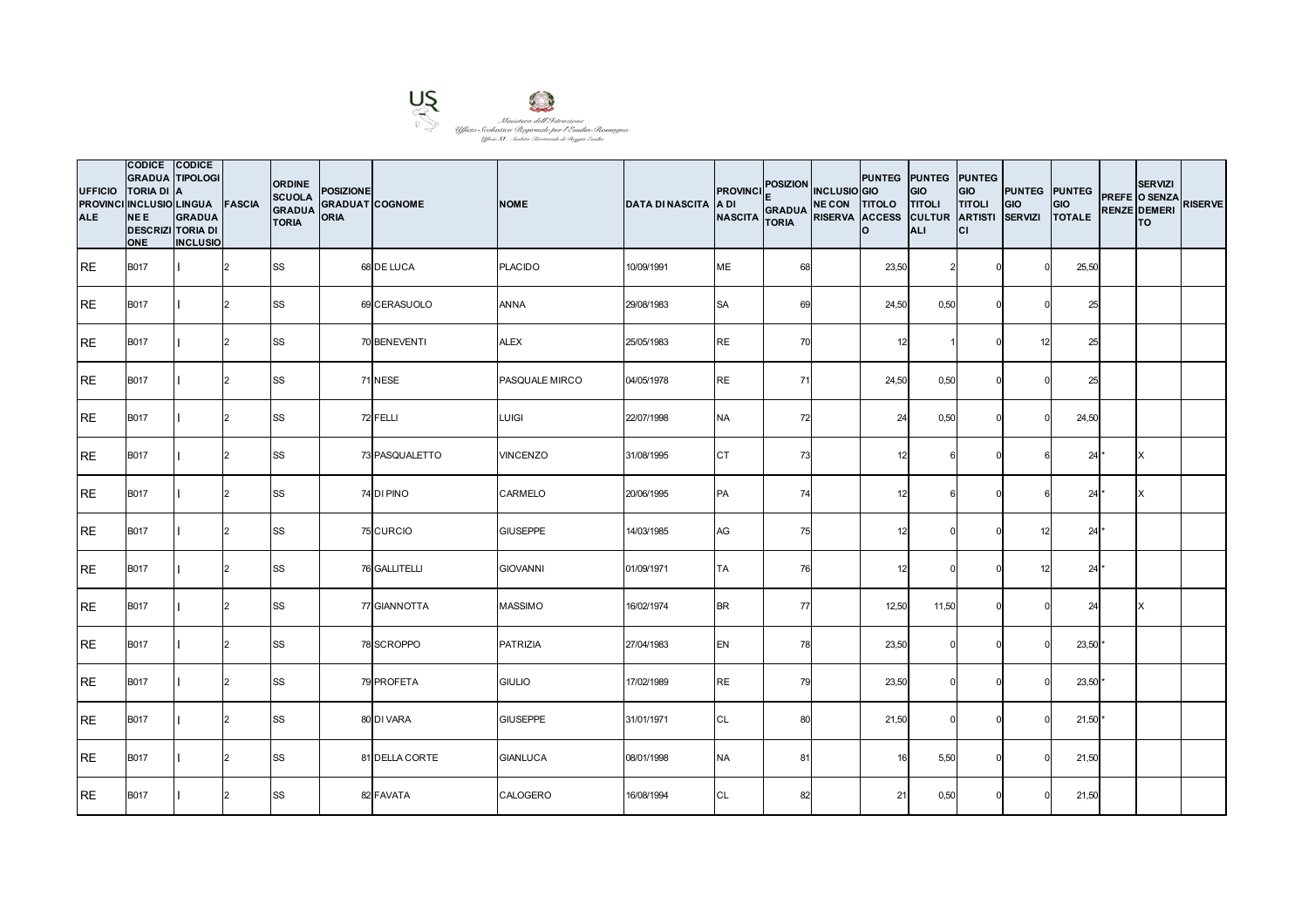

| <b>UFFICIO</b><br><b>ALE</b> | CODICE CODICE<br><b>GRADUA TIPOLOGI</b><br><b>TORIA DI A</b><br>PROVINCI INCLUSIO LINGUA FASCIA<br><b>NEE</b><br><b>DESCRIZI TORIA DI</b><br><b>ONE</b> | <b>GRADUA</b><br><b>INCLUSIO</b> |               | <b>ORDINE</b><br><b>SCUOLA</b><br><b>GRADUA</b><br><b>TORIA</b> | <b>POSIZIONE</b><br><b>GRADUAT COGNOME</b><br><b>ORIA</b> |               | <b>NOME</b>             | <b>DATA DI NASCITA A DI</b> | <b>PROVINCI</b><br><b>NASCITA</b> | POSIZION INCLUSIO GIO<br><b>GRADUA</b><br><b>TORIA</b> | NE CON TITOLO TITOLI<br>RISERVA ACCESS CULTUR ARTISTI | <b>PUNTEG PUNTEG PUNTEG</b><br>lo. | <b>GIO</b><br><b>ALI</b> | <b>GIO</b><br><b>TITOLI</b><br>lcı | <b>PUNTEG</b> PUNTEG<br>GIO<br><b>SERVIZI</b> | GIO<br><b>TOTALE</b> | <b>SERVIZI</b><br>PREFE O SENZA<br><b>RENZE DEMERI</b><br><b>TO</b> | <b>RISERVE</b> |
|------------------------------|---------------------------------------------------------------------------------------------------------------------------------------------------------|----------------------------------|---------------|-----------------------------------------------------------------|-----------------------------------------------------------|---------------|-------------------------|-----------------------------|-----------------------------------|--------------------------------------------------------|-------------------------------------------------------|------------------------------------|--------------------------|------------------------------------|-----------------------------------------------|----------------------|---------------------------------------------------------------------|----------------|
| IRE.                         | <b>B017</b>                                                                                                                                             |                                  | 2             | <b>SS</b>                                                       |                                                           | 83 CERRATO    | <b>GIULIO</b>           | 10/12/1983                  | AV                                | 83                                                     |                                                       | 14,50                              | 0,50                     | U                                  |                                               | $21*$                |                                                                     |                |
| <b>RE</b>                    | <b>B017</b>                                                                                                                                             |                                  | $\mathcal{P}$ | <b>SS</b>                                                       |                                                           | 84 GANZERLI   | <b>GIULIO FRANCESCO</b> | 09/10/1990                  | <b>RE</b>                         | 84                                                     |                                                       | 21                                 |                          |                                    |                                               | 21                   |                                                                     |                |
| <b>RE</b>                    | <b>B017</b>                                                                                                                                             |                                  | $\mathcal{D}$ | SS                                                              |                                                           | 85 CARUSO     | <b>GIUSEPPE</b>         | 07/07/1974                  | <b>RG</b>                         | 85                                                     |                                                       | 21                                 |                          |                                    |                                               | $21*$                |                                                                     |                |
| IRE.                         | <b>B017</b>                                                                                                                                             |                                  | $\mathcal{P}$ | SS                                                              |                                                           | 86 GARGIULO   | <b>RACHELE</b>          | 16/05/1976                  | <b>NA</b>                         | 86                                                     |                                                       | 14,50                              | 6,50                     |                                    |                                               | 21                   |                                                                     |                |
| <b>RE</b>                    | <b>B017</b>                                                                                                                                             |                                  | $\mathcal{D}$ | <b>SS</b>                                                       |                                                           | 87 BRACCOLINO | <b>DANIELE</b>          | 22/03/2000                  | <b>RE</b>                         | 87                                                     |                                                       | 21                                 |                          |                                    |                                               | 21                   |                                                                     |                |
| <b>RE</b>                    | <b>B017</b>                                                                                                                                             |                                  | $\mathcal{D}$ | <b>SS</b>                                                       |                                                           | 88 PELLECCHIA | CARMINE                 | 28/06/1990                  | AV                                | 88                                                     |                                                       | 21                                 |                          |                                    |                                               | 21                   |                                                                     |                |
| <b>IRE</b>                   | <b>B017</b>                                                                                                                                             |                                  | $\mathcal{P}$ | <b>SS</b>                                                       |                                                           | 89 GIARRATANA | <b>SALVATORE</b>        | 30/12/1986                  | <b>CL</b>                         | 89                                                     |                                                       | 20                                 | 0,50                     | $\Omega$                           |                                               | $20,50$ *            |                                                                     |                |
| RE                           | <b>B017</b>                                                                                                                                             |                                  | $\mathcal{D}$ | <b>SS</b>                                                       |                                                           | 90 TAMPIERI   | <b>ANNA</b>             | 19/08/1974                  | <b>RA</b>                         | 90                                                     |                                                       | 15,50                              |                          |                                    |                                               | $20,50$ *            |                                                                     |                |
| <b>RE</b>                    | <b>B017</b>                                                                                                                                             |                                  |               | <b>SS</b>                                                       |                                                           | 91 DE LORENZO | <b>ANTONIO</b>          | 12/12/1962                  | CN                                | 91                                                     |                                                       | 12                                 |                          |                                    |                                               | $20*$                |                                                                     |                |
| <b>RE</b>                    | <b>B017</b>                                                                                                                                             |                                  | $\mathcal{P}$ | <b>SS</b>                                                       |                                                           | 92 MICCOLI    | VITO FRANCESCO          | 04/10/1995                  | <b>BR</b>                         | 92                                                     |                                                       | 18,50                              | 1,50                     |                                    |                                               | 20                   |                                                                     |                |
| <b>IRE</b>                   | <b>B017</b>                                                                                                                                             |                                  | $\mathcal{D}$ | <b>SS</b>                                                       |                                                           | 93 COZZOLINO  | <b>DAVIDE</b>           | 23/01/1995                  | <b>SA</b>                         | 93                                                     |                                                       | 12,50                              | 7,50                     |                                    |                                               | 20                   |                                                                     |                |
| <b>RE</b>                    | <b>B017</b>                                                                                                                                             |                                  |               | <b>SS</b>                                                       |                                                           | 94 CURRO'     | <b>STEFANO</b>          | 23/03/1993                  | ME                                | 94                                                     |                                                       | 18,50                              | 0,50                     |                                    |                                               | 20                   |                                                                     |                |
| <b>RE</b>                    | <b>B017</b>                                                                                                                                             |                                  | $\mathcal{P}$ | <b>SS</b>                                                       |                                                           | 95 INTINI     | <b>DARIO</b>            | 09/04/1988                  | <b>BA</b>                         | 95                                                     |                                                       | 20                                 |                          | $\Omega$                           |                                               | 20                   |                                                                     |                |
| RE                           | <b>B017</b>                                                                                                                                             |                                  | 2             | <b>SS</b>                                                       |                                                           | 96 FILIA      | <b>BAINGIO</b>          | 27/12/1990                  | SS                                | 96                                                     |                                                       | 19,50                              |                          |                                    |                                               | 19,50                |                                                                     |                |
| <b>RE</b>                    | <b>B017</b>                                                                                                                                             |                                  |               | SS                                                              |                                                           | 97 BARBETTA   | ROCCO                   | 03/04/1983                  | <b>BA</b>                         | 97                                                     |                                                       | 18,50                              | 0,50                     |                                    |                                               | $19*$                | X                                                                   |                |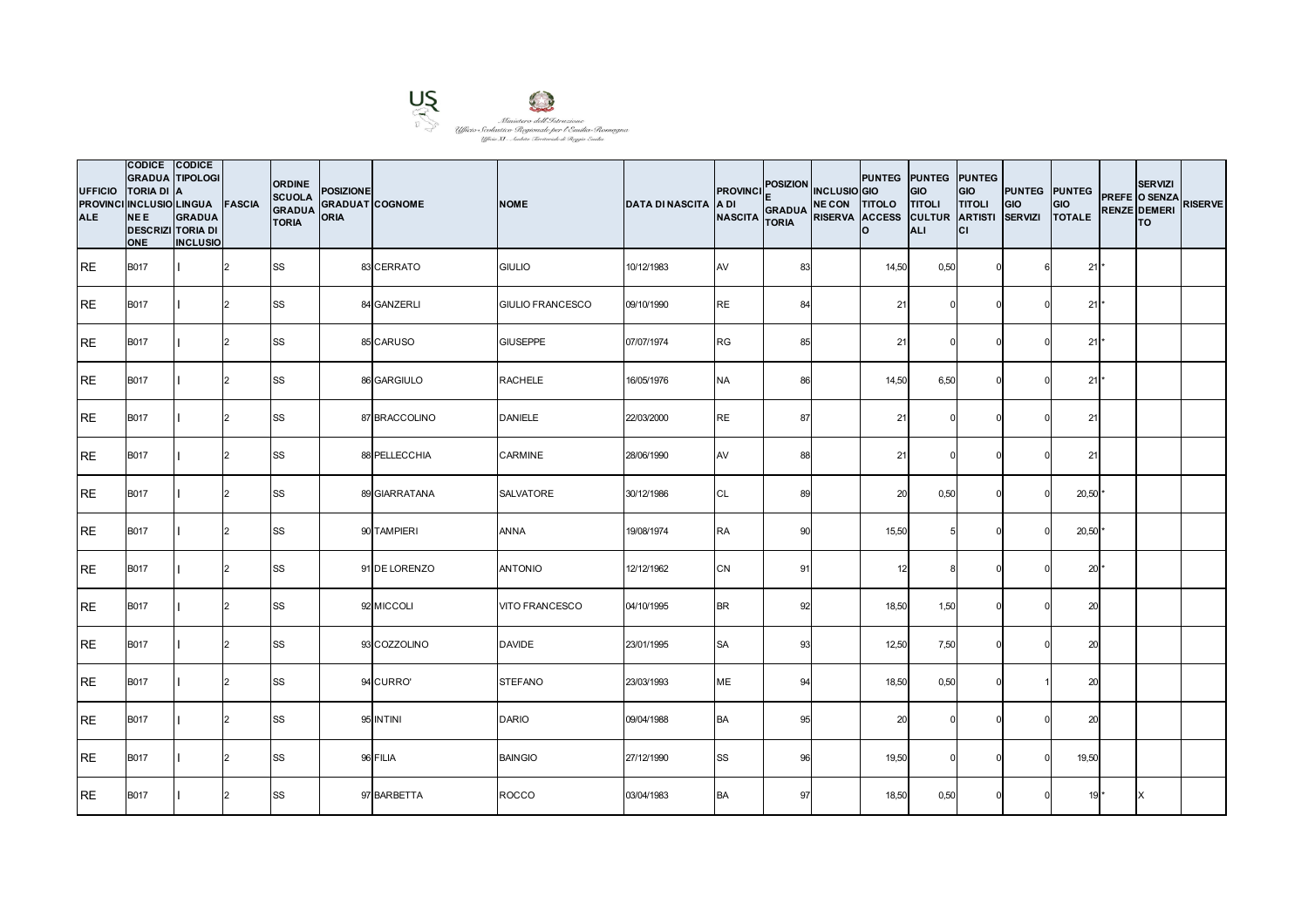

| <b>UFFICIO</b><br><b>ALE</b> | CODICE CODICE<br><b>GRADUA TIPOLOGI</b><br><b>TORIA DI A</b><br>PROVINCI INCLUSIO LINGUA FASCIA<br><b>NEE</b><br><b>DESCRIZI TORIA DI</b><br><b>ONE</b> | <b>GRADUA</b><br><b>INCLUSIO</b> |               | <b>ORDINE</b><br><b>SCUOLA</b><br><b>GRADUA</b><br><b>TORIA</b> | <b>POSIZIONE</b><br><b>GRADUAT COGNOME</b><br><b>ORIA</b> |                 | <b>NOME</b>        | <b>DATA DI NASCITA A DI</b> | <b>PROVINCI</b><br><b>NASCITA</b> | POSIZION INCLUSIO GIO<br>GRADUA NE CON TITOLO TITOLI<br><b>TORIA</b> | PUNTEG PUNTEG PUNTEG<br>RISERVA ACCESS CULTUR ARTISTI SERVIZI<br>lo. | <b>GIO</b><br><b>ALI</b> | <b>GIO</b><br><b>TITOLI</b><br>lcı | <b>PUNTEG</b> PUNTEG<br>GIO | GIO<br><b>TOTALE</b> | <b>SERVIZI</b><br>PREFE O SENZA<br><b>RENZE DEMERI</b><br><b>TO</b> | <b>RISERVE</b> |
|------------------------------|---------------------------------------------------------------------------------------------------------------------------------------------------------|----------------------------------|---------------|-----------------------------------------------------------------|-----------------------------------------------------------|-----------------|--------------------|-----------------------------|-----------------------------------|----------------------------------------------------------------------|----------------------------------------------------------------------|--------------------------|------------------------------------|-----------------------------|----------------------|---------------------------------------------------------------------|----------------|
| IRE.                         | <b>B017</b>                                                                                                                                             |                                  | I2            | <b>SS</b>                                                       |                                                           | 98 PANNISCO     | <b>PIERPAOLO</b>   | 16/11/2000                  | AV                                | 98                                                                   | 19                                                                   |                          |                                    |                             | 19                   |                                                                     |                |
| <b>RE</b>                    | <b>B017</b>                                                                                                                                             |                                  | $\mathcal{P}$ | <b>SS</b>                                                       |                                                           | 99 COVELLO      | <b>GIUSEPPE</b>    | 02/02/1972                  | CS                                | 99                                                                   | 16                                                                   | 0,50                     |                                    |                             | 18,50                |                                                                     |                |
| RE                           | <b>B017</b>                                                                                                                                             |                                  | $\mathcal{D}$ | <b>SS</b>                                                       |                                                           | 100 VACCARIELLO | <b>ANDREA</b>      | 15/05/1986                  | CE                                | 100                                                                  | 18,50                                                                |                          |                                    |                             | 18,50                |                                                                     |                |
| IRE.                         | <b>B017</b>                                                                                                                                             |                                  | 2             | <b>SS</b>                                                       |                                                           | 101 CERRA       | CARMELA            | 26/07/1984                  | <b>SA</b>                         | 101                                                                  | 14                                                                   |                          |                                    |                             | 18                   | X                                                                   |                |
| <b>RE</b>                    | <b>B017</b>                                                                                                                                             |                                  | $\mathcal{D}$ | <b>SS</b>                                                       |                                                           | 102 IZZO        | <b>LUIGI</b>       | 13/10/1987                  | <b>NA</b>                         | 102                                                                  | 12                                                                   |                          |                                    |                             | 18                   |                                                                     |                |
| RE                           | <b>B017</b>                                                                                                                                             |                                  | $\mathcal{D}$ | <b>SS</b>                                                       |                                                           | 103 DURSO       | <b>ANTONIO</b>     | 28/09/1983                  | MT                                | 103                                                                  | 18                                                                   |                          |                                    |                             | 18                   |                                                                     |                |
| <b>RE</b>                    | <b>B017</b>                                                                                                                                             |                                  | $\mathcal{D}$ | <b>SS</b>                                                       |                                                           | 104 BORTONE     | <b>MICHELE</b>     | 13/04/1969                  | FG                                | 104                                                                  | 18                                                                   |                          |                                    |                             | 18                   |                                                                     |                |
| <b>RE</b>                    | <b>B017</b>                                                                                                                                             |                                  | $\mathcal{D}$ | SS                                                              |                                                           | 105 BUFANO      | <b>MASSIMO</b>     | 01/01/1980                  | СS                                | 105                                                                  | 16                                                                   | 1,50                     |                                    |                             | $17,50*$             | X                                                                   |                |
| RE                           | <b>B017</b>                                                                                                                                             |                                  | $\mathcal{P}$ | <b>SS</b>                                                       |                                                           | 106 ARIANO      | <b>VINCENZO</b>    | 23/01/1970                  | EE                                | 106                                                                  | 12                                                                   | 0,50                     |                                    |                             | 17,50 *              |                                                                     |                |
| <b>RE</b>                    | <b>B017</b>                                                                                                                                             |                                  | $\mathcal{P}$ | SS                                                              |                                                           | 107 COLCA       | <b>LUCIA MARIA</b> | 17/04/1990                  | PA                                | 107                                                                  | 17                                                                   | 0,50                     | U                                  |                             | 17,50                | X                                                                   |                |
| <b>RE</b>                    | <b>B017</b>                                                                                                                                             |                                  | $\mathcal{L}$ | SS                                                              |                                                           | 108 MOGGIO      | <b>GENNARO</b>     | 08/08/1999                  | <b>NA</b>                         | 108                                                                  | 16                                                                   | 1,50                     |                                    |                             | 17,50                |                                                                     |                |
| RE                           | <b>B017</b>                                                                                                                                             |                                  |               | <b>SS</b>                                                       |                                                           | 109 CARPENITO   | <b>STEFANO</b>     | 10/11/1992                  | <b>BN</b>                         | 109                                                                  | 12                                                                   | 5,50                     |                                    |                             | 17,50                |                                                                     |                |
| <b>RE</b>                    | <b>B017</b>                                                                                                                                             |                                  | $\mathcal{P}$ | <b>SS</b>                                                       |                                                           | 110 NAPOLITANO  | <b>ANTONIO</b>     | 13/12/1982                  | AV                                | 110                                                                  | 14                                                                   | 3,50                     | $\Omega$                           |                             | 17,50                |                                                                     |                |
| <b>RE</b>                    | <b>B017</b>                                                                                                                                             |                                  | $\mathcal{D}$ | SS                                                              |                                                           | 111 GRASSO      | <b>DANIELE</b>     | 15/01/1988                  | AV                                | 111                                                                  | 13,50                                                                | 3,50                     |                                    |                             | 17                   |                                                                     |                |
| <b>IRE</b>                   | <b>B017</b>                                                                                                                                             |                                  |               | <b>SS</b>                                                       |                                                           | 112 BIGI        | <b>DANIELE</b>     | 27/07/1988                  | <b>RE</b>                         | 112                                                                  | 12,50                                                                |                          |                                    |                             | 16,50                | X                                                                   |                |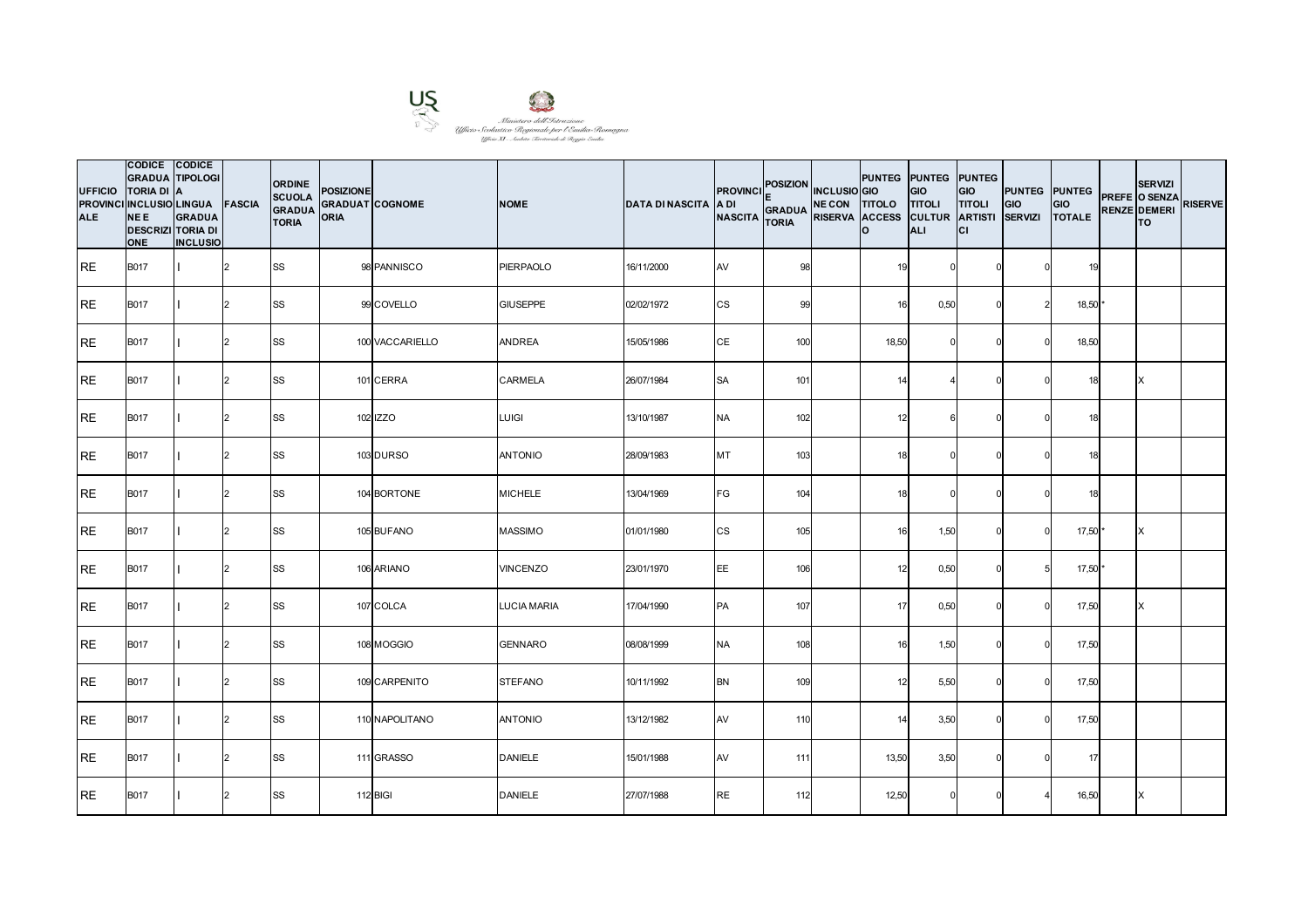

| <b>UFFICIO</b><br><b>ALE</b> | CODICE CODICE<br><b>GRADUA TIPOLOGI</b><br><b>TORIA DI A</b><br>PROVINCI INCLUSIO LINGUA FASCIA<br><b>NEE</b><br><b>DESCRIZI TORIA DI</b><br><b>ONE</b> | <b>GRADUA</b><br><b>INCLUSIO</b> |                | <b>ORDINE</b><br><b>SCUOLA</b><br><b>GRADUA</b><br><b>TORIA</b> | <b>POSIZIONE</b><br><b>GRADUAT COGNOME</b><br><b>ORIA</b> |                   | <b>NOME</b>      | <b>DATA DI NASCITA A DI</b> | <b>PROVINCI</b><br><b>NASCITA</b> | POSIZION INCLUSIO GIO<br>GRADUA NE CON TITOLO TITOLI<br><b>TORIA</b> | PUNTEG PUNTEG PUNTEG<br>RISERVA ACCESS CULTUR ARTISTI SERVIZI<br>Ιo | <b>GIO</b><br><b>ALI</b> | <b>GIO</b><br><b>TITOLI</b><br>lcı | <b>PUNTEG</b> PUNTEG<br>GIO | GIO<br><b>TOTALE</b> | <b>SERVIZI</b><br>PREFE O SENZA<br><b>RENZE DEMERI</b><br><b>TO</b> | <b>RISERVE</b> |
|------------------------------|---------------------------------------------------------------------------------------------------------------------------------------------------------|----------------------------------|----------------|-----------------------------------------------------------------|-----------------------------------------------------------|-------------------|------------------|-----------------------------|-----------------------------------|----------------------------------------------------------------------|---------------------------------------------------------------------|--------------------------|------------------------------------|-----------------------------|----------------------|---------------------------------------------------------------------|----------------|
| <b>IRE</b>                   | <b>B017</b>                                                                                                                                             |                                  | 2              | <b>SS</b>                                                       |                                                           | 113 SAULINO       | <b>ANDREA</b>    | 16/05/1990                  | <b>NA</b>                         | 113                                                                  | 12,50                                                               | 3,50                     | $\Omega$                           |                             | $16*$                |                                                                     |                |
| <b>RE</b>                    | <b>B017</b>                                                                                                                                             |                                  | $\mathcal{P}$  | <b>SS</b>                                                       |                                                           | 114 VIGGIANI      | <b>VINCENZO</b>  | 08/08/1968                  | FG                                | 114                                                                  | 15,50                                                               | 0,50                     |                                    |                             | $16*$                |                                                                     |                |
| RE                           | <b>B017</b>                                                                                                                                             |                                  | $\mathcal{D}$  | <b>SS</b>                                                       |                                                           | 115 DI VARA       | ROCCO            | 05/06/1965                  | CL                                | 115                                                                  | 16                                                                  |                          |                                    |                             | $16*$                |                                                                     |                |
| <b>RE</b>                    | <b>B017</b>                                                                                                                                             |                                  | $\overline{2}$ | <b>SS</b>                                                       |                                                           | 116 ALOIA         | PAOLA EMILIA     | 17/12/1993                  | <b>CS</b>                         | 116                                                                  | 12                                                                  |                          |                                    |                             | 16                   |                                                                     |                |
| <b>IRE</b>                   | <b>B017</b>                                                                                                                                             |                                  | $\mathcal{P}$  | <b>SS</b>                                                       |                                                           | 117 GIANFRANCESCO | <b>GIOVANNI</b>  | 17/12/1991                  | CE                                | 117                                                                  | 12                                                                  |                          |                                    |                             | 16                   |                                                                     |                |
| RE                           | <b>B017</b>                                                                                                                                             |                                  | $\mathcal{D}$  | <b>SS</b>                                                       |                                                           | 118 MARAZZI       | <b>LUCA</b>      | 01/09/1984                  | <b>RE</b>                         | 118                                                                  | 12                                                                  |                          |                                    |                             | 16                   |                                                                     |                |
| <b>RE</b>                    | <b>B017</b>                                                                                                                                             |                                  | $\mathcal{P}$  | <b>SS</b>                                                       |                                                           | 119 RUSSO         | <b>EMILIANO</b>  | 13/10/1971                  | <b>NA</b>                         | 119                                                                  | 12                                                                  | 3,50                     | $\Omega$                           |                             | 15,50                | X                                                                   |                |
| RE                           | <b>B017</b>                                                                                                                                             |                                  | $\mathcal{D}$  | SS                                                              |                                                           | 120 MINNELLA      | <b>FRANCESCO</b> | 09/06/1976                  | RC                                | 120                                                                  | 15,50                                                               |                          |                                    |                             | 15,50 *              |                                                                     |                |
| <b>RE</b>                    | <b>B017</b>                                                                                                                                             |                                  |                | <b>SS</b>                                                       |                                                           | 121 DI COSTANZO   | <b>ANTONIO</b>   | 03/09/1990                  | NA                                | 121                                                                  | 12                                                                  | 3,50                     |                                    |                             | 15,50                | X                                                                   |                |
| <b>IRE</b>                   | <b>B017</b>                                                                                                                                             |                                  | $\mathcal{P}$  | <b>SS</b>                                                       |                                                           | 122 SANSONE       | ANDREA FRANCESCO | 01/05/1981                  | CS                                | 122                                                                  | 12                                                                  |                          |                                    |                             | $15$ <sup>*</sup>    |                                                                     |                |
| RE                           | <b>B017</b>                                                                                                                                             |                                  | $\mathcal{L}$  | <b>SS</b>                                                       |                                                           | 123 GUARNIERI     | <b>ALFREDO</b>   | 14/11/1972                  | <b>RC</b>                         | 123                                                                  | 15                                                                  |                          |                                    |                             | $15$ <sup>*</sup>    |                                                                     |                |
| RE                           | <b>B017</b>                                                                                                                                             |                                  |                | <b>SS</b>                                                       |                                                           | 124 ZANETTI       | <b>ANDREA</b>    | 05/03/1987                  | <b>RE</b>                         | 124                                                                  | 12                                                                  |                          |                                    |                             | 15                   |                                                                     |                |
| <b>RE</b>                    | <b>B017</b>                                                                                                                                             |                                  | $\mathcal{D}$  | <b>SS</b>                                                       |                                                           | 125 CARNUCCI      | <b>ROSELLA</b>   | 05/06/1977                  | KR                                | 125                                                                  | 12                                                                  | 2,50                     | $\Omega$                           |                             | $14,50$ *            |                                                                     |                |
| <b>RE</b>                    | <b>B017</b>                                                                                                                                             |                                  | 2              | <b>SS</b>                                                       |                                                           | 126 ACCOMANDO     | <b>DENNY</b>     | 22/08/1988                  | AV                                | 126                                                                  | 13,50                                                               |                          | $\Omega$                           |                             | 14,50                |                                                                     |                |
| <b>RE</b>                    | <b>B017</b>                                                                                                                                             |                                  |                | <b>SS</b>                                                       |                                                           | 127 PAPALEO       | <b>SALVATORE</b> | 01/07/1975                  | <b>RE</b>                         | 127                                                                  | 14,50                                                               |                          |                                    |                             | 14,50                |                                                                     |                |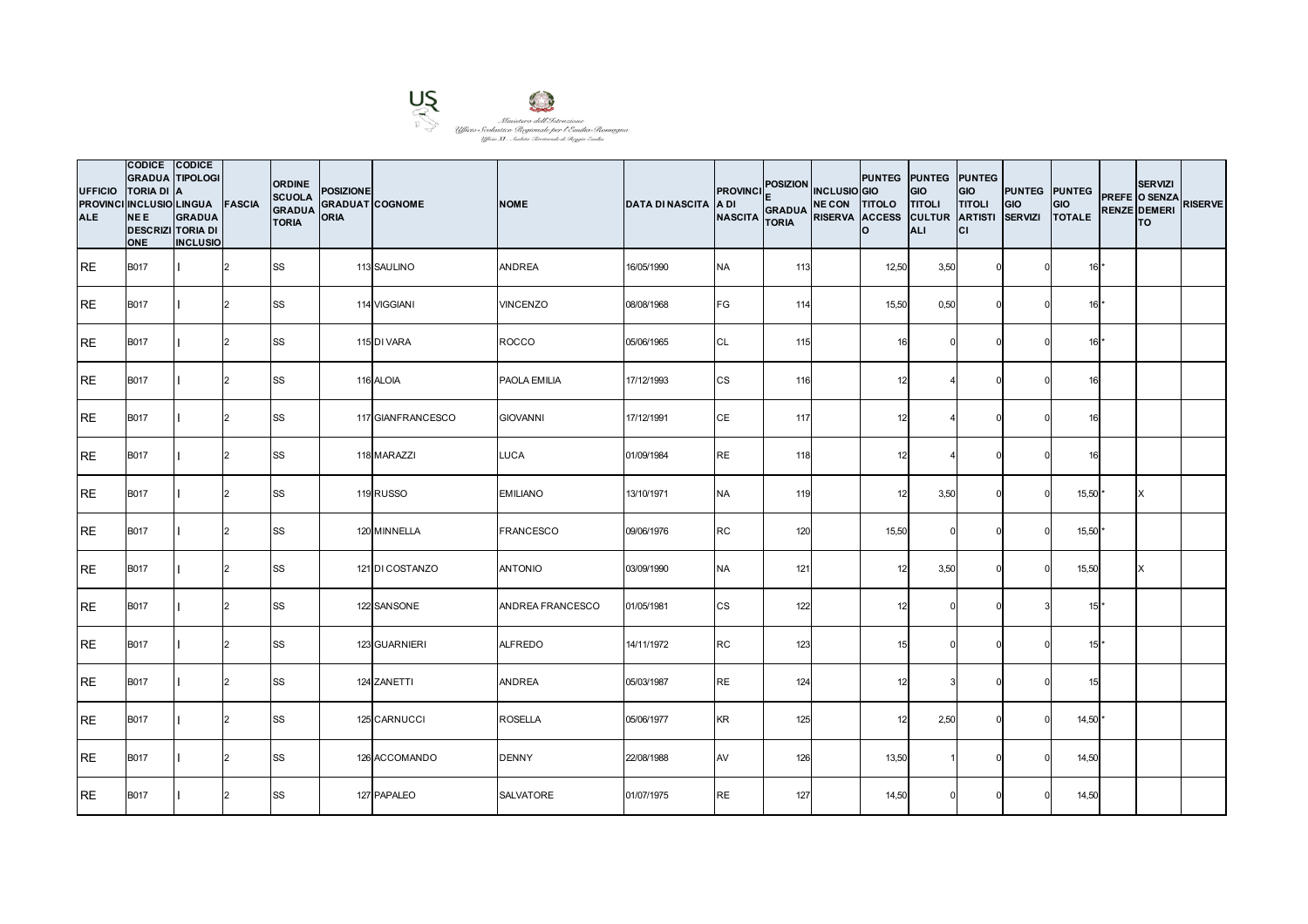

| <b>UFFICIO</b><br><b>ALE</b> | CODICE CODICE<br><b>GRADUA TIPOLOGI</b><br><b>TORIA DI A</b><br>PROVINCI INCLUSIO LINGUA FASCIA<br><b>NEE</b><br><b>DESCRIZI TORIA DI</b><br><b>ONE</b> | <b>GRADUA</b><br><b>INCLUSIO</b> |                | <b>ORDINE</b><br><b>SCUOLA</b><br><b>GRADUA</b><br><b>TORIA</b> | <b>POSIZIONE</b><br><b>GRADUAT COGNOME</b><br><b>ORIA</b> |                | <b>NOME</b>       | <b>DATA DI NASCITA A DI</b> | <b>PROVINCI</b><br><b>NASCITA</b> | POSIZION INCLUSIO GIO<br>GRADUA NE CON TITOLO TITOLI<br><b>TORIA</b> | PUNTEG PUNTEG PUNTEG<br>RISERVA ACCESS CULTUR ARTISTI SERVIZI<br>Ιo | <b>GIO</b><br><b>ALI</b> | <b>GIO</b><br><b>TITOLI</b><br>lcı | <b>PUNTEG</b> PUNTEG<br>GIO | GIO<br><b>TOTALE</b> | <b>SERVIZI</b><br>PREFE O SENZA<br><b>RENZE DEMERI</b><br><b>TO</b> | <b>RISERVE</b> |
|------------------------------|---------------------------------------------------------------------------------------------------------------------------------------------------------|----------------------------------|----------------|-----------------------------------------------------------------|-----------------------------------------------------------|----------------|-------------------|-----------------------------|-----------------------------------|----------------------------------------------------------------------|---------------------------------------------------------------------|--------------------------|------------------------------------|-----------------------------|----------------------|---------------------------------------------------------------------|----------------|
| <b>IRE</b>                   | <b>B017</b>                                                                                                                                             |                                  | 2              | <b>SS</b>                                                       |                                                           | 128 RICCIO     | <b>GIUSEPPE</b>   | 12/08/1968                  | CE                                | 128                                                                  | 14,50                                                               |                          |                                    |                             | 14,50                |                                                                     |                |
| <b>RE</b>                    | <b>B017</b>                                                                                                                                             |                                  | $\mathcal{P}$  | <b>SS</b>                                                       |                                                           | 129 ROMOLI     | <b>MASSIMO</b>    | 19/05/1963                  | <b>RE</b>                         | 129                                                                  | 14,50                                                               |                          |                                    |                             | 14,50                |                                                                     |                |
| <b>RE</b>                    | <b>B017</b>                                                                                                                                             |                                  | $\mathcal{D}$  | <b>SS</b>                                                       |                                                           | 130 MORREALE   | <b>LEONARDO</b>   | 08/10/1981                  | CL                                | 130                                                                  | 14                                                                  |                          |                                    |                             | $14*$                |                                                                     |                |
| <b>RE</b>                    | <b>B017</b>                                                                                                                                             |                                  | $\overline{2}$ | <b>SS</b>                                                       |                                                           | 131 PONTRELLI  | VITO PANCRAZIO    | 12/05/1972                  | <b>BR</b>                         | 131                                                                  | 12,50                                                               | 1,50                     |                                    |                             | $14*$                |                                                                     |                |
| <b>IRE</b>                   | <b>B017</b>                                                                                                                                             |                                  | $\mathcal{P}$  | <b>SS</b>                                                       |                                                           | 132 REGGIANI   | <b>SEBASTIANO</b> | 08/07/1995                  | <b>RE</b>                         | 132                                                                  | 14                                                                  |                          |                                    |                             | 14                   |                                                                     |                |
| RE                           | <b>B017</b>                                                                                                                                             |                                  | $\mathcal{P}$  | <b>SS</b>                                                       |                                                           | 133 SOTTILE    | <b>MARIA</b>      | 06/07/1970                  | PA                                | 133                                                                  | 12                                                                  |                          |                                    |                             | 14                   |                                                                     |                |
| <b>RE</b>                    | <b>B017</b>                                                                                                                                             |                                  | $\mathcal{P}$  | SS                                                              |                                                           | 134 CARUSO     | <b>ANTONINO</b>   | 07/09/1964                  | <b>SR</b>                         | 134                                                                  | 12                                                                  |                          | U                                  |                             | 14                   |                                                                     |                |
| RE                           | <b>B017</b>                                                                                                                                             |                                  | $\mathcal{D}$  | SS                                                              |                                                           | 135 SORRENTINO | <b>ENRICO</b>     | 07/01/1981                  | NA                                | 135                                                                  | 12,50                                                               |                          |                                    |                             | $13,50$ *            |                                                                     |                |
| <b>RE</b>                    | <b>B017</b>                                                                                                                                             |                                  |                | SS                                                              |                                                           | 136 RIZZO      | ALESSANDRO        | 09/11/2001                  | ME                                | 136                                                                  | 13,50                                                               |                          |                                    |                             | 13,50                |                                                                     |                |
| <b>IRE</b>                   | <b>B017</b>                                                                                                                                             |                                  | $\mathcal{P}$  | <b>SS</b>                                                       |                                                           | 137 GENTILE    | ROCCO ANTONIO     | 09/01/1998                  | lsı                               | 137                                                                  | 13,50                                                               |                          | $\Omega$                           |                             | 13,50                |                                                                     |                |
| RE                           | <b>B017</b>                                                                                                                                             |                                  | $\mathcal{P}$  | <b>SS</b>                                                       |                                                           | 138 FAVATA     | <b>EMANUEL</b>    | 24/03/1997                  | CL                                | 138                                                                  | 13,50                                                               |                          |                                    |                             | 13,50                |                                                                     |                |
| <b>RE</b>                    | <b>B017</b>                                                                                                                                             |                                  |                | <b>SS</b>                                                       |                                                           | 139 GRIECO     | <b>KEVIN</b>      | 24/07/1996                  | <b>SA</b>                         | 139                                                                  | 13,50                                                               |                          |                                    |                             | 13,50                |                                                                     |                |
| <b>RE</b>                    | <b>B017</b>                                                                                                                                             |                                  | $\mathcal{D}$  | <b>SS</b>                                                       |                                                           | 140 MINUTA     | <b>DARIO</b>      | 05/02/1996                  | CL                                | 140                                                                  | 13,50                                                               |                          | $\Omega$                           |                             | 13,50                |                                                                     |                |
| <b>RE</b>                    | <b>B017</b>                                                                                                                                             |                                  | 2              | <b>SS</b>                                                       |                                                           | 141 GALEAZZI   | LUCA              | 27/06/1989                  | <b>RE</b>                         | 141                                                                  | 13,50                                                               |                          | $\Omega$                           |                             | 13,50                |                                                                     |                |
| <b>RE</b>                    | <b>B017</b>                                                                                                                                             |                                  | $\mathcal{D}$  | <b>SS</b>                                                       |                                                           | 142 PILLITTERI | <b>CIRO</b>       | 04/06/1988                  | PA                                | 142                                                                  | 12                                                                  | 1,50                     |                                    |                             | 13,50                |                                                                     |                |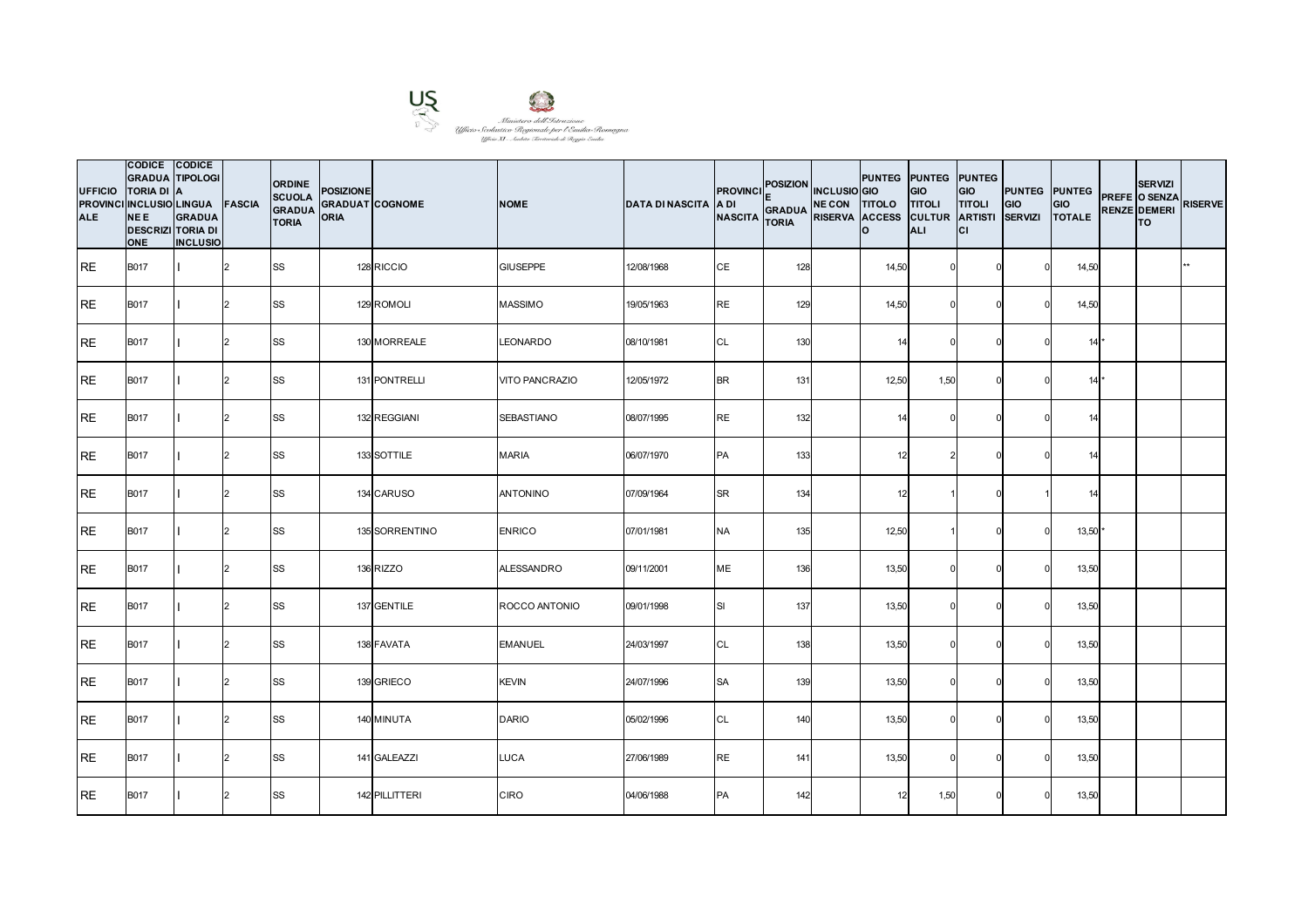

| <b>UFFICIO</b><br><b>ALE</b> | CODICE CODICE<br><b>GRADUA TIPOLOGI</b><br><b>TORIA DI A</b><br>PROVINCI INCLUSIO LINGUA FASCIA<br><b>NEE</b><br><b>DESCRIZI TORIA DI</b><br><b>ONE</b> | <b>GRADUA</b><br><b>INCLUSIO</b> |               | <b>ORDINE</b><br><b>SCUOLA</b><br><b>GRADUA</b><br><b>TORIA</b> | <b>POSIZIONE</b><br><b>GRADUAT COGNOME</b><br><b>ORIA</b> |                 | <b>NOME</b>         | <b>DATA DI NASCITA A DI</b> | <b>PROVINCI</b><br><b>NASCITA</b> | POSIZION INCLUSIO GIO<br>GRADUA NE CON TITOLO TITOLI<br><b>TORIA</b> | <b>PUNTEG PUNTEG PUNTEG</b><br>RISERVA ACCESS CULTUR ARTISTI SERVIZI<br>lo. | <b>GIO</b><br><b>ALI</b> | <b>GIO</b><br><b>TITOLI</b><br>СI | <b>PUNTEG</b> PUNTEG<br>GIO | <b>GIO</b><br><b>TOTALE</b> | <b>SERVIZI</b><br>PREFE O SENZA<br><b>RENZE DEMERI</b><br><b>TO</b> | <b>RISERVE</b> |
|------------------------------|---------------------------------------------------------------------------------------------------------------------------------------------------------|----------------------------------|---------------|-----------------------------------------------------------------|-----------------------------------------------------------|-----------------|---------------------|-----------------------------|-----------------------------------|----------------------------------------------------------------------|-----------------------------------------------------------------------------|--------------------------|-----------------------------------|-----------------------------|-----------------------------|---------------------------------------------------------------------|----------------|
| <b>IRE</b>                   | <b>B017</b>                                                                                                                                             |                                  | 2             | <b>SS</b>                                                       |                                                           | 143 SCIOTTO     | SANTI               | 18/08/1972                  | ME                                | 143                                                                  | 13,50                                                                       |                          |                                   |                             | 13,50                       |                                                                     |                |
| <b>RE</b>                    | <b>B017</b>                                                                                                                                             |                                  | $\mathcal{D}$ | <b>SS</b>                                                       |                                                           | 144 CORIGLIANO  | RAFFAELE ANTONIO    | 03/03/1982                  | KR                                | 144                                                                  | 12                                                                          |                          |                                   |                             | $13*$                       | X                                                                   |                |
| <b>IRE</b>                   | <b>B017</b>                                                                                                                                             |                                  | $\mathcal{D}$ | SS                                                              |                                                           | 145 MILONE      | ALESSANDRO          | 30/06/1983                  | <b>RE</b>                         | 145                                                                  | 12                                                                          |                          |                                   |                             | $13*$                       |                                                                     |                |
| IRE.                         | <b>B017</b>                                                                                                                                             |                                  | $\mathcal{P}$ | <b>SS</b>                                                       |                                                           | 146 FERRARO     | <b>CRISTOFORO</b>   | 09/03/1996                  | <b>NA</b>                         | 146                                                                  | 12                                                                          |                          |                                   |                             | 13                          |                                                                     |                |
| <b>RE</b>                    | <b>B017</b>                                                                                                                                             |                                  | $\mathcal{D}$ | <b>SS</b>                                                       |                                                           | 147 MICELI      | <b>ANTONIO</b>      | 04/05/1993                  | ME                                | 147                                                                  | 12,50                                                                       | 0,50                     |                                   |                             | 13                          |                                                                     |                |
| <b>RE</b>                    | <b>B017</b>                                                                                                                                             |                                  | $\mathcal{D}$ | <b>SS</b>                                                       |                                                           | 148 CANCIELLO   | <b>TOMMASO</b>      | 09/06/1962                  | <b>NA</b>                         | 148                                                                  | 12                                                                          |                          |                                   |                             | 13                          |                                                                     |                |
| <b>IRE</b>                   | <b>B017</b>                                                                                                                                             |                                  | $\mathcal{P}$ | <b>SS</b>                                                       |                                                           | 149 MAGURNO     | <b>PIERINO</b>      | 19/10/1956                  | <b>CS</b>                         | 149                                                                  | 12                                                                          | 0,50                     | $\Omega$                          |                             | $12,50$ *                   |                                                                     |                |
| <b>I</b> RE                  | <b>B017</b>                                                                                                                                             |                                  | $\mathcal{D}$ | SS                                                              |                                                           | 150 DE RIENZO   | <b>RAFFAELE</b>     | 19/01/1979                  | AV                                | 150                                                                  | 12                                                                          | 0,50                     |                                   |                             | $12,50$ *                   | X                                                                   |                |
| <b>RE</b>                    | <b>B017</b>                                                                                                                                             |                                  |               | <b>SS</b>                                                       |                                                           | 151 COZZI       | PIETRO GIUSEPPE     | 19/03/1967                  | PZ                                | 151                                                                  | 12                                                                          | 0,50                     |                                   |                             | $12,50$ *                   | X                                                                   |                |
| <b>RE</b>                    | <b>B017</b>                                                                                                                                             |                                  | $\mathcal{P}$ | <b>SS</b>                                                       |                                                           | 152 PORFIDA     | <b>ROSARIO</b>      | 30/03/1969                  | <b>RC</b>                         | 152                                                                  | 12,50                                                                       |                          |                                   |                             | $12,50$ *                   |                                                                     |                |
| <b>IRE</b>                   | <b>B017</b>                                                                                                                                             |                                  | $\mathcal{L}$ | <b>SS</b>                                                       |                                                           | 153 MAURO       | SERGIO MARIO ANGELO | 02/10/1974                  | <b>CT</b>                         | 153                                                                  | 12                                                                          | 0,50                     |                                   |                             | 12,50                       | X                                                                   |                |
| IRE.                         | <b>B017</b>                                                                                                                                             |                                  |               | <b>SS</b>                                                       |                                                           | 154 LASCALA     | <b>FABIO</b>        | 20/05/1997                  | W                                 | 154                                                                  | 12,50                                                                       |                          |                                   |                             | 12,50                       |                                                                     |                |
| <b>RE</b>                    | <b>B017</b>                                                                                                                                             |                                  | $\mathcal{P}$ | <b>SS</b>                                                       |                                                           | 155 GALLACE     | LORENZO             | 20/12/1996                  | <b>VV</b>                         | 155                                                                  | 12,50                                                                       |                          | $\Omega$                          |                             | 12,50                       |                                                                     |                |
| RE                           | <b>B017</b>                                                                                                                                             |                                  | 2             | <b>SS</b>                                                       |                                                           | 156 TAMBURELLO  | <b>VINCENZO</b>     | 23/11/1995                  | PA                                | 156                                                                  | 12,50                                                                       |                          |                                   |                             | 12,50                       |                                                                     |                |
| <b>RE</b>                    | <b>B017</b>                                                                                                                                             |                                  |               | <b>SS</b>                                                       |                                                           | 157 CATALINOTTO | <b>LUCIANO</b>      | 16/07/1993                  | PA                                | 157                                                                  | 12                                                                          | 0,50                     |                                   |                             | 12,50                       |                                                                     |                |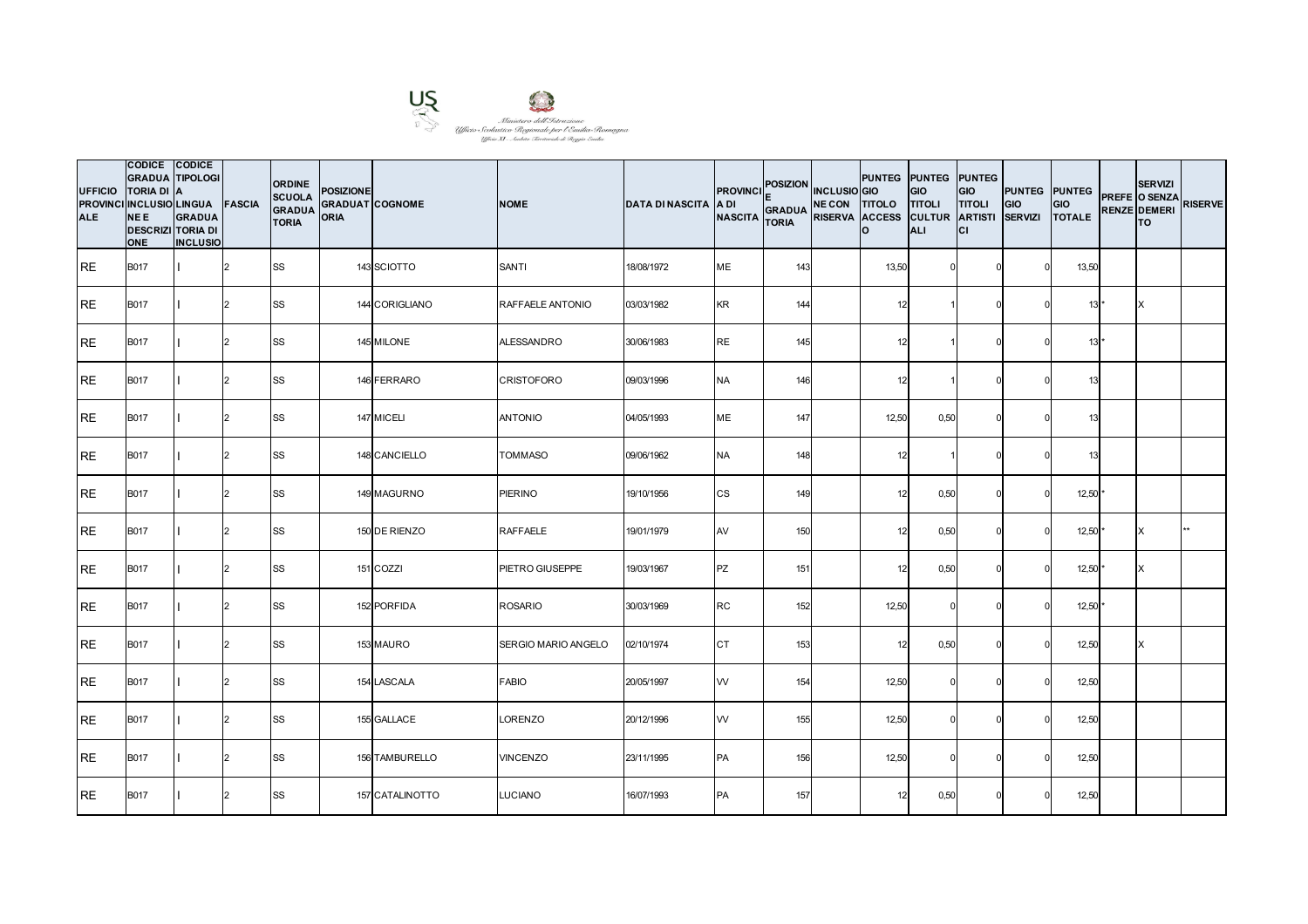

| <b>UFFICIO</b><br><b>ALE</b> | CODICE CODICE<br><b>GRADUA TIPOLOGI</b><br>TORIA DI A<br>PROVINCI INCLUSIO LINGUA FASCIA<br><b>NEE</b><br><b>DESCRIZI TORIA DI</b><br><b>ONE</b> | <b>GRADUA</b><br><b>INCLUSIO</b> |               | <b>ORDINE</b><br><b>SCUOLA</b><br><b>GRADUA</b><br><b>TORIA</b> | <b>POSIZIONE</b><br><b>GRADUAT COGNOME</b><br>ORIA |                 | <b>NOME</b>     | <b>DATA DI NASCITA A DI</b> | <b>PROVINCI</b><br>NASCITA TORIA | POSIZION INCLUSIO GIO<br>GRADUA NE CON TITOLO TITOLI | RISERVA ACCESS CULTUR ARTISTI SERVIZI | PUNTEG PUNTEG PUNTEG<br>lo. | <b>GIO</b><br><b>ALI</b> | <b>GIO</b><br><b>TITOLI</b><br>lcı | <b>PUNTEG PUNTEG</b><br>GIO | GIO<br><b>TOTALE</b> | <b>SERVIZI</b><br>PREFE O SENZA<br><b>RENZE DEMERI</b><br><b>TO</b> | <b>RISERVE</b> |
|------------------------------|--------------------------------------------------------------------------------------------------------------------------------------------------|----------------------------------|---------------|-----------------------------------------------------------------|----------------------------------------------------|-----------------|-----------------|-----------------------------|----------------------------------|------------------------------------------------------|---------------------------------------|-----------------------------|--------------------------|------------------------------------|-----------------------------|----------------------|---------------------------------------------------------------------|----------------|
| <b>IRE</b>                   | <b>B017</b>                                                                                                                                      |                                  | I2            | <b>SS</b>                                                       |                                                    | 158 COLORETTI   | <b>FABIO</b>    | 23/07/1990                  | <b>RE</b>                        | 158                                                  |                                       | 12                          | 0,50                     | U                                  |                             | 12,50                |                                                                     |                |
| <b>RE</b>                    | <b>B017</b>                                                                                                                                      |                                  | $\mathcal{P}$ | <b>SS</b>                                                       |                                                    | 159 SPATA       | <b>PIETRO</b>   | 29/06/1985                  | PA                               | 159                                                  |                                       | 12                          | 0,50                     |                                    |                             | 12,50                |                                                                     |                |
| <b>RE</b>                    | <b>B017</b>                                                                                                                                      |                                  | $\mathcal{D}$ | SS                                                              |                                                    | 160 TEDESCHI    | <b>SIMONE</b>   | 21/01/1975                  | МO                               | 160                                                  |                                       | 12,50                       |                          |                                    |                             | 12,50                |                                                                     |                |
| IRE.                         | <b>B017</b>                                                                                                                                      |                                  | $\mathcal{P}$ | SS                                                              |                                                    | 161 MANGIAFICO  | SANTO           | 01/04/1962                  | <b>SR</b>                        | 161                                                  |                                       | 12                          | 0,50                     |                                    |                             | 12,50                |                                                                     |                |
| <b>RE</b>                    | <b>B017</b>                                                                                                                                      |                                  | $\mathcal{D}$ | <b>SS</b>                                                       |                                                    | 162 MICELI      | <b>PAOLO</b>    | 21/07/1967                  | ME                               | 162                                                  |                                       | 12                          |                          |                                    |                             | $12*$                |                                                                     |                |
| <b>RE</b>                    | <b>B017</b>                                                                                                                                      |                                  | $\mathcal{D}$ | <b>SS</b>                                                       |                                                    | 163 COSTABILE   | <b>LUCA</b>     | 30/07/1981                  | <b>NA</b>                        | 163                                                  |                                       | 12                          |                          |                                    |                             | $12*$                |                                                                     |                |
| <b>IRE</b>                   | <b>B017</b>                                                                                                                                      |                                  | $\mathcal{P}$ | <b>SS</b>                                                       |                                                    | 164 VACCARIELLO | <b>FABIO</b>    | 27/05/1990                  | <b>RE</b>                        | 164                                                  |                                       | 12                          |                          |                                    |                             | $12*$                |                                                                     |                |
| RE                           | <b>B017</b>                                                                                                                                      |                                  | $\mathcal{D}$ | <b>SS</b>                                                       |                                                    | 165 SIGNORETTA  | <b>ALBERTO</b>  | 10/03/1998                  | W                                | 165                                                  |                                       | 12                          |                          |                                    |                             | 12                   |                                                                     |                |
| <b>RE</b>                    | <b>B017</b>                                                                                                                                      |                                  |               | <b>SS</b>                                                       |                                                    | 166 MANGIOLA    | <b>ANTONINO</b> | 22/05/1997                  | RC                               | 166                                                  |                                       | 12                          |                          |                                    |                             | 12                   |                                                                     |                |
| <b>RE</b>                    | <b>B017</b>                                                                                                                                      |                                  | $\mathcal{P}$ | <b>SS</b>                                                       |                                                    | 167 RUSSO       | <b>MATTEO</b>   | 05/01/1997                  | FG                               | 167                                                  |                                       | 12                          |                          |                                    |                             | 12                   |                                                                     |                |
| <b>IRE</b>                   | <b>B017</b>                                                                                                                                      |                                  | $\mathcal{D}$ | <b>SS</b>                                                       |                                                    | 168 VIGGIANI    | <b>VINCENT</b>  | 07/06/1994                  | EE                               | 168                                                  |                                       | 12                          |                          |                                    |                             | 12                   |                                                                     |                |
| RE                           | <b>B017</b>                                                                                                                                      |                                  |               | <b>SS</b>                                                       |                                                    | 169 FAVATA      | <b>GIUSEPPE</b> | 16/09/1991                  | CL                               | 169                                                  |                                       | 12                          |                          |                                    |                             | 12                   |                                                                     |                |
| <b>RE</b>                    | <b>B017</b>                                                                                                                                      |                                  | $\mathcal{P}$ | <b>SS</b>                                                       |                                                    | 170 LABBATE     | <b>DONATO</b>   | 04/09/1991                  | MT                               | 170                                                  |                                       | 12                          |                          |                                    |                             | 12                   |                                                                     |                |
| RE                           | <b>B017</b>                                                                                                                                      |                                  | 2             | <b>SS</b>                                                       |                                                    | 171 PONTORIERO  | <b>ROBERTO</b>  | 20/09/1988                  | <b>RE</b>                        | 171                                                  |                                       | 12                          |                          |                                    |                             | 12                   |                                                                     |                |
| <b>RE</b>                    | <b>B017</b>                                                                                                                                      |                                  |               | <b>SS</b>                                                       |                                                    | 172 MARTINO     | <b>MARIO</b>    | 08/09/1988                  | AV                               | 172                                                  |                                       | 12                          |                          |                                    |                             | 12                   |                                                                     |                |